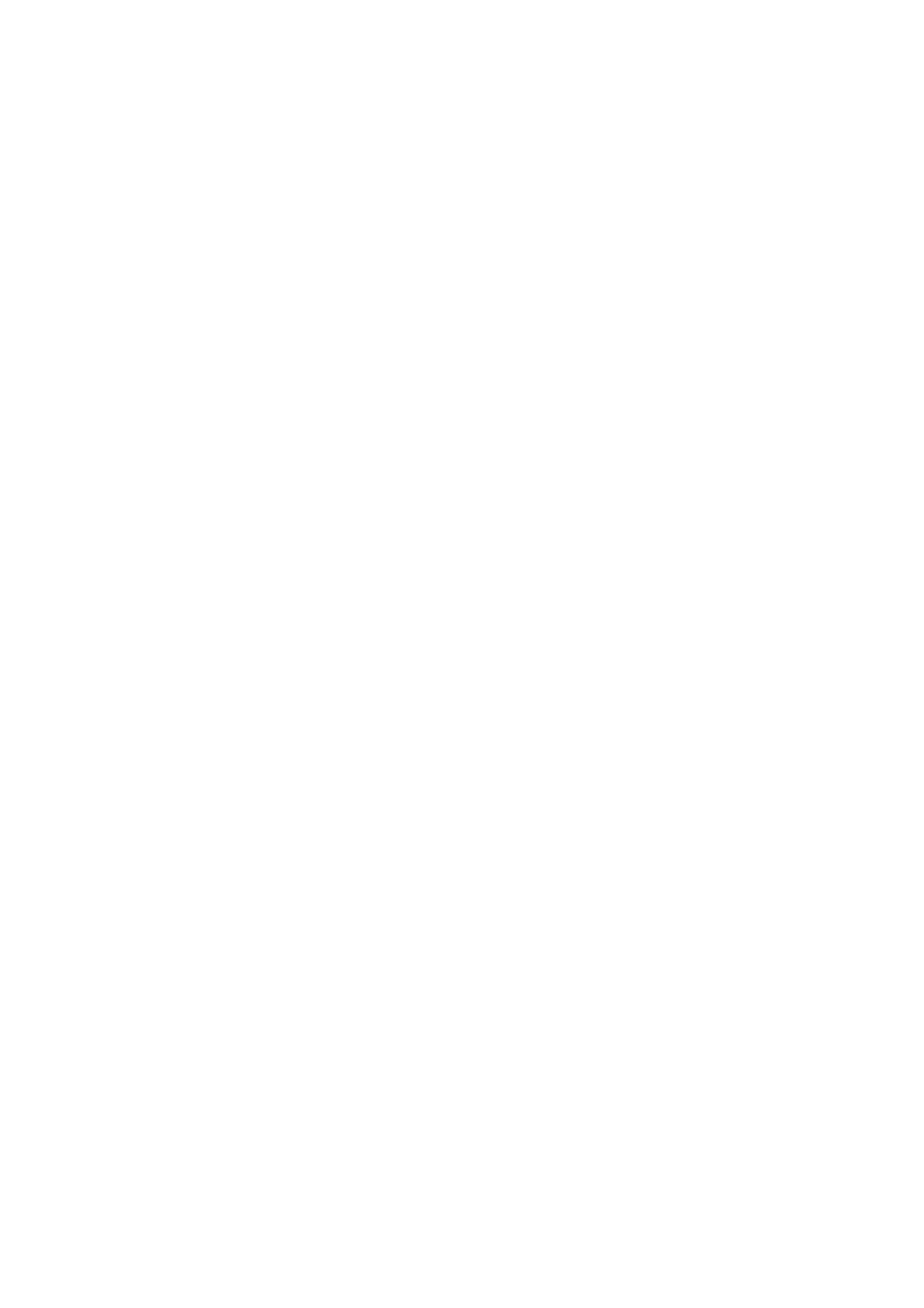## Table des matières

| <b>THESE</b>                                                                                              |  |
|-----------------------------------------------------------------------------------------------------------|--|
|                                                                                                           |  |
| PUBLICATIONS DANS DES REVUES INTERNATIONALES AVEC COMITE DE LECTURE                                       |  |
|                                                                                                           |  |
|                                                                                                           |  |
|                                                                                                           |  |
| Communications invitées dans des conférences/ateliers internationaux présentées par une tierce personne20 |  |
| Communications invitées dans des conférences/ateliers nationaux présentées par une tierce personne 23     |  |
|                                                                                                           |  |
|                                                                                                           |  |
|                                                                                                           |  |
|                                                                                                           |  |
|                                                                                                           |  |
|                                                                                                           |  |
|                                                                                                           |  |
|                                                                                                           |  |
|                                                                                                           |  |
|                                                                                                           |  |
|                                                                                                           |  |
|                                                                                                           |  |
|                                                                                                           |  |
|                                                                                                           |  |
|                                                                                                           |  |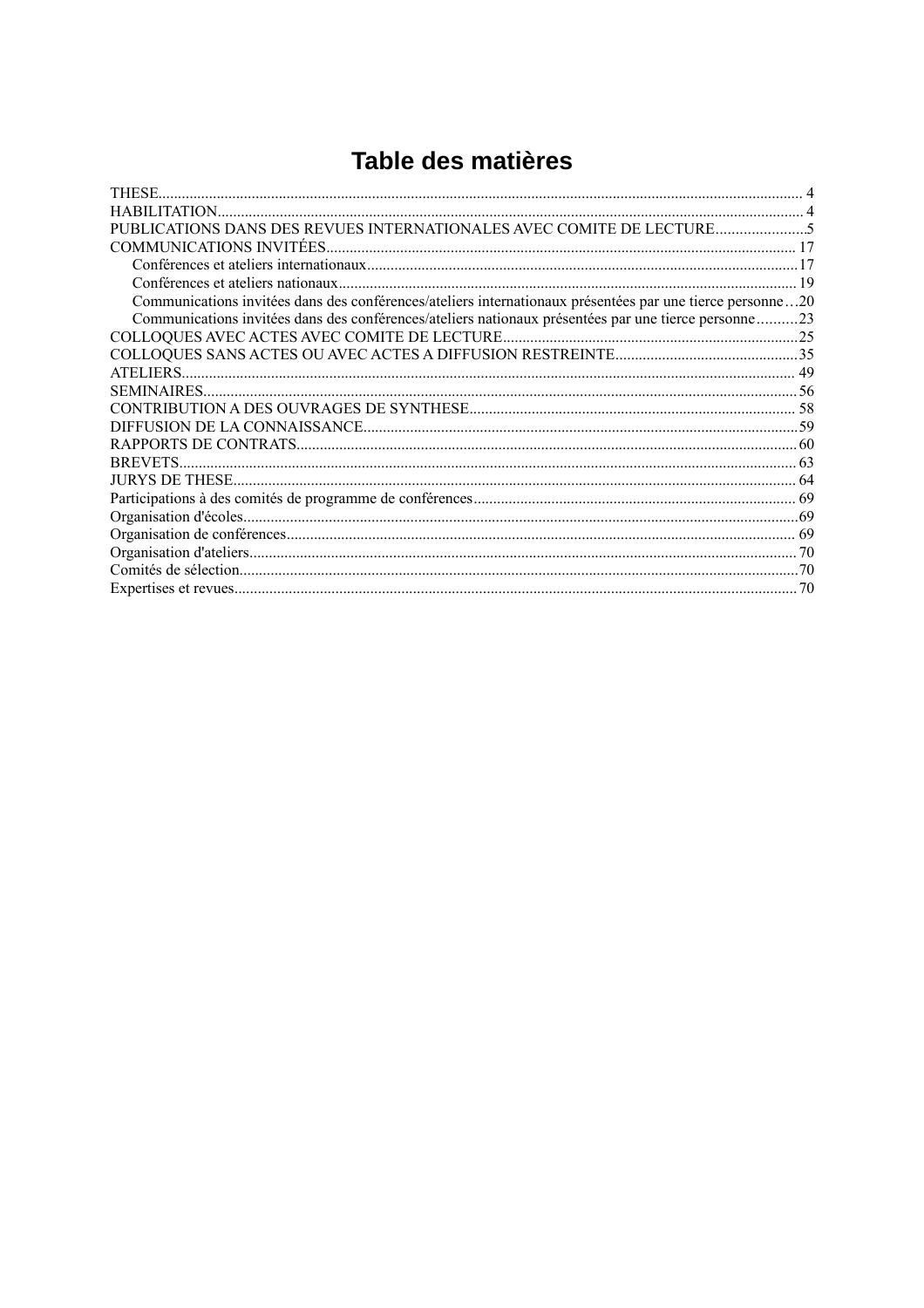### **THESE**

*1.* "Génération de second-harmonique et absorption intrabande photo-induite dans les hétérostructures à puits quantiques"

P. Boucaud

Université Paris XI, 22 juin 1992.

Jury : G. Bastard, R. Planel, P. Bois, D. Lippens, F. Julien, J.-M. Lourtioz.

## **HABILITATION**

**1.** "Nanostructures semi-conductrices sur GaAs et sur Si pour dispositifs optoélectroniques dans l'infrarouge" P. Boucaud

Université Paris XI, 23 juin 1998.

Jury : A. Aspect, H. Bernas, J.-M. Lourtioz, J. Y. Marzin, A. Munoz-Yague, J. L. Pautrat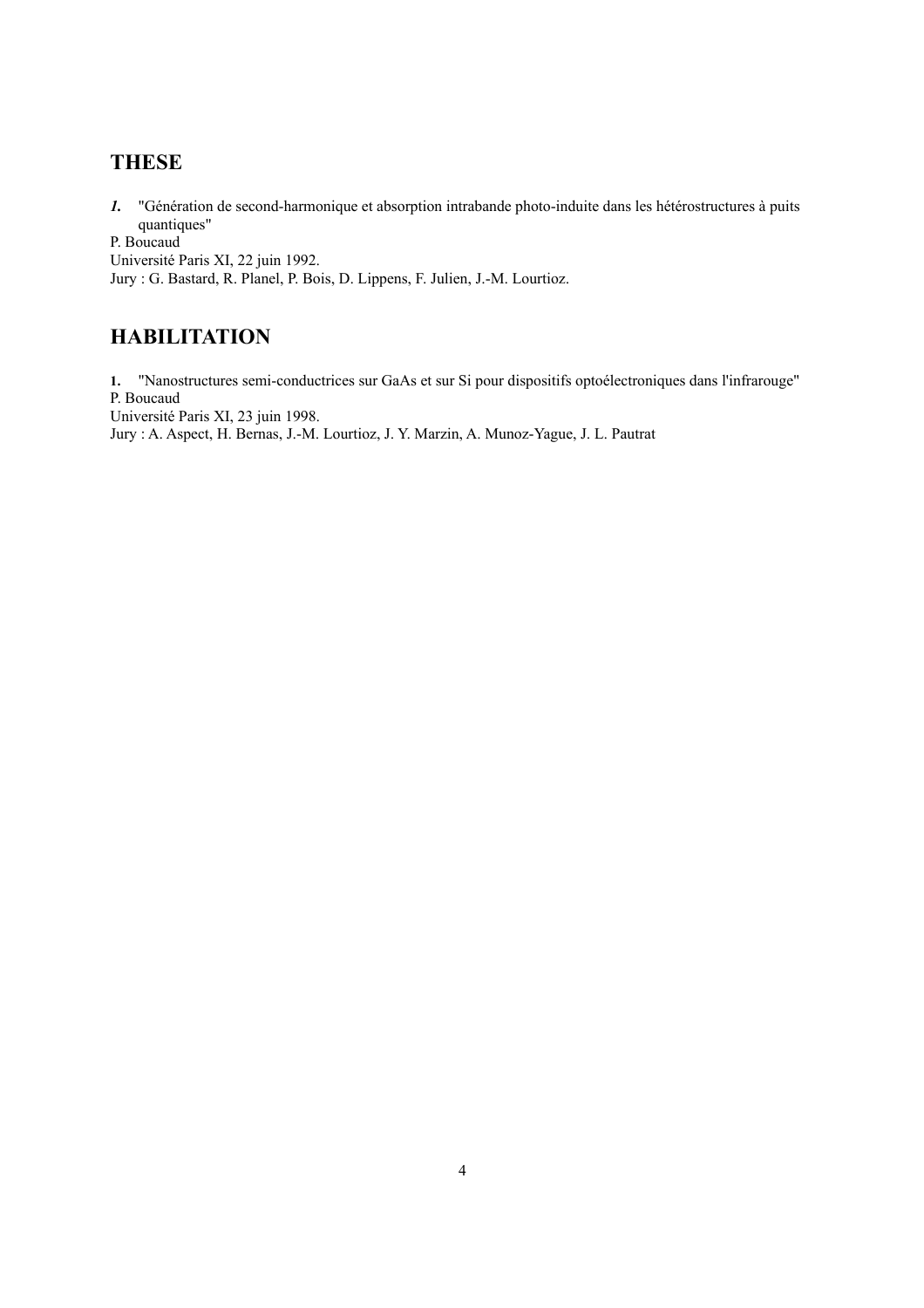### **PUBLICATIONS DANS DES REVUES INTERNATIONALES AVEC COMITE DE LECTURE**

1. "Intersubband absorption of GaAs/AlGaAs quantum wells in MBE grown mid-infrared slab waveguides" D.D. Yang, F.H. Julien, P. Boucaud, J.-M. Lourtioz and R. Planel IEEE Photon. Technol. Lett. **3**, 181 (1990).

**2.** "First demonstration of room-temperature intersubband-interband double-resonance spectroscopy of GaAs/AlGaAs quantum wells"

D.D. Yang, F.H. Julien, J.-M. Lourtioz, P. Boucaud and R. Planel IEEE Photon. Technol. Lett. **6**, 398 (1990).

**3.** "Laser diode modulation of 10.6 µm radiation in GaAs/AlGaAs quantum wells" D.D. Yang, P. Boucaud, F.H. Julien, L. Chusseau, J.-M. Lourtioz and R. Planel Electron. Lett. **18**, 1531 (1990).

**4.** "Detailed analysis of second-harmonic generation near 10.6 µm in GaAs/AlGaAs asymmetric quantum wells"

P. Boucaud, F.H. Julien, D.D. Yang, J.-M. Lourtioz, E. Rosencher, P. Bois and J. Nagle Appl. Phys. Lett. **57**, 215 (1990).

**5.** "Compositionally asymmetric multiquantum wells : "pseudo-molecules" for giant optical non-linearities in the infrared  $(9-11 \text{ nm})$ "

P. Bois, E. Rosencher, J. Nagle, E. Martinet, P. Boucaud, F.H. Julien, D.D. Yang, J.-M. Lourtioz Superlattices and Microstructures **8**, 369 (1990).

**6.** "Génération de second-harmonique dans les puits quantiques asymétriques GaAs-AlGaAs" P. Boucaud et F.H. Julien

J. Physique III **1**, 13 (1991).

**7.** "Saturation of second-harmonic generation in GaAs-AlGaAs asymmetric quantum wells" P. Boucaud, F.H. Julien, D.D. Yang, J.-M. Lourtioz, E. Rosencher and P. Bois Opt. Lett. **16**, 199 (1991).

**8.** "Modulation bandwidth enhancement of all-optical modulators based on photo-induced intersubband absorption in GaAs/AlGaAs quantum wells by proton bombardment" P. Boucaud, P. Vagos, F.H. Julien, J.-M. Lourtioz Electron. Lett. **28**, 1373 (1992).

**9.** "Photoluminescence up-conversion induced by intersubband absorption in asymmetric quantum wells" P. Vagos, P. Boucaud, F.H. Julien, J.-M. Lourtioz and R. Planel Phys. Rev. Lett. **70**, 1018 (1993).

**10.** "Intermixing of GaInP/GaAs multiple quantum wells" C. Francis, M.A. Bradley, P. Boucaud, F.H. Julien and M. Razeghi Appl. Phys. Lett. **62**, 178 (1993).

**11.** "The influence of interface phonons on intersubband scattering in asymmetric coupled quantum wells" J.-L. Educato, J.-P. Leburton, P. Boucaud, P. Vagos, and F.H. Julien Phys. Rev. B. **47**, 12949 (1993).

**12.** "Growth and characterization of strain compensated  $Si_{1-x}$ ,  $Ge_{x}C_{y}$  epitaxial layers" J. L. Regolini, F. Gisbert, G. Dolino, P. Boucaud Mat. Lett. **18**, 57 (1993).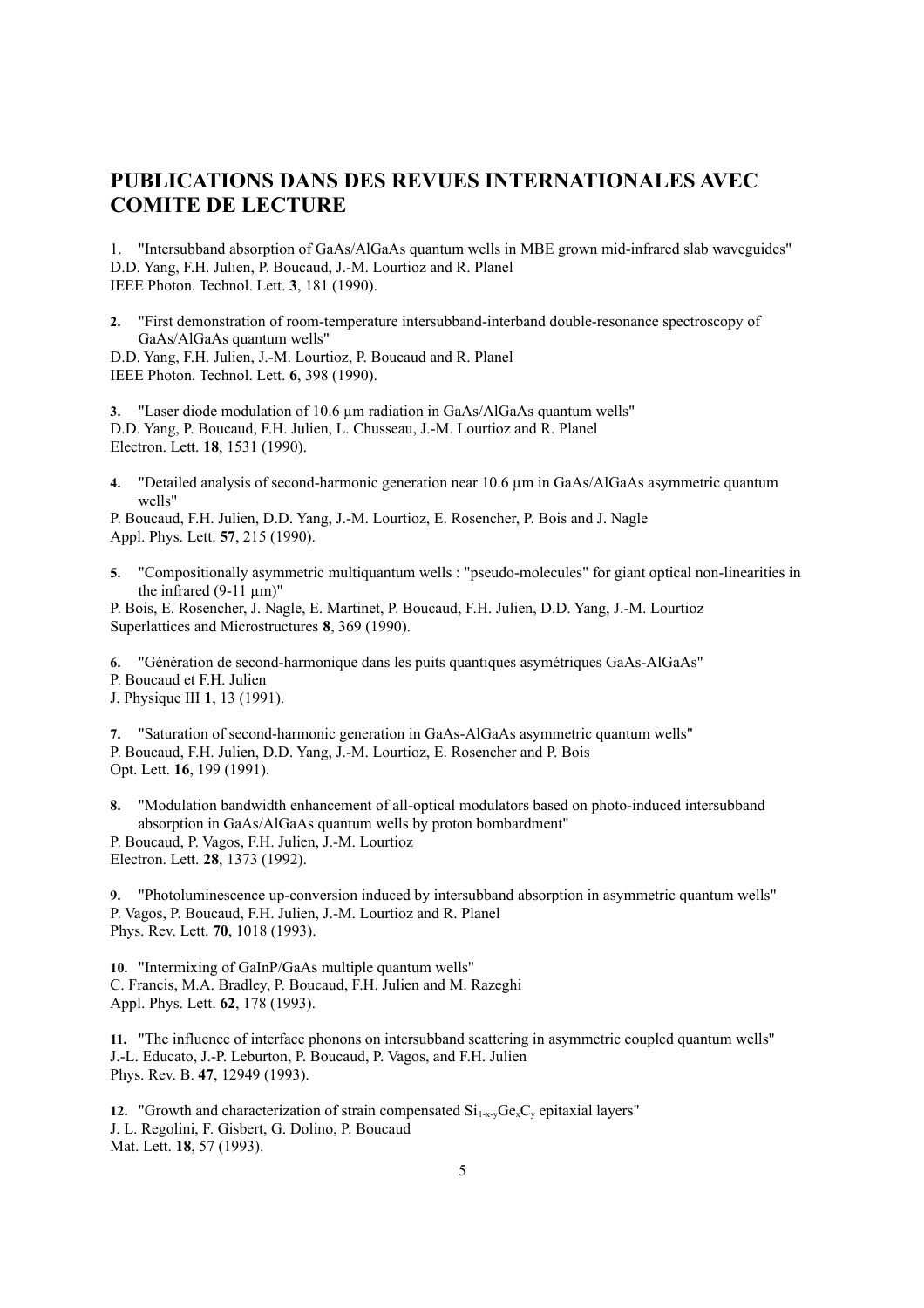**13.** "Band-edge and deep level photoluminescence of pseudomorphic  $Si_{1-x}$ ,  $Ge_xC_y$  alloys" P. Boucaud, C. Francis, F. H. Julien, J.-M. Lourtioz, D. Bouchier, S. Bodnar, B. Lambert, J. L. Regolini Appl. Phys. Lett. **64**, 875 (1994).

**14.** "In-situ ellipsometric control of  $Si<sub>1-x</sub>Ge<sub>x</sub>/Si$  heterostructures grown by chemical beam epitaxy" P. Boucaud, F. Glowacki, F. Ferrieu, A. Larré, A. Perio, D. Bensahel Thin Solid Films **248**, 1 (1994).

15. "Growth and in situ ellipsometric analysis of Si<sub>1-x</sub>Ge<sub>x</sub> alloys deposited by Chemical Beam Epitaxy" P. Boucaud, F. Glowacki, Y. Campidelli, A. Larré, F. Ferrieu, D. Bensahel Journal of Electronic Materials **23**, 565 (1994).

**16.** "Photoinduced intersubband transitions in III-V mutiquantum wells" P. Boucaud, F. H. Julien, P. Vagos, L. Wu, J.-M. Lourtioz J. of Electrochem. Society, 94-5 (1994).

**17.** "Second harmonic generation in asymmetric Si/SiGe quantum wells" M. Seto, M. Helm, Z. Moussa, P. Boucaud, F. Julien, J. M. Lourtioz, J. F. Nützel, G. Abstreiter Appl. Phys. Lett. **65**, 2969 (1994).

**18.** "Deep high-dose erbium implantation of low-loss silicon oxynitride waveguides" A. V. Chelnokov, J.-M. Lourtioz, P. Boucaud, H. Bernas, J. Chaumont, T. Plowman Electron. Lett. **30**, 1850 (1994).

**19.** "Photoluminescence of strained  $Si_{1-x}C_x$  alloys grown at low temperature" P. Boucaud, C. Francis, A. Larré, F. H. Julien, J.-M. Lourtioz, D. Bouchier, S. Bodnar, J.-L. Regolini Appl. Phys. Lett. **66**, 70 (1995).

**20.** "Electroluminescence spectroscopy of AlGaAs/InGaAs and AlGaAs/GaAs HEMTs" F. Aniel, P. Boucaud, A. Sylvestre, P. Crozat, F. H. Julien, R. Adde, Y. Jin J. of Appl. Phys. **77**, 2184 (1995).

**21.** "Photoluminescence study of band-gap alignment of intermixed InAsP/InGaAsP superlattices" C. Francis, P. Boucaud, F. H. Julien, J. Y. Emery, L. Goldstein J. of Appl. Phys. **78**, 1944 (1995).

**22.** "Deep erbium-ytterbium implantation codoping of low-loss silicon oxynitride waveguides" A. V. Chelnokov, J.-M. Lourtioz, P. Boucaud, H. Bernas, J. Chaumont, T. Plowman Electron. lett. **31**, 636 (1995).

**23.** "Observation of infrared intersubband emission in optically pumped quantum wells" Z. Moussa, P. Boucaud, F. H. Julien, Y. Lavon, A. Sa'ar, V. Berger, J. Nagle, N. Coron Electron. Lett. **31**, 912 (1995).

**24.** "Photo-induced intersubband absorption in Si/SiGe quantum wells" P. Boucaud, L. Gao, Z. Moussa, F. Visocekas, F. H. Julien, J.-M. Lourtioz, I. Sagnes, Y. Campidelli, P.-A. Badoz Appl. Phys. Lett. **67**, 2948 (1995).

**25.** "Absorption and resonant dispersion associated with normal incidence intersubband transitions in Si/SiGe quantum wells"

L. Wu, P. Boucaud, J.-M. Lourtioz, F. H. Julien, I. Sagnes, Y. Campidelli, P.-A. Badoz Appl. Phys. Lett. **67**, 3462 (1995).

**26.** "Growth of SiGeC multiquantum wells : structural and optical properties" P. Boucaud, C. Guedj, F. H. Julien, E. Finkman, S. Bodnar, J. L. Regolini Thin Solid Films **278**, 114 (1996).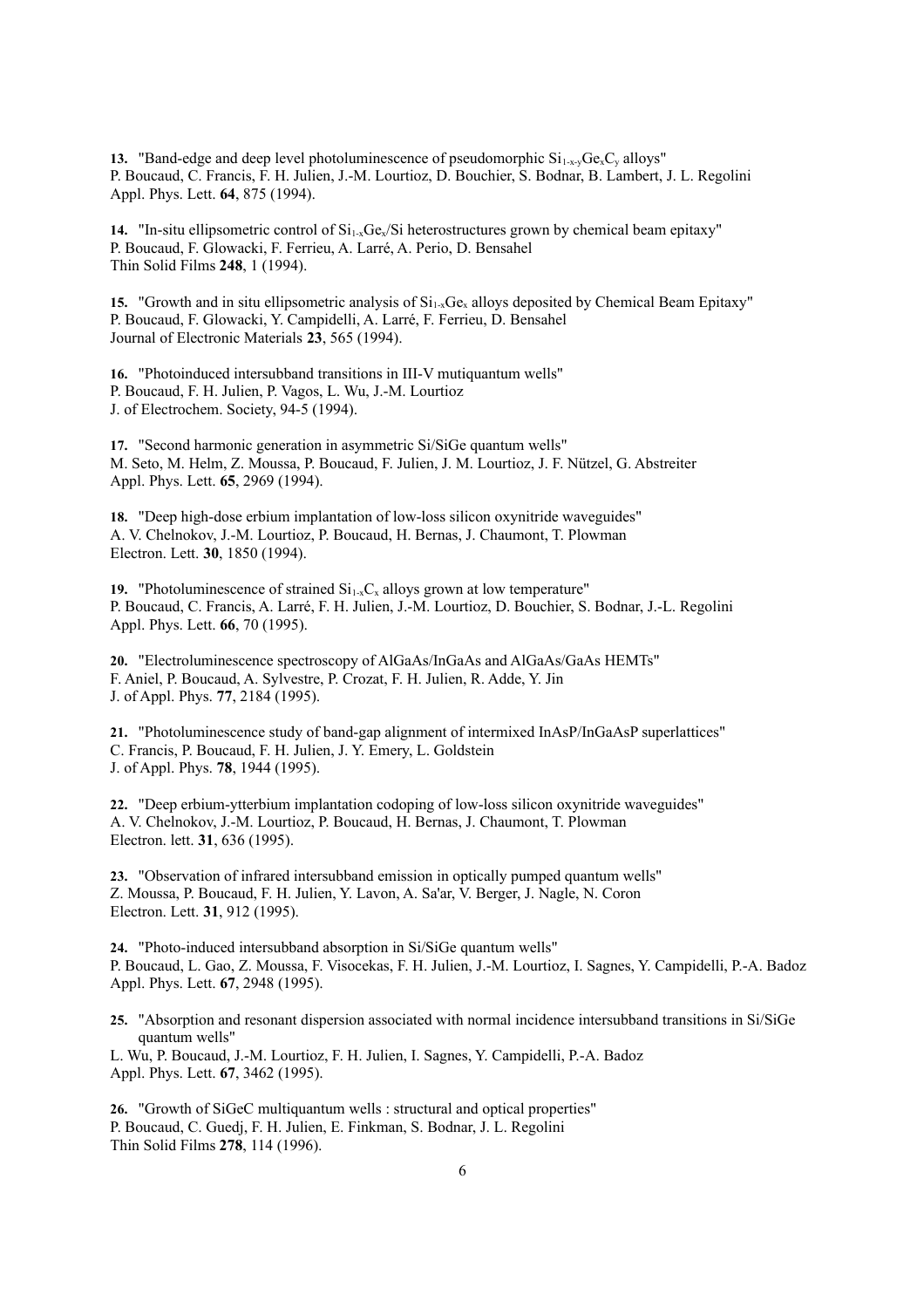**27.** "Low temperature electroluminescence spectroscopy of high electron mobility transistors on InP" A. Sylvestre, F. Aniel, P. Boucaud, F. H. Julien, P. Crozat, R. Adde, A. de Lustrac, Y. Jin Journal of Applied Physics **80**, 464 (1996).

**28.** "Photoluminescence and intersubband absorption spectroscopy of interdiffused Si/SiGe quantum wells" P. Boucaud, L. Wu, C. Guedj, F. H. Julien, I. Sagnes, Y. Campidelli, L. Garchery Journal of Applied Physics **80**, 1414 (1996).

**29.** "Intersubband absorption in  $Si/Si_{1-x-y}Ge_xC_y$  quantum wells" P. Boucaud, J.-M. Lourtioz, F. H. Julien, P. Warren, M. Dutoit Appl. Phys. Lett. **69**, 1734 (1996).

**30.** "Intersubband relaxation time in the valence band of  $Si/Si_{1-x}Ge_x$  quantum wells" P. Boucaud, F. H. Julien, R. Prazeres, J.-M. Ortega, I. Sagnes, Y. Campidelli Appl. Phys. Lett. **69**, 3069 (1996).

**31.** "Time resolved measurement of intersubband lifetime in GaAs quantum wells using a two-color free electron laser"

P. Boucaud, F. H. Julien, R. Prazeres, J.-M. Ortega, V. Berger, J. Nagle, J. P. Leburton Electronic letters **32**, 2357 (1996).

**32.** "Room temperature infrared intersubband photoluminescence in GaAs quantum wells" S. Sauvage, Z. Moussa, P. Boucaud, F. H. Julien, V. Berger, J. Nagle Applied Physics Letters **70**, 1345 (1997).

**33.** "Intersubband stimulated emission in GaAs/AlGaAs quantum wells: pump-probe experiments using a twocolor free-electron laser.

O. Gauthier-Lafaye, S. Sauvage, P. Boucaud, F. H. Julien, R. Prazeres, F. Glotin, J.-M. Ortega, V. Thierry-Mieg, R. Planel, J. P. Leburton, V. Berger Appl. Phys. Lett. **70**, 3197 (1997).

**34.** "Infrared spectroscopy of intraband transitions in self-organized InAs/GaAs quantum dots" S. Sauvage, P. Boucaud, F. H. Julien, J.-M. Gérard, J.-Y. Marzin J. Appl. Phys. **82** , 3396 (1997).

**35.** "Intersubband photoluminescence of GaAs quantum wells under selective interband excitation" S. Sauvage, P. Boucaud, F. H. Julien, O. Gauthier-Lafaye, V. Berger, J. Nagle Appl. Phys. Lett. **71**, 1183 (1997).

**36.** "Intraband absorption in n-doped InAs/GaAs quantum dots" S. Sauvage, P. Boucaud, F. H. Julien, J.-M. Gérard, V. Thierry-Mieg Appl. Phys. Lett. **71**, 2785 (1997).

**37.** "Recombination processes in SiGe/Si quantum wells measured by photoinduced absorption spectroscopy" E. Dekel, E. Ehrenfreund, D. Gershoni, P. Boucaud, I. Sagnes, Y. Campidelli Phys. Rev. B **56**, 15734 (1997).

**38.** "Long wavelength ( $\approx$  15.5  $\mu$ m) unipolar semiconductor laser in GaAs quantum wells" O. Gauthier-Lafaye, P. Boucaud, F. H. Julien, S. Sauvage, S. Cabaret, J.-M. Lourtioz, V. Thierry-Mieg, R. Planel Appl. Phys. Lett. **71**, 3619 (1997).

**39.** "Investigation of mid-infrared intersubband stimulated gain under optical pumping in GaAs/AlGaAs quantum wells"

O. Gauthier-Lafaye, S. Sauvage, P. Boucaud, F. H. Julien, F. Glotin, R. Prazeres, J.-M. Ortega, V. Thierry-Mieg, R. Planel

Journal of Applied Physics **83**, 2920 (1998).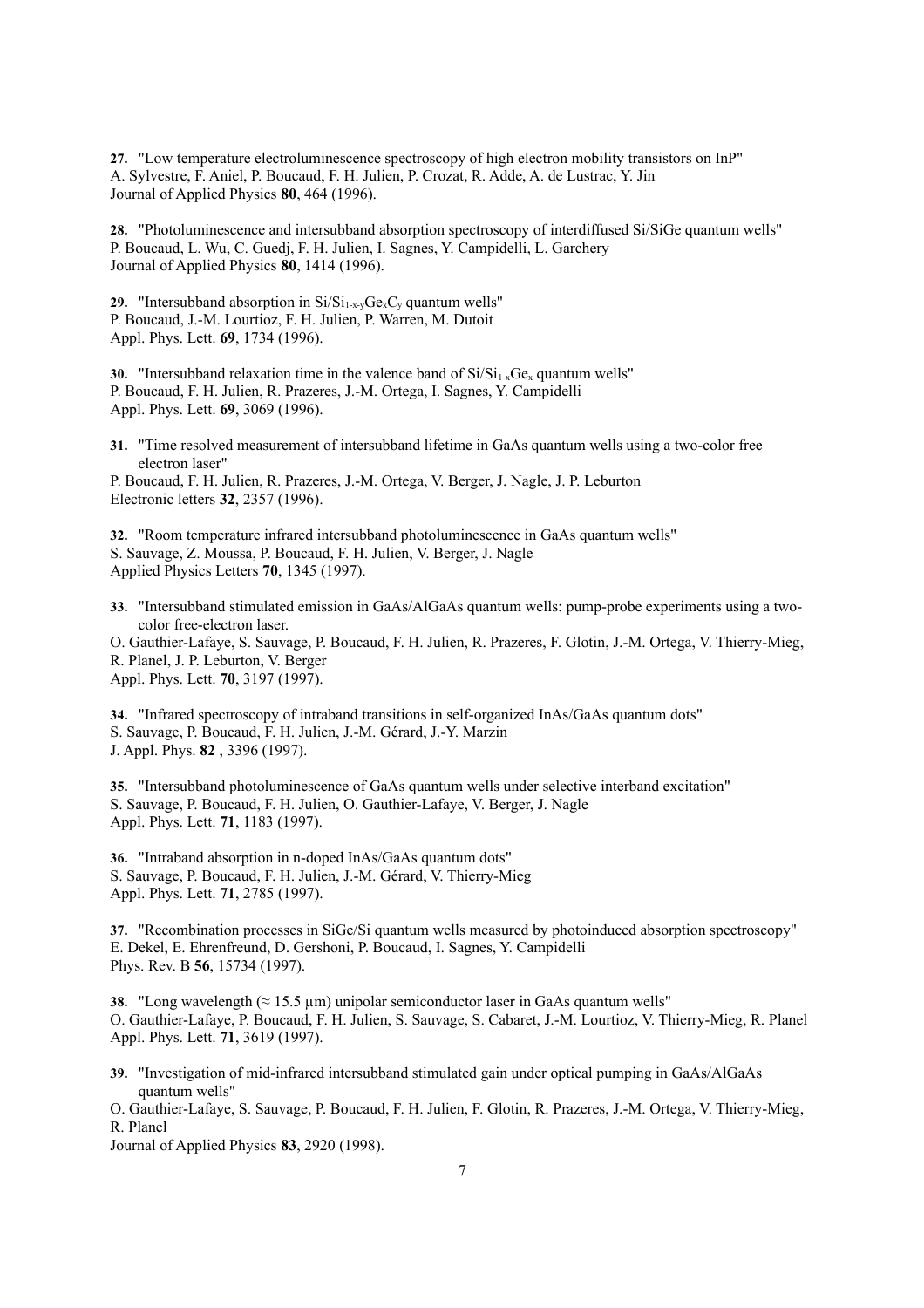**40.** "In-plane polarized intraband absorption in InAs/GaAs self-assembled quantum dots" S. Sauvage, P. Boucaud, J.-M. Gérard, V. Thierry-Mieg Phys. Rev. B **58**, 10562 (1998).

**41.** "Resonant excitation of intraband absorption in InAs/GaAs self-assembled quantum dots" S. Sauvage, P. Boucaud, J.-M. Gérard, V. Thierry-Mieg Journal of Applied Physics **84**, 4356 (1998).

**42.** "The effects of composition on the photoresponse of GeC/Si heterojunction diodes" J. Kolodzey, O. Gauthier-Lafaye, S. Sauvage, J.-L. Pérossier, P. Boucaud, F. H. Julien, J. -M. Lourtioz, F. Chen, B. A. Orner, K. Roe, C. Guedj, R. G. Wilson, J. Spear IEEE, Selected topics in quantum electronics **4**, 964 (1998).

**43.** "Nucleation and growth of self-assembled Ge/Si(001) quantum dots by UHV-CVD" V. Le Thanh, P. Boucaud, D. Débarre, Y. Zheng, D. Bouchier and J.-M. Lourtioz Phys. Rev. B. **58**, 13115 (1998).

**44.** "Saturation of intraband absorption and electron relaxation time in n-doped InAs/GaAs self-assembled quantum dots"

S. Sauvage, P. Boucaud, F. Glotin, R. Prazeres, J.-M. Ortega, A. Lemaître, J.-M. Gérard, V. Thierry-Mieg Appl. Phys. Lett. **73**, 3818 (1998).

**45.** "Third-harmonic generation in InAs/GaAs self-assembled quantum dots" S. Sauvage, P. Boucaud, F. Glotin, R. Prazeres, J.-M. Ortega, A. Lemaître, J.-M. Gérard, V. Thierry-Mieg Phys. Rev. B **59**, 9830 (1999).

**46.** "Intraband absorption in Ge/Si self-assembled quantum dots" P. Boucaud, V. Le Thanh, S. Sauvage, D. Débarre, and D. Bouchier Appl. Phys. Lett. **74**, 401 (1999).

**47.** "Ge/Si self-assembled quantum dots grown on Si(001) in an industrial high-pressure chemical vapor deposition reactor"

C. Hernandez, Y. Campidelli, D. Simon, D. Bensahel, I. Sagnes, G. Patriarche, P. Boucaud, and S. Sauvage J. Appl. Phys. **86**, 1145 (1999).

**48.** "Mid-infrared unipolar photoluminescence in InAs/GaAs self-assembled quantum dots" S. Sauvage, P. Boucaud, T. Brunhes, A. Lemaître, J.-M. Gérard Phys. Rev. B **60**, 15589 (1999).

**49.** "Vertically self-organized Ge/Si(001) quantum dots in multilayer structures" V. Le Thanh, V. Yam, P. Boucaud, F. Fortuna, C. Ulysse, L. Vervoort, D. Bouchier and J.-M. Lourtioz Phys. Rev. B. **60**, 5851 (1999).

**50.** "Midinfrared second-harmonic generation in p-type InAs/GaAs self-assembled quantum dots" T. Brunhes, P. Boucaud, S. Sauvage, F. Glotin, R. Prazeres, J.-M. Ortega, A. Lemaître, J.-M. Gérard Appl. Phys. Lett. **75**, 835 (1999)

**51.** "Electroluminescence of composite channel AlInAs/InGaAs HEMTs" N. Cavassilas, F. Aniel, P. Boucaud, R. Adde, H. Maher, G. Post, and A. Scavennec J. Appl. Phys. **87**, 2548 (2000).

**52.** "THz-frequency electronic coupling in vertically coupled quantum dots" P. Boucaud, J. B. Williams, K. Gill, M. S. Sherwin, W. V. Schoenfeld, and P. M. Petroff Appl. Phys. Lett. **77**, 4356 (2000).

**53.** "Infrared second-order optical susceptibility in InAs/GaAs self-assembled quantum dots"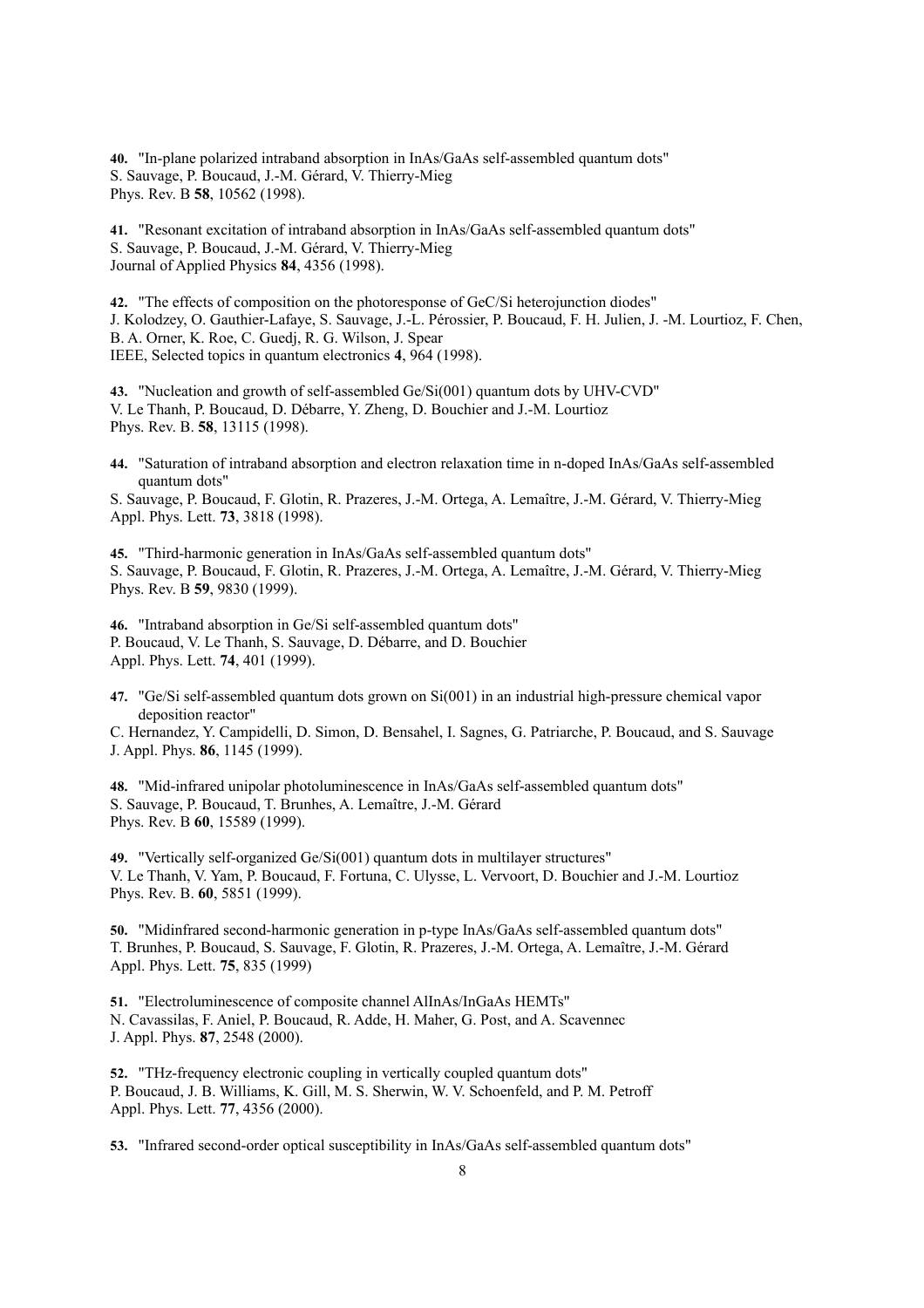T. Brunhes, P. Boucaud, S. Sauvage, A. Lemaître, J.-M. Gérard, F. Glotin, R. Prazeres, J.-M. Ortega Phys. Rev. B **61**, 5562 (2000).

**54.** "Saturation of THz-frequency intraband absorption in InAs/GaAs quantum dot molecules" P. Boucaud, K. Gill, J. B. Williams, M. S. Sherwin, W. V. Schoenfeld, and P. M. Petroff Appl. Phys. Lett. **76**, 510 (2000).

**55.** "Strain and composition of Ge/Si self-assembled quantum dots" G. Patriarche, I. Sagnes, P. Boucaud, V. Le Thanh, D. Bouchier, C. Hernandez, Y. Campidelli, D. Bensahel Appl. Phys. Lett. **77**, 370 (2000).

**56.** "Electroluminescence of Ge/Si self-assembled quantum dots grown by chemical vapor deposition" T. Brunhes, P. Boucaud, S. Sauvage, F. Aniel, J.-M. Lourtioz, C. Hernandez, Y. Campidelli, D. Bensahel, G. Faini, I. Sagnes

Appl. Phys. Lett. **77**, 1822 (2000).

**57.** "Midinfrared photoconductivity of Ge-Si self-assembled quantum dots" N. Rappaport, E. Finkman, T. Brunhes, P. Boucaud, S. Sauvage, V. Yam, V. Le Thanh, and D. Bouchier Appl. Phys. Lett. **77**, 3224 (2000).

**58.** "Photoluminescence study of bimodal size Ge/Si(001) quantum dots" V. Yam, V. Le Thanh, Y. Zheng , P. Boucaud, D. Bouchier Phys. Rev. B **63**, 33313 (2001).

**59.** "Second-harmonic generation resonant with s-p intersublevel transition in InAs/GaAs self-assembled quantum dots"

S. Sauvage, P. Boucaud, T. Brunhes, F. Glotin, R. Prazeres, J.-M. Ortega, J.-M. Gérard Phys. Rev. B **63**, 113312 (2001).

**60.** "Midinfrared absorption and photocurrent spectroscopy of InAs/GaAs self-assembled quantum dots" S. Sauvage, P. Boucaud,T. Brunhes,V. Immer, E. Finkman, J.-M. Gérard Appl. Phys. Lett. **78**, 2327 (2001).

**61.** "Optical recombination from excited states in Ge/Si self-assembled quantum dots" P. Boucaud, S. Sauvage, M. Elkurdi, E. Mercier, T. Brunhes,V. Le Thanh, D. Bouchier, O. Kermarrec, Y. Campidelli, D. Bensahel Phys. Rev. B **64**, 155310 (2001).

**62.** "Near-infrared waveguide photodetector with Ge/Si self-assembled quantum dots" M. Elkurdi, P. Boucaud, S. Sauvage, O. Kermarrec, Y. Campidelli, D. Bensahel, G. Saint-Girons, I. Sagnes Appl. Phys. Lett. **80**, 509 (2002).

**63.** "Long polaron lifetime in InAs/GaAs self-assembled quantum dots" S. Sauvage, P. Boucaud, R.P.S.M. Lobo, F. Bras, G. Fishman, R. Prazeres, F. Glotin, J.-M. Ortéga, J.-M. Gérard Phys. Rev. Lett. **88**, 177402 (2002).

**64.** "Temperature dependence of the absorption saturation relaxation time in light and heavy ion irradiated bulk GaAs"

J. Mangeney, N. Stelmakh, F. Aniel, P. Boucaud and J-M. Lourtioz Appl. Phys. Lett. **80**, 4711 (2002).

**65.** "Temperature dependence of intersublevel absorption in InAs/GaAs self-assembled quantum dots" F. Bras, P. Boucaud, S. Sauvage, G. Fishman, J.-M. Gérard Applied Physics Letters **80**, 4620 (2002).

**66.** "Silicon-on-insulator waveguide photodetector with Ge/Si self-assembled islands"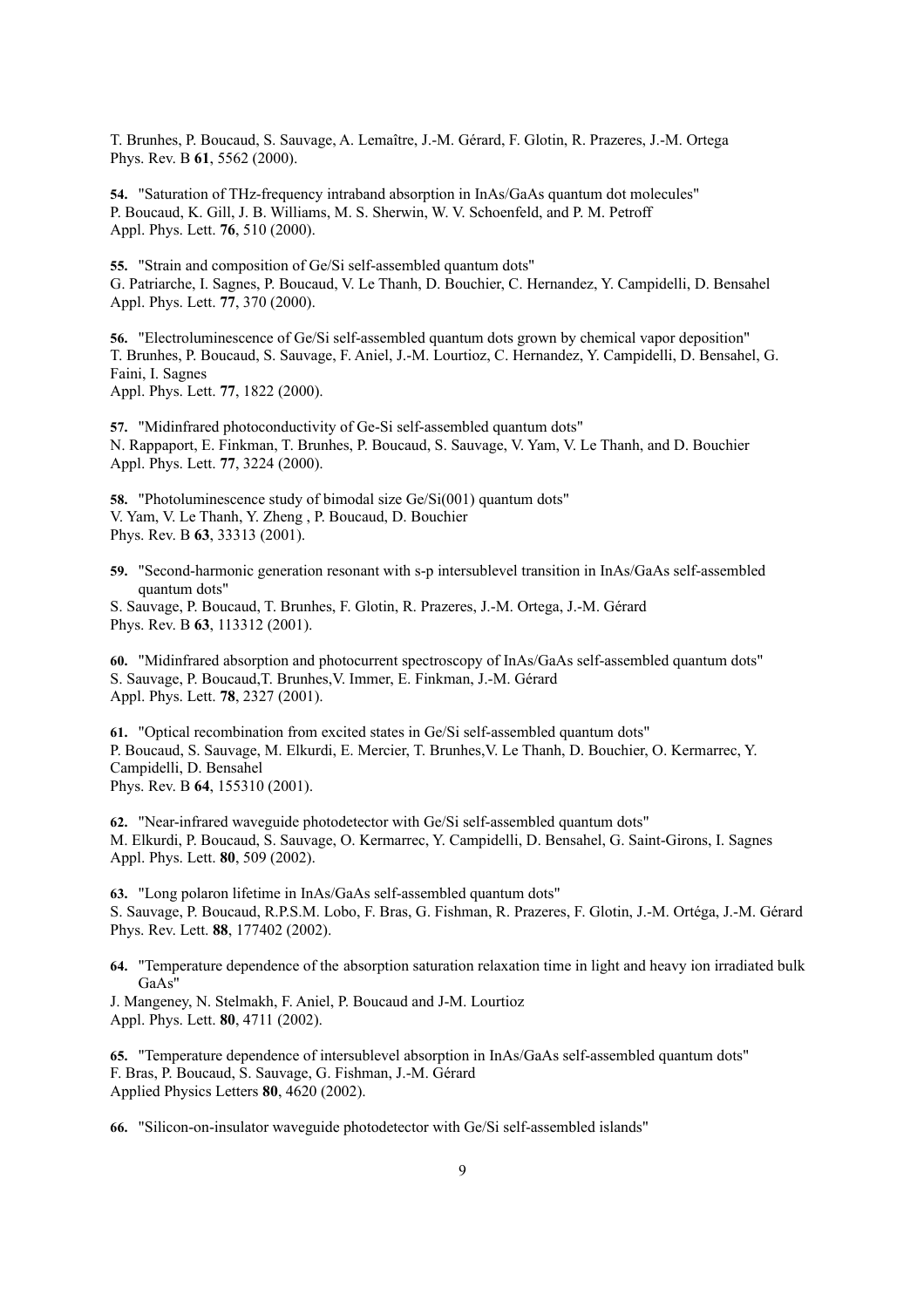M. El Kurdi, P. Boucaud, S. Sauvage, G. Fishman, O. Kermarrec, Y. Campidelli, D. Bensahel, G. Saint-Girons, I. Sagnes, and G. Patriarche Journal of Applied Physics **92**, 1858 (2002).

**67.** "Dephasing of intersublevel polarizations in InAs/GaAs self-assembled quantum dots" S. Sauvage, P. Boucaud, T. Brunhes,M. Broquier, C. Crépin, J.-M. Ortega, J.-M. Gérard Phys. Rev. B **66**, 156312 (2002).

**68.** "Two-dimensional photonic crystals with Ge/Si self-assembled islands" S. David, M. El Kurdi, P. Boucaud, A. Chelnokov, V. Le Thanh, D. Bouchier, J.-M. Lourtioz Applied Physics Letters **83**, 2509 (2003)

- **69.** "A comparison between 6-band and 14-band **k.p** formalisms in SiGe/Si heterostructures" M. El kurdi, G. Fishman, S. Sauvage, P. Boucaud Physical Review B **68**, 165333 (2003)
- **70.** "Infrared photodetection with semiconductor self-assembled quantum dots" P. Boucaud, S. Sauvage

#### **Article invité**

Comptes Rendus de l'Académie des Sciences – IR vision : from chip to image Vol. **4** n° 10, pp. 1133-1154 (2003)

- **71.** "Photoluminescence of a strained silicon quantum well on a SiGe relaxed buffer layer" P. Boucaud, M. El kurdi, and J. M. Hartmann Applied Physics Letters **85**, 46 (2004)
- **72.** "Strong 1.3-1.5 µm luminescence from Ge/Si self-assembled islands in highly-confining microcavities on silicon-on-insulator" M. El Kurdi, S. David, P. Boucaud, C. Kammerer, X. Li, V. Le Thanh, S. Sauvage, J.-M. Lourtioz Journal of Applied Physics **96**, 997 (2004)
- 73. "Engineering of strained silicon on insulator wafers with the smart cut <sup>tm</sup> technology" B. Ghyselen, T. Ernst, J. M. Hartmann, C. Aulnette, B. Osternaud, Y. Bogumilowicz, A. Abbadie, P. Besson, A. Tiberj, N. Daval, I. Cayrefourq, F. Fournel, H. Moriceau, C. Di Nardo, F. Andrieu, V. Paillard, M. Cabié, L. Vincent, E. Snioeck, F. Cristiano, A. Rocher, A. Ponchet, A. Claverie, P. Boucaud, M.-N. Semeria, D. Bensahel, N. Kervenez, C. Mazure Solid-State Electronics, Special Issue on Strained-Si Heterostructures and Devices, **48**, 1285 (2004)
- **74.** "Distributed feedback regime of photonic crystal waveguide lasers at 1.5 µm " X. Checoury, P. Boucaud, J-M.Lourtioz, F. Pommereau, C. Cuisin, E. Derouin, O. Drisse, L. Legouezigou, F. Lelarge, F. Poingt, G.H. Duan, D. Mulin, S. Bonnefont, O. Gauthier-Lafaye, J. Valentin, F. Lozes, A. Talneau Appl. Phys. Lett. **85**, 5502 (2004)
- **75.** "Pump-probe analysis of polaron decay in InAs/GaAs self-assembled quantum dots" F. Bras, S. Sauvage, P. Boucaud, J.-M. Ortega, J.-M. Gérard Semiconductor Science Technology **20**, L10 (2005)
- **76.** "Electroabsorption spectroscopy of Ge/Si self-assembled islands" M. El Kurdi, P. Boucaud, S. Sauvage, G. Fishman, O. Kermarrec, Y. Campidelli, D. Bensahel, G. Saint-Girons, I. Sagnes, and G. Patriarche Journal of Applied Physics **97**, 83525 (2005)
- 77. " $\lambda = 1.5$  µm room temperature emission of square lattice photonic crystal waveguide lasers with a single line defect "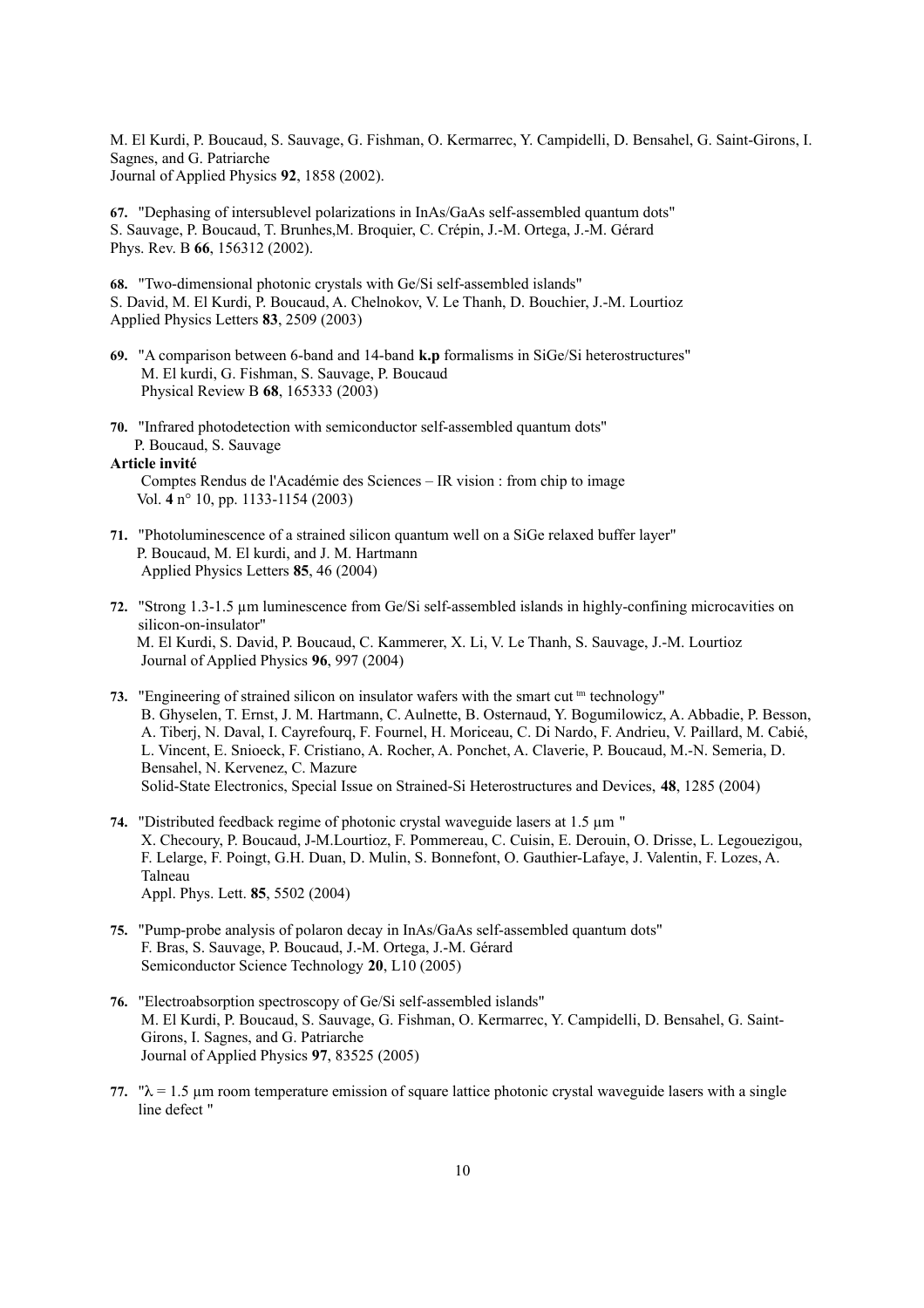X. Checoury, P. Boucaud, J-M.Lourtioz, O. Gauthier-Lafaye, D. Mulin, S. Bonnefont, J. Valentin, F. Lozes, F. Pommereau, C. Cuisin, E. Derouin, O. Drisse, L. Legouezigou, F. Lelarge, F. Poingt, G.H. Duan, A. Talneau Appl. Phys. Lett. **86**, 151111 (2005).

- **78.** "Fast decoherence of slowly relaxing polarons in semiconductor InAs quantum dots" F. Bras, S. Sauvage, G. Fishman, P. Boucaud, J.-M. Ortega, J.-M. Gérard Europhysics Letters **70**, 390 (2005)
- **79.** "Distributed feedback-like laser emission in photonic crystal waveguides on InP substrate" X. Checoury, P. Boucaud, J.-M. Lourtioz, F. Pommereau, C. Cuisin, E. Derouin, O. Drisse, L. Legouezigou, F. Lelarge, F. Poingt, G. H. Duan, S. Bonnefont, D. Mulin, J. Valentin, O. Gauthier-Lafaye, F. Lozes, A. Talneau IEEE Journal of Selected Topics in Quantum Electronics **11**, 1180 (2005)
- **80.** "Mid-infrared intersublevel absorption of vertically electronically coupled InAs quantum dots" C. Kammerer, S. Sauvage, P. Boucaud, G. Patriarche, A. Lemaître Appl. Phys. Lett. **87**, 173113 (2005).
- **81.** "Probing photonic crystals on silicon-on-insulator with Ge/Si self-assembled islands as an internal source" X. Li, P. Boucaud, X. Checoury, O. Kermarrec, Y. Campidelli, D. Bensahel Journal of Applied Physics **99**, 23103 (2006).
- **82.** "Intersublevel polaron laser with InAs/GaAs self-assembled quantum dots" S. Sauvage, P. Boucaud Appl. Phys. Lett. **88**, 63106 (2006).
- **83.** "Quality factor control of Si-based two-dimensional photonic crystals with a Bragg mirror" X. Li, P. Boucaud, X. Checoury, M. El Kurdi, S. David, S. Sauvage, N. Yam, F. Fossard, D. Bouchier, J. M. Fédéli, A. Salomon, V. Calvo, E. Hadji Applied Physics Letters **88**, 091122 (2006).
- **84.** "Band-edge alignment of SiGe/Si quantum wells and SiGe/Si self-assembled islands" M. El Kurdi, S. Sauvage, G. Fishman, and P. Boucaud Physical Review B **73**, 195327 (2006).
- **85.** "Tailoring holes for efficient single-mode photonic crystal waveguide lasers on InP substrate " X. Checoury, P. Boucaud, X. Li, J-M. Lourtioz, E. Derouin, O. Drisse, F. Poigt, L. Legouezigou, O. Legouezigou, F. Pommereau, G-H. Duan Applied Physics Letters **89**, 071108 (2006).
- **86.** "Two-dimensional photonic crystals coupled to one-dimensional Bragg mirrors" X. Li, P. Boucaud, X. Checoury, M. El Kurdi, S. David, S. Sauvage, N. Yam, F. Fossard, D. Bouchier, J. M. Fédéli, V. Calvo, E. Hadji IEEE Journal of Selected Topics in Quantum Electronics, vol. **12**, no 6, 1534-1538 (2006).
- **87.** "Ultraweak-absorption microscopy of a single semiconductor quantum dot in the mid infrared range" J. Houel, S. Sauvage, P. Boucaud, A. Dazzi, R. Prazeres, F. Glotin, J.-M. Ortéga, A. Miard, A. Lemaître Physical Review Letters **99**, 217404 (2007).
- **88.** "Two-dimensional photonic crystals with pure germanium-on-insulator" M. El Kurdi, S. David, X. Checoury, G. Fishman, P. Boucaud, O. Kermarrec, D. Bensahel, B. Ghyselen Optics Communications **281**, 846-850 (2008).
- **89.** "Ultrafast resonant terahertz response of excitons in semiconductor quantum dots " T. Müller, W. Parz, K. Unterrainer, S. Sauvage, J. Houel, P. Boucaud, A. Miard, A. Lemaître Phys. Rev. B **77**, 35314 (2008).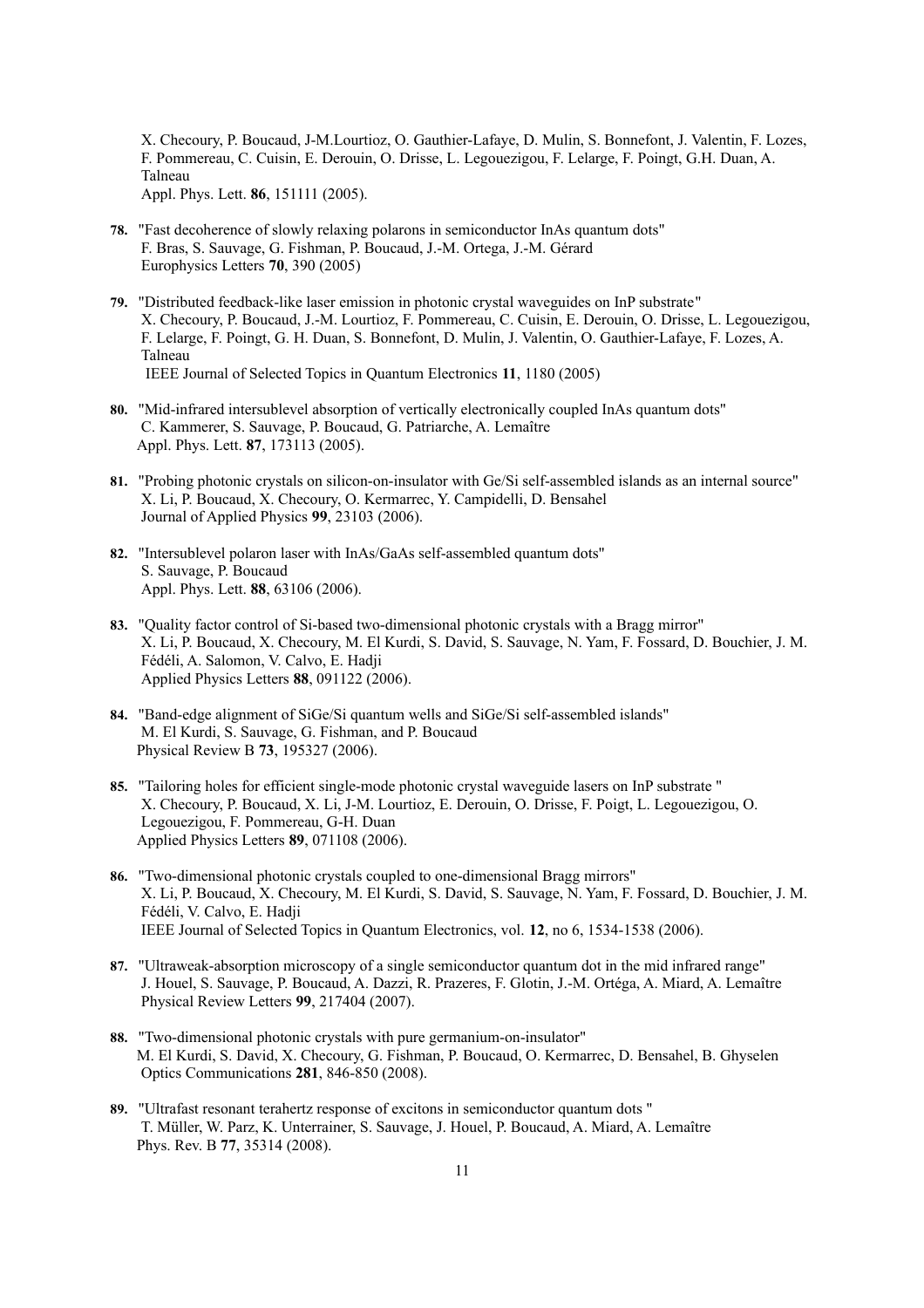- **90.** "Quality factor of silicon-based L3 nanocavities probed with an internal source" M. El Kurdi, X. Checoury, S. David,T-P. Ngo, N. Zerounian, P. Boucaud, O. Kermarrec, D. Bensahel Optics Express **16**, 8780 (2008).
- **91.** "Metalorganic vapor phase epitaxy of  $InAsP/InP(001)$  quantum dots for 1.55  $\mu$ m applications: growth, structural and optical properties" A. Michon, R. Hostein, G. Patriarche,N. Gogneau, G. Beaudoin, A. Beveratos, I. Robert-Philip, S. Laurent, S. Sauvage, P. Boucaud, I. Sagnes Journal of Applied Physics **104**, 043504 (2008).
- **92.** "Two-dimensional photonic crystals with large complete photonic band gaps in both TE and TM polarizations" F. Wen, S. David, X. Checoury, M. El Kurdi, P. Boucaud Optics Express **16**, 12278 (2008).
- **93.** "Thermal emission of mid-infrared GaAs photonic crystals" E. Homeyer, J. Houel, X. Checoury, G. Fishman, S. Sauvage, P. Boucaud, S. Guilet, R. Braive, A. Miard, A. Lemaître, I. Sagnes Phys. Rev. B **78**, 165305 (2008).
- **94.** "Intersublevel transitions in self-assembled quantum dots" P. Boucaud, S. Sauvage, J. Houel **Article invité** Comptes Rendus de l'Académie des Sciences, Physique **9**, 840-849 (2008).
- **95.** "Two-dimensional photonic crystals with germanium-on-insulator obtained by a condensation method" T-P. Ngo, M. El Kurdi, X. Checoury, P. Boucaud, J.-F. Damlencourt, O. Kermarrec, D. Bensahel Appl. Phys Lett. **93**, 241112 (2008).
- **96.** "Enhanced spontaneous Raman scattering in silicon photonic crystal waveguides on insulator" X. Checoury, M. El Kurdi, Z. Han, P. Boucaud Optics Express **17**, 3500 (2009).
- **97.** "Mid-infrared absorption measured with a  $\lambda$ /400 resolution with an atomic force microscope" J. Houel, E. Homeyer, S. Sauvage, P. Boucaud, A. Dazzi, R. Prazeres, J.-M. Ortéga Optics Express **17**, 10887 (2009).
- **98.** "Enhanced photoluminescence of heavily n-doped germanium" M. El Kurdi, T. Kociniewski, T.-P. Ngo, J. Boulmer, D. Débarre, P. Boucaud, J. F. Damlencourt, O. Kermarrec, D. Bensahel Appl. Phys. Lett. **94**, 191107 (2009).
- **99.** "Resonant coupling of quantum dot intersublevel transitions with mid-infrared photonic crystal modes" E. Homeyer, J. Houel, X. Checoury, F. Delgehier, S. Sauvage, P. Boucaud, R. Braive, L. Le Gratiet, L. Leroy, A. Miard, A. Lemaitre, I. Sagnes Appl. Phys. Lett. **95**, 041108 (2009)
- **100.** "Band structure and optical gain of tensile-strained germanium based on a 30 band **k.p** formalism" M. El Kurdi, S. Sauvage, G. Fishman, and P. Boucaud J. Appl. Phys. **107**, 013710 (2010).
- **101.** "Control of direct band gap emission of bulk germanium by mechanical tensile strain" M. El Kurdi, H. Bertin, E. Martincic, M. de Kersauson, G. Fishman, S. Sauvage, A. Bosseboeuf, P. Boucaud Appl. Phys. Lett. **96**, 041909 (2010).
- **102.** "Deterministic measurement of Purcell-enhancement of Raman emission in photonic crystal cavities"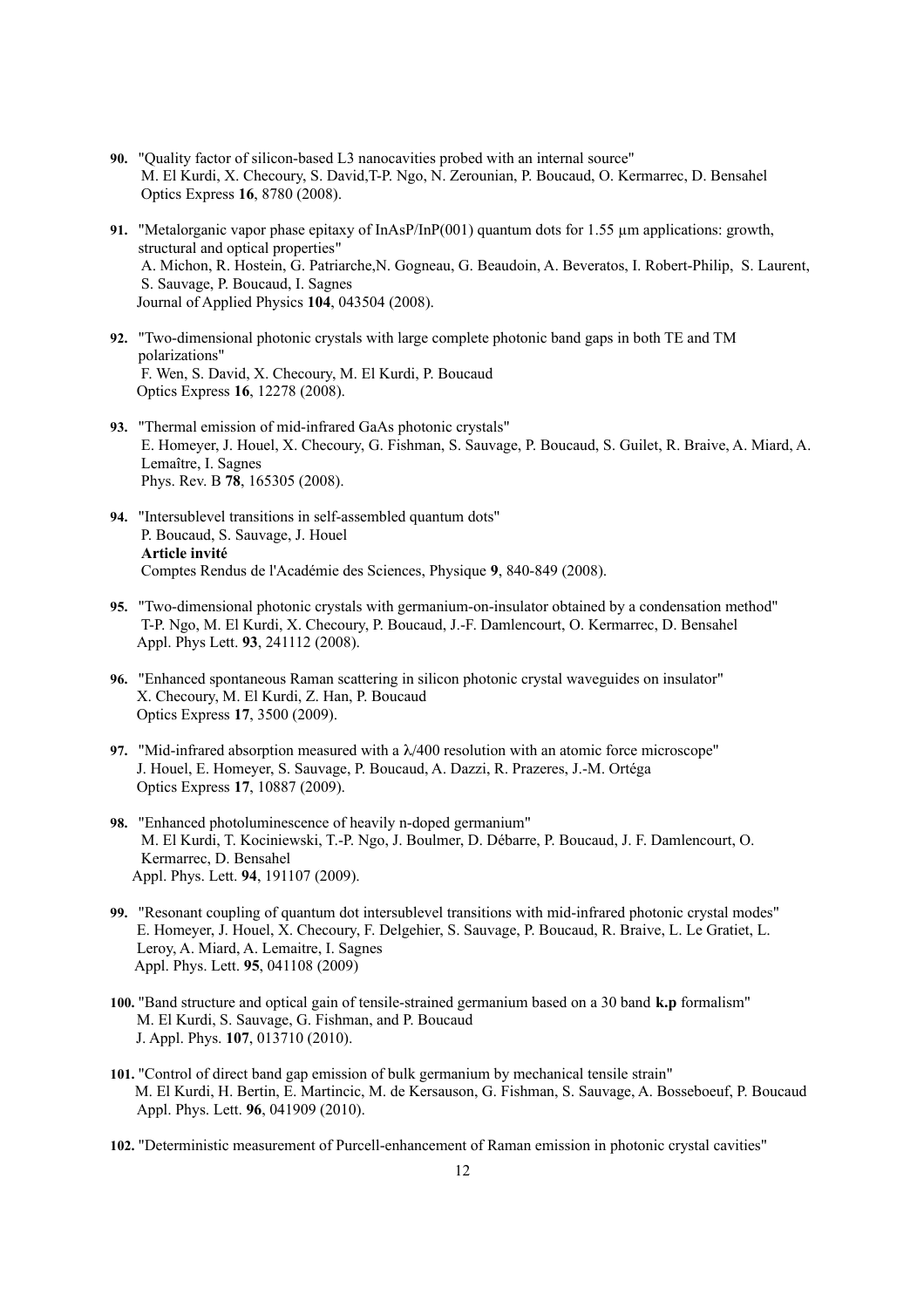X. Checoury, M. El Kurdi, Z. Han, P. Boucaud Phys. Rev. A **81**, 033832 (2010).

- **103.** "Interference effects on bound-to-continuum quantum dot absorption" J. Houel, S. Sauvage, A. Lemaître, and P. Boucaud J. Appl. Phys. **107**, 083102 (2010).
- 104. "Optimised design for 2 x 10<sup>6</sup> ultra-high Q silicon photonic crystal cavities" Z. Han, X. Checoury, D. Néel, S. David, M. El Kurdi, and P. Boucaud Optics Communications **283**, 4387 (2010).
- **105.** "Direct and indirect band gap room temperature electroluminescence of Ge diodes" M. de Kersauson, R. Jakomin, M. El Kurdi, G. Beaudoin, N. Zerounian, F. Aniel, S. Sauvage, I. Sagnes, P. Boucaud Journal of Applied Physics **108**, 023105 (2010).
- **106.** "Stimulated Raman scattering in silicon photonic crystal waveguides under continuous excitation" X. Checoury, Z. Han, and P. Boucaud Phys. Rev. B **82**, 041308(R) (2010)
- **107.** "All-silicon photonic crystal photoconductor on silicon-on-insulator at telecom wavelength" L.-D. Haret, X. Checoury, Z. Han, P. Boucaud, S. Combrié, A. de Rossi Optics Express **18**, 23965 (2010).
- **108.** "Homogeneous broadening of the S to P transition in InGaAs/GaAs quantum dots measured by infrared absorption imaging with nanoscale resolution" S. Sauvage, A. Driss, F. Réveret, P. Boucaud, A. Dazzi, R. Prazeres, F. Glotin, J.-M. Ortéga, A. Miard, Y. Halioua, F. Raineri, I. Sagnes and A. Lemaître Phys. Rev. B **83**, 035302 (2011).
- **109.** "High quality tensile-strained n-doped germanium thin films grown on InGaAs buffer layers by metalorganic chemical vapor deposition" R. Jakomin, M. de Kersauson, M. El Kurdi, L. Largeau, O. Mauguin, G. Beaudoin, S. Sauvage, R. Ossikovski, G. Ndong, M. Chaigneau, I. Sagnes, P. Boucaud Appl. Phys. Lett. **98**, 091901 (2011).
- **110.** "High quality factor in a two-dimensional photonic crystal cavity on silicon-on-insulator" Z. Han, X. Checoury, L.-D. Haret, P. Boucaud Optics Letters **11**, 1749 (2011).
- **111.** "High quality factor nitride-based optical cavities: Microdisks with embedded GaN/Al(Ga)N quantum dots" M. Mexis, S. Sergent, T. Guillet, C. Brimont, T. Bretagnon, B. Gil, F. Semond, M. Leroux, D. Néel, S. David, X. Checoury, P. Boucaud Optics Letters **36**, 2203 (2011).
- **112.** "AlN photonic crystal nanocavities realized by epitaxial conformal growth on nanopatterned silicon substrate" D. Néel, S. Sergent, M. Mexis, D. Sam-Giao, T. Guillet, C. Brimont, T. Bretagnon, F. Semond, B. Gayral, S. David, X. Checoury, P. Boucaud Applied Physics Letters **98**, 261106 (2011).
- **113.** "Optical gain in single tensile-strained germanium photonic wire" M. de Kersauson, M. El Kurdi, S. David, X. Checoury, G. Fishman, S. Sauvage, R. Jakomin, G. Beaudoin, I. Sagnes, P. Boucaud Opt. Express **19**, 17925 (2011).
- **114.** "High quality factor AlN nanocavities embedded in a photonic crystal waveguide"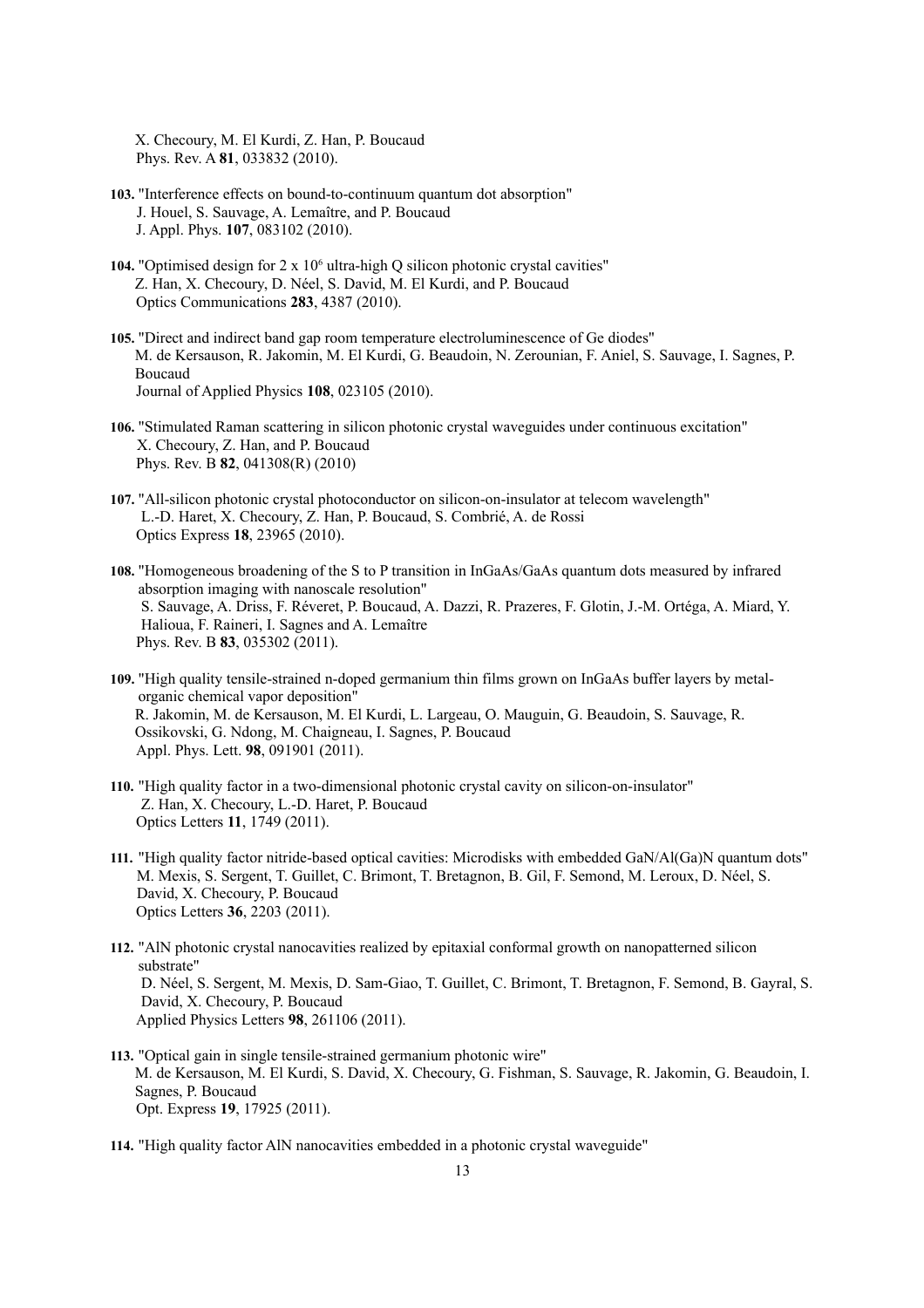D. Sam-Giao, D. Néel, S. Sergent, B. Gayral, M. J. Rashid, F. Semond, J. Y. Duboz, M. Mexis, T. Guillet, C. Brimont, S. David, X. Checoury, P. Boucaud Appl. Phys. Lett. **100**, 191104 (2012).

- **115.** "Control of tensile strain in germanium waveguides through silicon nitride layers" A. Ghrib, M. de Kersauson, M. El Kurdi, R. Jakomin, G. Beaudoin, S. Sauvage, G. Fishman, I. Sagnes, P. Boucaud Appl. Phys. Lett. **100**, 201104 (2012).
- **116.** "Nanocrystalline diamond photonics platform with high quality factor photonic crystal cavities" X. Checoury, D. Néel, P. Boucaud, C. Gesset, H. Girard, S. Saada, P. Bergonzo Applied Physics Letters **101**, 171115 (2012).
- **117.** "Strain analysis in SiN/Ge microstructures obtained via Si-complementary metal oxide semiconductor compatible approach" G. Capellini, G. Kozlowski, Y. Yamamoto, M. Lisker, C. Wenger, G. Niu, P. Zaumseil, B. Tillack, A. Ghrib, M. de Kersauson, M. El Kurdi, P. Boucaud, and T. Schroeder Journal of Applied Physics **113**, 013513 (2013).
- **118.** "Light emisson from strained germanium" P. Boucaud, M. El Kurdi, S. Sauvage, M. de Kersauson, A. Ghrib, X. Checoury Nature Photonics **7**, 162 (2013).
- **119.** "Schottky MSM junctions for carrier depletion in silicon photonic crystal microcavities" Laurent-Daniel Haret, Xavier Checoury, Fabien Bayle, Nicolas Cazier, Philippe Boucaud, Sylvain Combrié, Alfredo de Rossi Optics Express **21**, 10324 (2013).
- **120.** "Effect of increasing thickness on tensile-strained germanium grown on InGaAs buffer layers" M. de Kersauson, M. Prost, A. Ghrib, M. El Kurdi, S. Sauvage, G. Beaudoin, L. Largeau, O. Mauguin, R. Jakomin, I. Sagnes, G. Ndong, M. Chaigneau, R. Ossikovski, and P. Boucaud Journal of Applied Physics **113**, 183508 (2013).
- **121.** "High frequency self-induced oscillations in a silicon nanocavity" N. Cazier, X. Checoury, L.-D. Haret, P. Boucaud Optics Express **21**, 13626 (2013).
- **122.** "Tensile-strained germanium microdisks" A. Ghrib, M. El Kurdi, M. de Kersauson, M. Prost, S. Sauvage, X. Checoury, G. Beaudoin, I. Sagnes, and P. Boucaud Appl. Phys. Lett. **102**, 22112 (2013)
- **123.** "Recent advances in germanium emission" **Article invité**

P. Boucaud, M. El Kurdi, A. Ghrib, M. Prost, M. de Kersauson, S. Sauvage, F. Aniel, X. Checoury, G. Beaudoin, L. Largeau, I. Sagnes, G. Ndong,M. Chaigneau, and R. Ossikovski Photonics Research **1**, vol. 3, 102 (2013).

- **124.** "Control of tensile strain and interdiffusion in Ge/Si(001) epilayers grown by molecular-beam epitaxy" T. K. P. Luong, M.T. Dau, M. A. Zrir, M. Stoffel, V. Le Thanh, M. Petit, A. Ghrib, M. El Kurdi, P. Boucaud, H. Rinnert, J. Murota Journal of Applied Physics **114,** 083504 (2013).
- **125.** "Imaging of photonic modes in a AlN-based photonic crystal probed by an UV internal light source" C. Brimont, T.Guillet, S. Rousset, D. Néel, X. Checoury, S. David, P. Boucaud, D. Sam-Giao, B. Gayral, M. J. Rashid, F. Semond Opt. Lett. **38**, 5059 (2013)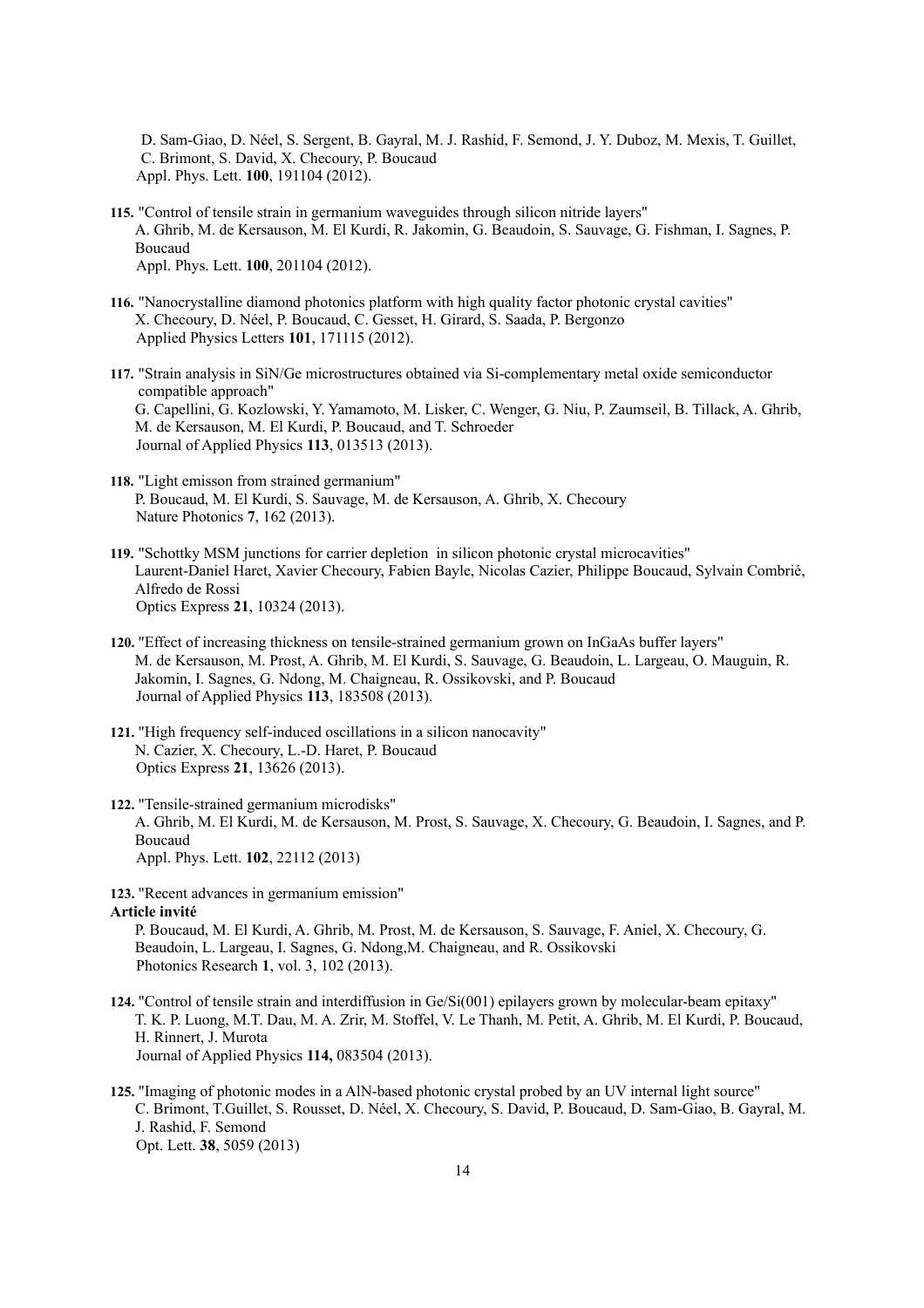- **126.** "Optical Analysis of p-Type Surface Conductivity in Diamond with Slotted Photonic Crystals" C. Blin, X. Checoury, H. Girard, C. Gesset, S. Saada, P. Boucaud, P. Bergonzo Advanced Optical Materials **1**, 963 (2013)
- **127.** "Tensile Ge microstructures for lasing fabricated by means of a silicon complementary metal-oxidesemiconductor process" G. Capellini, C. Reich, S. Guha, Y. Yamamoto, M. Lisker, M. Virgilio, A. Ghrib, M. El Kurdi, P. Boucaud, B. Tillack, and T. Schroeder Optics Express **22**, 399 (2014)
- **128.** "Effective thermal resistance of a photonic crystal microcavity" L.-D. Haret, A. Ghrib, X. Checoury, N. Cazier, Z. Han, M. El Kurdi, S. Sauvage, P. Boucaud Optics Letters **39**, 458 (2014).
- **129.** "Aluminum nitride photonic crystals and microdisks for ultra-violet nanophotonics" D. Néel, I. Roland, M. El Kurdi, S. Sauvage, C. Brimont, T. Guillet, B. Gayral, F. Semond, P. Boucaud Advances in Natural Sciences: Nanoscience and Nanotechnology **5**, 023001 (2014).
- **130.** "Schottky electroluminescent diodes with n-doped germanium" M. Prost, M. El Kurdi, A. Ghrib, X. Checoury, N. Zerounian, F. Aniel, G. Beaudoin, I. Sagnes, C. Baudot, F. Boeuf, and P. Boucaud Applied Physics Letters **104**, 241104 (2014).
- **131.** "Near-infrared gallium nitride two-dimensional photonic crystal platform on silicon" I. Roland, Y. Zeng, Z. Han, X. Checoury, C. Blin, M. El Kurdi, A. Ghrib, S. Sauvage, B. Gayral, C. Brimont, T. Guillet, F. Semond, and P. Boucaud Applied Physics Letters **104**, 011104 (2014).
- **132.** "All-around SiN Stressor for High and Homogeneous Tensile Strain in Germanium Microdisk Cavities" Abdelhamid Ghrib, Moustafa El Kurdi, Mathias Prost, Sébastien Sauvage, Xavier Checoury, Grégoire Beaudoin, Marc Chaigneau, Razvigor Ossikovski, Isabelle Sagnes, Philippe Boucaud Advanced Optical Materials **3**, 353 (2015), DOI: 10.1002/adom.201400369.
- **133.** "Resonant second harmonic generation in a gallium nitride two-dimensional photonic crystal on silicon" Y. Zeng, I. Roland, X. Checoury, Z. Han, M. El Kurdi, S. Sauvage, B. Gayral, C. Brimont, T. Guillet, M. Mexis, F. Semond, and P. Boucaud Appl. Phys. Lett. **106**, 081105 (2015)
- **134.** "Tensile-strained germanium microdisk electroluminescence" M. Prost, M. El Kurdi, A. Ghrib, S. Sauvage, X. Checoury, N. Zerounian, F. Aniel, G. Beaudoin, I. Sagnes, F. Boeuf, and P. Boucaud Opt. Express **23**, 6722 (2015)
- **135.** "High-performance and power-efficient 2 x 2 optical switch on Silicon-on-Insulator" Zheng Han, Grégory Moille, Xavier Checoury, Jérôme Bourderionnet, Philippe Boucaud, Alfredo de Rossi and Sylvain Combrié Opt. Express **23**, 24163 (2015).
- **136.** "Analysis of optical gain threshold in n-doped and tensile-strained germanium heterostructure diodes" M. Prost, M. El Kurdi, F. Aniel, N. Zerounian, S. Sauvage, X. Checoury, F. Bœuf, P. Boucaud J. Appl. Phys. **118**, 125704 (2015)
- **137.** "Deep-UV nitride-on-silicon microdisk lasers" J. Sellés, C. Brimont, G. Cassabois, P. Valvin, T. Guillet, I. Roland, Y. Zeng, X. Checoury, P. Boucaud, M. Mexis, F. Semond, B. Gayral Nature Scientific Reports **6**, 21650 (2016).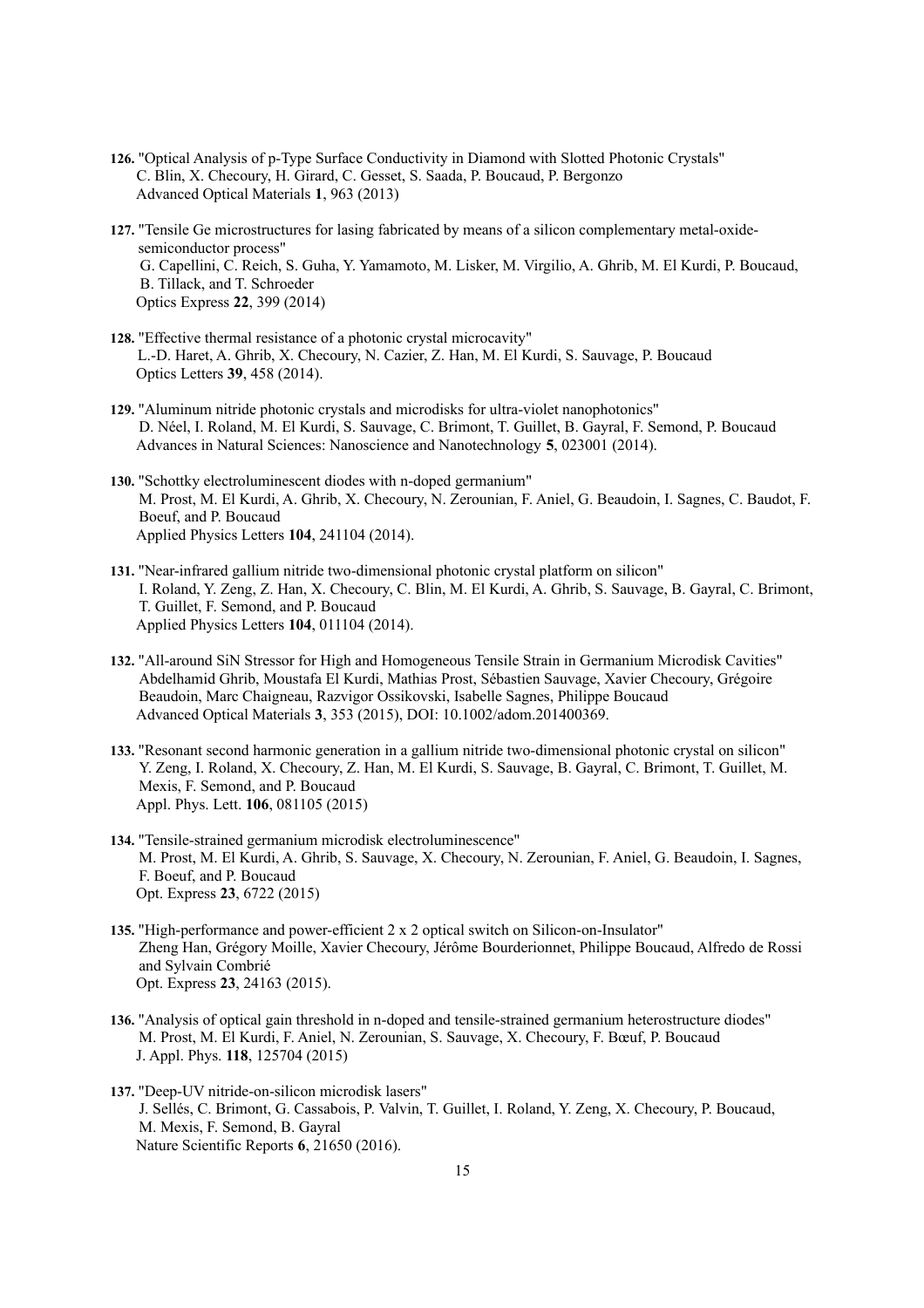- **138.** "Direct band gap germanium microdisks obtained with silicon nitride stressor layers" M. El Kurdi, M. Prost, A. Ghrib, S. Sauvage, X. Checoury, G. Beaudoin, I. Sagnes, G. Picardi, R. Ossikovski, and P. Boucaud ACS Photonics **3**, 443 (2016).
- **139.** "Tensile-strained germanium microdisks with circular Bragg reflectors" M. El Kurdi, M. Prost, A. Ghrib, A. Elbaz, S. Sauvage, X. Checoury, G. Beaudoin, I. Sagnes, G. Picardi, R. Ossikovski, F. Boeuf, P. Boucaud Appl. Phys. Lett. **108**, 091103 (2016)
- **140.** "Near-infrared III-nitride-on-silicon nanophotonic platform with microdisk resonators" I. Roland, Y. Zeng, X. Checoury, M. El Kurdi, S. Sauvage, C. Brimont, T. Guillet, B. Gayral, M. Gromovyi, J. Y. Duboz, F. Semond, M. P. de Micheli and P. Boucaud, Optics Express **24**, 9602 (2016).
- **141.** "Imaging of photonic crystal localized modes through third harmonic generation" Y Zeng, I. Roland, X. Checoury, Z. Han, M. El Kurdi, S. Sauvage, B. Gayral, C. Brimont, T. Guillet, F. Semond, P. Boucaud ACS photonics, 10.1021/acsphotonics.6b00236
- **142.** "Surface sensitive diamond photonic crystals for high performance gas detection" C. Blin, Z. Han, H. A. Girard, P. Bergonzo, P. Boucaud, M. El Kurdi, S. Saada, S. Sauvage, and X. Checoury Optics Letters soumis 18 Avril 2016
- **143.** "Phase-matched second harmonic generation with on-chip GaN-on-Si microdisks" I. Roland, M. Gromovyi, Y. Zeng, M. El Kurdi, S. Sauvage, C. Brimont, T.Guillet, B. Gayral, F. Semond, J. Y. Duboz, M. de Micheli, X. Checoury, P. Boucaud Nature Scientific Reports, soumis Juin 2016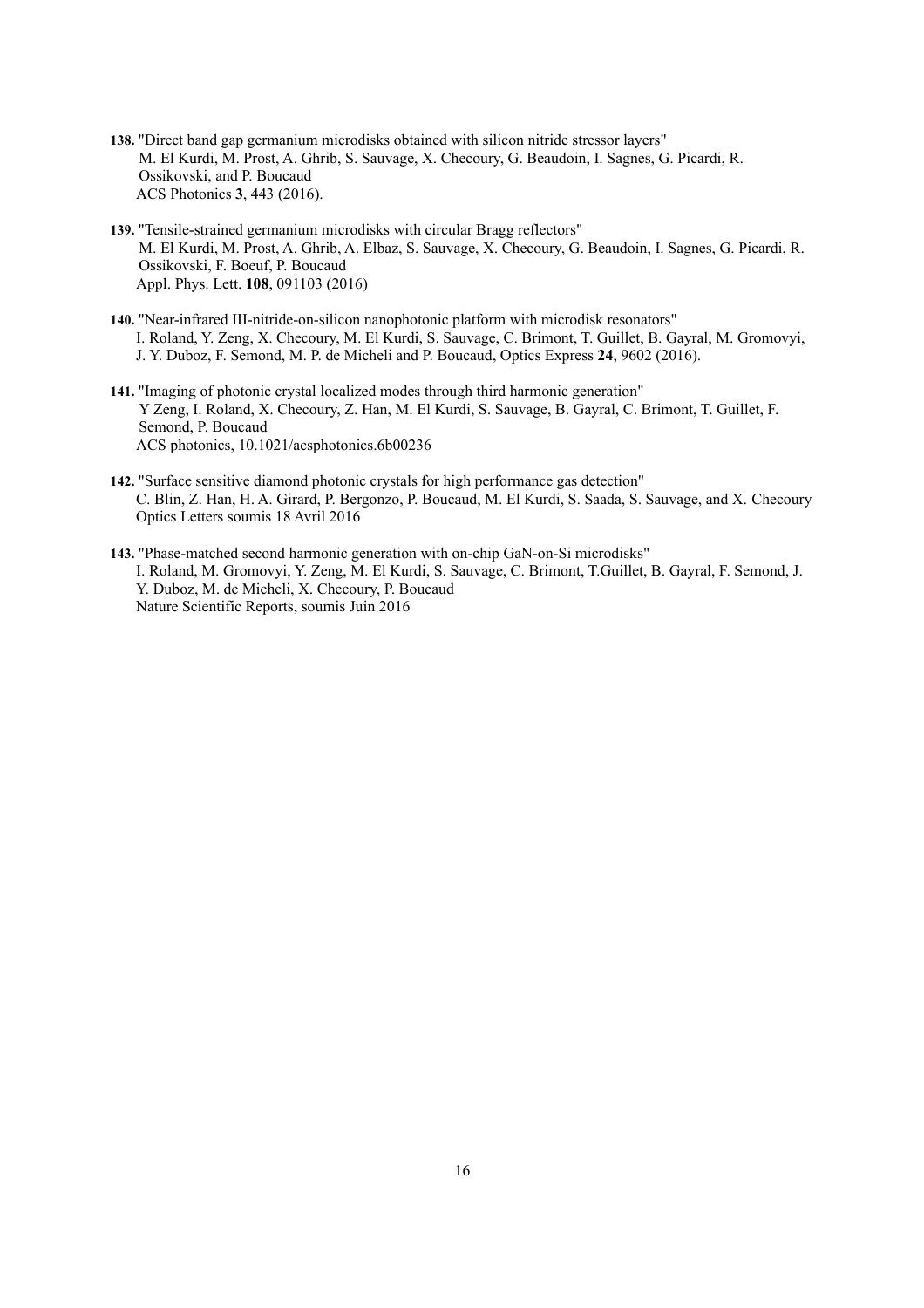### **COMMUNICATIONS INVITÉES**

### Conférences et ateliers internationaux

**1.** "Spectroscopy of intersubband transitions in  $Si-Si<sub>1x</sub>Ge<sub>x</sub>$  quantum wells" **communication invitée**

P. Boucaud, L. Wu, F.-H. Julien, J.-M. Lourtioz, I. Sagnes, Y. Campidelli, R. Prazeres, J.-M. Ortega *E-MRS 96 Strasbourg, Juin 96, Thin Solid Films 294, 173 (1997).*

**2.** "Spontaneous and stimulated intersubband emission under optical pumping" **communication invitée**

P. Boucaud, S. Sauvage, O. Gauthier-Lafaye, F. H. Julien, R. Prazeres, F. Glotin, J.-M. Ortega, R. Planel, V. Berger, J. Nagle, J. P. Leburton MRS 96 Boston, 2-6 December 96, MRS proceedings **450**, 111-122 (1997).

**3.** "Aspects of Ge/Si self-assembled quantum dots "

#### **communication invitée**

P. Boucaud, V. Le Thanh, V. Yam, S. Sauvage, N. Meneceur, M. Elkurdi, D. Débarre, D. Bouchier 2 nd International conference on Silicon heterostructures, Strasbourg 5-8 Juin 2001 Materials Science and engineering B **89**, 36 (2002).

**4.** "Ge islands and photonic crystals for Si-based photonics"

#### **Présentation orale invitée**

P. Boucaud, X. Li, M. El Kurdi, S. David, X. Checoury, S. Sauvage, C. Kammerer, S. Cabaret, V. Le Thanh, D. Bouchier, J.-M. Lourtioz, O. Kermarrec, Y. Campidelli, D. Bensahel EMRS 2004, Strasbourg 24 – 28 Mai 2004 Symposium A1 : Si-based photonics : towards true monolithic integration Optical materials, **27**, 792 (2005)

**5.** "Light emission from Ge/Si self-assembled islands in microcavities"

#### **Présentation orale invitée**

P. Boucaud, X. Li, M. El Kurdi, S. David, X. Checoury, J.-M. Lourtioz, O. Kermarrec, Y. Campidelli, D. Bensahel

First international conference Group IV Photonics Hong Kong 29 septembre –  $1<sup>er</sup>$  octobre 2004

**6.** "Infrared properties of InAs/GaAs self-assembled quantum dots as studied with the free-electron laser CLIO"

Philippe Boucaud, Sébastien Sauvage, Guy Fishman, Jean-Michel Gérard, Aristide Lemaître, Jean-Michel Ortéga

#### **Communication invitée**

Indo-French workshop on free-electron lasers and their applications, Goa (Inde) 20-24 Mars 2006

**7.** " Ge/Si self-assembled islands for photonics applications

#### **Présentation orale invitée**

P. Boucaud, X. Li, M. El Kurdi, S. Sauvage, X. Checoury, S. David, N. Yam, F. Fossard, D. Bouchier, G. Fishman

MRS 2006 Fall meeting, Boston 25 Novembre – 1 Décembre 2006

MRS Proceedings 958, Group IV Semiconductor nanostructures, 0958-L03-06, 2007 –L. Tsybeskov, D. J. lockwood, C. Delerue, M. Ichikawa, A. W. van Buuren Editors.

**8.** "Silicon and Ge-based photonic crystals"

#### **Présentation orale invitée**

P. Boucaud, M. El Kurdi, X. Li, X. Checoury, S. David, S. Sauvage, G. Fishman, N. Yam, F. Fossard, D. Bouchier, J-M. Fédéli, O. Kermarrec, Y. Campidelli, D. Bensahel, B. Ghyselen Piers 2007, Electromagnetics in photonic crystals, Beijing 26-30 Mars 2007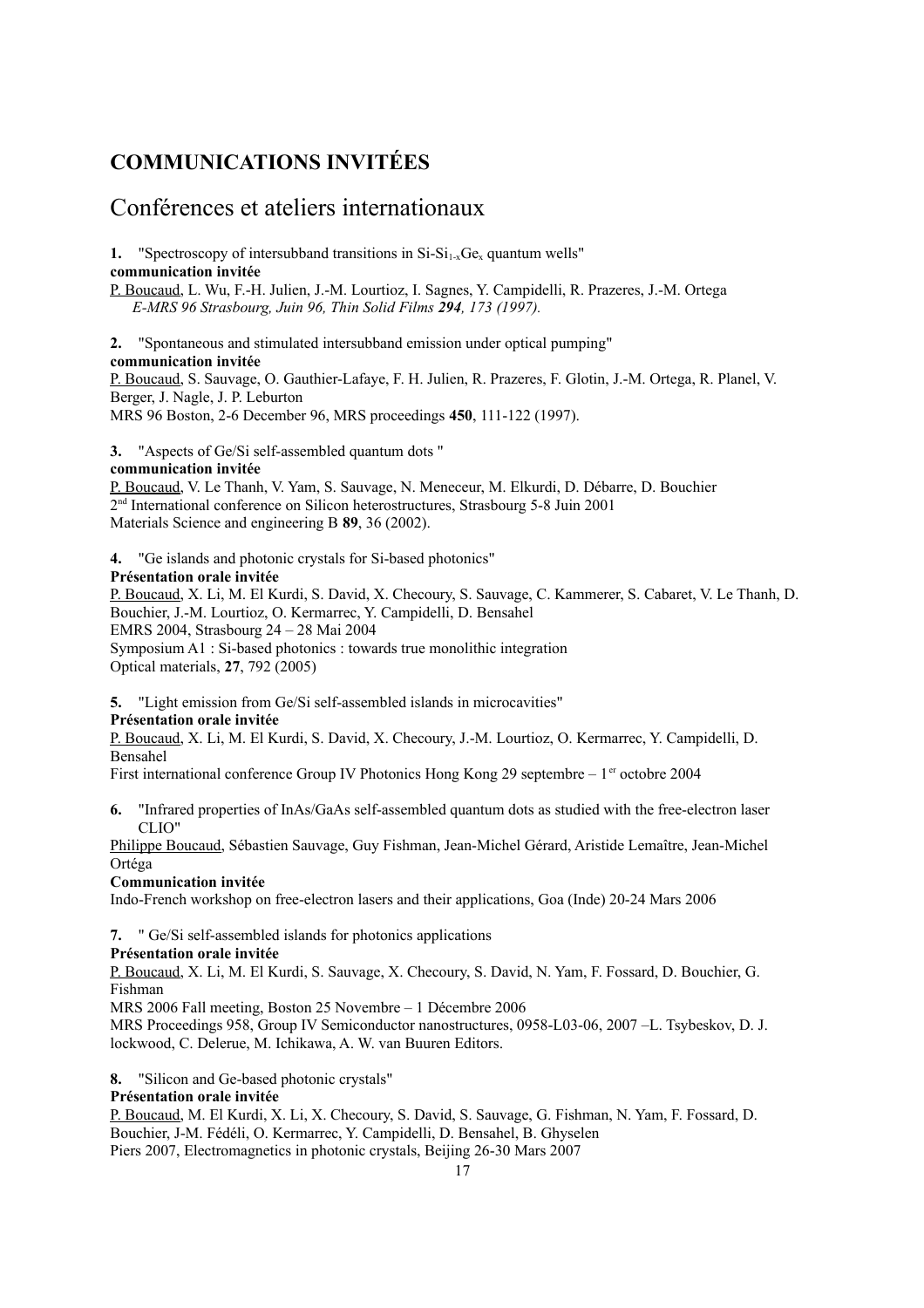**9.** "Nanospectroscopy of a single quantum dot in the mid-infrared"

Philippe Boucaud, Sébastien Sauvage, Julien Houel, A. Dazzi, R. Prazeres, F. Glotin, Jean-Michel Ortéga A. Miard, Aristide Lemaître,

#### **Communication invitée**

Third workshop on Infrared Optical Nanostructures, Bad Hofgastein (Autriche), 31 Janvier- 2 Février 2007

**10.** "Germanium-based nanophotonic devices : two-dimensional photonic crystals and cavities" **Présentation orale invitée**

P. Boucaud, M. El Kurdi, S. David, X. Checoury, X. Li, T.-P. Ngo, S. Sauvage, D. Bouchier, G. Fishman, O. Kermarrec, Y. Campidelli, D. Bensahel, T. Akatsu, C. Richtarch, B. Ghyselen" International Conference on Silicon heterostructures, ICSI-5, Marseille 21-25 Mai 2007 Thin Solid Films **517**, 121-124 (2008).

**11.** "Absorption nanospectroscopy of a single quantum dot in the mid-infrared" **Présentation orale invitée**

Philippe Boucaud, Sébastien Sauvage, Julien Houel, A. Dazzi, R. Prazeres, F. Glotin, Jean-Michel Ortéga A. Miard, Aristide Lemaître

2<sup>nd</sup> workshop on low dimensional structures : properties and applications, Aveiro Portugal, January 31 February 1, 2008

**12.** "Absorption nanospectroscopy of a single quantum dot in the mid-infrared"

#### **Présentation orale invitée**

J. Houel, S. Sauvage, P. Boucaud, A. Dazzi, R. Prazeres, F. Glotin, J.-M. Ortéga, A. Miard, A. Lemaître 29th International Conference on the Physics of Semiconductors, ICPS 2008, Rio de Janeiro, Brésil 27 juillet – 1er Août 2008

**13.** "Semiconductor nanostructures and metamaterials"

#### **Présentation orale invitée**

P. Boucaud

Symposium optoélectronique franco-chinois , Wuhan, Chine 31 octobre-1er novembre 2008

**14.** "Silicon photonics and THz sources"

#### **Présentation orale invitée**

#### P. Boucaud

Symposium optoélectronique franco-chinois, Wuhan, Chine 31 octobre-1<sup>er</sup> novembre 2008

#### **15.** "Intersublevel transitions in quantum dots"

#### **Présentation orale invitée**

P. Boucaud, S. Sauvage,

International quantum cascade laser school and workshop, IQCLSW2010, Florence, Italie 30 Août 2010- 3 septembre 2010

**16.** "Silicon photonic crystals: recent advances in Raman emission "

#### **Présentation orale invitée**

P. Boucaud, X. Checoury, Z. Han, N. Cazier, D. Néel, S. David, L. Haret, M. El Kurdi, S. Sauvage 2 nd French-Japan workshop on nanophotonics, Toba, Japon, 6-9 Novembre 2011

17. "Silicon photonic crystals: recent advances in Raman emission and 1.55  $\mu$ m photodetection" **Présentation orale invitée**

P. Boucaud, X. Checoury, Z. Han, L. Haret, N. Cazier, D. Néel, S. David, M. El Kurdi, S. Sauvage, S. Combrié, A. de Rossi

 $3<sup>rd</sup>$  International conference on current developments in atomic, molecular, optical and nano-physics, CDAMOP2011, Delhi, Inde14-16 Décembre 2011

**18.** "Strain engineering for optical gain in germanium" **Présentation orale invitée**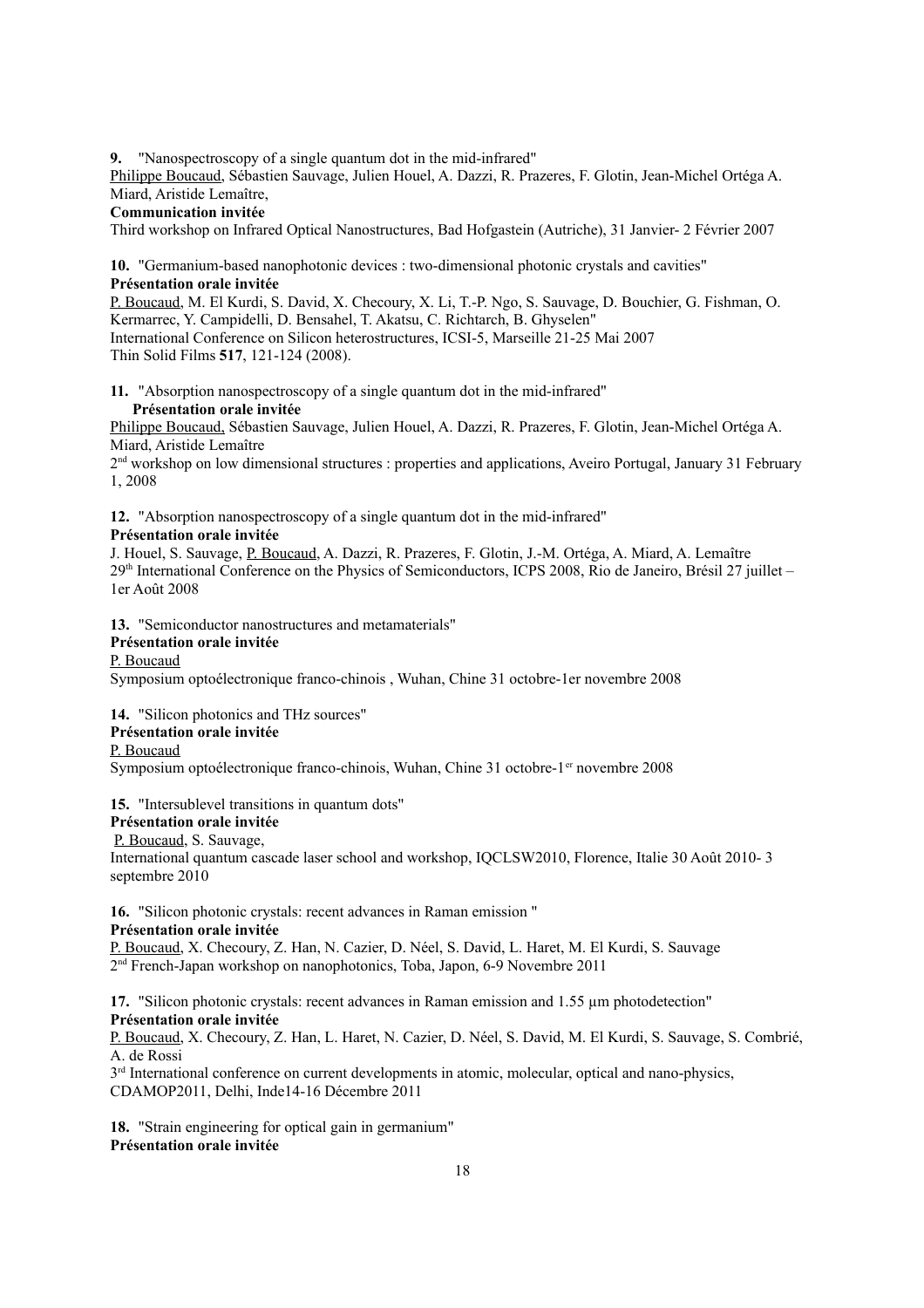M. El Kurdi, M. de Kersauson, A. Ghrib, M. Prost, S. Sauvage, R. Jakomin, G. Beaudoin, O. Mauguin, L. Largeau, I. Sagnes, G. Ndong, M. Chaigneau, R. Ossikovski, P. Boucaud 5<sup>th</sup> SiGe, Ge, & Related Compounds: Materials, processing, and devices Symposium, 2012 Joint international (222nd) Electrochemical society meeting, Honolulu, Hawaii, October 7-12, 2012. ECS Transactions, 50 (9) 363-370 (2012)

**19.** "Optical Sources Based on Tensile-strained Germanium"

#### **Présentation orale invitée**

P. Boucaud, M. El Kurdi, A. Ghrib, M. Prost X. Checoury, S. Sauvage, N. Zerounian, F. Aniel, G. Beaudoin, I. Sagnes, T. K. P. Luong, V. Le Thanh, M. Chaigneau, R. Ossikovski, C. Baudot, F. Boeuf

CMOS emerging technologies research symposium, Grenoble 6-8 juillet 2014

**20.** "Highly-Doped, Highly-Strained Germanium and Schottky Electroluminescent Diodes" **Présentation orale invitée**

M. El Kurdi, M. Prost, A. Ghrib, X. Checoury, S. Sauvage, N. Zerounian, F. Aniel, G. Beaudoin, I. Sagnes, V. Le Thanh, T. K. P. Luong, M. Chaigneau, R. Ossikovski, C. Baudot, F. Boeuf, and P. Boucaud 226th Electrochemical society meeting and SMEQ, SiGe, Ge, and Related Compounds: Materials, Processing, and Devices, Cancun 5-10 Octobre 2014

ECS Transactions, vol. 64, n°6, 359-364 (2014). -, ISBN 978-1-62332-186-4

**21.** "How to achieve gain in germanium under optical and electrical injection?"

#### **Présentation orale invitée - Keynote**

P. Boucaud, M. El Kurdi M. Prost, A. Ghrib, S. Sauvage, X. Checoury, N. Zerounian, F. Aniel, G. Beaudoin, I. Sagnes, M. Chaigneau, R. Ossikovski V. Le Thanh, F. Boeuf

A\*Midex JSPS International Core-to-Core Program Workshop on Atomically Controlled Processing for Ultralarge Scale Integration Marseille 9-10 Juillet 2015

**22.** "Direct band gap germanium with silicon nitride stressor layers"

#### **Présentation orale invitée**

M. El Kurdi, M. Prost, A. Ghrib, X. Checoury, S. Sauvage, N. Zerounian, F. Aniel, G. Beaudoin, I. Sagnes, G. Picardi, R. Ossikovski, C. Baudot, F. Boeuf, and P. Boucaud Material Research Society, Phoenix Arizona 29 Mars –  $1<sup>er</sup>$  Avril 2016

**23.** "Direct band gap germanium"

#### **Présentation orale invitée**

P. Boucaud, M. El Kurdi, A. Elbaz, M. Prost, A. Ghrib, X. Checoury, S. Sauvage, N. Zerounian, F. Aniel, G. Beaudoin, I. Sagnes, G. Picardi, R. Ossikovski, C. Baudot, F. Boeuf, and Electrochemical society meeting,2016 Prime meeting, the Seventh International SiGe, Ge, & Related Compounds: Materials, Processing, and Devices Symposium, Honolulu 2-6 octobre 2016

### **Conférences et ateliers nationaux**

*1.* "Propriétés infrarouges de puits quantiques Si-Ge-C/Si - résultats et perspectives"

#### **Communication invitée**

P. Boucaud, J.-M. Lourtioz, F. H. Julien, V. Le Thanh, D. Bouchier, I. Sagnes, Y. Campidelli, P. Warren Journées GDR GAP's, Toulouse 21-23 Mai 1997

*2.* "Boîtes quantiques et substrats relaxés Ge sur Si(001)"

#### **Communication invitée**

P. Boucaud, V. Le Thanh, D. Bouchier, J.-M. Lourtioz, I. Sagnes, C. Hernandez, Y. Campidelli, D. Bensahel 2<sup>ème</sup> Journées d'étude : hétérostructures de semiconducteurs IV-IV, Orsay 21-23 Janvier 1998.

*3.* "Nanostructures à base de SiGe"

#### **Communication invitée**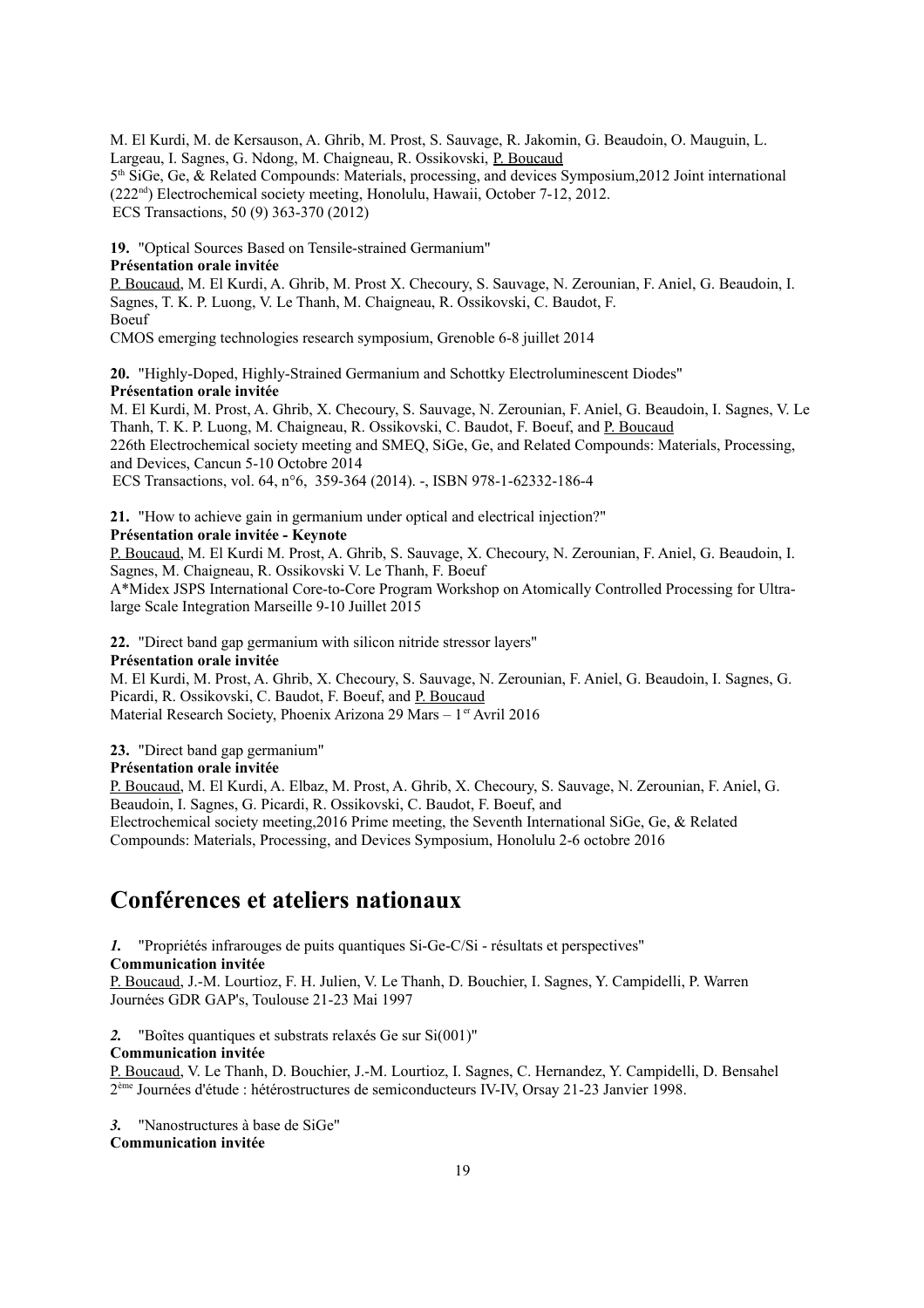P. Boucaud

Journées SiGe, CNET Meylan, 24 juin 98.

#### *4.* "Propriétés infrarouges des boîtes quantiques InAs/GaAs"

**Communication invitée**

P. Boucaud, S. Sauvage, T. Brunhes, J.-M. Gérard, A. Lemaître, V. Thierry-Mieg, F. Glotin, R. Prazeres, J. M. Ortega

JNMO 99, Egat, 6-8 Janvier 1999.

*5.* "Electroluminescence of Ge/Si self-assembled quantum dots grown b y chemical vapor deposition" **Communication invitée**

P. Boucaud, T. Brunhes, S. Sauvage, F. Aniel, J.-M. Lourtioz, C. Hernandez, Y. Campidelli, O. Kermarrec, D. Bensahel, G. Faini, I. Sagnes, G. Patriarche

3 èmes Journées Nationales "Hétérostructures de semiconducteurs IV-IV", Orsay 5-7 Juillet 2000

*6.* "Boîtes quantiques Ge/Si pour télécommunications optiques"

#### **Communication invitée**

P. Boucaud, M. El kurdi, S. Sauvage, G. Fishman, V. Le Thanh, D. Bouchier, O. Kermarrec, Y. Campidelli, D. Bensahel, G. Saint-Girons, G. Patriarche, I. Sagnes

Action spécifique STIC "Boîtes quantiques pour télécommunications optiques", Rennes 24 Mai 2002

*7.* "Relaxation de polarons et déphasage de polarisations inter-sous-niveaux dans des boîtes quantiques autoassemblées InAs/GaAs self-assembled quantum dots"

#### **Communication invitée**

P. Boucaud, S. Sauvage, F. Bras, G. Fishman, R.P.S.M. Lobo, F. Glotin, R. Prazeres, J.-M. Ortéga, J.-M. Gérard GdR Information et Communication Quantique, journées Nanophysique et information quantique, Grenoble 6-7 Juin 2002.

*8.* " Nanospectroscopie d'absorption d'une boîte quantique unique"

#### **Présentation invitée**

Philippe Boucaud, Sébastien Sauvage, Julien Houel, A. Dazzi, R. Prazeres, F. Glotin, Jean-Michel Ortéga A. Miard, Aristide Lemaître

Journée Optique Ultrarapide dans les NanoObjets (OUNO), Paris 25 Janvier 2008

*9.* "Light emission from strained germanium"

#### **Présentation invitée**

P. Boucaud, M. El Kurdi, A. Ghrib, M. de Kersauson, M. Prost, S. Sauvage, X. Checoury, G. Beaudoin, O. Mauguin, L. Largeau, I. Sagnes, G. Ndong, M. Chaigneau, R. Ossikovski Workshop silicon & photonics Rennes, 11-12 Juin 2013

*10.* "Group IV laser based on n-type and tensile-strained germanium"

#### **Présentation invitée**

P. Boucaud, M. El Kurdi, A. Ghrib, M. de Kersauson, M. Prost, S. Sauvage, X. Checoury, N. Zerounian, F. Aniel, G. Beaudoin, O. Mauguin, L. Largeau, I. Sagnes, G. Ndong, M. Chaigneau, R. Ossikovski, L. Luong, V. Le Thanh,

Journées nationales nanosciences et nanotechnologies (J3N), Lyon 12-14 novembre 2014

*11.* "Germanium : quelles contraintes pour une source intégrée ?"

#### **Présentation invitée**

M. El Kurdi, A. Ghrib, M. de Kersauson, M. Prost, S. Sauvage, X. Checoury, G. Beaudoin, O. Mauguin, L. Largeau, I. Sagnes, G. Ndong, M. Chaigneau, R. Ossikovski, L. Luong, V. Le Thanh, P. Boucaud GdR Ondes, Orsay 14 novembre 2014

Communications invitées dans des conférences/ateliers internationaux présentées par une tierce personne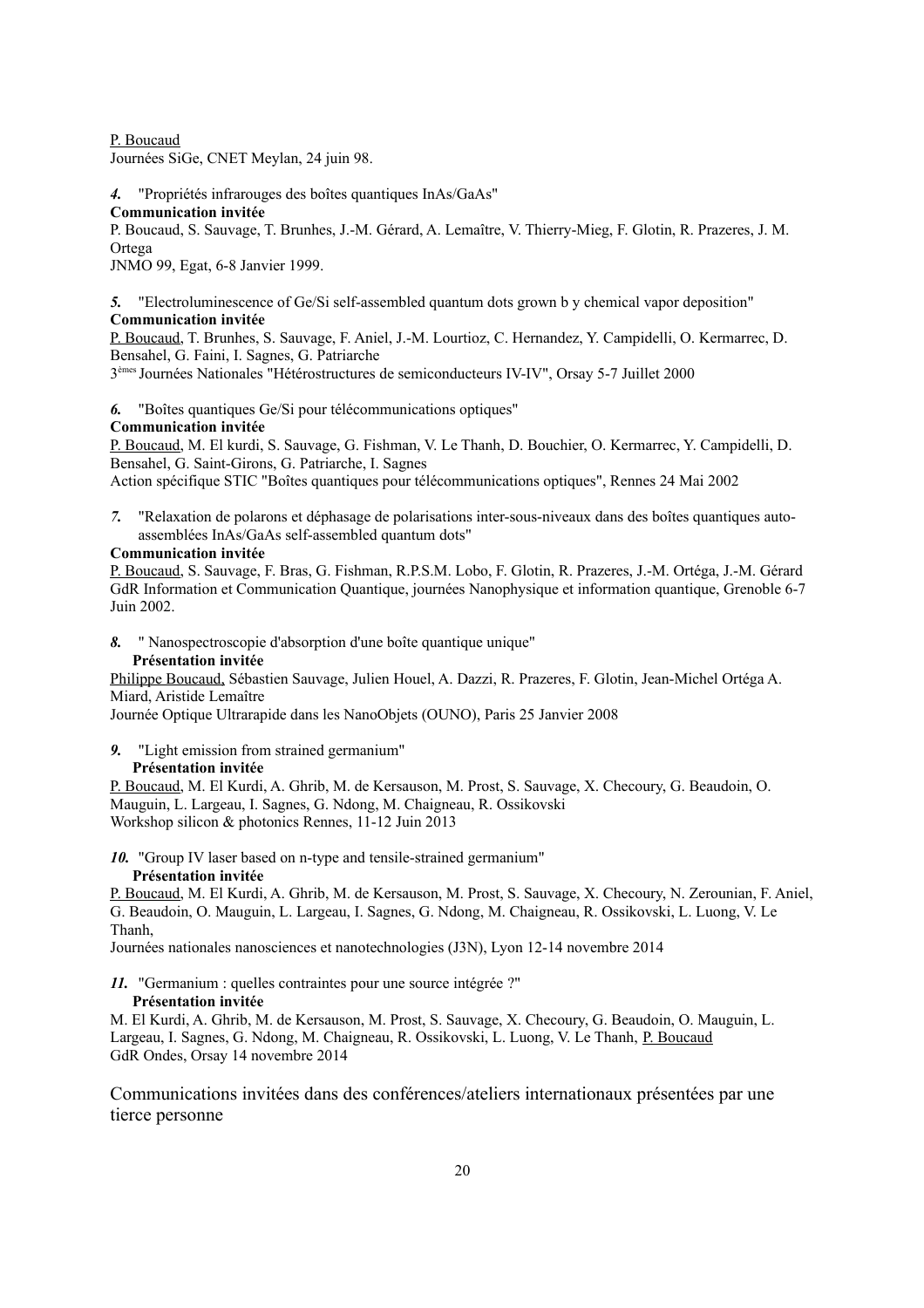- *1.* "Infrared spectroscopy of intraband transitions in self-organized InAs/GaAs quantum dots"
- S. Sauvage, P. Boucaud, F. Julien, J.-M. Gérard, J.-Y. Marzin

#### **Communication invitée**

Nanostructures, physics and technology,

St Petersbourg Russie, 23-27 juin 1997 proceedings p. 567.

2. "Room temperature 1.3 – 1.55 µm laser-like emission from Ge/Si self-assembled islands in Si-based photonic crystals"

J. M. Lourtioz, S. David, M. El kurdi, C. Kammerer, X. Li, S. Sauvage, A. Chelnokov, V. Le Thanh, D. Bouchier, P. Boucaud

#### **Présentation orale invitée**

MRS 2003 – Fall meeting Symposium Photonics, Boston  $1<sup>er</sup> - 5$  décembre 2003 Proceedings MRS Vol. **797** W6.1 (2004)

*3.* "Ge/Si self-assembled islands integrated in 2D photonic crystal microcavities for realisation of silicon-based light-emitting devices"

#### **Présentation orale invitée**

Sylvain David, Moustapha El kurdi,Philippe Boucaud, Cécile Kammerer, Xiang Li, Sébastien Sauvage, Isabelle Sagnes, Vinh Le Thanh, Daniel Bouchier, and Jean-Michel Lourtioz

Photonics Europe, Strasbourg 26 - 30 avril 2004

Proceedings SPIE **5450**, Photonic Crystal Materials and Nanostructures (R. M. De La Rue/P. Viktorovitch/C. M. Sotomayor-Torres/M. Midrio editeurs - 2004)

*4.* "Photonics, Electronics and Silicon-Germanium : a possible convergence ?"

O. Kermarrec, Y. Campidelli, D. Bensahel, S. David, M. El Kurdi, P. Boucaud, Y. Chriqui, S. Bouchoule, G. Saint-Girons and I. Sagnes

#### **Présentation orale invitée**

 $206<sup>th</sup>$  meeting of the Electrochemical society, Honolulu Hawaii  $3 - 8$  Octobre 2004 PV 2004-07 <ISBN 1-56677-420-9> SiGe: Materials, Processing, and Devices – D. Harame, J. Boquet, J. Cressler, D. Houghton, H. Iwai, T.-J. King, G. Masini, J. Murota, H. Rim, and B. Tillack editeurs

*5.* "Polaron spectroscopy and dynamics in InAs/GaAs quantum dots"

S. Sauvage, P. Boucaud, C. Kammerer, F. Bras, G. Fishman, J.-M. Gérard, A. Lemaître, G. Patriarche, V. Thierry- Mieg, J. M. Ortega, F. Glotin

Communication invitée

One day quantum dot meeting Nottingham, 5 avril 2005

*6.* "Intersublevel polaron transitions based on 3D 8 Band k.p envelope function theory"

S. Sauvage, P. Boucaud, G. Fishman, G. Patriarche, A. Lemaître

#### **Communication invitée**

SANDiE Workshop Self-Assembled Nanostructure Simulation, University Duisburg-Essen, October 4-5 2006.

*7.* "Intersublevel transitions in self-assembled quantum dots: a multiband k.p investigation" **Communication invitée** 

S. Sauvage, M. El Kurdi, G. Fishman, J. Houel, P. Boucaud

CECAM International workshop on Computational approaches to semiconductor, carbon and magnetic nanostructures, Lyon, 16-19 juin 2008

#### *8.* "Absorption spectro-nanoscopy of single quantum dots " **Communication invitée**

S. Sauvage, J. Houel, P. Boucaud, A. Dazzi, R. Prazeres, F. Glotin, G. Patriarche, A. Lemaître ISL2008, SANDiE Workshop Intersublevel studies in self-assembled semiconductor quantum dots, Paris, 2-3 April 2008.

#### *9.* "Far-infrared absorption nanospectroscopy of a single quantum dot"

#### **Présentation orale invitée**

J. Houel, S. Sauvage, P. Boucaud, A. Dazzi, R. Prazeres, F. Glotin, J.-M. Ortéga, A. Miard, A. Lemaître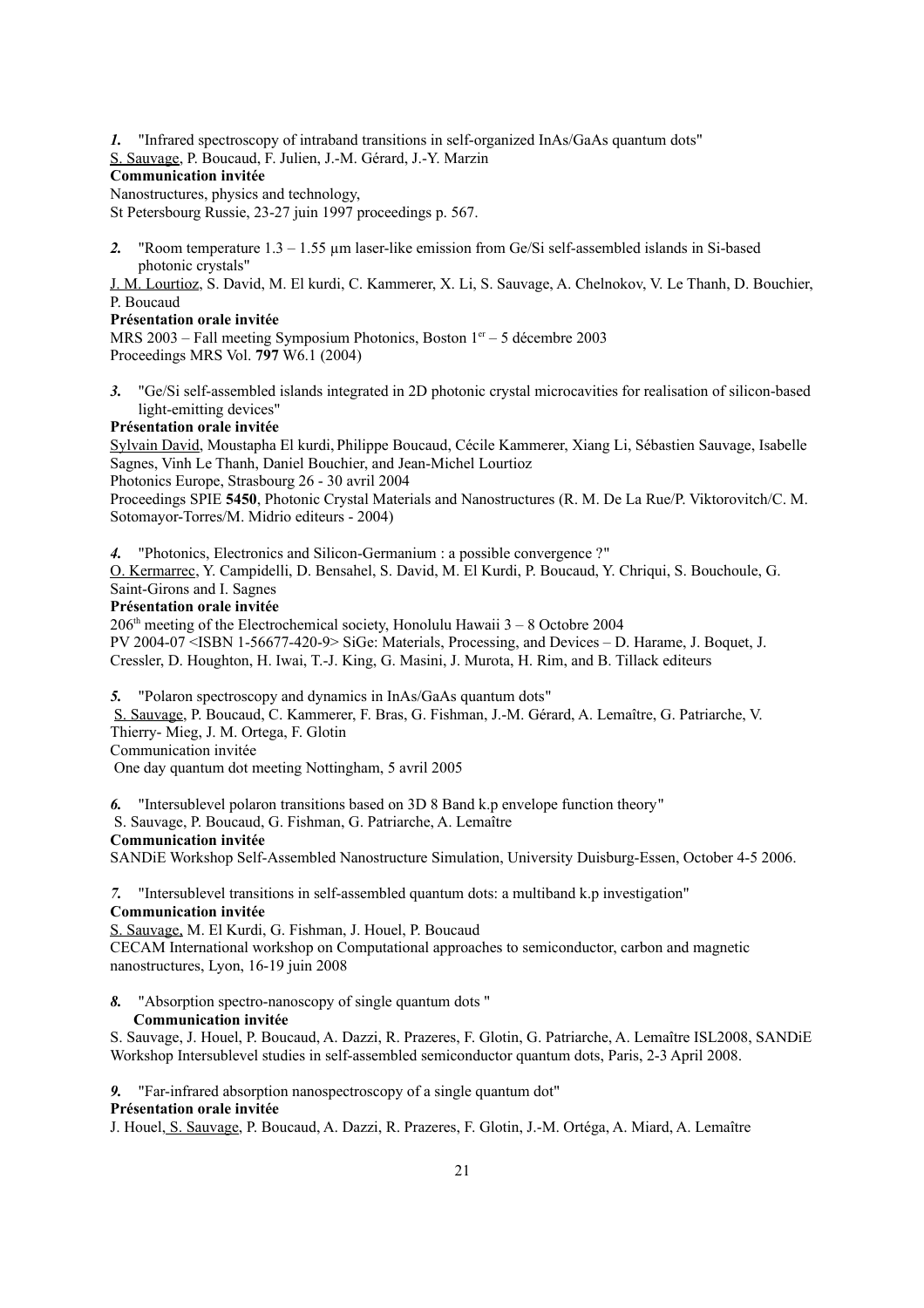14<sup>th</sup> International Conference on narrow gap semiconductors and systems, NGS<sup>2</sup>-14, Sendai , Japon 13-17 juillet 2009

*10.* "**k.p** methods beyond standard 8-band model, parametrization strategies and its applicability in electronics and optoelectronic devices design."

#### **Présentation orale invitée**

F. Aniel, S. Richard, E. Tea, M. El Kurdi, S. Sauvage, P. Boucaud, G. Fishman CECAM (Centre européen de calcul atomique et moléculaire) Empirical methods in semiconductor nanostructures design and modelling, June 21, 2010 to June 25, 2010, Location : University of Manchester, UK

*11.* "Absorption nanospectroscopy of a single quantum dot in the infrared"

#### **Présentation orale invitée**

S. Sauvage, P. Boucaud, J. Houel, E. Homeyer, F. Réveret, A. Driss, A. Dazzi, R. Prazeres, J.-M. Ortéga, A. Miard, Y. Halioua, F. Raineri, I. Sagnes, and A. Lemaître

XXXIX Jaszowiec international School and conference on the physics of semiconductors, Krynica, 19-24 Juin 2010 Pologne

*12.* "High quality factor photonic resonators for nitride quantum dots"

T. Guillet, M. Mexis, S. Sergent, S. Renesson, C. Brimont, T. Bretagnon, B. Gil, F. Semond, M. Leroux, D. Néel, S. David, X. Checoury, P. Boucaud

#### **Présentation orale invitée**

E-MRS 2011 Spring meeting, Nice, 9-13 Mai 2011 Physica status solidi (c)

*13.* "Nanospectroscopy of single quantum dots considered as heating nanosources of phonons" S. Sauvage, P. Boucaud, J. Houel, F. Réveret, A. Driss, E. Homeyer, A. Dazzi, R. Prazeres, J.-M. Ortéga, A. Miard, Y. Halioua, F. Raineri, I. Sagnes, A. Lemaitre

**Présentation orale invitée**

2 nd French-Japan workshop on nanophotonics, Toba, Japon, 6-9 Novembre 2011

*14.* "Nanospectroscopy of single quantum dots considered as heating nanosources of phonons" S. Sauvage, P. Boucaud, J. Houel, F. Réveret, A. Driss, E. Homeyer, A. Dazzi, R. Prazeres, J.-M. Ortéga, A. Miard, Y. Halioua, F. Raineri, I. Sagnes, A. Lemaitre

**Présentation orale invitée**

 $3<sup>rd</sup>$  International conference on current developments in atomic, molecular, optical and nano-physics, CDAMOP2011, Delhi, Inde 14-16 Décembre 2011

*15.* "Strained Ge heterostructures for infrared and THz light emission" Giovanni Capellini, M. De Seta, C. Reich, Y. Yamamoto, B. Tillack, M. El Kurdi, P. Boucaud, M. Virgilio, M. Ortolani, and T. Schroeder **Présentation orale invitée**

8<sup>th</sup> International Conference on Silicon Epitaxy and Heterostructures (ICSI-8), Fukuoka Japon 2-7 Juin 2013.

*16.* "GaN on Si: a promising route for integrated photonics" Fabrice Semond, Mohammad J. Rashid, Guillaume Gommé, Sylvain Sergent, Bruno Gayral, Diane Sam-Giao, Philippe Boucaud, Delphine Néel, Xavier Checoury, Thierry Guillet, Christelle Brimont, Meletios Mexis, François Réveret, Joel Leymarie, Sophie Bouchoule **Présentation orale invitée** SPIE Photonics West 2014, Gallium Nitride Materials and Devices IX, San Francisco 1-6 Février 2014.

*17.* "Diamond photonic crystal slotted cavities for biosensing" Xavier Checoury, Candice Blin, Hugues Girard, Céline Gesset, Samuel Saada, Zheng Han, Philippe Boucaud and Philippe Bergonzo **Présentation orale invitée** META 2014 conference, Singapour 20-23 Mai 2014.

*18.* "Making germanium, an indirect band gap semiconductor, to be suitable for light emitting devices"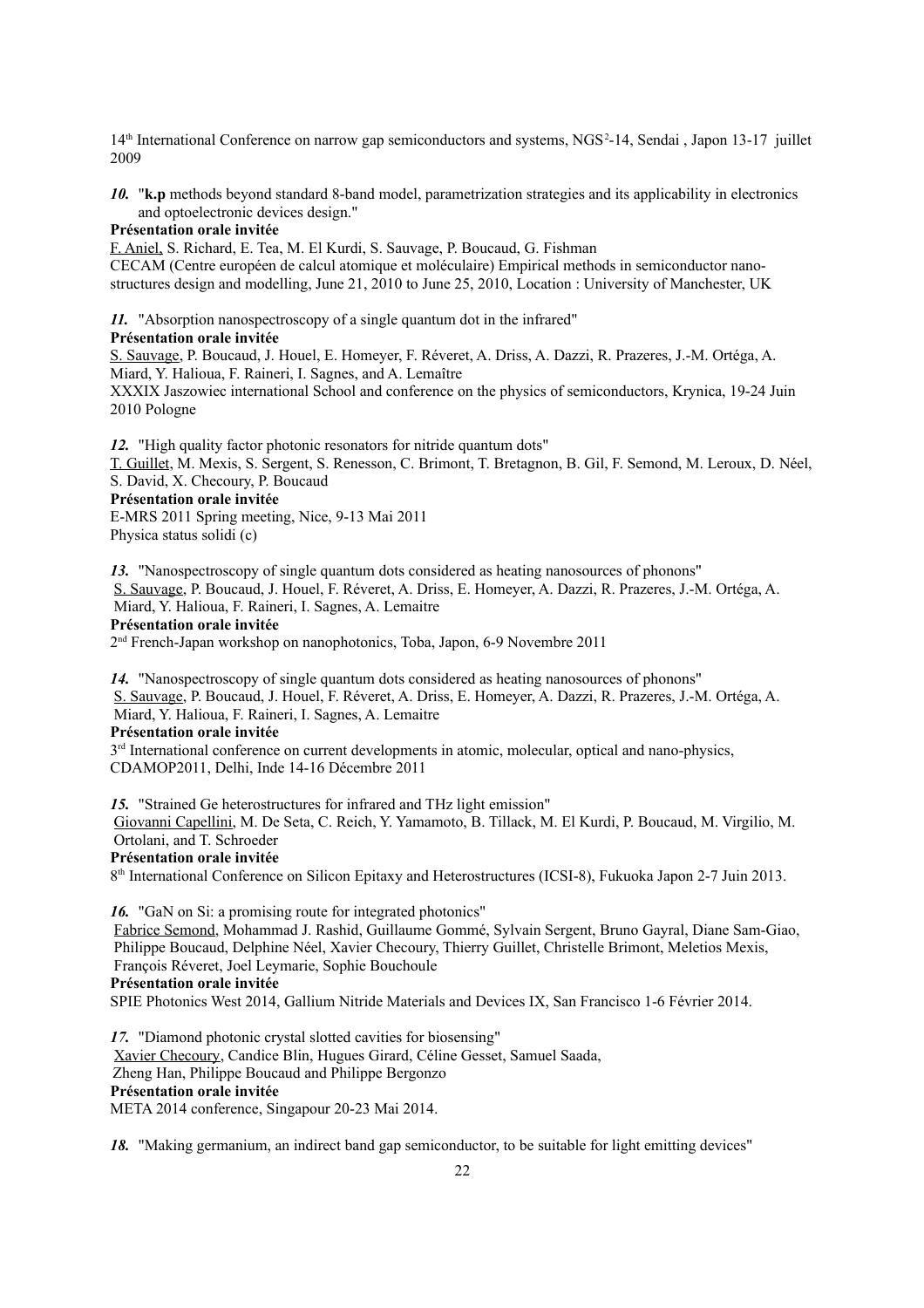T. K. P. Luong, V. Le Thanh, A. Ghrib, M. El Kurdi, P. Boucaud **Présentation orale invitée** 7<sup>th</sup> International Workshop on Advanced Materials Science and Nanotechnology, IWAMSN 2014, Ha Long City, Vietnam, 2-6 November 2014

Adv. Nat. Sci.: Nanosci. Nanotechnol. 6 015013 (2015) - doi:10.1088/2043-6262/6/1/015013

*19.* "Tensile strained germanium cavities for silicon photonics" M. El Kurdi, A. Ghrib, M. Prost, M. Chaigneau, R. Ossikovski, S. Sauvage, X. Checoury, G. Beaudouin, F. Aniel, N. Zerounian, I. Sagnes and P. Boucaud

#### **Présentation orale invitée**

4 th International conference on current developments in Atomic Molecular Optical and Nano-physics with applications

CDAMOP2015, Delhi, Inde 14-16 Mars 2015

*20.* "How to simplify the growth process of GaN-on-Si"

#### **Communication invitée**

Fabrice Semond, Meletis Mexis, Julien Sellés, Christelle Brimont, Guillaume Cassabois, Pierre Valvin, Thierry Guillet, Iannis Roland, Yijia Zeng, Xavier Checoury, Philippe Boucaud, and Bruno Gayral ISGN-6 The 6th International Symposium on Growth of III-Nitrides, November 8-13, 2015, Act City Hamamatsu, Hamamatsu, Japan

*21.* "The effect of diffusion barriers on the structural and optical properties of tensile-strained and n-doped Ge/Si films"

#### **Communication invitée**

M. A. Zrir, V. Le Thanh, M. El Kurdi, P. Boucaud

A\*Midex JSPS International Core-to-Core Program Workshop on Atomically Controlled Processing for Ultralarge Scale Integration Marseille 9-10 Juillet 2015

*22.* "Advanced R&D addressing future trends in integrated silicon photonics"

#### **Communication invitée**

Charles Baudot, Sébastien Crémer, Nathalie Vulliet, Maurin Douix, Sylvain Guerber, Antonio Fincato, Delphine Morini, Laurent Vivien, Moustafa El Kurdi, Philippe Boucaud, Ségolène Olivier, Sylvie Menezo, Christophe Kopp, Bertrand Szelag, Melchiorre Bruccoleri, Guido Chiareti, Guang-Hua Duan, Anthony Martinez, Richard Pitwon, Tobias Lamprecht, Maurizio Zuffada, Frédéric Bœuf

Photonics West, 28 Janvier - 02 Février 2017, San Francisco 2017.

#### **Communications invitées dans des conférences/ateliers nationaux présentées par une tierce personne**

**1.** Propriétés non linéaires infrarouges des boîtes quantiques InAs/GaAs.

S. Sauvage, T. Brunhes, P. Boucaud, V. Thierry-Mieg, A. Lemaître, J.-M. Gérard, F. Glotin, R. Prazeres, J. M. Ortega

#### **Communication invitée**

GdR Matériaux et Fonctions de l'optique non linéaire, Saint Martin Vésubie, 13-15 octobre 1999

- **2.** Structure électronique des boîtes quantiques semi-conductrices
- S. Sauvage, M. El Kurdi, G. Fishman, P. Boucaud, F. Bras

#### **Communication invitée**

AS STIC, Journée Boîtes quantiques pour les télécommunications optiques de l'Action spécifique STIC "Boîtes quantiques pour télécommunications optiques", 24 mai 2002 Rennes

**3.** Nanospectroscopie d'absorption ultrafaible de boîtes quantiques uniques

S. Sauvage, P. Boucaud, J. Houel, A. Dazzi, R. Prazeres, F. Glotin, J.-M. Ortéga, A. Miard, A. Lemaître **Communication invitée** 

NPIQ 2007 Journée scientifique nanophotonique et information quantique, C'Nano Ile-de-France, Orsay 3 mai 2007.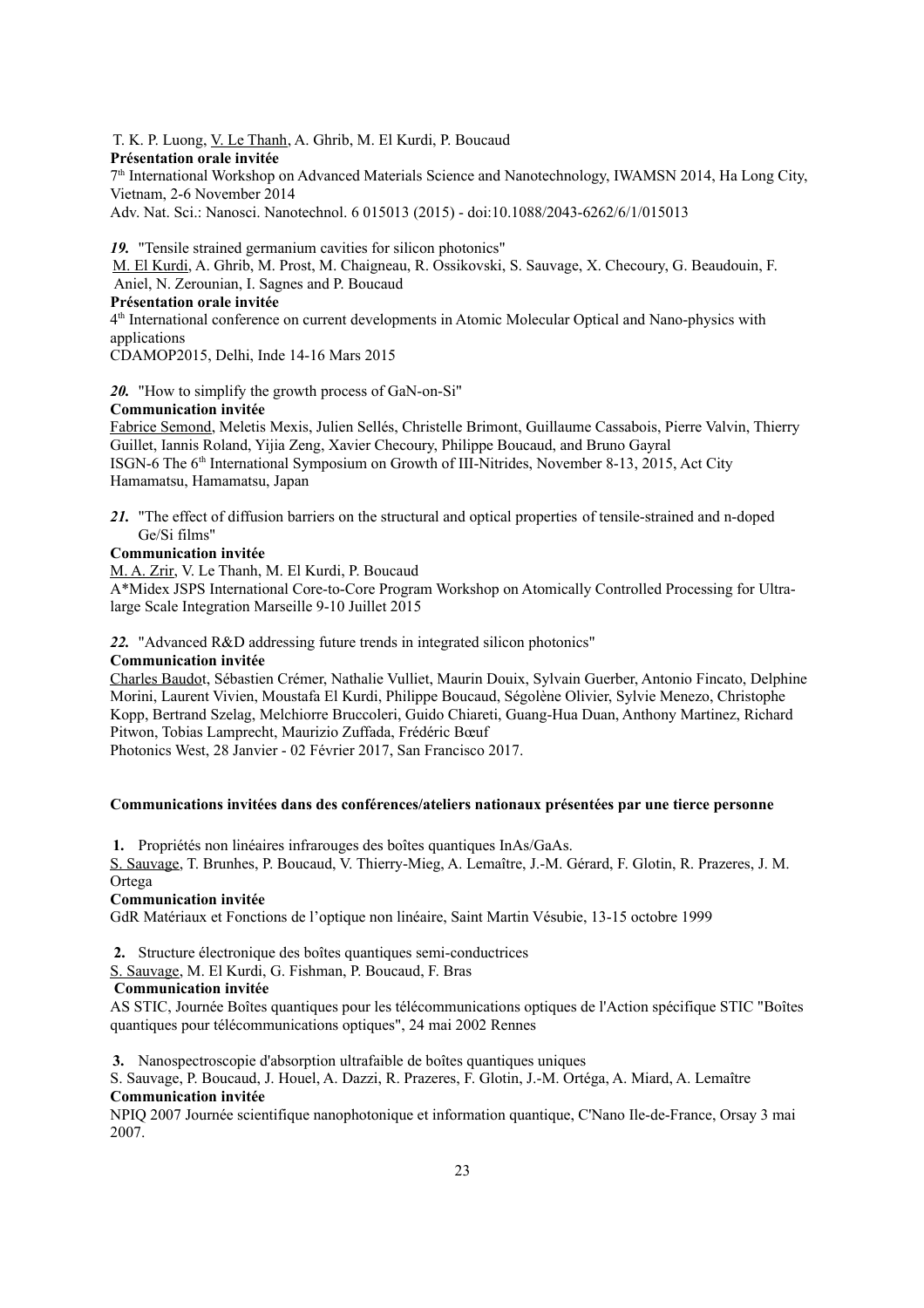**4.** Microscopie d'absorption ultrafaible de boîtes quantiques uniques

S. Sauvage, J. Houel, P. Boucaud, A. Dazzi, R. Prazeres, F. Glotin, J.-M. Ortéga, A. Miard, A. Lemaître **Communication invitée**

JNMO 2008, Journées Nano, Micro et Optoélectronique, Ile d'Oléron, 3-6 juin 2008

**5.** Nanospectroscopie d'absorption ultrafaible de boîtes quantiques uniques

S. Sauvage, J. Houel, P. Boucaud, A. Dazzi, R. Prazeres, F. Glotin, J.-M. Ortéga, A. Miard, A. Lemaître **Communication invitée** 

J3N 2008, Journées Nationales en Nanosciences et Nanotechnologies, 20-22 octobre 2008, Grenoble

**6.** Nanospectroscopie de boîtes quantiques uniques dans le moyen-infrarouge

J. Houel, S. Sauvage, P. Boucaud, A. Dazzi, R. Prazeres, J.-M. Ortéga, A. Miard, A. Lemaître **Communication invitée**

Forum 2009 Microscopie à sonde locale, 16-20 mars 2009, Neufchâtel-Hardelot, France

**7.** Nanospectroscopie d'absorption infrarouge de boîtes quantiques uniques **Communication invitée**

S. Sauvage, P. Boucaud, J. Houel, E. Homeyer, F. Réveret, A. Driss, A. Dazzi, R. Prazeres, J.-M. Ortéga, A. Miard, Y. Halioua, F. Raineri, I. Sagnes, and A. Lemaître Journée "Propriétés opto-électroniques des colloïdes de type coeur-coquille. 22 juillet 2010. École

Polytechnique, France

**8.** Microcavités GaN et ZnO intégrées sur silicium

#### **Communication invitée**

F. Semond, J. Zúñiga-Pérez, S. Sergent, M. Leroux, F. Médard, D. Lagarde, M. Mihailovic, P. Disseix, J. Leymarie, S. Faure, M. Mexis, C. Brimont, S. Rennesson, T. Bretagnon, B. Gil, T. Guillet, D. Néel, S. David, X. Checoury, Ph. Boucaud, D. Sam-Giao, B. Gayral, S. Bouchoule

13<sup>ème</sup> Journées Nano Micro Optoélectronique JNMO2010, Les Issambres 28 septembre – 1<sup>er</sup> octobre 2010

**9.** Diffusion Raman stimulée dans des guides à cristaux photoniques sous excitation continue **Communication invitée**

X. Checoury, Z. Han, D. Néel, S. David, M. El Kurdi, P. Boucaud Horizons de l'Optique 2011, Marseille 4-7 Juillet 2011

**10.** Nanospectroscopy of single quantum dots considered as heating nanosources of phonons **Communication invitée**

S. Sauvage, P. Boucaud, F. Réveret, A. Driss, A. Dazzi, R. Prazeres, J.-M. Ortéga, A. Miard, Y. Halioua, F. Raineri, I. Sagnes, and A. Lemaître

Phonons and Fluctuations meeting, Paris, 8-9 September 2011.

**11.** « Nanophotonique sur diamant **»**

### **Communication invitée**

X. Checoury, C. Blin, P. Boucaud, C. Gesset, H. Girard, S. Saada, P. Bergonzo 14ème Journées Nano micro optoélectronique, Evian les Bains, 21-23 Mai 2013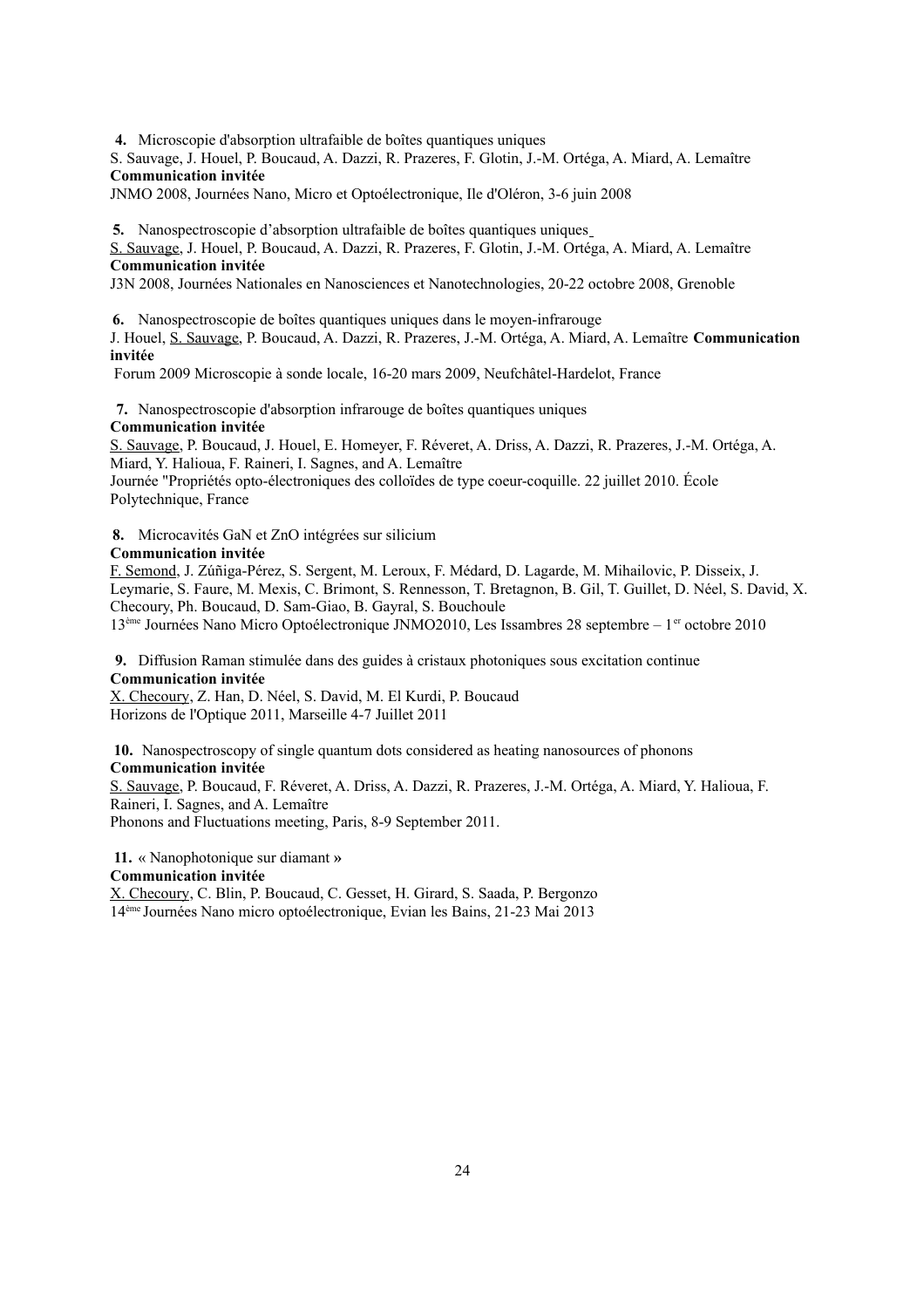### **COLLOQUES AVEC ACTES AVEC COMITE DE LECTURE**

*1.* "Photoinduced intersubband transitions in GaAs/AlGaAs asymmetric coupled quantum wells" F. H. Julien, P. Vagos, P. Boucaud, L. Wu, R. Planel NATO workshop Vancouver 1994, "Quantum well intersubband transition physics and devices", Kluwer Academic Publisher, Eds. H. C. Liu, B. F. Levine, J. Y Andersson, pp. 345-359

2. "Strain compensated heterostructures in the  $Si<sub>1-x-y</sub>Ge<sub>x</sub>C<sub>y</sub>$  ternary system"

J. L. Regolini, S. Bodnar, J. C. Oberlin, F. Ferrieu, M. Gauneau, B. Lambert, P. Boucaud American Vacuum Society, Orlando (USA) 15-19 Nov. 93

J. Vac. Scien. technol. A **12**, 1015 (1994).

*3.* "Erbium doping of silicon and silicon carbide using ion beam induced epitaxial crystallization" P. Boucaud, F. H. Julien, J. M. Lourtioz, H. Bernas, C. Clerc, J. Chaumont, S. Bodnar, J. L. Regolini, X. W. Lin MRS 94 Fall meeting, Boston, Dec.94, session A, MRS volume **354**-Beam solid interactions for materials synthesis and characterization

*4.* "Electroluminescence and gate current generated by impact ionization in 0.1 µm gate length HEMTs on GaAs"

F. Aniel, P. Boucaud, A. Sylvestre, P. Crozat, F. H. Julien, R. Adde, Y. Jin 24th Essderc, Edimburgh, Sept. 1994, proceedings p.543-546, C. Hill, P. Ashburn editors.

5. "Realization of  $Si<sub>1-x</sub>Ge<sub>x</sub>C<sub>y</sub>/Si$  heterostructures by pulsed laser induced epitaxy of C+ implanted pseudomorphic SiGe films and of a-SiGeC:H films deposited on Si(100)"

J. Boulmer, A. Larré, C. Guedj, D. Débarre, P. Boucaud, F. H. Julien, E. Finkman, K. Nugent, R. Laval, J. B. Ozenne, H. Yang, D. Bouchier, C. Godet, P. Roca i Cabarrocas, G. Calvarin, C. Clerc Photonics West '95, SPIE international symposium on optronic, microphotonic & laser technologies, San Jose (USA), 4-10 Feb 1995, SPIE **2403**, 362 (1995).

*6.* "Ion beam induced crystallization of silicon and silicides" F. Fortuna, M. O. Ruault, H. Bernas, J. Chaumont, C. Clerc, X. W. Lin, P. Boucaud IBMM, Canberra (Australie), Fev 1995 Nucl. Inst. Meth in Phys. Res. B **106**, 206 (1995).

*7.* "Low energy electroluminescence spectra on InP based HEMTs at cryogenic temperatures" A. Sylvestre, P. Boucaud, F. Aniel, Y. Jin, J. P. Praseuth, F. H. Julien, P. Crozat, R. Adde 25th Essderc, La Haye 1995,pp. 463-466.

*8.* "Structural and optical properties of SiGeC bulk and multi-quantum wells heterostructures grown by rapid thermal chemical vapor deposition"

P. Boucaud, C. Guedj, F. H. Julien, D. Bouchier, J.-M. Lourtioz, S. Bodnar, J.-L. Regolini, E. Finkman MRS 95 San Francisco, 17-23 april 95, MRS volume **379** Strained layer epitaxy materials, processing and device applications, p. 447.

9. "Schottky diodes on  $Si_{1-xv}Ge_xC_v$  alloys"

M. Mamor, C. Guedj, P. Boucaud, D. Bouchier, F. Meyer, S. Bodnar, J.-L. Regolini MRS 95 San Francisco, 17-23 april 95, MRS volume **379** Strained layer epitaxy materials, processing and device applications, p. 137.

*10.* "Photo-induced intersubband absorption in Si/SiGe quantum wells"

P. Boucaud, L. Gao, F. Visocekas, Z. Moussa, J.-M. Lourtioz, F.-H. Julien, I. Sagnes, Y. Campidelli, P.-A. Badoz, P. Vagos

E-MRS 95 Strasbourg, Mai 95, J. Cryst. Growth. **157**, 227 (1995).

*11.* "Optical properties of bulk and multi-quantum wells SiGe:C heterostructures"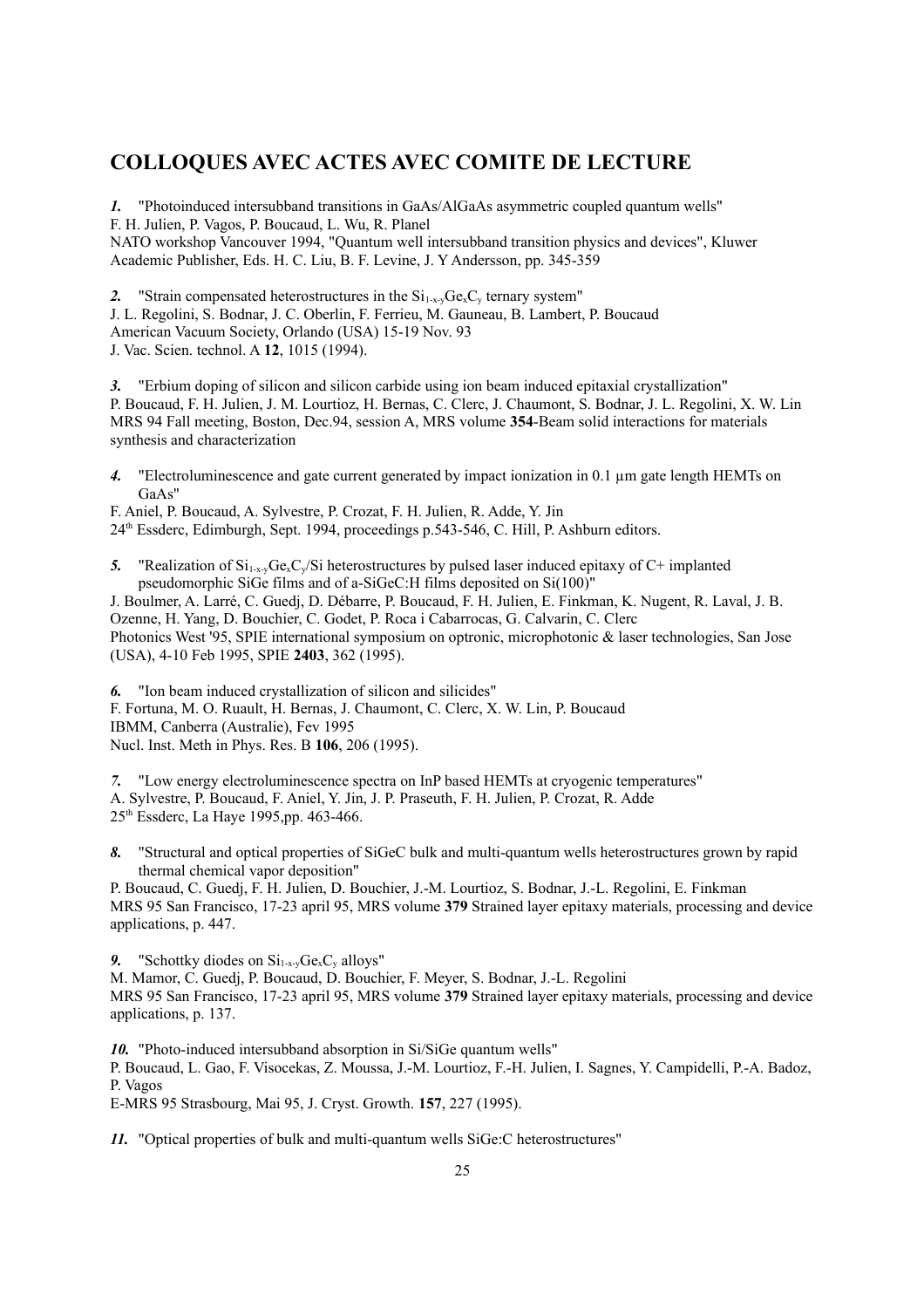P. Boucaud, C. Guedj, D. Bouchier, F. -H. Julien, J.-M. Lourtioz, S. Bodnar, J.-L. Regolini, E. Finkman E-MRS 95 Strasbourg, Mai 95, J. Cryst. Growth. **157**, 410 (1995).

*12.* "Structural particularities of carbon incorporated silicon germanium heterostructures" C. Guedj, P. Boucaud, D. Bouchier, G. Hincelin, X. Portier, A. L'Hoir, S. Bodnar, J.-L. Regolini E-MRS 1995 Strasbourg, Mai 95, Materials science and engineering B **36**, 286 (1996).

13. "Realization of  $Si_{1-x}Ge<sub>x</sub>Ce<sub>y</sub>/Si$  heterostructures by pulsed laser induced epitaxy of C+ implanted pseudomorphic SiGe films and of a-SiGeC:H films deposited on Si(100)"

J. Boulmer, P. Boucaud, C. Guedj, D. Débarre, D. Bouchier, E. Finkman, S. Prawer, K. Nugent, A. Desmur-Larré, C. Godet, P. Roca i Cabarrocas E-MRS 95 Strasbourg, Mai 95, J. Cryst. Growth **157**, 436 (1995).

*14.* "Raman spectroscopy of SiGeC layers made by pulsed laser induced epitaxy" E. Finkman, J. Boulmer, P. Boucaud, C. Guedj, D. Bouchier, S. Prawer, K. Nugent, ICPEPA 1995 Jerusalem, Applied Surface Science **106**, 171 (1996).

*15.* "Second -order susceptibilities related to valence-band transitions in asymmetric Si/SiGe quantum wells" P. Kruck, M. Seto, M. Helm, Z. Moussa, P. Boucaud, F. Julien, J. M. Lourtioz, J. F. Nützel, G. Abstreiter MSS, Madrid, Juil 1995, Solid-State Electronics **40**, 763 (1996).

16. "Photo-induced intersubband absorption in  $Si/Si_{1-x}Ge_x$  quantum wells" P. Boucaud, L. Wu, F.-H. Julien, J.-M. Lourtioz, I. Sagnes, Y. Campidelli, P.-A. Badoz International symposum "Si heterostructures: from physics to devices" sept 95, Heraklion Greece, Appl. Surf. Scien. **102**, 342 (1996).

*17.* "Photo-induced infrared spectroscopy of bound-to-bound and bound-to-continuum transitions in SiGe /Si quantum wells"

P. Boucaud, L. Wu, Z. Moussa, F.-H. Julien, J.-M. Lourtioz, I. Sagnes, Y. Campidelli, P.-A. Badoz International conference "Intersubband transitions in quantum wells : physics and applications" Oct 95, Ginosar, Israel,

Superlattices and Microstructures **19**, 33 (1996).

*18.* "Intersubband mid-infrared emission in optically pumped quantum wells"

F. H. Julien, Z. Moussa, P. Boucaud, Y. Lavon, A. Sa'ar, J. Wang, J.-P. Leburton, V. Berger, J. Nagle, R. Planel International conference "Intersubband transitions in quantum wells : physics and applications" Oct 95, Ginosar, Israel,

Superlattices and Microstructures, **19**, 69 (1996).

19. "Spectroscopy of intersubband transitions in  $Si-Si_{1-x}Ge_x$  quantum wells" **communication invitée** P. Boucaud, L. Wu, F.-H. Julien, J.-M. Lourtioz, I. Sagnes, Y. Campidelli, R. Prazeres, J.-M. Ortega

E-MRS 96 Strasbourg, Juin 96, Thin Solid Films **294**, 173 (1997).

*20.* "Growth of SiGeC multi-quantum wells using rapid thermal chemical vapor deposition (RTCVD)" P. Warren, M. Dutoit, P. Boucaud, J.-M. Lourtioz, F. H. Julien E-MRS 96 Strasbourg, Juin 96, Thin solid Films **294**, 125 (1997).

*21.* "Infrared studies of p-type Si/SiGe quantum wells : intersubband absorption, infrared detectors, and second harmonic generation"

M. Helm, P. Kruck, T. Fromherz, A. Weichselbaum, M. Seto, G. Bauer, Z. Moussa, P. Boucaud, F. H. Julien, J.- M. Lourtioz

E-MRS 96 Strasbourg, Juin 96, Thin solid Films **294**, 330 (1997).

*22.* "Erbium doping of Si via ion beam induced epitaxial crystallization : another route to room temperature photoluminescence"

C. Clerc, H. Bernas, J. Chaumont, P. Boucaud, F. Julien, J.-M. Lourtioz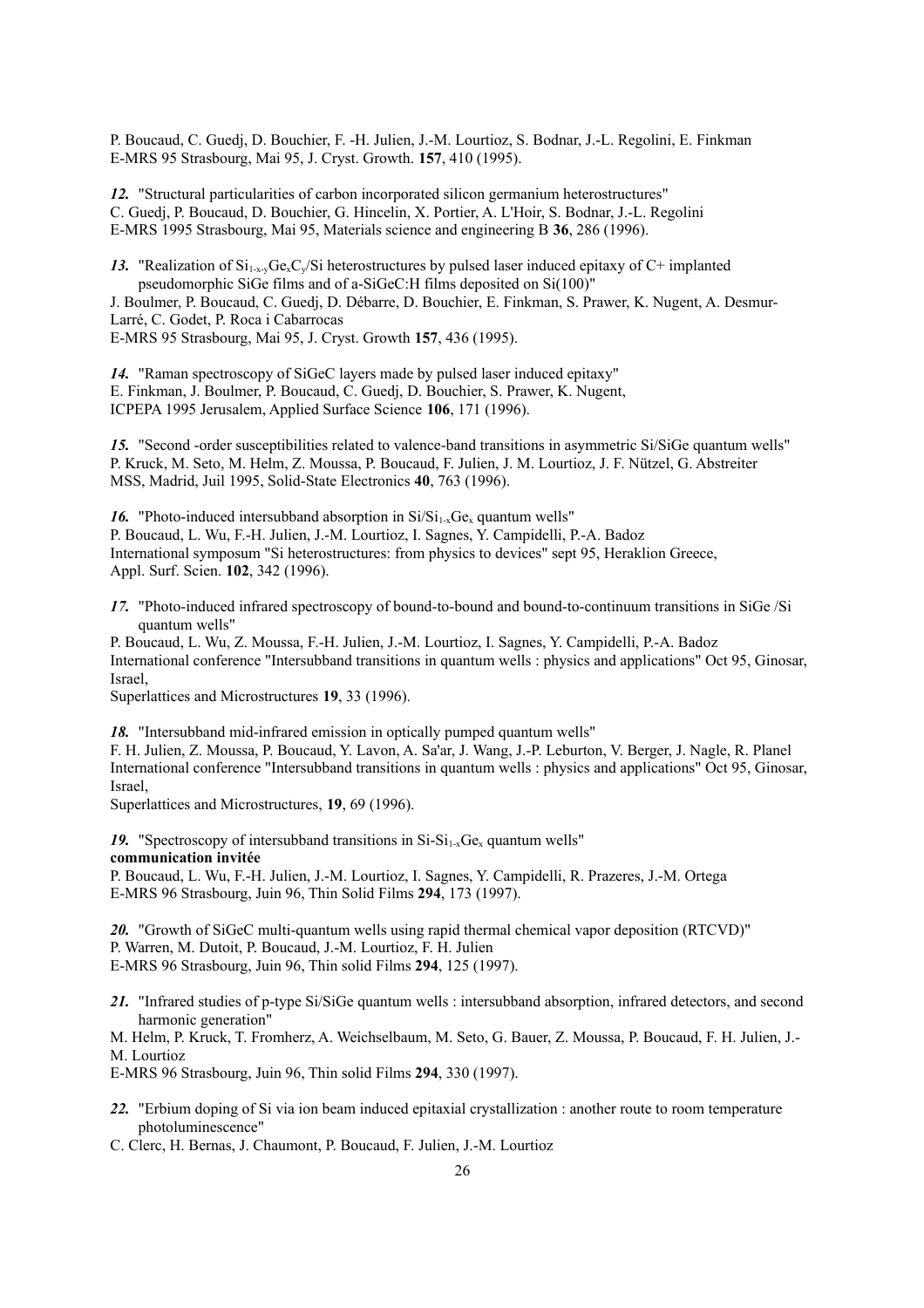E-MRS 96 Strasbourg, Juin 96, Thin Solid Films **294**, 223 (1997).

*23.* "Mid-infrared intersubband emission from optically pumped asymmetric quantum wells" A. Sa'ar, Y. Lavon, F. H. Julien, P. Boucaud, J. Wang, J. -P. Leburton, R. Planel ICSL, Liège, Juillet 96, Superlattices and Microstructures **21**, 517 (1997).

*24.* "Spontaneous and stimulated intersubband emission under optical pumping" **communication invitée** P. Boucaud, S. Sauvage, O. Gauthier-Lafaye, F. H. Julien, R. Prazeres, F. Glotin, J.-M. Ortega, R. Planel, V. Berger, J. Nagle, J. P. Leburton MRS 96 Boston, 2-6 December 96, MRS proceedings **450**, 111-122 (1997).

*25.* "Cavities for intersubband transitions"

V. Berger, J. Y. Duboz, E. Ducloux, F. Lafon, I. Pavel, P. Boucaud, O. Gauthier-Lafaye, F. Julien, A. Tchelnokov, R. Planel

MRS 96 Boston, 2-6 December 96, MRS proceedings **450**, pp. 135-146 (1997).

*26.* "Quantum fountain infrared light sources based on intersubband emissions in quantum wells" F. Julien, P. Boucaud, S. Sauvage, O. Gauthier-Lafaye, and Z. Moussa 6 eme JNMO III-V, Chantilly 29-31 Janvier 1997 Journal de Physique IV, vol. **9**, pp. 160-169 (1999).

*27.* "Recombination of photoexcited carriers in SiGe heterostructures measured by photomodulated intersubband absorption"

E. Dekel, E. Ehrenfreund, D. Gershoni, P. Boucaud, I. Sagnes, Y. Campidelli MSS 8, Santa Barbara, Juillet 1997 Physica E **2**, 777 (1998).

*28.* "Mid-infrared intraband transitions in self-organized InAs/GaAs quantum dots" P. Boucaud, S. Sauvage, F. H. Julien, J.-M. Gérard, V. Thierry-Mieg, J.-Y. Marzin Long wavelength infrared detectors and arrays: physics and applications V 192th Electrochemical society meeting, Paris 1-5 Sept 1997 Electrochemical society proceedings Volume **97-33** pp. 144-155 (1997).

29. "Absorption and emission spectroscopy of intersubband transitions in  $Si<sub>1-x</sub>Ge<sub>x</sub>$  quantum wells" P. Boucaud, O. Gauthier-Lafaye, J.-M. Lourtioz, F. H. Julien, E. Dekel, E. Ehrenfreund, D. Gershoni, I. Sagnes, Y. Campidelli

Si heterostructures : from physics to devices, Barga (Italy) 15-19 Sept 1997

J. Vac. Sci. Technol. B **16**, 1697 (1998).

*30.* "Quantum fountain intersubband laser at 15.5 µm wavelength in GaAs/AlGaAs quantum wells" F. H. Julien, O. Gauthier-Lafaye, P. Boucaud, S. Sauvage, J.-M. Lourtioz, V. Thierry-Mieg, R. Planel Intersubband transitions in quantum wells 1997, Taiwan 15-19 decembre 1997 Kluver Academic Publisher, edited by Sheng S. Li, and Yan-Kuin Sung, pp. 9-15.

*31.* "Intraband absorption spectroscopy of self-assembled InAs/GaAs quantum dots" P. Boucaud, S. Sauvage, F. H. Julien, J.-M. Gérard, V. Thierry-Mieg Intersubband transitions in quantum wells 1997, Taiwan 15-19 decembre 1997 Kluver Academic Publisher, edited by Sheng S. Li, and Yan-Kuin Sung, pp. 141-146.

*32.* "Long-wavelength (15.5 microns) quantum fountain intersubband laser in GaAs/AlGaAs quantum wells" O. Gauthier-Lafaye, F. H. Julien, P. Boucaud, S. Sauvage, J.-M. Lourtioz, V. Thierry-Mieg, R. Planel SPIE Photonics West, Optoelectronics 98, San Jose 24-30 Janvier 1998 Proceedings SPIE volume **3284** In-plane semiconductor lasers: from ultraviolet to mid-infrared II pp. 224-230 (1998).

*33.* "Photoluminescence of Ge dots grown by ultra-high-vacuum chemical vapor deposition"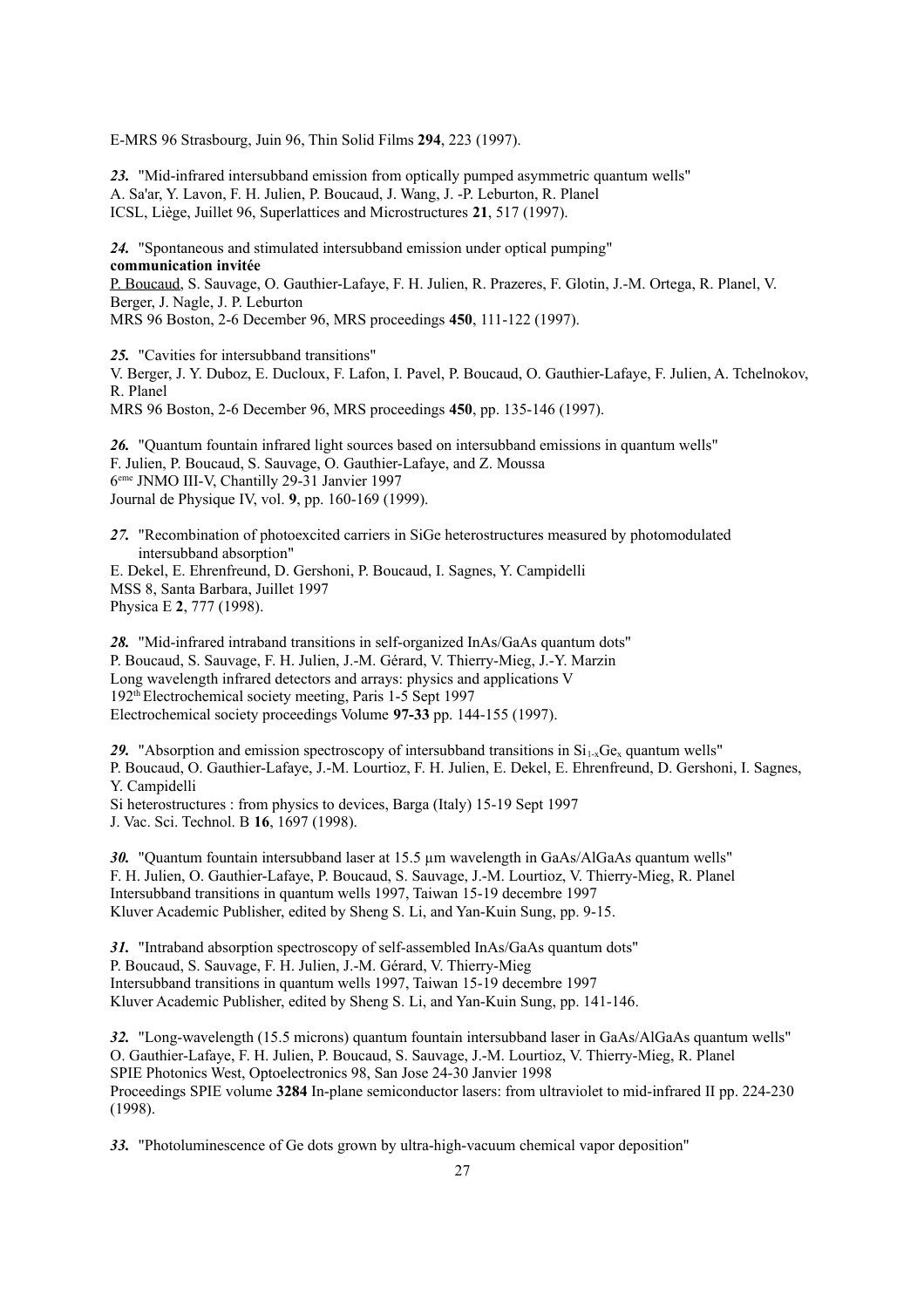P. Boucaud, V. Le Thanh, S. Sauvage, D. Débarre, D. Bouchier, J.-M. Lourtioz E-MRS 98', Strasbourg 16-19 juin 98 Thin Solid Films **336**, 240 (1998).

*34.* "Infrared transitions between confined states in InAs/GaAs self-assemled quantum dots" P. Boucaud, S. Sauvage, A. Lemaître, J.-M. Gérard, V. Thierry-Mieg, F. Glotin, R. Prazeres, J. M. Ortega ICPS 98', Jerusalem 2-7 aout 98 proceedings sur cd-rom

*35.* "On the formation of self-assembled Ge/Si (001) quantum dots" V. Le Thanh, P. Boucaud, Y. Zheng, A. Younsi, D. Débarre, D. Bouchier, J.-M. Lourtioz X th Intern. Conf. on MBE, Sept 98 Cannes Journal of Crystal Growth **202**, 1212 (1999).

*36.* "Intraband excited states and relaxation time in InAs/GaAs self-assembled quantum dots" S. Sauvage, P. Boucaud, .F. Glotin, R. Prazeres, J. M. Ortega, A. Lemaître, J.-M. Gérard, V. Thierry-Mieg 194th Electrochemical Society Meeting 98, Boston 1-6 Novembre 1998 5<sup>th</sup> International symposium on quantum confinement : nanostructures Proceedings volume **98-19** (1999)

37. "Molecular beam epitaxy of  $Ge_{1-v}C_v$  alloys on  $Si(100)$  with high carbon content" K. J. Roe, M. W. Dashiell, J. Kolodzey, P. Boucaud, J. M. Lourtioz 17<sup>th</sup> North american conference on MBE Journal of Vacuum Science and Technology B **17**, 1301 (1999).

*38.* "Intraband absorption in Ge/Si self-assembled quantum dots" P. Boucaud, V. Le Thanh, S. Sauvage, T. Brunhes, D. Débarre, D. Bouchier, F. Fortuna MRS 99, Spring meeting, San Francisco 5-9 avril 99 Proceedings vol. **571** "Semiconductor quantum dots" (2000)

*39.* "Mid-infrared emission in InAs-GaAs self-assembled quantum dots" P. Boucaud, S. Sauvage, T. Brunhes, A. Lemaître, V. Thierry-Mieg, J. M. Gérard, F. Glotin, R. Prazeres, J. M. Ortega MRS 99, Spring meeting, San Francisco 5-9 avril 99 Proceedings vol. **571** "Semiconductor quantum dots" (2000)

*40.* "Second-harmonic generation in InAs/GaAs self-assembled quantum dots" T. Brunhes, P. Boucaud, S. Sauvage, A. Lemaître, J.-M. Gérard, F. Glotin, R. Prazeres, J.-M. Ortega Intersubband transitions in quantum wells 1999, Bad Ischl 7-11 Septembre 1999 Physica E **7**, 155 (2000).

41. "Heterostructures of pseudomorphic  $Ge_{1-x}C_v$  and  $Ge_{1-x}S_iC_v$  alloys grown on  $Ge(001)$  substrates" M. W. Dashiell, J. Kolodzey, P. Boucaud, V. Yam, J. M. Lourtioz North American MBE conference Octobre 1999 Journal of Vacuum Science and Technology B **18**, 1728 (2000).

*42.* "Strain-driven modification of the Ge/Si growth mode in stacked layers: a way to produce Ge islands having equal size in all layers"

V. Le Thanh, V. Yam, P. Boucaud, Y. Zheng and D. Bouchier 10th MBE conference, 13 au 17 sept 99 Myagi, Japon Thin Solid Films **369**, 43 (2000).

*43.* "Effect of the bimodal size distribution on the optical properties of self-assembled Ge/Si(001) quantum dots"

V. Yam, V. Le Thanh, U. Compagnon, U. Gennser, P. Boucaud, D. Débarre, D. Bouchier E-MRS 2000, Strasbourg Mai-Juin 2000-11-17 Thin Solid Films **380**, 78 – 81 (2000).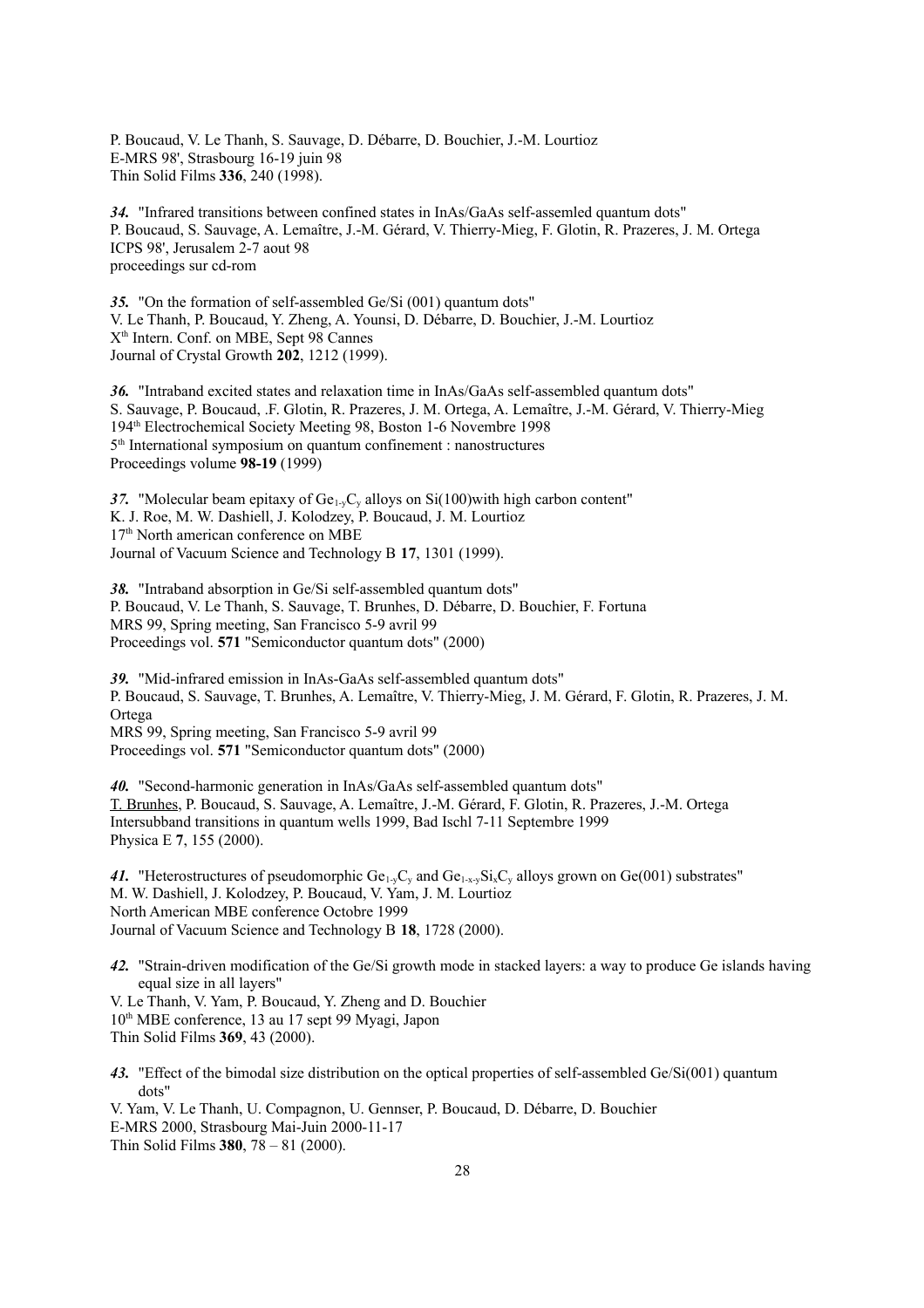*44.* "Terahertz-frequency intraband absorption in semiconductor quantum dot molecules" P. Boucaud, K. S. Gill, J. B. Williams, M. S. Sherwin, W. V. Schoenfeld, and P. M. Petroff QD 2000 Conference, Munich 31/07/2000- 03/08/2000. Physica Status Solidi b **224**, 443 (2001).

*45.* "Midinfrared photoconductivity in Ge/Si self-assembled quantum dots" P. Boucaud, T. Brunhes, S. Sauvage, N. Yam, V. Le Thanh, D. Bouchier, N. Rappaport, E. Finkman QD 2000 Conference, Munich 31/07/2000- 03/08/2000. Physica Status Solidi b **224**, 233 (2001).

*46.* "Intersublevel emission in InAs/GaAs self-assembled quantum dots" S. Sauvage, P. Boucaud, T. Brunhes, A. Lemaître, J.-M. Gérard QD 2000 Conference, Munich 31/07/2000- 03/08/2000. Physica Status Solidi b **224**, 579 (2001).

*47.* "Midinfrared second-order nonlinear susceptibility in InAs/GaAs quantum dots" S. Sauvage, T. Brunhes, P. Boucaud, A. Lemaître, J.-M. Gérard, F. Glotin, R. Prazeres, J.-M. Ortega QD 2000 Conference, Munich 31/07/2000- 03/08/2000. Poster Physica Status Solidi b **224**, 595 (2001).

*48.* "Aspects of Ge/Si self-assembled quantum dots " **communication invitée**

P. Boucaud, V. Le Thanh, V. Yam, S. Sauvage, N. Meneceur, M. Elkurdi, D. Débarre, D. Bouchier 2<sup>nd</sup> International conference on Silicon heterostructures, Strasbourg 5-8 Juin 2001 Materials Science and engineering B **89**, 36 (2002).

- *49.* "Vertical ordering in multilayers of self-assembled Ge/Si(001) quantum dots " V. Le Thanh, V. Yam, L. H. Nguyen, Y. Zheng, P. Boucaud, D. Débarre, D. Bouchier 20th North American conference on molecular beam epitaxy - 1-3 Octobre 2001 Brown University Providence (US) Journal of Vacuum Science and Technology B **20**, 1259 (2002).
- *50.* "Kinetics of the heteroepitaxal growth of Ge on Si(001) " V. Yam, V. Le Thanh, P. Boucaud, D. Débarre, D. Bouchier 20th North American conference on molecular beam epitaxy - 1-3 Octobre 2001 Brown University Providence (US) Journal of Vacuum Science and Technology B **20**, 1251 (2002).
- *51.* "Silicon on insulator and SiGe waveguide photodetectors with Ge/Si self-assembled islands" M. El kurdi, P. Boucaud, S. Sauvage, G. Fishman, O. Kermarrec, Y. Campidelli, D. Bensahel, G. Saint-Girons, G. Patriarche, I. Sagnes E-MRS 2002 - Silicon-based optoelectronics : advances and future perspectives, Strasbourg 18-21 Juin 2002 Physica E **16**, 523 (2003).
- *52.* "Electromodulation of the interband and intraband absorption of Ge/Si self-assembled islands " M. El kurdi, P. Boucaud, S. Sauvage, G. Fishman, O. Kermarrec, Y. Campidelli, D. Bensahel, G. Saint-Girons, G. Patriarche, I. Sagnes E-MRS 2002 - Silicon-based optoelectronics : advances and future perspectives, Strasbourg 18-21 Juin 2002 Poster Physica E **16**, 450 (2003).
- *53.* "Polaron relaxation in InAs/GaAs self-assembled quantum dots"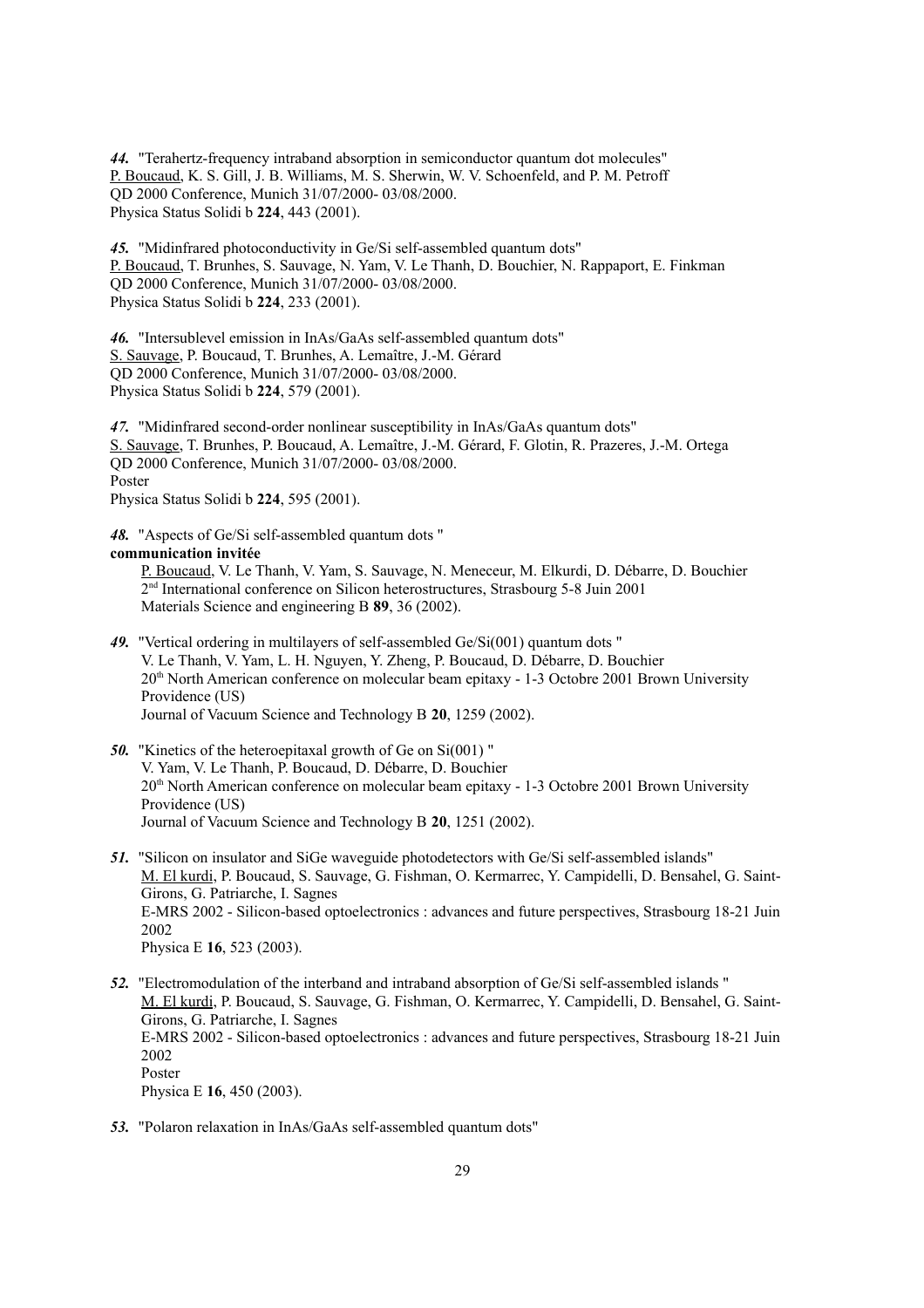P. Boucaud, S. Sauvage, F. Bras, G. Fishman, R.P.S.M. Lobo, F. Glotin, R. Prazeres, J.-M. Ortéga, J.-M. Gérard 26<sup>th</sup> International Conference of Physics of Semiconductors ICPS 2002 conference, Edinburgh (UK) 29 juillet - 02 août 2002 Institute of physics Conference series number **171**, A. R. Long and J. H. Davies editors 2003 Cd-rom : R2-6 ISBN : 0 7503 0924 5

- *54.* "Photoconductivity of Ge-Si quantum dot photodetectors" N. Rappaport, E. Finkman, P. Boucaud, S. Sauvage, T. Brunhes, V. Le Thanh, D. Bouchier and S. Schacham International workshop on quantum well infrared photodetectors (QWIP 2002) Turin, Italie Octobre 13-17 (2002) Infrared Physics & Technology **44**, 513 (2003).
- *55.* "Nonlinear infrared properties of InAs/GaAs self-assembled quantum dots" S. Sauvage, P. Boucaud, F. Bras, T. Brunhes, G. Fishman, F. Glotin, R. Prazeres, J.-M. Ortéga, J.-M. Gérard, M. Broquier, C. Crépin, R.P.S.M. Lobo,  $24<sup>th</sup>$  international free electron laser conference and  $9<sup>th</sup> FEL$  users workshop.Argonne Illinois (USA) 9-13 septembre 2002. Poster Nuclear Instruments and Methods in Physics Research A **507**, 569 (2003)
- *56.* "Polaron relaxation in InAs/GaAs self-assembled quantum dots" S. Sauvage, P. Boucaud, F. Bras, G. Fishman, R.P.S.M. Lobo, F. Glotin, R. Prazeres, J.-M. Ortéga, J.-M. Gérard QD 2002 conference, Université de Tokyo (Japon) 30 septembre - 03 octobre 2002 Présentation orale Physica Status Solidi (b) **238**, 254 (2003)
- *57.* "Room temperature 1.3 1.55 µm laser-like emission from Ge/Si self-assembled islands in Si-based photonic crystals"

J. M. Lourtioz, S. David, M. El kurdi, C. Kammerer, X. Li, S. Sauvage, A. Chelnokov, V. Le Thanh, D. Bouchier, P. Boucaud

#### **Présentation orale invitée**

MRS 2003 – Fall meeting Symposium Photonics, Boston  $1<sup>er</sup> - 5$  décembre 2003 Proceedings MRS Vol. **797,** Engineered porosity formicrophotonics and plasmonicsW6.1.1 **81-91**(2004)

*58.* " Ge/Si self-assembled islands integrated in 2D photonic crystal microcavities for realisation of siliconbased light-emitting devices"

#### **Présentation orale invitée**

Sylvain David, Moustapha El kurdi,Philippe Boucaud, Cécile Kammerer, Xiang Li, Sébastien Sauvage, Isabelle Sagnes, Vinh Le Thanh, Daniel Bouchier, and Jean-Michel Lourtioz Photonics Europe, Strasbourg 26 - 30 avril 2004 Proceedings SPIE **5450**, Photonic Crystal Materials and Nanostructures, pp. 369-375 (R. M. De La Rue/P. Viktorovitch/C. M. Sotomayor-Torres/M. Midrio editeurs - 2004)

- **59.** " Strained Silicon On Insulator wafers made by the Smart Cut™ process " B. Ghyselen, C. Aulnette, B. Osternaud, N. Daval, I. Cayrefourq, A. Tiberj, O. Rayssac, B. Blondeau, C. Mazure, T. Ernst , C. Lagahe-Blanchard , S. Pocas, A.-M. Cartier, J.-M. Hartmann, P. Leduc, H. Moriceau, F. Fournel, F. Andrieu, Y. Bogumilowicz, M.-N. Semeria, N. Kernevez, Y. Campidelli, O. Kermarrec, P. Besson, Y. Morand, M. Rivoire, D. Bensahel, V. Paillard, L. Vincent, A. Claverie, P. Boucaud MRS Spring meeting 2004, San Francisco, 12-16 avril 2004 MRS. Proceedings vol. **809**, Warrendale PA 2004, B 2.3.1 – 6 pages
- *60.* "Pump-probe analysis of polaron decay in InAs/GaAs self-assembled quantum dots" P. Boucaud, S. Sauvage, F. Bras, G. Fishman, J.-M. Ortéga, J.-M. Gérard QD 2004 conference, Banff 10 -13 Mai 2004 Présentation orale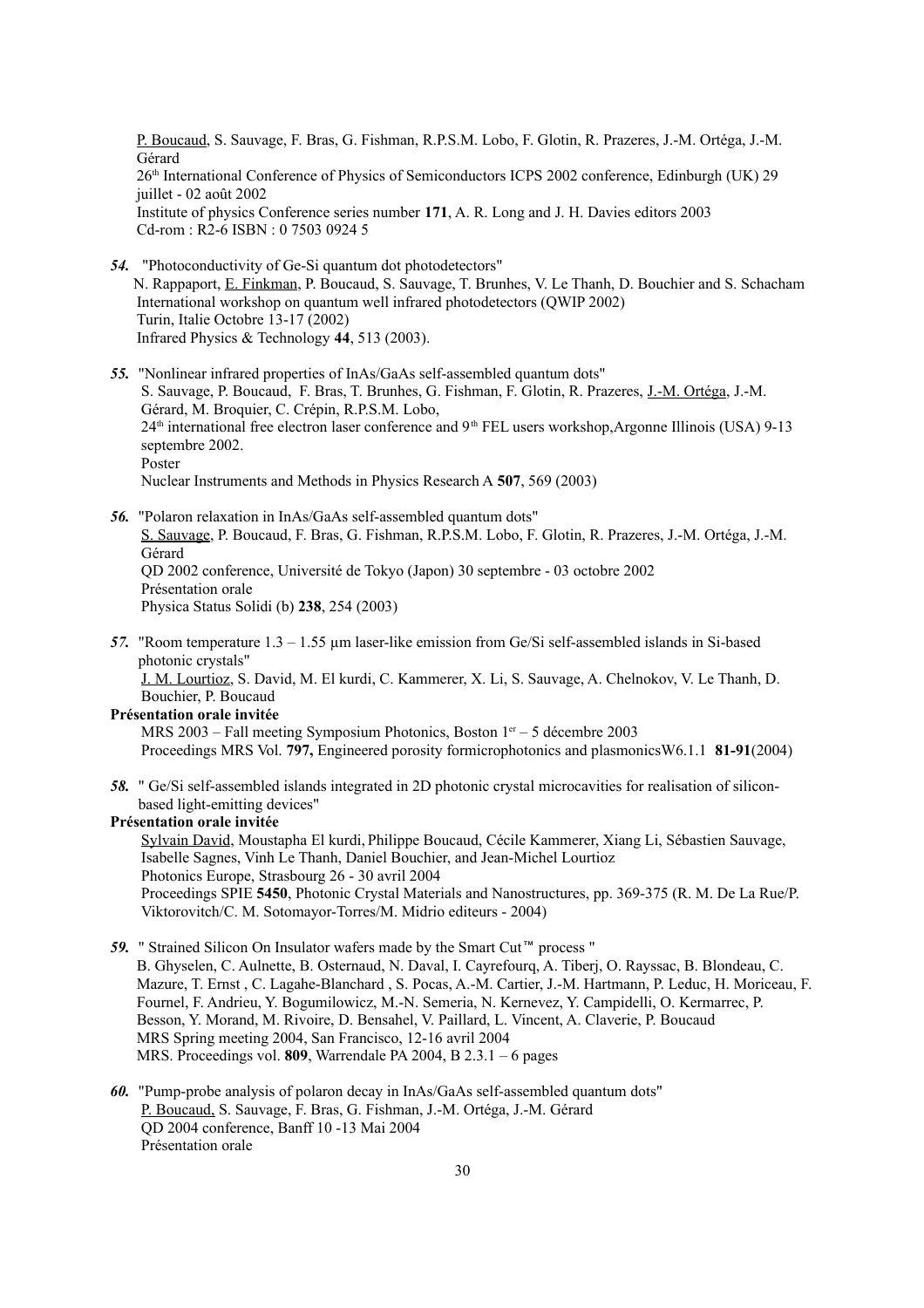Physica E **26**, 59 (2005)

*61.* "Ge islands and photonic crystals for Si-based photonics" **Présentation orale invitée** P. Boucaud, X. Li, M. El Kurdi, S. David, X. Checoury, S. Sauvage, C. Kammerer, S. Cabaret, V. Le Thanh, D. Bouchier, J.-M. Lourtioz, O. Kermarrec, Y. Campidelli, D. Bensahel EMRS 2004, Strasbourg 24 – 28 Mai 2004 Symposium A1 : Si-based photonics : towards true monolithic integration Optical materials **27**, 792 (2005)

- *62.* "Formation and properties of selectively grown Ge/Si quantum dots " L. H. Nguyen, V. Le Thanh, M. Halbwax, D. Débarre, V. Yam, F. Fossard, P. Boucaud, F. Meyer et D. Bouchier EMRS 2004, Strasbourg 24 – 28 Mai 2004 *Superlattices and Microstructures* Volume **36**, Issues 1-3 (2004*)*
- *63.* "Role of point defects on the optical properties of self-assembled Ge/Si hut clusters" T. K. Nguyen-Duc, V. Le Thanh, L. H. Nguyen, P. Boucaud, D. Bouchier, F. A. d'Avitaya, J. Derrien The  $14<sup>th</sup>$  International Conference on Crystal Growth, Grenoble  $9 - 13$  Aout 2004 Journal of Crystal Growth **275**, e1287-e1294 (2005)
- *64.* "Influence of point defects on the optical properties of self-assembled Ge/Si hut clusters " T.K. Nguyen-Duc, V. Le Thanh, J. Derrien, P. Boucaud, D. Bouchier, Oliver G. Schmidt Fourth International Conference on Silicon Epitaxy and Heterostructures (ICSI-4) Awaji Island, Hyogo, Japan, May 23-26, 2005 Thin Solid Films **508**, 207-212 (2006)
- *65.* "Effect of thermal annealing on the optical properties of self-assembled Ge/Si quantum dots" T.K. Nguyen-Duc, V. Le Thanh, J. Derrien, P. Boucaud, D. Bouchier 10<sup>th</sup> International conference on the formation of semiconductor interfaces ICFSI-10 Aix en provence 3-8 juillet 2005 Journal de Physique IV **132**, 163-170 (2006)
- *66.* "Towards a mid-infrared polaron laser with InAs/GaAs self-assembled quantum dots" S. Sauvage, P. Boucaud, F. Bras, G. Fishman, J.-M. Ortéga, J.-M. Gérard, G. Patriarche, A. Lemaître QD 2006 conference, Chamonix 1 -5 Mai 2006 Présentation orale Physica Status Solidi b **243**, vol. 15, 3895-3899 (2006).
- *67.* "Si-based two-dimensional photonic crystals coupled to one-dimensional Bragg mirrors" X. Li, P. Boucaud, X. Checoury, M. El Kurdi, S. David, S. Sauvage, N. Yam, F. Fossard, D. Bouchier, J. M. Fédéli, V. Calvo, E. Hadji Présentation orale E-MRS 2006, Nice, 29 Mai – 2 Juin Journal of luminescence **121**, 286-289 (2006).
- *68.* "Mid-infrared polaron laser with InAs/GaAs self-assembled quantum dots" S. Sauvage, P. Boucaud, F. Bras, C. Kammerer, J. Houel, G. Fishman, J.-M. Ortéga, J.-M. Gérard, G. Patriarche, A. Lemaître Oral 28th International Conference of Physics of semiconductors (ICPS) , Vienne 24 -28 Juillet 2006, AIP Conference Proceedings 893, ISBN 978-0-7354-0398-7.
- *69.* " Ge/Si self-assembled islands for photonics applications"

**Présentation orale invitée**

P. Boucaud, X. Li, M. El Kurdi, S. Sauvage, X. Checoury, S. David, N. Yam, F. Fossard, D. Bouchier, G. Fishman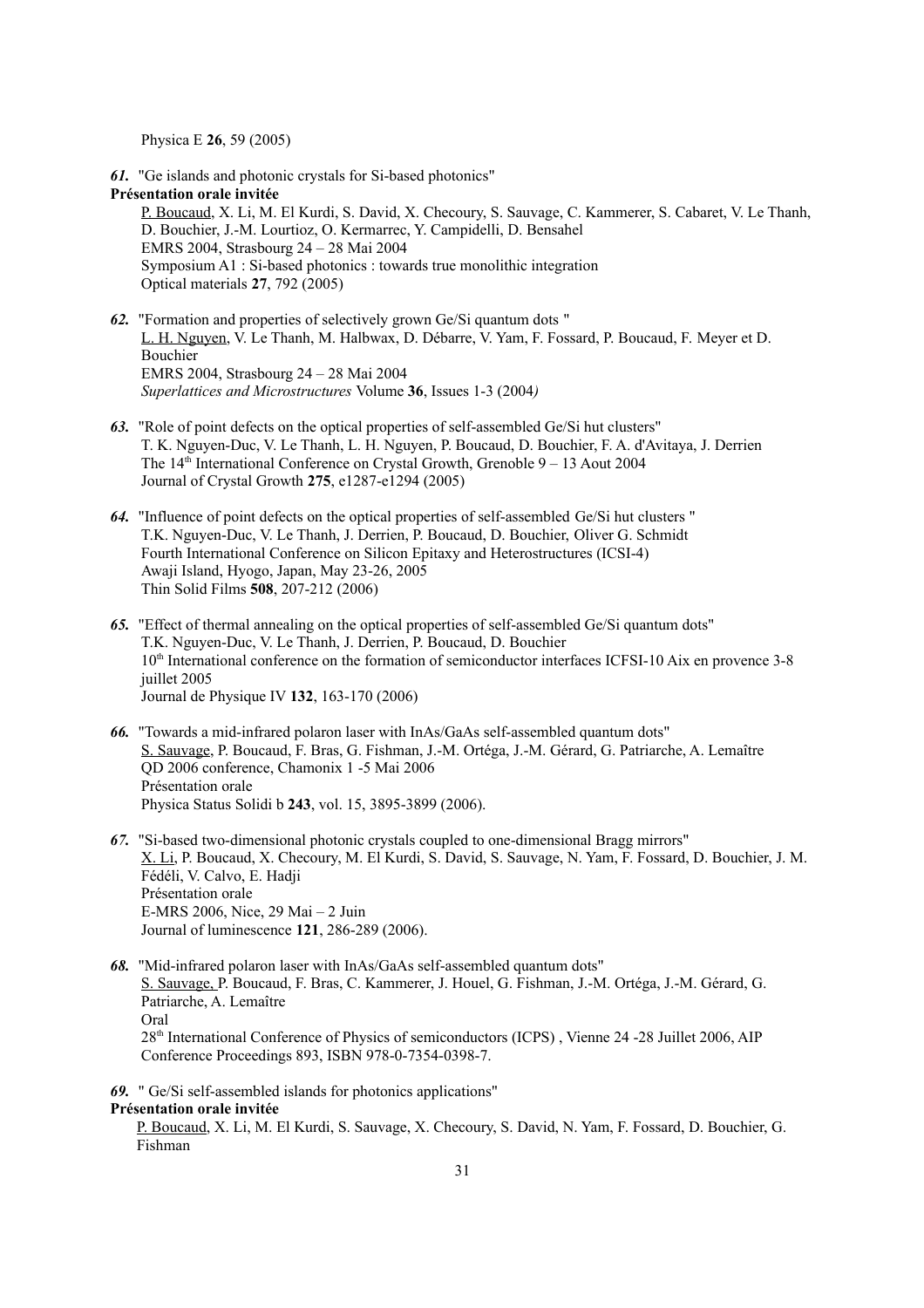MRS 2006 Fall meeting, Symposium L, group IV nanostructures, Boston 27 Novembre – 1 Décembre 2006 12 pages

MRS Proceedings 958, Group IV Semiconductor nanostructures, 0958-L03-06, 2007 –L. Tsybeskov, D. J. lockwood, C. Delerue, M. Ichikawa, A. W. van Buren Editors.

*70.* "Germanium-based nanophotonic devices : two-dimensional photonic crystals and cavities" **Présentation orale invitée**

P. Boucaud, M. El Kurdi, S. David, X. Checoury, X. Li, T.-P. Ngo, S. Sauvage, D. Bouchier, G. Fishman, O. Kermarrec, Y. Campidelli, D. Bensahel, T. Akatsu, C. Richtarch, B. Ghyselen International Conference on Silicon Heterostructures, ICSI-5, Marseille 21-25 Mai 2007 Thin Solid Films **517**, 121 (2008)

*71.* "InAsP/InP(001) quantum dots emitting at 1.55 µm grown by metalorganic vapor phase epitaxy" A. Michon, R. Hostein, G. Patriarche, G. Beaudoin, N. Gogneau, A. Beveratos, I. Robert-Philip, I. Sagnes, S. Laurent, S. Sauvage, P. Boucaud

20th International Conference on Indium Phosphide and Related Materials, MAY 25-29, 2008 Versailles, France 2008 IEEE 20th International Conference on Indium Phosphide and related materials (IPRM) Book Series: Conference Proceedings - Indium phosphide and related materials Pages: 55-58 Published: 2008 ISSN: 1092-8669 ISBN: 978-1-4244-2258-6

*72.* "Tuning InAs/InP(001) quantum dot emission from 1.55 to 2 µm by varying cap-layer growth rate in metalorganic vapor phase epitaxy"

A. Michon, R. Hostein, G. Patriarche, G. Beaudoin, N. Gogneau, A. Beveratos, I. Robert-Philip, I. Sagnes, S. Laurent, S. Sauvage, P. Boucaud

20th International Conference on Indium Phosphide and Related Materials, MAY 25-29, 2008 Versailles, France 2008 IEEE 20th International Conference on Indium Phosphide and related materials (IPRM) Book Series: Conference Proceedings - Indium phosphide and related materials Pages: 60-63 Published: 2008 ISSN: 1092-8669 ISBN: 978-1-4244-2258-6

*73.* "Two-dimensional photonic crystals for mid-infrared quantum dot intersublevel emission" J. Houel, E. Homeyer, X. Checoury, S. Laurent, G. Fishman, S. Sauvage, P. Boucaud, S. Guilet, R. Braive, A. Miard, A. Lemaitre, I. Sagnes Poster

Fifth International Conference on semiconductor quantum dots, QD2008, Gyeongju, Corée 12-16 Mai 2008 Physica status solidi b **246**, 816 (2009).

*74.* "GaN quantum dots in (Al,Ga)N-based microdisks"

S. Sergent, J. C. Moreno, E. Frayssinet, Y. Laaroussi, S. Chenot, J. Renard, D. Sam-Giao, B. Gayral, D. Néel, S. David, P. Boucaud, M. Leroux, F. Semond Poster Eleventh International Conference on optics of excitons in confined systems, OECS11, Madrid, Espagne 7-11 Septembre 2009

Journal of Physics Conference series **210**, 012005 (2010)

*75.* "High quality factor of Al(Ga)N microdisks embedding GaN quantum dots" M. Mexis, S. Sergent, T. Guillet, C. Brimont, T. Bretagnon, F. Semond, M. Leroux, D. Néel, S. David, X. Checoury, P. Boucaud Oral International Workshop on Nitride semiconductors (IWN2010) Tampa, Florida, U.S.A., September 19 – 24, 2010

Physica status solidi c **7-8**,2328-2330 (2011)

*76.* "Mechanical tensile strain engineering of Ge for gain achievement" M. El Kurdi, M. de Kersauson, W. Daney de Marcillac, H. Bertin, E. Martincic, A. Bosseboeuf, G. Beaudoin, R. Jakomin, I. Sagnes, S. Sauvage, G. Fishman, P. Boucaud 7 th International Conference on Group IV Photonics, Beijing, Chine, 1-5 Septembre 2010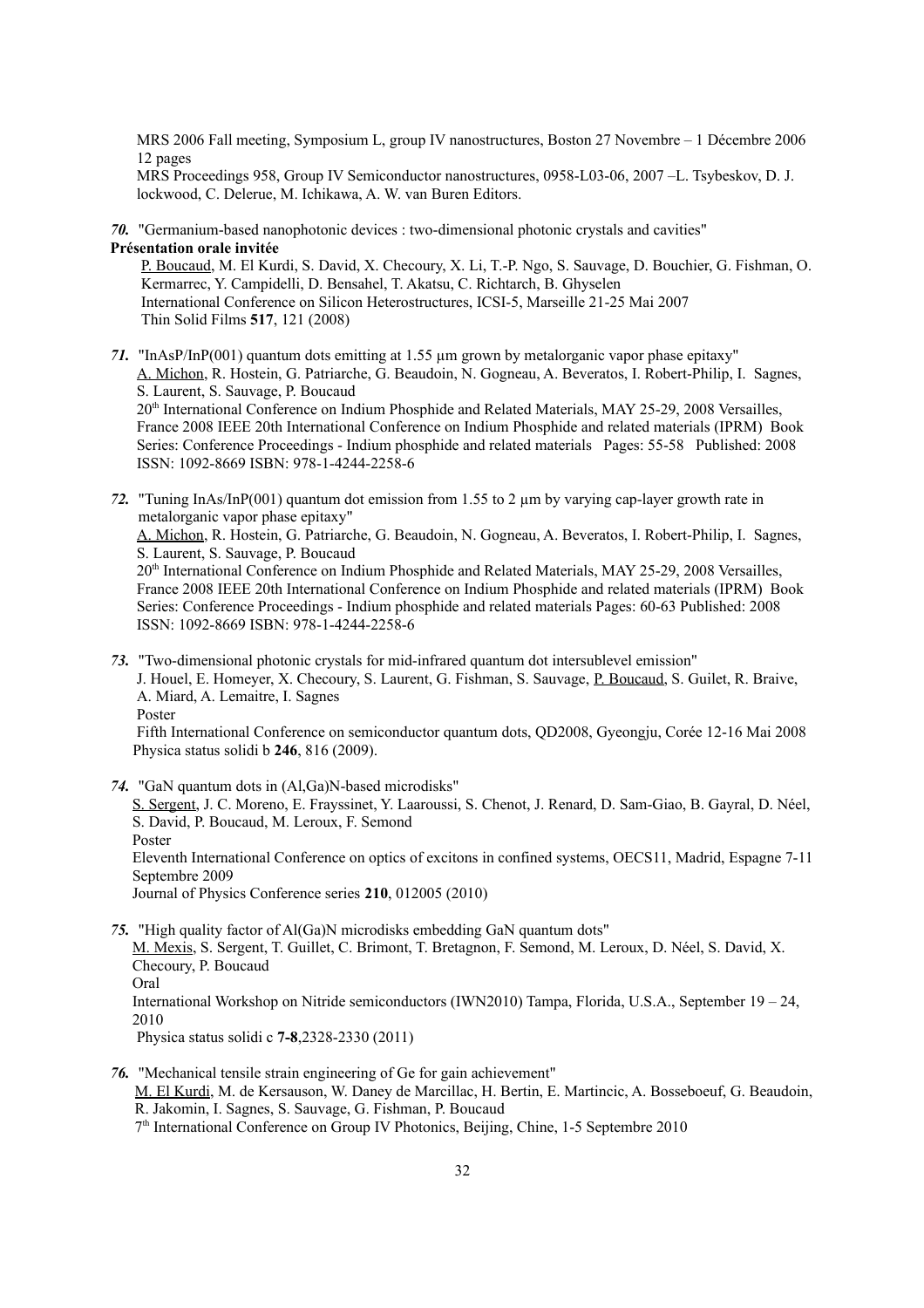Proceedings IEEE, Group IV Photonics (GFP), 2010 7th IEEE International Conference on, pp.51-53, 1-3 Sept. 2010, doi: 10.1109/GROUP4.2010.5643431, Print ISBN: 978-1-4244-6344-2, INSPEC Accession Number: 11663711.

- *77.* "All-Silicon Telecom Wavelength Detector Fabricated on Silicon-On-Insulator" Laurent-Daniel Haret, Xavier Checoury, Zheng Han, Philippe Boucaud, Sylvain Combrie, Alfredo de Rossi 36th European Conference on Optical Communication (ECOC), 19-23 septembre 2010, Turin Italie Proceedings IEEE - **E-ISBN:** 978-1-4244-8534-5 **Print ISBN:** 978-1-4244-8536-9 DOI 10.1109/ECOC.2010.5621305
- *78.* "High quality factor photonic resonators for nitride quantum dots" T. Guillet, M. Mexis, S. Sergent, S. Renesson, C. Brimont, T. Bretagnon, B. Gil, F. Semond, M. Leroux, D. Néel, S. David, X. Checoury, P. Boucaud **Présentation orale invitée**  E-MRS 2011 Spring meeting, Nice, 9-13 Mai 2011 Phys. Status Solidi B **249**, 449 (2012).
- *79.* "Stimulated emission in single tensile-strained Ge photonic wire" M. El Kurdi, M. de Kersauson, S. David, X. Checoury, G. Beaudoin, R. Jakomin, I. Sagnes, S. Sauvage, G. Fishman, P. Boucaud Oral 8 th International Conference on Group IV Photonics, London, Royaume-uni, 14-16 Septembre 2011 Proceedings IEEE CFP11GFP-PRT p. 220 ISBN 9781424483389 (2012).

*80.* "Strain engineering for optical gain in germanium" M. El Kurdi, M. de Kersauson, A. Ghrib, M. Prost, S. Sauvage, R. Jakomin, G. Beaudoin, O. Mauguin, L. Largeau, I. Sagnes, G. Ndong, M. Chaigneau, R. Ossikovski, P. Boucaud **Présentation orale invitée** 5<sup>th</sup> SiGe, Ge, & Related Compounds: Materials, processing, and devices Symposium, 2012 Joint international (222<sup>nd</sup>) Electrochemical society meeting, Honolulu, Hawaii, October 7-12, 2012. ECS Transactions, 50 (9) 363-370 (2012)

- *81.* "Molecular-beam epitaxial growth of tensile-strained and n-doped Ge/Si(001) using a GaP decomposition source" T. K. P. Luong, A. Ghrib, M. T. Dau, M. A. Zrir, M. stoffel, V. Le Thanh, R. Daineche, V. Heresanu, O. Abbes, M. Petit, M. El Kurdi, P. Boucaud, H. Rinnert, J. Murota Présentation orale 8<sup>th</sup> International Conference on Silicon Epitaxy and Heterostructures (ICSI-8), Fukuoka Japon 2-7 Juin 2013. Thin Solid Films **557**, 70 (2014).
- 82. "Tensile-strained germanium microdisks using  $Si<sub>3</sub>N<sub>4</sub>$  stressors" M. El Kurdi, A. Ghrib, M. de Kersauson, M. Prost, S. Sauvage, X. Checoury, G. Beaudoin, I. Sagnes, G. Ndong, M. Chaigneau, R. Ossikovski, P. Boucaud Oral 10<sup>th</sup> International Conference on Group IV Photonics, Seoul, Corée, 28-30 Août 2013 Proceedings IEEE 10<sup>th</sup> International conference on Group IV Photonics, CFP13GFP-CDR ISBN : 978-1-4673-5803-3 ISSN 1949-2081, pp. 95-96 (2013)
- *83.* "Strain engineering in germanium microdisks" A. Ghrib, M. El Kurdi, M. Prost, M. de Kersauson, L. Largeau, O. Mauguin, G. Beaudoin, S. Sauvage, X. Checoury, G. Ndong, M. Chaigneau, R. Ossikovski, S. David, I. Sagnes, P. Boucaud Oral SPIE Photonics West, San Francisco, 1-6 Février 2014 SILICON PHOTONICS IX Book Series: Proceedings of SPIE Volume: 8990 Article Number: 89901C -ISBN : 9780819499035
- *84.* "Highly-Doped, Highly-Strained Germanium and Schottky Electroluminescent Diodes"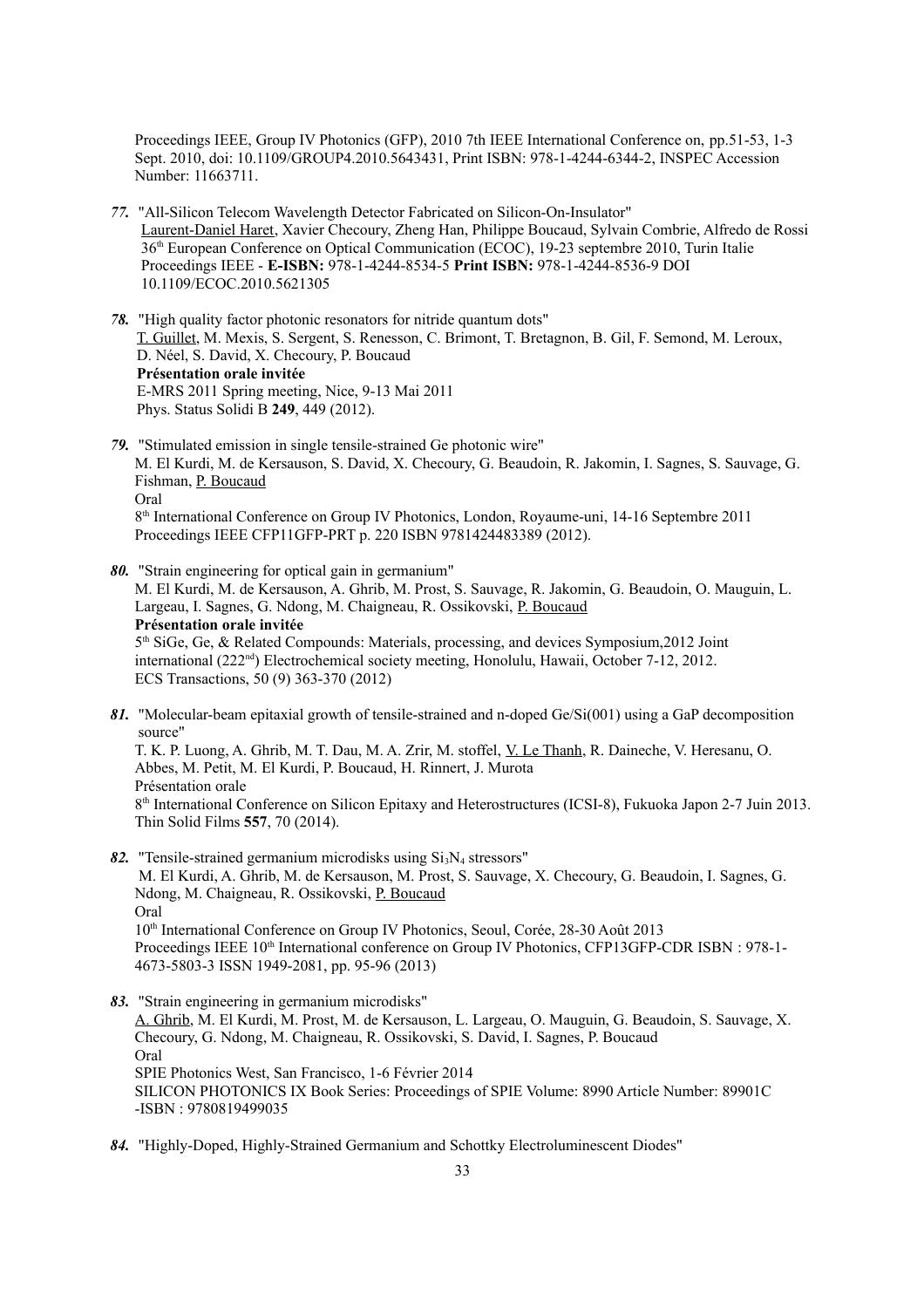M. El Kurdi, M. Prost, A. Ghrib, X. Checoury, S. Sauvage, N. Zerounian, F. Aniel, G. Beaudoin, I. Sagnes, V. Le Thanh, T. K. P. Luong, M. Chaigneau, R. Ossikovski, C. Baudot, F. Boeuf, and P. Boucaud **Présentation orale invitée** 226th Electrochemical society meeting and SMEQ, SiGe, Ge, and Related Compounds: Materials, Processing, and Devices, Cancun 5-10 Octobre 2014 ECS Transactions, vol. 64, n°6, 359-364 (2014). ISBN 978-1-62332-186-4

- *85.* "Pronounced enhancement of the photoluminescence intensity in tensile-strained and heavily n-doped  $(4x10^{19}$  at.cm<sup>-3</sup>) Ge/Si epilayers" T.K.P. Luong, V. Le Thanh, A. Ghrib, M. El Kurdi, and Philippe Boucaud Oral 11th International Conference on Group IV Photonics, Paris, 27-29 Août 2014 Proceedings IEEE 11th International conference on Group IV Photonics, CFP14GFP-CDR ISBN : 978-1- 4799-2286-6 , pp. 229-230 (2014)
- *86.* "High tensile strain transfer into germanium microdisks using all-around strained SiN" Abdelhamid Ghrib, Moustafa El Kurdi, Mathias Prost, Sébastien Sauvage, Grégoire Beaudoin, Ludovic Largeau, Marc Chaigneau, Razvigor Ossikovski, Isabelle Sagnes and Philippe Boucaud Oral 11th International Conference on Group IV Photonics, Paris, 27-29 Août 2014 Proceedings IEEE 11th International conference on Group IV Photonics, CFP14GFP-CDR ISBN : 978-1-
- 4799-2286-6 , pp. 225-226 (2014) *87.* "Electroluminescent diodes in n-doped germanium with Schottky contacts"
	- M. Prost, M. El Kurdi, A. Ghrib, X. Checoury, N. Zerounian, F. Aniel, G. Beaudoin, I. Sagnes, F. Boeuf, and P. Boucaud Poster

11th International Conference on Group IV Photonics, Paris, 27-29 Août 2014 Proceedings IEEE 11<sup>th</sup> International conference on Group IV Photonics, CFP14GFP-CDR ISBN : 978-1-4799-2286-6, pp. 53-54 (2014)

- *88.* "Making germanium, an indirect band gap semiconductor, suitable for light emitting devices" T. K. P. Luong, V. Le Thanh, A. Ghrib, V. le Thanh, P. Boucaud **Présentation orale invitée** 7<sup>th</sup> International Workshop on Advanced Materials Science and Nanotechnology, IWAMSN 2014, Ha Long City, Vietnam, 2-6 November 2014 Adv. Nat. Sci.: Nanosci. Nanotechnol. 6 015013 (2015) - doi:10.1088/2043-6262/6/1/015013
- *89.* "Direct band gap germanium"

A. Elbaz, M. El Kurdi, M. Prost, A. Ghrib, X. Checoury, S. Sauvage, N. Zerounian, F. Aniel, G. Beaudoin, I. Sagnes, G. Picardi, R. Ossikovski, F. Boeuf, P. Boucaud **Présentation orale invitée**

Electrochemical society meeting,2016 Prime meeting, the Seventh International SiGe, Ge, & Related Compounds: Materials, Processing, and Devices Symposium, Honolulu 2-6 octobre 2016 Proceedings ECS à paraître

*90.* "Advanced R&D addressing future trends in integrated silicon photonics"

#### **Communication invitée**

Charles Baudot, Sébastien Crémer, Nathalie Vulliet, Maurin Douix, Sylvain Guerber, Antonio Fincato, Delphine Morini, Laurent Vivien, Moustafa El Kurdi, Philippe Boucaud, Ségolène Olivier, Sylvie Menezo, Christophe Kopp, Bertrand Szelag, Melchiorre Bruccoleri, Guido Chiareti, Guang-Hua Duan, Anthony Martinez, Richard Pitwon, Tobias Lamprecht, Maurizio Zuffada, Frédéric Bœuf Photonics West, 28 Janvier - 02 Février 2017, San Francisco 2017.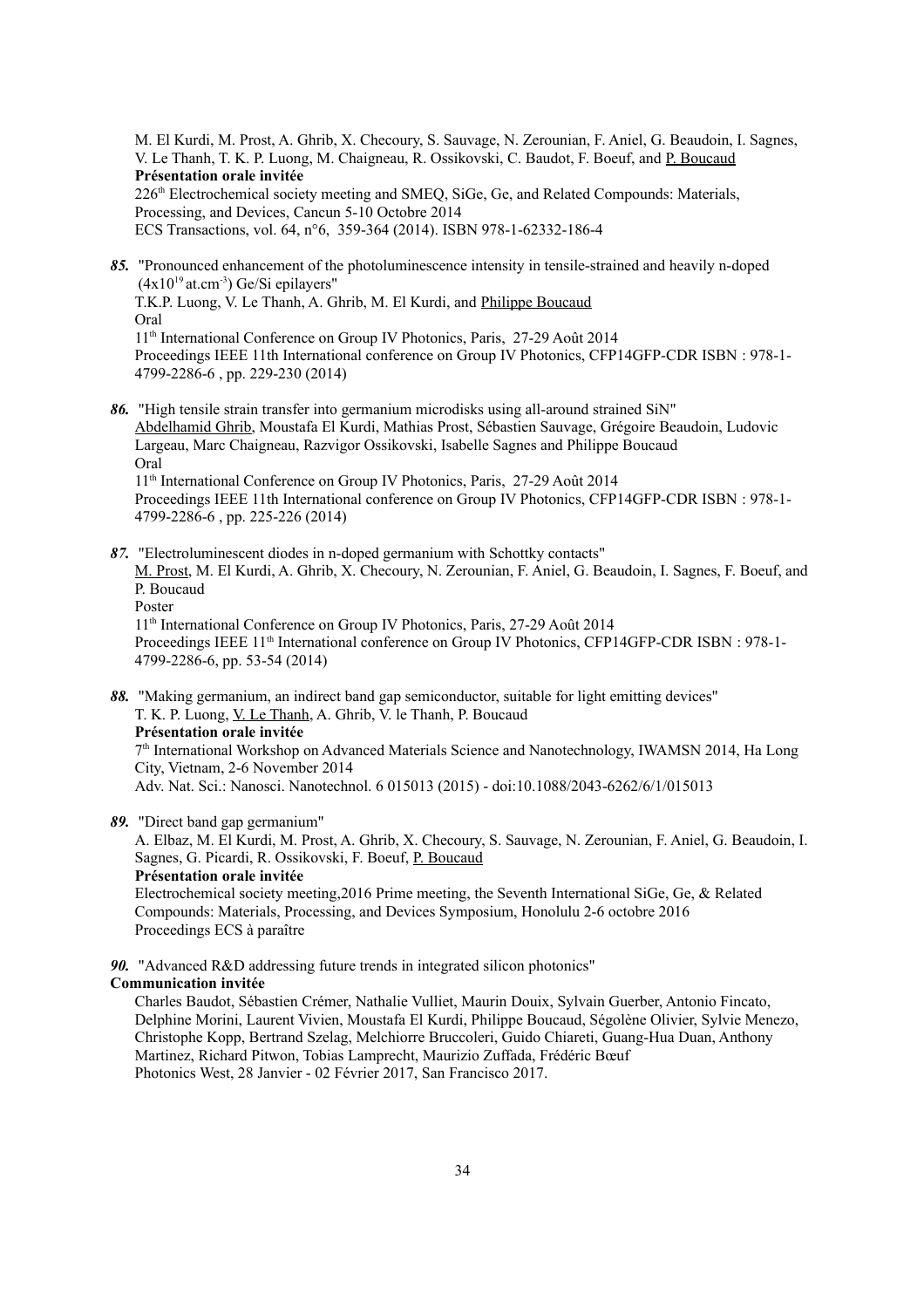### **COLLOQUES SANS ACTES OU AVEC ACTES A DIFFUSION RESTREINTE**

*1.* "Génération de second-harmonique dans des puits quantiques GaAs-AlGaAs" Ph. Boucaud, F.H. Julien

Horizon de l'optique, Jouy-en-Josas, Compte-rendu, p. 33 (août 1989).

*2.* "Pump wavelength and intensity dependence of second harmonic generation in GaAs-AlGaAs quantum wells"

Ph. Boucaud, D.D. Yang, F.H. Julien, J.-M. Lourtioz, E. Rosencher, P. Bois International Quantum Electronic Conference, post-deadline paper, Anaheim (USA), Conf. digest, p. 361 (Mai 1990).

*3.* "Compositionally asymmetric multiquantum wells : "pseudo-molecules" for giant optical non-linearities (9-  $11 \mu m$ "

P. Bois, E. Rosencher, J. Nagle, E. Martinet, P. Boucaud, F.H. Julien, D.D. Yang, J.-M. Lourtioz ICPEOM, Heraklion, Conf. Digest, p. 167 (Juillet 1990).

*4.* "Asymmetric coupled quantum wells : "quasi-molecules" for giant non-linear optical rectification at 8-12 µm"

P. Bois, E. Rosencher, J. Nagle, B. Vinter, E. Martinet, S. Delaître, E. Costard, P. Boucaud, J.-M. Lourtioz, F.H. Julien, D.D. Yang

ICPS, Thessalonique, Conf. Digest, p. 238 (Juillet 1990).

*5.* "All-optical modulation of mid-infrared radiation in GaAs/AlGaAs multiple quantum well waveguides" F. H. Julien, P. Vagos, D. D. Yang, P. Boucaud, J.-M. Lourtioz, R. Planel 17<sup>th</sup> ECOC, Paris, sept 91, proceedings B7-4.

*6.* "Photoluminescence up-conversion induced by intersubband absorption in asymmetric quantum wells" P. Boucaud, P. Vagos, F. H. Julien, J.-M. Lourtioz, R. Planel 21st International conference on the physics of semiconductors, Beijing (chine), 10-14 Aout 1992

*7.* "Alliages ordonnés IV-IV : guides d'onde et effet electro-optiques" P. Boucaud, L. Duvillaret, A. Koster, J.-M. Lourtioz, J. L. Regolini Journées Nationales d'Optique Guidée, Marseille 26-27 Juin 1993

8. "Growth and in situ ellipsometric analysis of  $Si<sub>1-x</sub>Ge<sub>x</sub>$  alloys deposited by Chemical Beam Epitaxy" P. Boucaud, F. Glowacki, Y. Campidelli, A. Larré, F. Ferrieu, D. Bensahel Electronic Materials Conference, Santa Barbara (USA) 23-25 Juin 1993

*9.* "Photoinduced intersubband transitions in III-V mutiquantum wells" P. Boucaud, F. H. Julien, P. Vagos, L. Wu, J.-M. Lourtioz 184<sup>th</sup> Electrochemical society conference, New Orleans, Oct 1993.

10. "Etude du ternaire  $Si_{1-x}$ ,  $Ge_{x}C_{y}$  épitaxié sur silicium", P. Boucaud, C. Guedj, S. Bodnar, J.-L. Regolini 10ème Séminaire national d'épitaxie par jets moléculaires, St Aygulf, Mai 1994.

*11.* "Spectroscopie d'électroluminescence et courant grille des TEGFETs standard et pseudomorphique sur AsGa à grille ultra-courte"

F. Aniel, P. Boucaud, P. Crozat, F. H. Julien, A. De Lustrac, R. Adde, Y. Jin 5 ème Journées nationales microélectronique et optoélectronique III-V, Ecully, 22-24 Juin 1994.

*12.* "Implantation profonde d'ions erbium dans des guides optiques en oxynitrure de silicium à faibles pertes" A. V. Chelnokov, J.-M. Lourtioz, P. Boucaud, H. Bernas, J. Chaumont, T. Plowman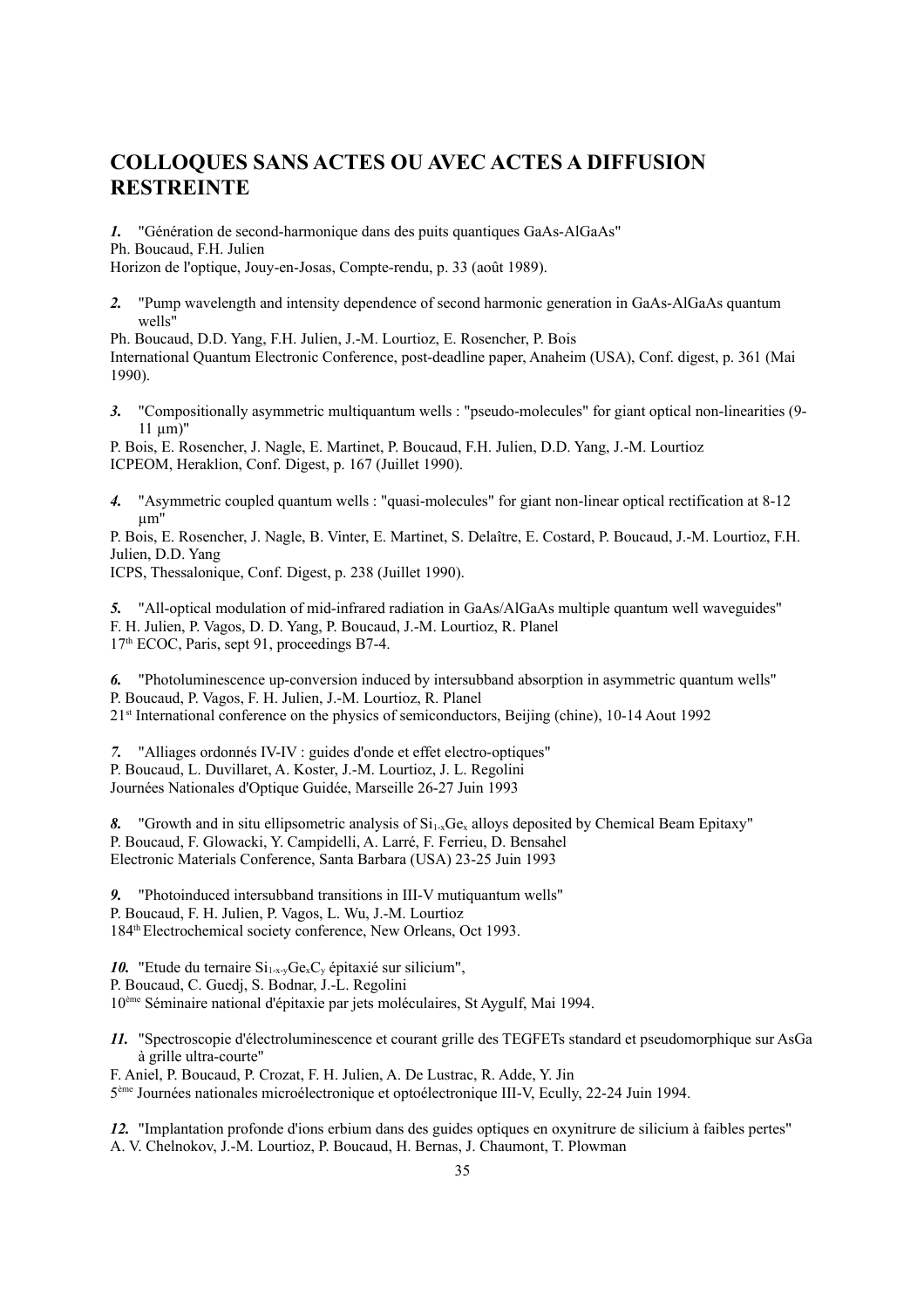Journées Nationales d'Optique Guidée, Besançon, Octobre 1994.

*13.* "Strain engineered SiGeC multiquantum wells grown by RTCVD" P. Warren, J. D. Ganière, P. H. Jouneau, M. Dutoit, P. Boucaud, J.-M. Lourtioz, G. Bremond MRS 96 San Francisco, 10-15 April 96.

14. "Near band-edge photoluminescence and intersubband absorption in  $Si-Si_{1-x}Ge<sub>x</sub>C<sub>y</sub>$  quantum wells" P. Boucaud, J.-M. Lourtioz, F.-H. Julien, P. Warren, M. Dutoit E-MRS 96 Strasbourg, Juin 96

*15.* "Electroluminescence study of "on" and "off" state breakdown in InP based HEMTs" A. Sylvestre, F. Aniel, P. Boucaud, F. H. Julien, Y. Jin, P. Crozat, A. de Lustrac, R. Adde GaAs 96, Paris proceedings 2 C7

*16.* "Time resolved study of intersubband relaxation in GaAs quantum wells using a two-color free electron laser"

P. Boucaud, F.-H. Julien, R. Prazeres, J.-M. Ortega Rome, August 96 Conference on free electron laser

*17.* "Spectroscopie des transitions intrabandes dans les boîtes quantiques auto-organisées InAs/GaAs" S. Sauvage, P. Boucaud, F. H. Julien, J.-M. Gérard, J.-Y. Marzin 6 eme JNMO III-V, Chantilly 29-31 Janvier 1997

*18.* "Quantum fountain intersubband stimulated emissions in GaAs/AlGaAs quantum wells" O. Gauthier-Lafaye, S. Sauvage, P. Boucaud, F. Julien Nanostructures, physics and technology, St Petersbourg Russie, 23-27 juin 1997 proceedings p. 569.

*19.* "Infrared spectroscopy of intraband transitions in self-organized InAs/GaAs quantum dots" S. Sauvage, P. Boucaud, F. Julien, J.-M. Gérard, J.-Y. Marzin Nanostructures, physics and technology, St Petersbourg Russie, 23-27 juin 1997 proceedings p. 567

*20.* "Optical nonlinearities in InAs/GaAs self-assembled semiconductor quantum dots" P. Boucaud, S. Sauvage, A. Lemaître, J.-M. Gérard, V. Thiery-Mieg, R. Prazeres, F. Glotin, J. M. Ortega FEL'98, Williamsburg VA , 17-20 Août 98.

*21.* "Confined levels in InAs/GaAs self-assembled quantum dots as deduced from intraband measurements" S. Sauvage, P. Boucaud, J.-M. Gérard, V. Thierry-Mieg The general conference of the condensed matter division of the european physical society CMD-EPS 17 and Les journées de la matière condensée de la société française de physique, August 25-29 th , Grenoble

*22.* "Propriétés infrarouges des boîtes quantiques InAs/GaAs" **Communication invitée** P. Boucaud, S. Sauvage, T. Brunhes, J.-M. Gérard, A. Lemaître, V. Thierry-Mieg, F. Glotin, R. Prazeres, J. M. Ortega

JNMO 99, Egat, 6-8 Janvier 1999.

*23.* "Electroluminescence de HEMT InP à canal composite" N. Cavassilas, F. Aniel, P. Boucaud, R. Adde, H. Maher, G. Post JNMO 99, Egat, 6-8 Janvier 1999.

*24.* "Vertical self-organization of Ge/Si (001) quantum dots in multilayer structures" V. Yam, V. Le Thanh, P. Boucaud, F. Fortuna, D. Bouchier, X th European Workshop on molecular beam epitaxy, Les Arcs 1800, March 28-April 1, 1999

*25.* "Vertical self-organization of Ge/Si (001) quantum dots in multilayer structures"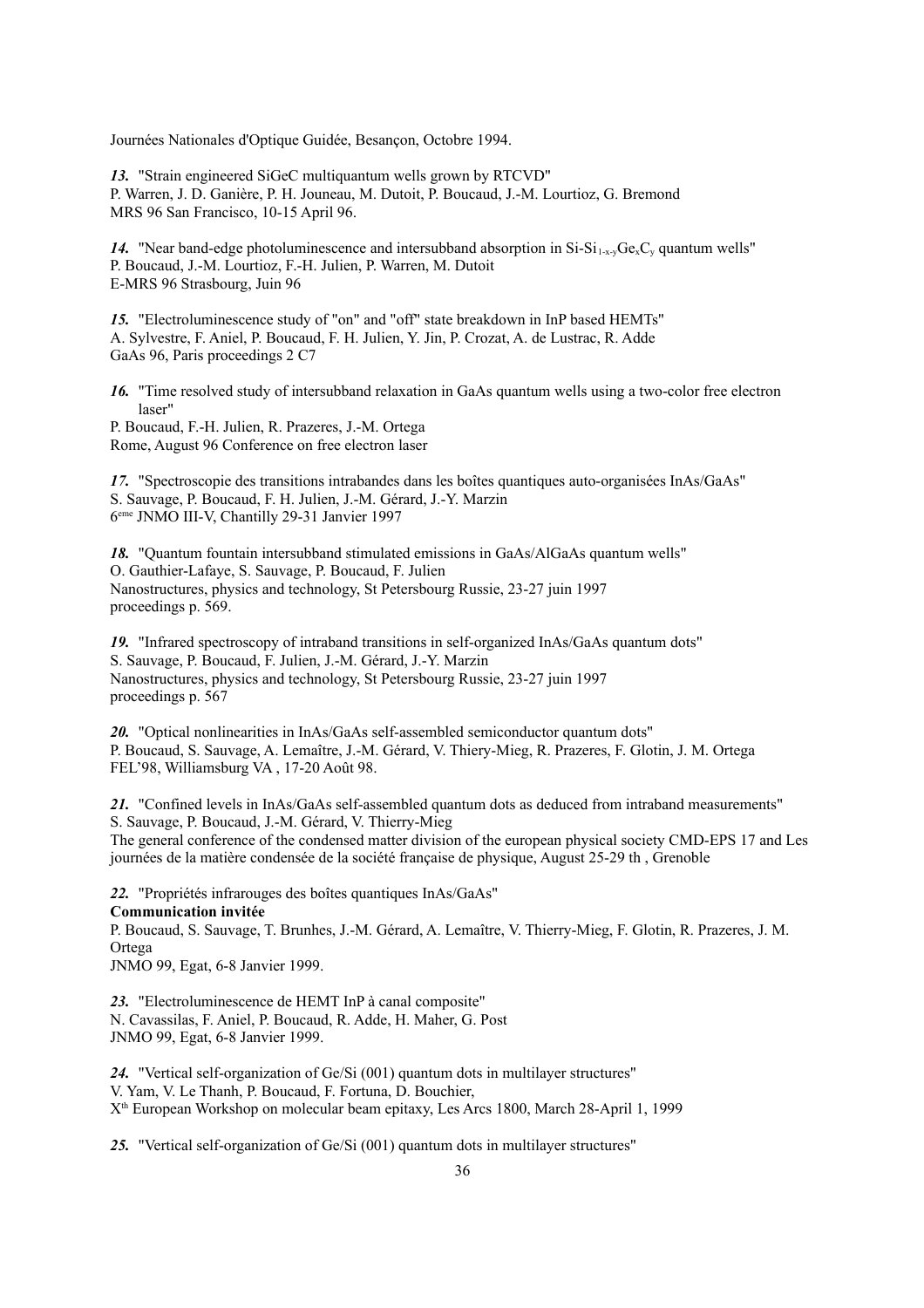V. Yam, V. Le Thanh, P. Boucaud, F. Fortuna, D. Bouchier E-MRS 99, Strasbourg, Juin 1999.

*26.* "Effet de corrélation verticale dans les multicouches Ge/Si (001)" V. Le Thanh, V. Yam, D. Débarre, Y. Zheng, P. Boucaud, D. Bouchier, C. Priester 13ème Séminaire National sur l'Epitaxie par Jets Moléculaires, Saint Aygulf, 7-9 juin 2000

*27.* " Cinétique de la transition du mode de croissance Stranski-Krastanow dans le système Ge/Si (001)" V.Yam, V. Le thanh, T. Ngo, U. Compagnon, D. Débarre, P. Boucaud, D. Bouchier, 13ème Séminaire National sur l'Epitaxie par Jets Moléculaires, Saint Aygulf, 7-9 juin 2000

*28.* "Electroluminescence of Ge/Si self-assembled quantum dots grown b y chemical vapor deposition" **Communication invitée**

P. Boucaud, T. Brunhes, S. Sauvage, F. Aniel, J.-M. Lourtioz, C. Hernandez, Y. Campidelli, O. Kermarrec, D. Bensahel, G. Faini, I. Sagnes, G. Patriarche

3 èmes Journées Nationales "Hétérostructures de semiconducteurs IV-IV", Orsay 5-7 Juillet 2000

*29.* "Croissance épitaxiale et propriétés optiques des îlots auto-assemblés Ge/Si (001)" V. Le Thanh, N. Yam, D. Débarre, P. Boucaud, Y. Zheng, D. Bouchier,J.-M. Lourtioz 3 èmes Journées Nationales "Hétérostructures de semiconducteurs IV-IV", Orsay 5-7 Juillet 2000

*30.* "Ge/Si self-assembled quantum dots for midinfrared photodetection" P. Boucaud, T. Brunhes, S. Sauvage, V. Le Thanh, N. Yam, , D. Bouchier, N. Rappaport et E. Finkman Poster

3 èmes Journées Nationales "Hétérostructures de semiconducteurs IV-IV", Orsay 5-7 Juillet 2000

*31.* "Cinétique de la transition du mode de croissance Stranski-Krastanow" V. Yam, V. Le Thanh, D. Débarre, P. Boucaud, D. Bouchier Poster

3 èmes Journées Nationales "Hétérostructures de semiconducteurs IV-IV", Orsay 5-7 Juillet 2000

*32.* "Photodétecteurs moyen infrarouge à boîtes quantiques auto-assemblées InAs/GaAs et Ge/Si" P. Boucaud, S. Sauvage, T. Brunhes, V. Le Thanh, V. Yam, D. Bouchier, N. Rappapport, V. Immer, E. Finkman, J.-M. Gérard Poster

JNMO 2001, Aussois 15-17 Janvier 2001.

*33.* "Doublement de fréquence dans les boîtes quantiques semi-conductrices auto-assemblées InAs/GaAs" T. Brunhes, P. Boucaud, S. Sauvage, F. Glotin, R. Prazeres, J.-M. Ortega, J.-M. Gérard Poster

JNMO 2001, Aussois 15-17 Janvier 2001.

*34.* "Etats confinés dans les boîtes quantiques InAs/GaAs calculés dans l'approximation k.p 8 bandes" S. Sauvage, G. Fishman, P. Boucaud Poster JNMO 2001, Aussois 15-17 Janvier 2001.

*35.* "Effet de corrélation verticale dans les multicouches Ge/Si (001)" V. Yam, V. Le Thanh, P. Boucaud, Y. Zheng, D. Débarre, D. Bouchier Poster JNMO 2001, Aussois 15-17 Janvier 2001.

*36.* "Midinfrared spectroscopy of self-assembled InAs/GaAs quantum dots : a comparison between absorption, photocurrent and 8 band k.p calculation"

S. Sauvage, P. Boucaud, G. Fishman, T. Brunhes, V. Immer, E. Finkman, F. Glotin, R. Prazeres, J.-M. Ortéga, J.- M. Gérard

ITQW 2001, Asilomar Californie 10-14 Septembre 2001.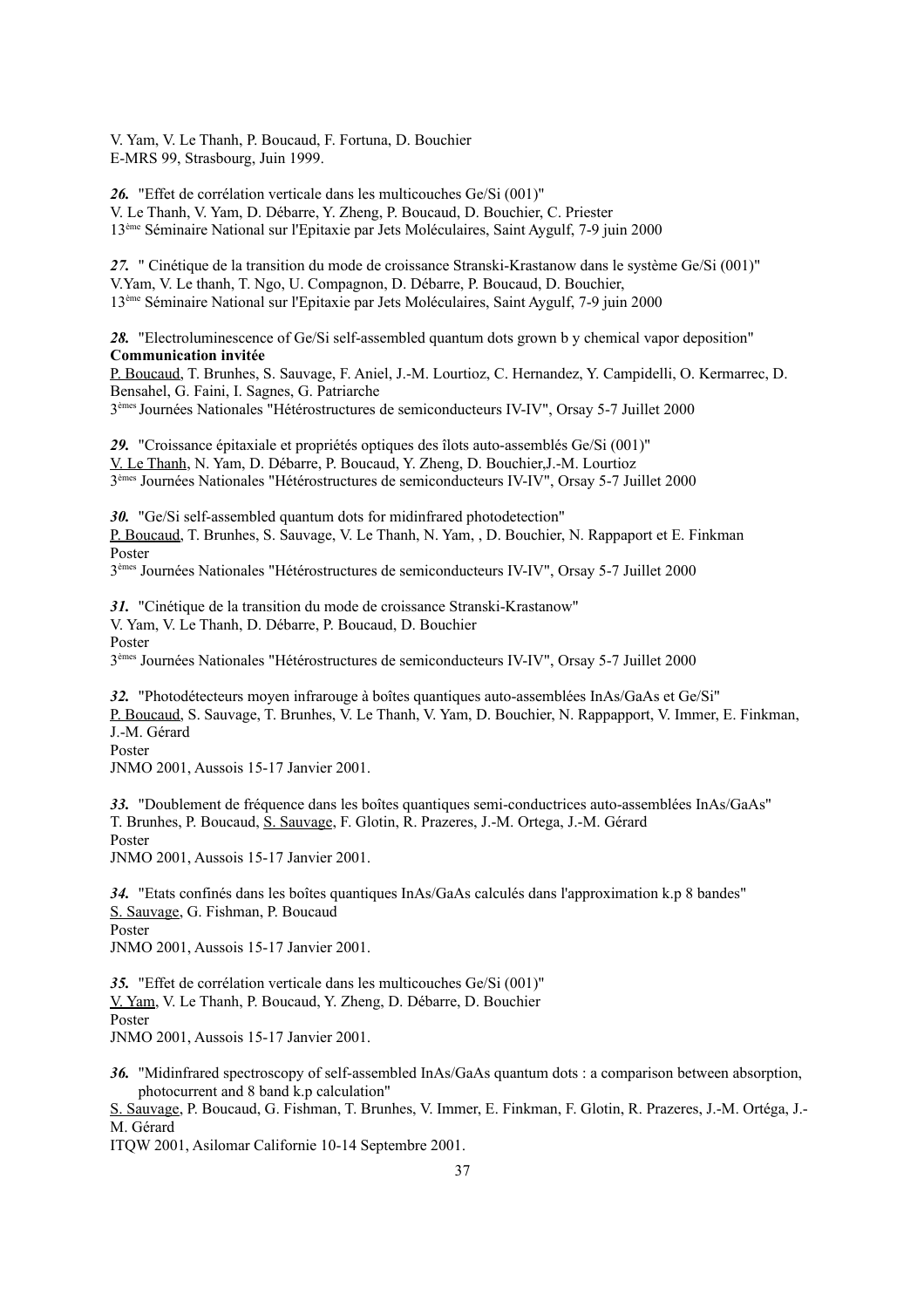*37.* "Polaron decay in InAs/GaAs self-assembled quantum dots" P. Boucaud, S. Sauvage, F. Bras, G. Fishman, R.P.S.M. Lobo, F. Glotin, R. Prazeres, J.-M. Ortéga, J.-M. Gérard CMD-EPS 2002, Brighton (UK) 8-11 Avril 2002.

*38.* "Effet de corrélation verticale dans les multicouches Ge/Si(001)" V. Le Thanh, V. Yam, D. Débarre, Y. Zheng, P. Boucaud, D. Bouchier Journées de la Matière Condensée, JMC 8, Marseille 27-31 août 2002 Présentation orale **invitée** 

*39.* "Photodétection proche infrarouge et électromodulation de l'absorption interbande et intrabande avec des boîtes quantiques auto-assemblées Ge/Si "

P. Boucaud, M. El kurdi, S. Sauvage, G. Fishman, O. Kermarrec, Y. Campidelli, D. Bensahel, G. Saint-Girons, G. Patriarche, I. Sagnes

Poster

JNMO 2002, Saint Aygulf, 29 septembre - 2 octobre 2002

*40.* Relaxation de polarons et déphasage de polarisations inter-sous-niveaux dans des boîtes quantiques autoassemblées InAs/GaAs"

P. Boucaud, S. Sauvage, F. Bras, G. Fishman, R. Lobo, F. Glotin, R. Prazeres, J. M. Ortéga, J. M. Gérard Poster

JNMO 2002, Saint Aygulf, 29 septembre - 2 octobre 2002

*41.* "Two-dimensional photonic crystals with Ge/Si self-assembled islands" S. David, P. Boucaud, M. El kurdi, A. Chelnokov, V. Le Thanh, S. Sauvage, D. Bouchier, J.-M. Lourtioz Oral ICSI 3, The SiGe conference, Santa Fe NM (USA), 10 -12 mars 2003 Proceedings sur CD-rom

*42.* "Polaron dynamics in InAs/GaAs quantum dots"

P. Boucaud, S. Sauvage, F. Bras, G. Fishman, J. M. Ortéga, J. M. Gérard Poster

Solid State Quantum Information Processing Conference, Amsterdam 15-18 décembre 2003

*43.* "Dephasing time of intersublevel transitions in semiconductor self-assembled InAs/GaAs quantum dots " S. Sauvage, P. Boucaud, T. Brunhes, M. Broquier, C. Crepin, J.-M. Ortega, J.-M. Gerard Présentation orale Solid State Quantum Information Processing (SSQIP), Amsterdam 15-18 décembre 2003

*44.* "Square lattice photonic crystal waveguides for lasers emitting at 1.55 µm" X. Checoury, P. Boucaud, J.-M. Lourtioz, F. Pommereau, C. Cuisin, E. Derouin, O. Drisse, L. Legouezigou, F. Lelarge, F. Poingt, G. H. Duan, S. Bonnefont, D. Mulin, J. Valentin, F. Lozes, A. Talneau Présentation orale

19th IEEE International semiconductor laser conference 21-25 septembre 2004, Kunibibki Messe Japon

*45.* "Light emission from Ge/Si self-assembled islands in microcavities" **Présentation orale invitée**

P. Boucaud, X. Li, M. El Kurdi, S. David, X. Checoury, J.-M. Lourtioz, O. Kermarrec, Y. Campidelli, D. Bensahel

First international conference Group IV Photonics Hong Kong 29 septembre – 1er octobre 2004 Proceedings sur Cd-rom #049\_10016.30214

IEEE catalog number 04EX849C ISBN : 0-7803-8475-X

*46.* "Ge/Si self-assembled islands : an internal source to study photonic crystals on silicon-on-insulator" Xiang Li, Philippe Boucaud, Xavier Checoury, Moustapha El Kurdi, Olivier Kermarrec, Yves Campidelli, Daniel Bensahel

12th European conference on integrated optics, ECIO 05, Grenoble 6-8 avril 2005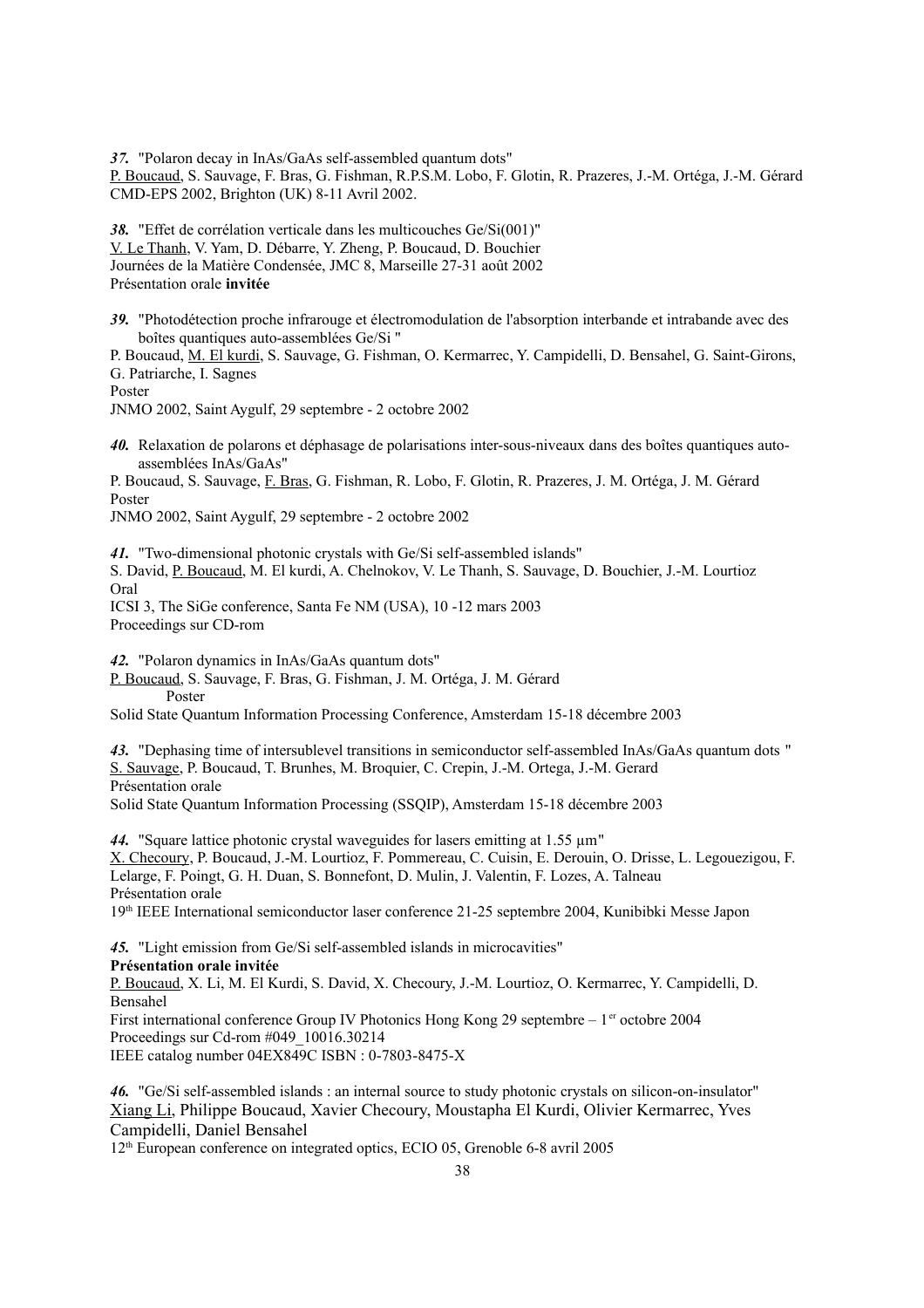47. "Ge quantum dots stacks wavelength tuning for basic optoelectronic devices in the  $1.3 - 1.6$  µm range" J. F. Dalemcourt, B. Vandelle, P. Boucaud, J.-M. Hartmann, J.-M. Fedeli, and T. Billon Présentation orale

 $207<sup>th</sup>$  Electrochemical Society Meeting, Quebec Canada  $15 - 20$  Mai 2005

*48.* "Detection of THz electromagnatic radiation with Si/SiGe HFET"

S. Richard, N. Zerounian, P. Boucaud, J.-M. Ortega, T. Hackbarth, H.-J. Herzog, F. Aniel European Solid-State Device Research Conference (ESSDERC) Grenoble 12-16 septembre 2005

*49.* "SOI-based photonic crystals investigated by Ge/Si self-assembled islands photoluminescence" X. Li, X. Checoury, M. El Kurdi, S. David, P. Boucaud, O. Kermarrec, Y. Campidelli, D. Bensahel Second international conference Group IV Photonics Anvers 21-23 septembre 2005 Présentation orale

Proceedings sur Cd-rom IEEE catalog number 05EX1053C ISBN : 0-7803-9071-7

*50.* "Band-edge alignment of SiGe heterostructures calculated with a 30 band **k.p** formalism" M. El Kurdi, S. Sauvage, G. Fishman, P. Boucaud Poster

28th International Conference of Physics of semiconductors (ICPS) , Vienne 24 -28 Juillet 2006

*51.* "Mid-infrared polaron laser with InAs/GaAs self-assembled quantum dots"

P. Boucaud, S. Sauvage, J. Houel, G. Fishman, J.-M. Ortéga, J.-M. Gérard, A. Lemaître G. Patriarche Oral

ICSSN 2006 – satellite conference of  $28<sup>th</sup>$  International Conference of Physics of semiconductors (ICPS), Istanbul 31 Juillet 2006 – 5 août 2006

*52.* "Silicon and Ge-based photonic crystals"

#### **Présentation orale invitée**

P. Boucaud, M. El Kurdi, X. Li, X. Checoury, S. David,,S. Sauvage, , G. Fishman, N. Yam, F. Fossard, D. Bouchier, J-M. Fédéli, O. Kermarrec, Y. Campidelli, D. Bensahel, B. Ghyselen Piers 2007, Electromagnetics in photonic crystals, Beijing 26-30 Mars 2007

*53.* "Photonic crystal L3 nanocavities probed with the photoluminescence of SiGe/Si self-assembled islands" Moustafa El Kurdi, Thi-Phuong Ngo, Xavier Checoury, Sylvain David, Philippe Boucaud, Olivier Kermarrec, Yves Campidelli, Daniel Bensahel

Présentation orale

SPIE Europe Photonics 2008, Session Silicon Photonics and Photonic Integrated Circuits, Paper 6996-17, Strasbourg 7-10 Avril 2008

*54.* "Thermal emission of mid-infrared photonic crystals"

E. Homeyer, J. Houel, X. Checoury, G. Fishman, S. Sauvage, P. Boucaud, S. Guilet, R. Braive, A. Miard, A. Lemaitre, I. Sagnes

Poster

12 Journées Nano, Micro et Optoélectronique, JNMO 2008, Ile d'Oléron, 3-6 Juin 2008

*55.* "Microscopie infrarouge d'absorption ultrafaible de boîtes quantiques uniques"

J. Houel, S. Sauvage, P. Boucaud, A. Dazzi, R. Prazeres, F. Glotin, J. M. Ortéga, A. Miard, A. Lemaitre, **Présentation orale invitée**

12 Journées Nano, Micro et Optoélectronique JNMO 2008, Ile d'Oléron, 3-6 Juin 2008

*56.* "Absorption nanospectroscopy of a single quantum dot in the mid-infrared" **Présentation orale invitée**

J. Houel, S. Sauvage, P. Boucaud, A. Dazzi, R. Prazeres, F. Glotin, J.-M. Ortéga, A. Miard, A. Lemaître 29th International Conference on the Physics of Semiconductors, ICPS 2008, Rio de Janeiro, Brésil 27 juillet – 1er Août 2008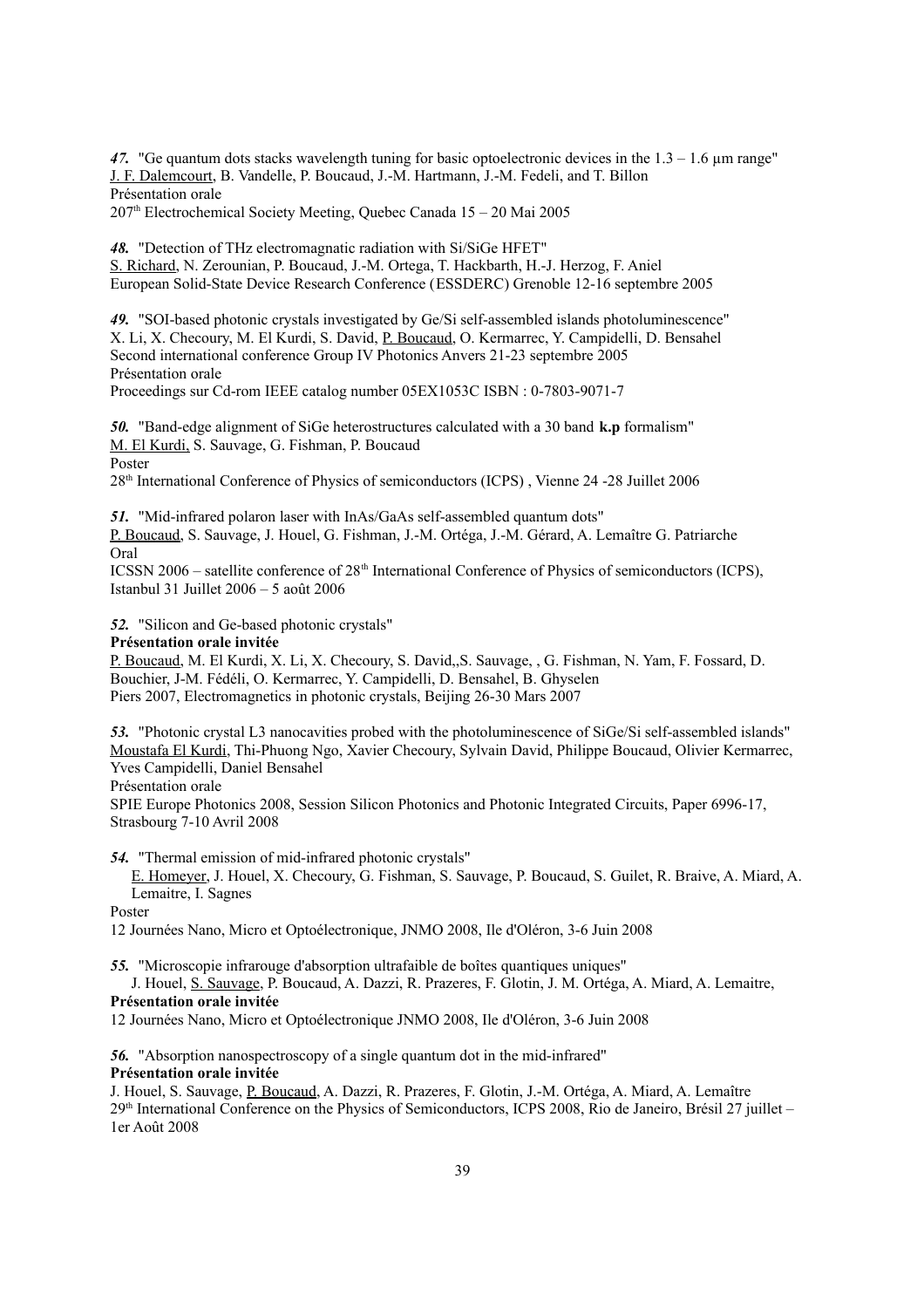*57.* "GeOI photonic crystals probed by room temperature photoluminescence"

M. El Kurdi, T.P. Ngo, X. Checoury, S. David, P. Boucaud, J.-F. Damlencourt, O. Kermarrec, Y. Campidelli, D. Bensahel

5<sup>th</sup> International conference on Group IV photonics, Sorrento, Italie 17-19 Septembre 2008 Oral

*58.* "Far-infrared absorption nanospectroscopy of a single quantum dot" **Présentation orale invitée**

J. Houel, S. Sauvage, P. Boucaud, A. Dazzi, R. Prazeres, F. Glotin, J.-M. Ortéga, A. Miard, A. Lemaître 14<sup>th</sup> International Conference on narrow gap semiconductors and systems, NGS<sup>2</sup>-14, Sendai , Japon 13-17 juillet 2009

*59.* "Tensile-strain and n-type doping of germanium-on-insulator : towards a Ge laser" M. El Kurdi, T.-P. Ngo, X. Checoury, S. Sauvage, G. Fishman, T. Kociniewski, D. Débarre, J. Boulmer, P. Boucaud, J. F. Damlencourt, O. Kermarrec, D. Bensahel, R. Jakomin, I. Sagnes 6 th International Conference on Group IV Photonics, San Francisco, California | 9-11 September 2009 art. no. 5338363, pp. 259-261

*60.* "Control of direct band gap emission of bulk germanium by a mechanical in-plane tensile strain" M. El Kurdi, H. Bertin, E. Martincic, M. de Kersauson, W. Daney de Marcillac, G. Fishman, S. Sauvage, A. Bosseboeuf, R. Jakomin, G. Baudoin, N. Gogneau, L. Largeau, I. Sagnes, P. Boucaud SPIE Photonics Europe 2010, Bruxelles, 12 - 16 April 2010.

*61.* "Coupling to silicon photonic crystal cavities with Q factor up to 2 Millions" Z. Han, X. Checoury, D. Néel, S. David, P. Boucaud Poster SPIE Photonics Europe 2010, Bruxelles, 12 - 16 April 2010.

*62.* "Fabrication and optical study of (Al,Ga)N photonic crystal devices" Delphine Néel, Sylvain David, Xavier Checoury, Philippe Boucaud, Sylvain Sergent, Fabrice Semond, Bruno Gayral, Thierry Guillet Oral

SPIE Photonics Europe 2010, Bruxelles, 12 - 16 April 2010.

*63.* "Purcell-enhanced spontaneous Raman emission in silicon photonic crystal cavities" X. Checoury, Z. Han, M. El Kurdi, and P. Boucaud Oral SPIE Photonics Europe 2010, Bruxelles, 12 - 16 April 2010.

*64.* "Resonant coupling of quantum dot intersublevel transitions with two-dimensional photonic crystals" E. Homeyer, J. Houel, X. Checoury, F. Delgehier, S. Sauvage, P. Boucaud, R. Braive, L. Le Gratiet, L. Leroy, A. Miard, A. Lemaitre, I. Sagnes Poster

QD2010 Nottingham 26-30 April 2010.

*65.* "GaN QDs embedded in (Al,Ga)N-based Photonic Cavities" S. Sergent, M. Leroux, F. Semond,D. Néel, S. David, X. Checoury, P. Boucaud,M. Mexis, S. Rennesson, C. Brimont, T. Guillet, D. Sam-Giao, B. Gayral Poster QD2010 Nottingham 26-30 April 2010.

*66.* "Photothermal nanoscopy of S-P far-infrared absorption of single InAs/GaAs quantum dots" A Driss, J Houel, E Homeyer, F Réveret, S Sauvage, P Boucaud, A Dazzi, R Prazeres, J M Ortéga, A Miard, Y Halioua, F Raineri, I Sagnes and A Lemaître Poster

QD2010 Nottingham 26-30 April 2010.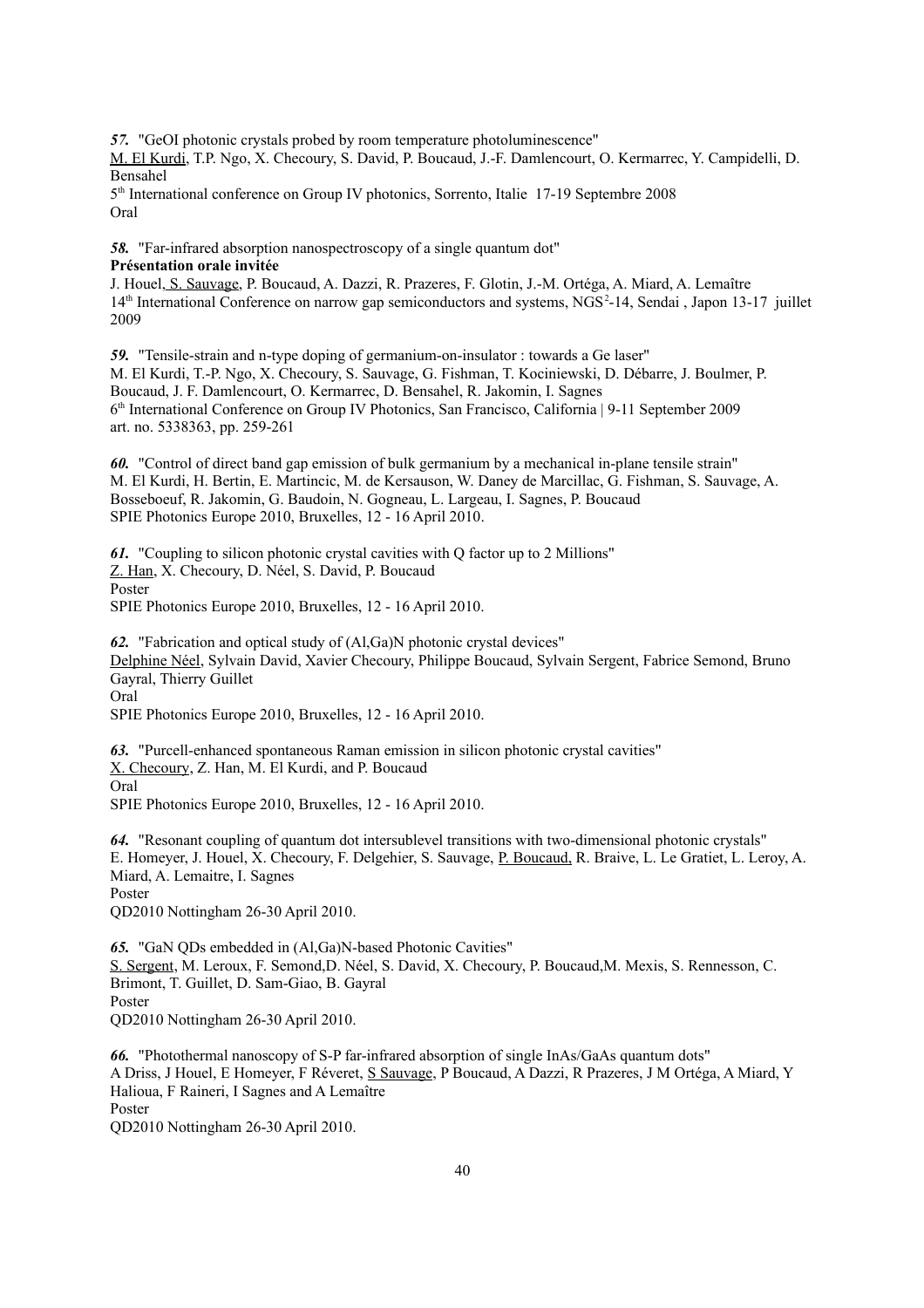*67.* "k.p methods beyond standard 8-band model, parametrization strategies and its applicability in electronics and optoelectronic devices design."

#### **Présentation orale invitée**

F. Aniel, S. Richard, E. Tea, M. El Kurdi, S. Sauvage, P. Boucaud, G. Fishman

CECAM (Centre européen de calcul atomique et moléculaire) Empirical methods in semiconductor nanostructures design and modelling, June 21, 2010 to June 25, 2010, Location : University of Manchester, UK

*68.* "Absorption nanospectroscopy of a single quantum dot in the infrared" **Présentation orale invitée**

S. Sauvage, P. Boucaud, J. Houel, E. Homeyer, F. Réveret, A. Driss, A. Dazzi, R. Prazeres, J.-M. Ortéga, A. Miard, Y. Halooua, F. Raineri, I. Sagnes, and A. Lemaître

XXXIX Jaszowiec international School and conference on the physics of semiconductors, Krynica, 19-24 Juin 2010 Pologne

*69.* "Intersublevel transitions in quantum dots"

#### **Présentation orale invitée**

P. Boucaud, S. Sauvage, J. Houel, A. Dazzi, R. Prazeres, F. Glotin, J.-M. Ortéga, A. Miard, A. Lemaître International quantum cascade laser school and workshop, IQCLSW2010, Florence, Italie 30 Août 2010- 3 septembre 2010

*70.* "MBE Growth of GaN Quantum Dots embedded in Free-Standing AlN Photonic Crystals" S. Sergent, D. Néel, S. David, X. Checoury, P. Boucaud, M. Mexis, C. Brimont, T. Guillet, M. Leroux and F. Semond

Oral

16th International conference on molecular beam epitaxy, MBE 2010, Berlin, 22-27 août 2010.

*71.* "Fabrication and optical study of AlN photonic crystals structures for an UV emission" Delphine Néel, Sylvain David, Xavier Checoury, Philippe Boucaud, Sylvain Sergent, Fabrice Semond, Diane Sam-Giao, Bruno Gayral, Meletis Mexis, Christelle Brimont, Thierry Guillet Ninth International Conference on Photonic and Electromagnetic Crystal Structures. PECS-IX 2010, 26-30 September 2010. Granada (Spain)

*72.* "Photodétecteur en silicium sur cristal photonique aux longueurs d'onde télécom" L.-D. Haret, X. Checoury, Z. Han, P. Boucaud, S. Combrié, A. de Rossi

Poster

13<sup>ème</sup> Journées Nano-Micro-Optoélectronique, JNMO2010, Les Issambres., 28 Septembre – 1<sup>er</sup> Octobre 2010

*73.* "Nanoscopie d'absorption de boîtes quantiques uniques"

A Driss, J Houel, E Homeyer, F Réveret, S Sauvage, P Boucaud, A Dazzi, R Prazeres, J M Ortéga, A Miard, Y Halioua, F Raineri, I Sagnes and A Lemaître

Poster

13ème Journées Nano-Micro-Optoélectronique, JNMO2010, Les Issambres, 28 Septembre – 1er Octobre 2010

*74.* "Nanospectroscopie d'absorption de microdisques de germanium"

F. Réveret, S. Sauvage, M. El Kurdi, A. Driss, P. Boucaud

Poster

13<sup>ème</sup> Journées Nano-Micro-Optoélectronique, JNMO2010, Les Issambres., 28 Septembre – 1<sup>er</sup> Octobre 2010

*75.* "Mechanical tensile strain engineering of Ge for gain achievement"

M. de Kersauson, M. El Kurdi, W. Daney de Marcillac, H. Bertin, E. Martincic, A. Bosseboeuf, S. Sauvage, G. Fishman, P. Boucaud, G. Baudoin, R. Jakomin, I. Sagnes

Poster

13<sup>ème</sup> Journées Nano-Micro-Optoélectronique, JNMO2010, Les Issambres., 28 Septembre – 1<sup>er</sup> Octobre 2010

*76.* "Fabrication et étude optique de structures à cristaux photoniques en AlN pour l'émission UV" Delphine Néel, Sylvain David, Xavier Checoury, Philippe Boucaud, Sylvain Sergent, Fabrice Semond, Diane Sam-Giao, Bruno Gayral, Meletis Mexis, Christelle Brimont, Thierry Guillet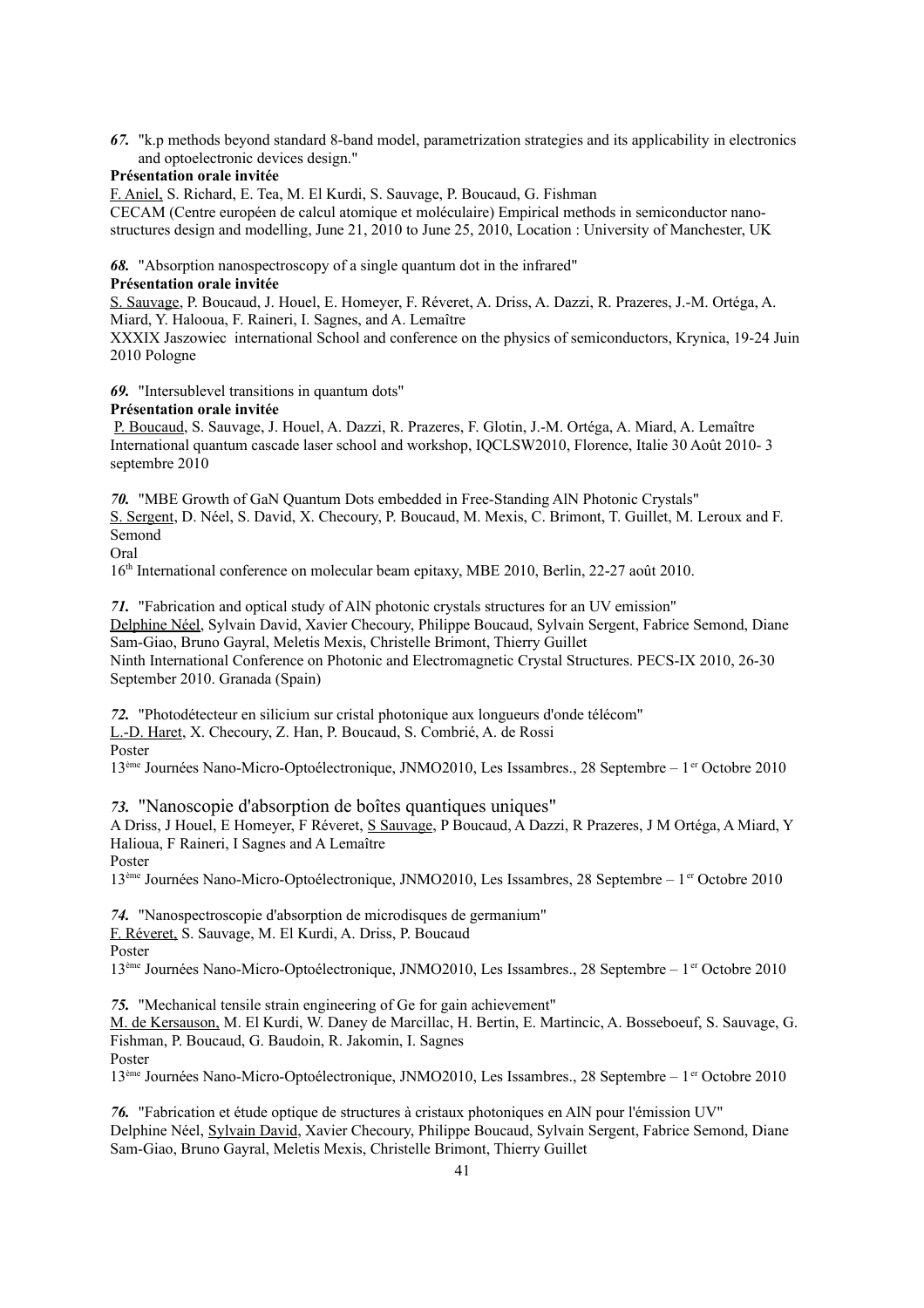Poster

13<sup>ème</sup> Journées Nano-Micro-Optoélectronique, JNMO2010, Les Issambres., 28 Septembre – 1<sup>er</sup> Octobre 2010

*77.* "Purcell-enhanced spontaneous Raman emission and stimulated Raman emission in silicon photonic crystal cavities"

Xavier Checoury, Z. Han, M. El Kurdi, Philippe Boucaud Poster

13<sup>ème</sup> Journées Nano-Micro-Optoélectronique, JNMO2010, Les Issambres., 28 Septembre – 1<sup>er</sup> Octobre 2010

*78.* "Silicon photonic crystal cavities with Q factor up to 2 Million"

Z. Han, Xavier Checoury, D. Néel, S. David, M. El Kurdi, Philippe Boucaud

Poster

13<sup>ème</sup> Journées Nano-Micro-Optoélectronique, JNMO2010, Les Issambres., 28 Septembre – 1<sup>er</sup> Octobre 2010

*79.* "Nanophotonique à base de nitrures intégrée sur silicium"

Fabrice Semond, Sylvain Sergent, Delphine Néel, Sylvain David, Xavier Checoury, Philippe Boucaud, Diane Sam-Giao, Bruno Gayral, Meletis Mexis, Christelle Brimont, Thierry Guillet Poster

Journées J3N2010, Lille, 8 Novembre – 10 Novembre 2010

*80. "Microscopie photo-thermo acoustique d'une boîte quantique unique"* S Sauvage, P Boucaud, A Driss, F Réveret, A Lemaître, G. Patriarche, L. Belliard, A. Huyhn, E. Peronne, B. Jusserand, B. Perrin Poster

Journées J3N2010, Lille, 8 Novembre – 10 Novembre 2010

*81. "Diffusion Raman stimulée dans des guides à cristaux photoniques sous excitation continue"* **Communication invitée**

X. Checoury, Z. Han, D. Néel, S. David, M. El Kurdi, P. Boucaud Horizons de l'Optique 2011, Marseille 4-7 Juillet 2011

*82.* "An original method to fabricate nitride-based photonic crystal membranes" F. Semond, S. Sergent, D. Néel, M. Meletis, S. David, P. Boucaud, X. Checoury, T. Guillet, C. Brimont 9 th International Conference on Nitride Semiconductors, ICSN9, Glasgow, 10-15 Juillet 2011

*83.* "Nanospectroscopy of single quantum dots considered as heating nanosources of phonons" **Communication invitée**

.S. Sauvage, P. Boucaud, F. Réveret, A. Driss, A. Dazzi, R. Prazeres, J.-M. Ortéga, A. Miard, Y. Halioua, F. Raineri, I. Sagnes, and A. Lemaître

Phonons and Fluctuations meeting, Paris, 8-9 September 2011.

*84.* "(Al,Ga)N-based Photonic Crystal Nano-cavities for UV Emitters Integrated on Silicon" M. J. Rashid, D. Néel, S. Sergent, M. Mexis, D. Sam-Giao, T. Guillet, C. Brimont, T. Bretagnon, F. Semond, B. Gayral, S. David, X. Checoury, P. Boucaud Oral

SemiconNano2011, International Workshop on Epitaxial Growth and Fundamental Properties of Semiconductor Nanostructures, 11<sup>th</sup> - 16<sup>th</sup> September 2011, Traunkirchen, Austria

*85.* "Silicon photonic crystals: recent advances in Raman emission" **Présentation orale invitée**

P. Boucaud, X. Checoury, Z. Han, N. Cazier, D. Néel, S. David, L. Haret, M. El Kurdi, S. Sauvage 2 nd French-Japan workshop on nanophotonics, Toba, Japon, 6-9 Novembre 2011

*86.* "Nanospectroscopy of single quantum dots considered as heating nanosources of phonons" **Présentation orale invitée**

S. Sauvage, P. Boucaud, J. Houel, F. Réveret, A. Driss, E. Homeyer, A. Dazzi, R. Prazeres, J.-M. Ortéga, A. Miard, Y. Halioua, F. Raineri, I. Sagnes, A. Lemaitre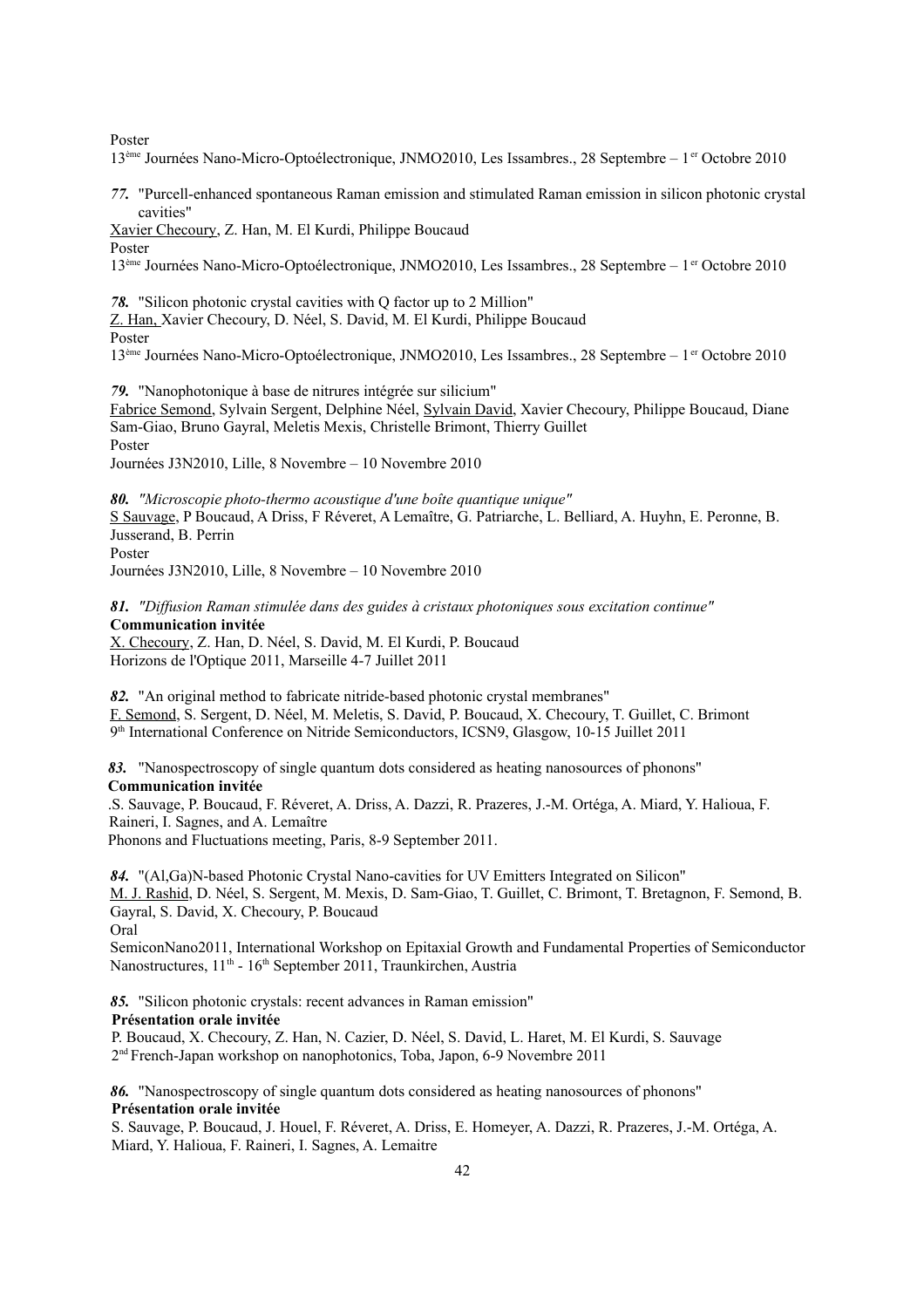2 nd French-Japan workshop on nanophotonics, Toba, Japon, 6-9 Novembre 2011.

*87.* "Nanospectroscopy of single quantum dots considered as heating nanosources of phonons" S. Sauvage, P. Boucaud, J. Houel, F. Réveret, A. Driss, E. Homeyer, A. Dazzi, R. Prazeres, J.-M. Ortéga, A. Miard, Y. Halioua, F. Raineri, I. Sagnes, A. Lemaitre

### **Présentation orale invitée**

 $3<sup>rd</sup>$  International conference on current developments in atomic, molecular, optical and nano-physics, CDAMOP2011, Delhi, Inde 14-16 Décembre 2011

*88.* "Tensile strained germanium for silicon photonics"

M. de Kersauson, A. Ghrib, M. El Kurdi, S. David, X. Checoury, G. Beaudoin, R. Jakomin, I. Sagnes, S. Sauvage, G. Fishman, P. Boucaud Oral

SPIE Photonics West 2012, Silicon photonics, 21-26 Janvier 2012, San Francisco

*89.* "Group-III nitride 2D-PC microcavities integrated on silicon" M. J. Rashid, D. Néel, S. Sergent, M. Mexis, D. Sam-Giao, T. Guillet, C. Brimont, T. Bretagnon, F. Semond, B. Gayral, S. David, X. Checoury, P. Boucaud Oral SPIE Photonics Europe 2012, Bruxelles, Belgique

*90.* "High optical quality width-modulated waveguide AlN photonic crystal nanocavities" D.Sam-Giao, D. Néel, R. M. J. Rashid, C. Brimont, T. Bretagnon, M. Mexis, X. Checoury, S. David, F. Semond, B. Gayral, P. Boucaud, T. Guillet Oral

EMRS 2012, Strasbourg 14-18 Mai 2012

*91.* "High Quality Factor Cavities in Diamond Photonic Crystals" X. Checoury, D. Néel, P. Boucaud, C. Gesset, H. Girard, S. Saada, P. Bergonzo Oral Hasselt Diamond Workshop 2012, SBDD XVII, Hasselt Belgique 14-16 Mars 2012

*92.* "Spatial hole burning nanospectroscopy of quantum dot absorption" S Sauvage, P Boucaud, A Driss, F Réveret, D T Nguyen, J Houel, E Homeyer, A Dazzi, R Prazeres, J-M Ortéga, A Miard, Y Halioua, F Raineri, I Sagnes and A Lemaître 7<sup>th</sup> international Conference on Quantum Dots (QD 2012). May 13-18<sup>th</sup>, 2012. Santa Fe Convention Center, Santa Fe, New Mexico, USA.

*93.* "High Quality Factor Cavities in Diamond Photonic Crystals" X. Checoury, D. Néel, P. Boucaud, C. Gesset, H. Girard, S. Saada, P. Bergonzo Poster

PECS X, International symposium on photonic and electromagnetic crystal structures, Santa Fe USA 8-12 Juin 2012

*94.* "Tensile Strained Ge Layers Obtained via a Si-CMOS Compatible Approach" Giovanni Capellini, Grzegorz Kozlowski, Yuji Yamamoto, Marco Liskerb, Thomas Schroeder A. Ghrib, M. de Kersauson, Moustafa El Kurdi, Philippe Boucaud, and Berndt Tillack Oral

International SiGe Technology and Device Meeting (ISTDM 2012), June 4-6 2012, Berkeley, USA

*95.* "High quality factor AlN nanocavities embedded in a photonic crystal waveguide" D.Sam-Giao, D. Néel, S. Sergent, B. Gayral, R. M. J. Rashid, F. Semond, J. Y. Duboz, M. Mexis, T. Guillet, C. Brimont, S. David, X. Checoury, P. Boucaud IUMRS-International conference on Electronic Materials (IUMRS-ICEM 2012), Yokohama Japon, 23-28 Septembre 2012

*96.* "Cavités photoniques à boîtes quantiques GaN pour l'ultraviolet"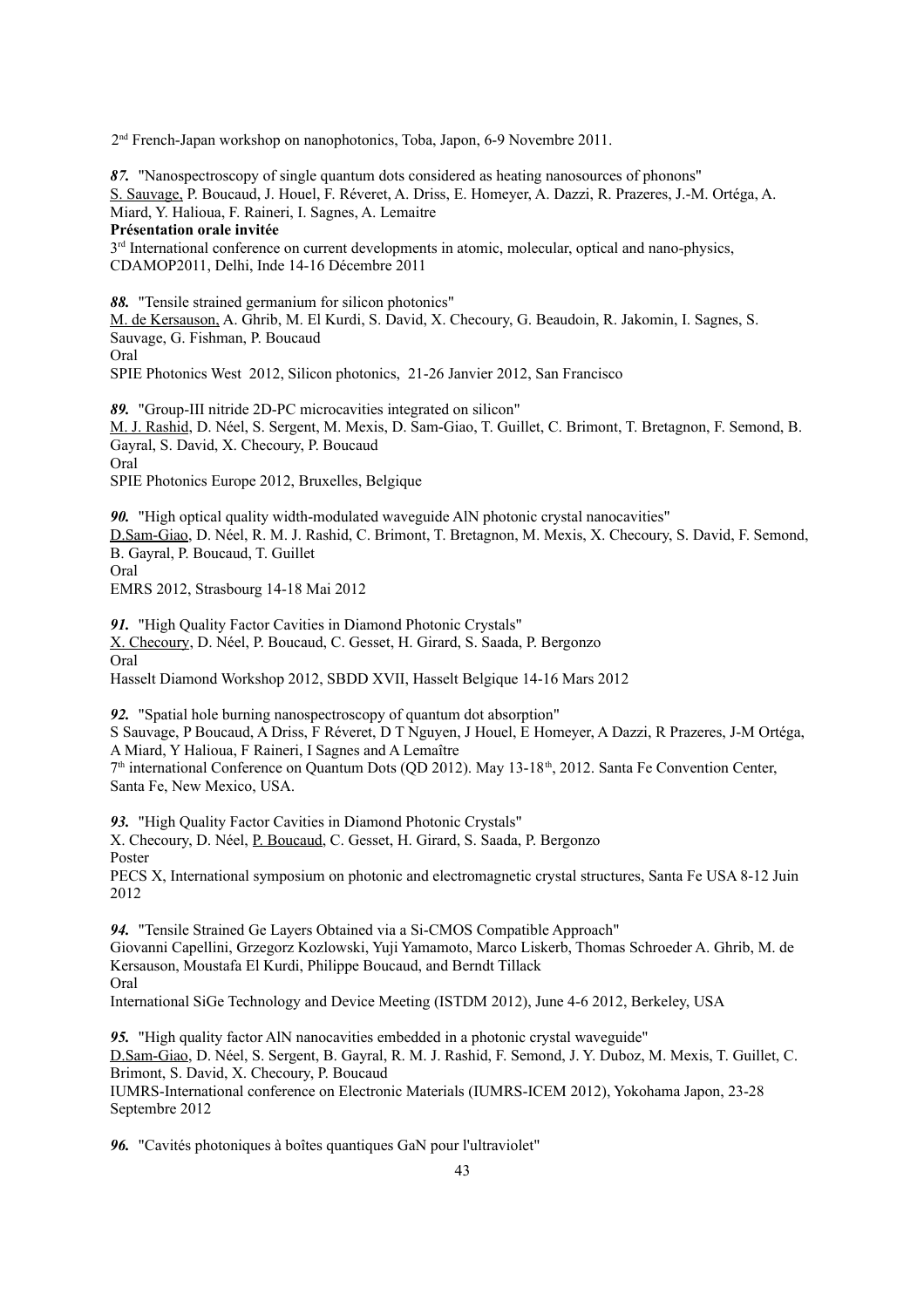C. Brimont, T. Guillet, M. Mexis, D. Néel, S. Sergent, D.Sam-Giao, R. M. J. Rashid, B. Gayral, S. David, X. Checoury, P. Boucaud, F. Semond Oral

JMC 13, Mini-colloque 26, Recent progress in the physics and applications of semiconductors, Montpellier -27- 31 Août 2012.

*97.* "High Quality Factor photonic crystal cavities for GaN quantum dots" F. Semond, S. Sergent, M. J. Rashid, J. Y. Duboz, D. Sam-Giao, B. Gayral, D. Néel, S. David, X. Checoury, P. Boucaud, M. Mexis, C. Brimont, and T. Guillet Poster

IWN2012, International Workshop on Nitride Semiconductors 2012, October 14-19, 2012, Sapporo, Japan

*98.* "High Quality Factor microdisks embedding nitride quantum dots" B. Gil, M. Mexis, S. Sergent, T. Guillet, C. Brimont, T. Bretagnon, F. Semond, M. Leroux, D. Néel, S. David, X. Checoury, P. Boucaud Poster

IWN2012, International Workshop on Nitride Semiconductors 2012, October 14-19, 2012, Sapporo, Japan

*99.* "Tensile-strained and n-doped Ge epilayers grown on Si(001) by molecular-beam epitaxy" T.K.P. Luong, M.T. Dau, M. Stoffel, M.A. Zrir, R. Daineche, M. Petit, M. El Kurdi, A. Ghrib, H. Rinnert, P. Boucaud, V. Le Thanh Poster

Journée surfaces et interfaces, JSI2013, Orléans 30 Janvier-1<sup>er</sup> Février 2013

*100.* "Croissance de germanium sur GaAs et  $In_{0.47}Ga_{0.53}As$ "

M. Zrir, M. Petit, N. Bertru, M. El Kurdi, A. Ghrib, P. Boucaud, V. Le Thanh

Poster

Journée surfaces et interfaces, JSI2013, Orléans 30 Janvier-1<sup>er</sup> Février 2013

*101.*"Slotted cavities in diamond photonic crystals for chemical sensing " C. Blin, X. Checoury, P. Boucaud, C. Gesset, H. Girard, S. Saada, P. Bergonzo Oral

Hasselt Diamond Workshop 2013 SBDD XVIII, Hasselt Belgique 27 Février-1 Mars 2013

*102.*"Germanium-based Optical Cavities: tensile-strained micro-disks resonators" A. Ghrib, M. Prost, M. de Kersauson, M. El Kurdi, R. Jakomin, G. Beaudoin, S. Sauvage, G. Fishman, G. Ndong, M. Chaigneau, R. Ossikovski, I. Sagnes, and P. Boucaud Poster

7 th optoelectronics and photonics winter school, physics and applications of optical resonators, Trento Italie, 16- 22 Mars 2013.

*103.*"Tensile-Strained Germanium Microdisks"

Moustafa El Kurdi, Abdel-Hamid Ghrib, Malo de Kersauson, Mathias Prost, Sébastien Sauvage, Xavier Checoury, Grégoire Beaudoin, Isabelle Sagnes, Gerald Ndong, Marc Chaigneau, Razvigor Ossikovski, Philippe Boucaud

Oral

2013 International Conference on Si Epitaxy and Heterostructures" (ICSI-8), Fukuoka (Japon), 2-7 juin 2013

*104.*"Tensile-Strained and n-Doped Ge Epilayers Grown on Si(001) by Molecular-Beam Epitaxy" Kim Phuong Luong, Minh Tuan Dau, Abdelhamid Ghrib, Mohammad Zrir, Matthieu Petit, Vinh Le Thanh, Moustafa El Kurdi, Philippe Boucaud, Junichi Murota Oral

2013 International Conference on Si Epitaxy and Heterostructures" (ICSI-8), Fukuoka (Japon), 2-7 juin 2013

*105.*"Strained Ge heterostructures for infrared and THz light emission" Giovanni Capellini, M. De Seta, C. Reich, Y. Yamamoto, B. Tillack, M. El Kurdi, P. Boucaud, M. Virgilio, M. Ortolani, and T. Schroeder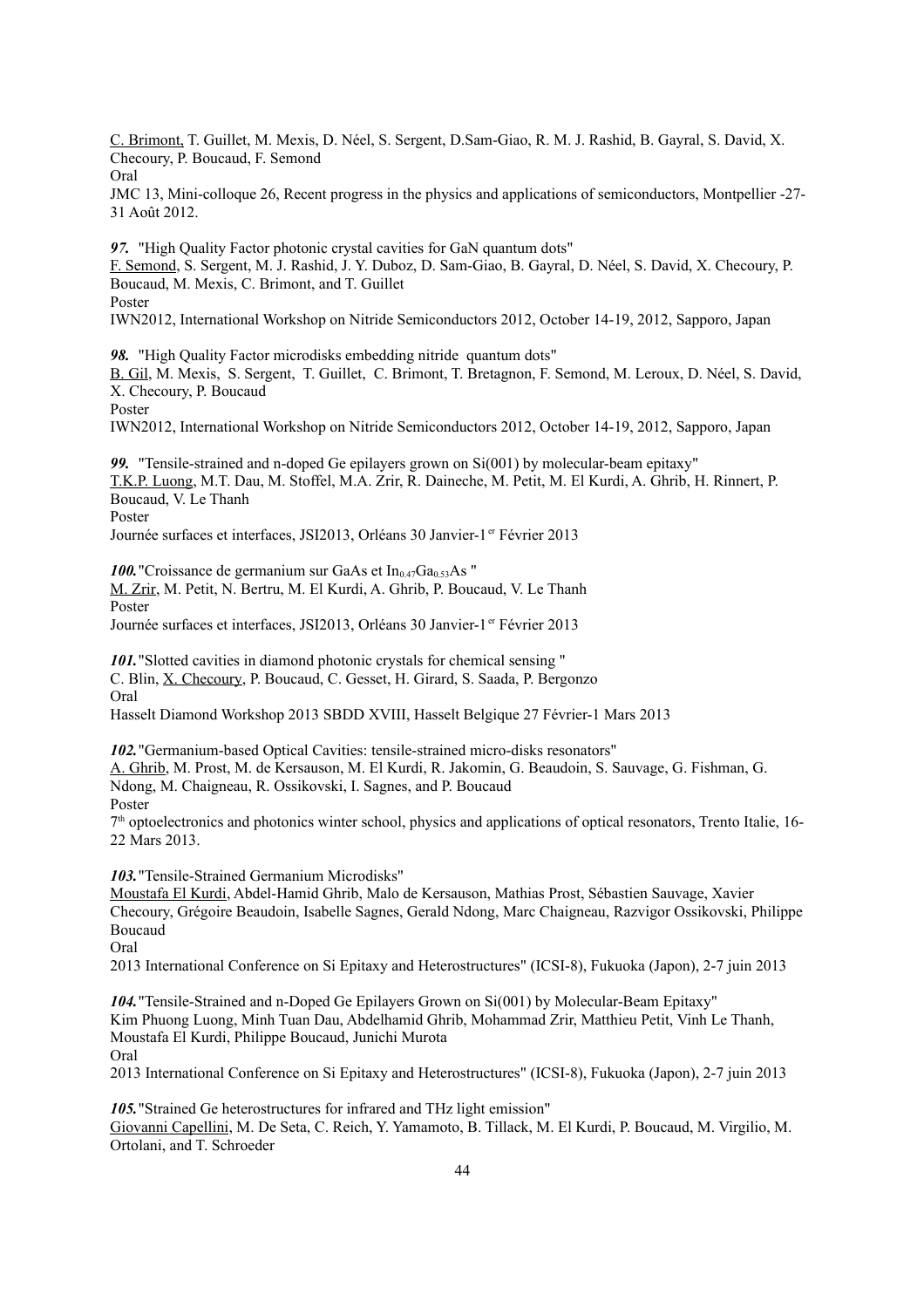#### **Présentation orale invitée**

8<sup>th</sup> International Conference on Silicon Epitaxy and Heterostructures (ICSI-8), Fukuoka Japon 2-7 Juin 2013.

*106.*"Nanophotonique sur diamant"

**Communication invitée**

X. Checoury, C. Blin, P. Boucaud, C. Gesset, H. Girard, S. Saada, P. Bergonzo 14ème Journées Nano micro optoélectronique, Evian les Bains, 21-23 Mai 2013

*107.*"Cristaux photoniques en diamant pour application de détection chimique" Poster

C. Blin, X. Checoury, P. Boucaud, C. Gesset, H. Girard, S. Saada, P. Bergonzo 14ème Journées Nano micro optoélectronique, Evian les Bains, 21-23 Mai 2013

*108.*"Microdisques de germanium contraints en tension" poster A. Ghrib, M. de Kersauson, M. El Kurdi, M. Prost, S. Sauvage, X. Checoury, G. Ndong, M. Chaigneau, R.

Ossikovski, G. Beaudoin, I. Sagnes, P. Boucaud 14ème Journées Nano micro optoélectronique, Evian les Bains, 21-23 Mai 2013

*109.*"Injection électrique avec l'hétérostructure Ge/GaAs" Poster

M. Prost, M. El Kurdi, F. aniel, N. Zerounian, A. Ghrib, S.Sauvage, G. Beaudoin, L. Largeau, I. Sagnes, P. Boucaud

14ème Journées Nano micro optoélectronique, Evian les Bains, 21-23 Mai 2013

*110.* "Light emission from strained germanium"

#### **Présentation orale invitée**

P. Boucaud, M. El Kurdi, A. Ghrib, M. de Kersauson, M. Prost, S. Sauvage, X. Checoury, G. Beaudoin, O. Mauguin, L. Largeau, I. Sagnes, G. Ndong, M. Chaigneau, R. Ossikovski Workshop silicon photonics Rennes, 11-12 Juin 2013

*111.* "Auto-oscillations à haute fréquence dans une nano-cavité en silicium" Poster

N. Cazier, X. Checoury, L. Haret, P. Boucaud Journées Nationales d'Optique Guidée, Optique Paris 13, Villetaneuse 8-11 Juillet 2013

*112.* "High-frequency self-induced oscillations in a silicon photonic crystal cavity" Oral

X. Checoury, N. Cazier, P. Boucaud

10th Conference on Lasers and Electro-Optics Pacific Rim, CLEO-PR 2013, Kyoto Japon 30 Juin - 4 Juillet 2013

*113.* "GaN on Si: a promising route for integrated photonics"

**Présentation orale invitée**

Fabrice Semond, Mohammad J. Rashid, Guillaume Gommé, Sylvain Sergent, Bruno Gayral, Diane Sam-Giao, Philippe Boucaud, Delphine Néel, Xavier Checoury, Thierry Guillet, Christelle Brimont, Meletios Mexis, François Réveret, Joel Leymarie, Sophie Bouchoule SPIE Photonics West 2014, Gallium Nitride Materials and Devices IX, San Francisco 1-6 Février 2014.

*114.* "Optimized design of an electrically pumped germanium laser" M. Prost, M. El Kurdi, A. Ghrib, N. Zerounian, F. Aniel, G. Beaudoin, I. Sagnes, C. Baudot, F. Boeuf, P. Boucaud Oral

SPIE Photonics Europe 2014, Bruxelles Belgique 14 - 17 Avril 2014

*115.* "Optical biosensing with slotted cavities in diamond photonic crystals" C. Blin, X. Checoury, P Boucaud, C. Gesset, H. Girard, S. Saada, P. Bergonzo SPIE Photonics Europe 2014, Bruxelles Belgique 14 - 17 Avril 2014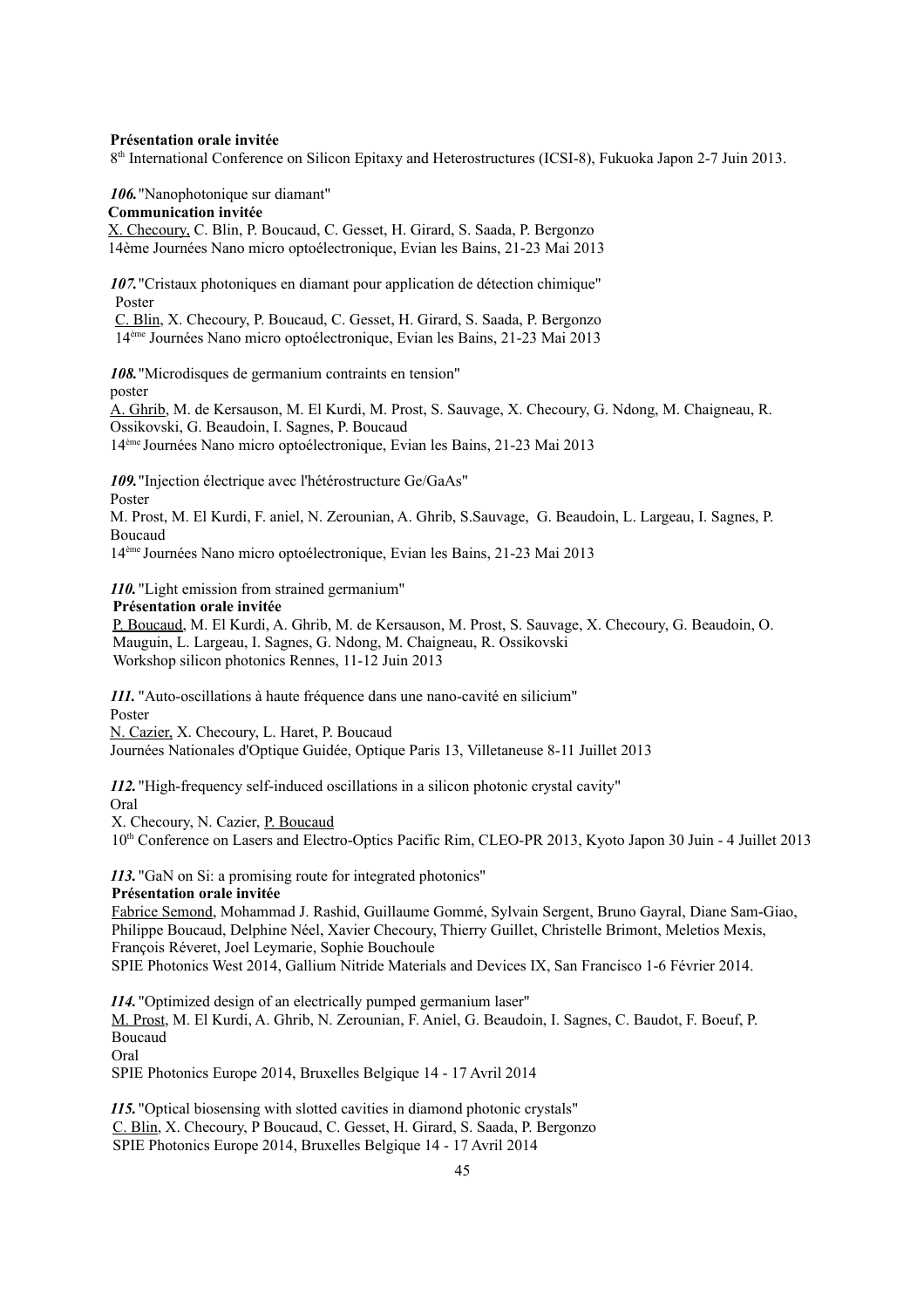*116.* "High-Frequency (3 GHz) Self-induced Oscillations in a Silicon Photonic Crystal Cavity" X. Checoury, N. Cazier, Z. Han, L.-D. Haret, P. Boucaud Photonic and electromagnetic crystal structures, PECS XI 2014, Shanghai Chine 12-15 Mai 2014

*117.* "Interplay between localized and delocalized photonic modes in a cavity and a W1 waveguide probed by QD photoluminescence"

C. Brimont, T. Guillet T, S. Rousset, D. Neel, X. Checoury, S. David, P. Boucaud, D. Sam‐Giao, B. Gayral, M-J. Rashid, F. Semond

Compound Semiconductor Week, Montpellier 11-15 Mai 2014

*118.* "Diamond photonic crystal slotted cavities for biosensing" Xavier Checoury, Candice Blin, Hugues Girard, Céline Gesset, Samuel Saada, Zheng Han, Philippe Boucaud and Philippe Bergonzo **Présentation orale invitée** META 2014 conference, Singapour 20-23 Mai 2014

*119.* "CMOS-Fabricated Tensile Ge Microstructures: Towards an Edge-emitting Laser" G. Capellini, S. Lischke, J. Kreiss, L. Zimmermann, C. Reich, S. Guha, Y. Yamamoto, M. Lisker, M. Virgilio, A. Ghrib, M. El Kurdi, P. Boucaud, B. Tillack, and T. Schroeder 2014 International SiGe Technology and Device Meeting (ISTDM), Singapour 2-4 Juin 2014

*120.*"Optical Sources Based on tensile-strained Germanium" P. Boucaud, M. El Kurdi, A. Ghrib, M. Prost X. Checoury, S. Sauvage, N. Zerounian, F. Aniel, G. Beaudoin, I. Sagnes, T. K. P. Luong, V. Le Thanh, M. Chaigneau, R. Ossikovski, C. Baudot, F. Boeuf **Présentation orale invitée** CMOS emerging technologies research symposium, Grenoble 6-8 juillet 2014

*121.*"Schottky electroluminescent diodes with n-doped and tensile strained germanium" Mathias Prost, M. El Kurdi, A. Ghrib, X. Checoury, N. Zerounian, F. Aniel, G. Beaudoin, I. Sagnes, C. Baudot,

F. Boeuf, P. Boucaud

Oral

EMRS 2014 Symposium J Alternative semiconductor integration in Si microelectronics: materials, techniques & applications 2, Varsovie 15-19 Septembre 2014

*122.*"Compensation de la Dispersion Chromatique Utilisant un Interféromètre à Bras Multiples à Base de Cristaux Photoniques sur Plateforme Silicium

Neto Luiz Anet, Gay Mathilde, Bramerie Laurent, Joindot Michel, Simon Jean-Claude, Bourderionnet Jérôme, Combrie Sylvain, de Rossi Alfredo, Han Zheng, Boucaud Philippe, Checoury Xavier Présentation orale

34èmes Journées Nationales d'Optique Guidée, 29-31 Octobre 2014, Nice.

*123.*"All-around tensile stress transfer from nitride layer to n-doped germanium microcavities" A. Ghrib, M. El Kurdi, M. Prost, M. Chaigneau, R. Ossikovski, S. Sauvage, X. Checoury, G. Beaudouin, I. Sagnes and P. Boucaud Oral

9 th International Conference On Silicon Epitaxy And Heterostructures (ICSI 9), Montréal 17-22 Mai 2015

*124.*"Nitride-based Microdisk Laser on Silicon for deep-UV Applications" J. Selles, C. Brimont, G. Cassabois, T. Guillet, I. Roland, Y. Zeng, X. Checoury, P.Boucaud, B. Gayral, M. Mexis, and F. Semond Oral

2015 Compound semiconductor week, Santa Barbara 28 Juin – 2 Juillet 2015

*125.*"Accord de phase modal pou la génération de deuxième harmonique dans des microdisques doublement résonants réalisés par épitaxie de GaN sur substrat de Si »

M. Gromovyi, I. Roland, Y. Zeng, X. Checoury, F. Semond, P. Boucaud, J. Y. Duboz, P. Baldi, M. P. De Micheli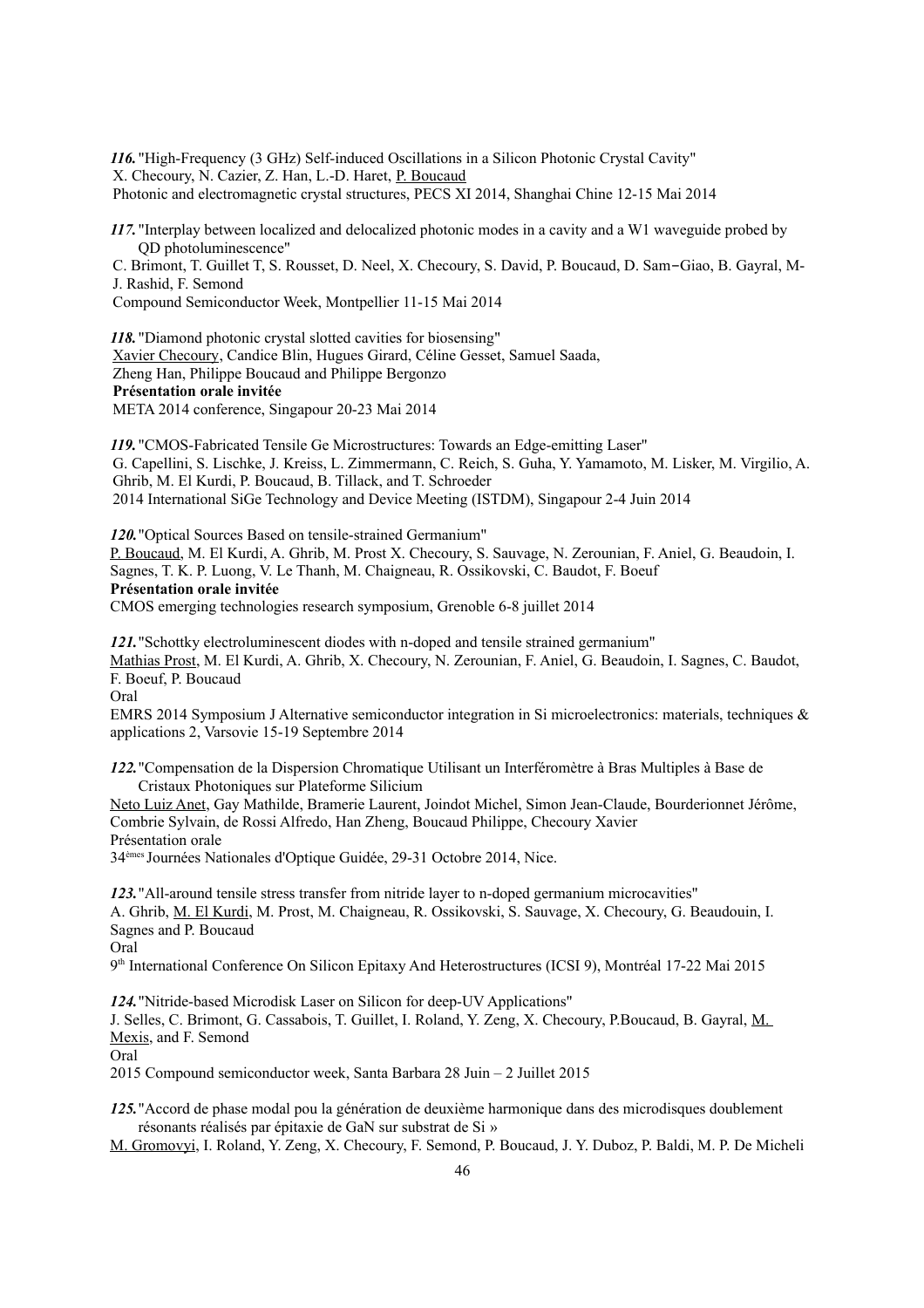Présentation orale 35èmes Journées Nationales d'Optique Guidée, 6-9 Juillet 2015, Rennes.

*126.*"Génération de seconde harmonique dans des cristaux photoniques 2D en GaN sur silicium» Iännis Roland, Yijia Zeng, Xavier Checoury, Moustafa El Kurdi, Sébastien Sauvage, Bruno Gayral, Julien Sellés,Christelle Brimont, Thierry Guillet, Mélétis Mexis, Maksym Gromovyi, Jean-Yves Duboz, Fabrice Semond, Philippe Boucaud Présentation orale

35èmes Journées Nationales d'Optique Guidée, 6-9 Juillet 2015, Rennes.

#### *127.*"How to achieve gain in germanium under optical and electrical injection?" **Présentation orale invitée - Keynote presentation**

P. Boucaud, M. El Kurdi M. Prost, A. Ghrib, S. Sauvage, X. Checoury, N. Zerounian, F. Aniel, G. Beaudoin, I. Sagnes, M. Chaigneau, R. Ossikovski V. Le Thanh, F. Boeuf

A\*Midex JSPS International Core-to-Core Program Workshop on Atomically Controlled Processing for Ultralarge Scale Integration Marseille 9-10 Juillet 2015

*128.*"The effect of diffusion barriers on the structural and optical properties of tensile-strained and n-doped Ge/Si films»"

#### **Communication invitée**

M. A. Zrir, V. Le Thanh, M. El Kurdi, P. Boucaud

A\*Midex JSPS International Core-to-Core Program Workshop on Atomically Controlled Processing for Ultralarge Scale Integration Marseille 9-10 Juillet 2015

*129.*"Room temperature microdisk lasing at 275 nm based on GaN/AlN quantum wells grown on silicon" Oral

J. Sellés, C. Brimont, G. Cassabois, P. Valvin, T. Guillet, I. Roland, Y. Zeng, X. Checoury, P. Boucaud, M. Mexis, F. Semond and B. Gayral

ICNS-11 11th international conference on nitride semiconductors, Beijing (Chine), 30 Août - 4 septembre 2015

*130.*"Continuous wave second and third harmonic generation in a GaN photonic crystal on silicon : high spatialresolution imaging"

Poster

Y. Zeng, I. Roland, X. Checoury, Z. Han, M. El Kurdi, S. Sauvage, B. Gayral, C. Brimont, T. Guillet, M. Mexis, F. Semond, and P. Boucaud

ICNS-11 11th international conference on nitride semiconductors, Beijing (Chine), 30 Août - 4 septembre 2015

*131.*"Efficient room temperature deep UV luminescence from thin GaN/AlN QWs grown on silicon by NH3- MBE»"

Meletis Mexis, Julien Sellés, Christelle Brimont, Guillaume Cassabois, Pierre Valvin, Thierry Guillet, Iannis Roland, Yijia Zeng, Xavier Checoury, Philippe Boucaud, Fabrice Semond, and Bruno Gayral ISGN-6 The 6th International Symposium on Growth of III-Nitrides, November 8-13, 2015, Act City Hamamatsu, Hamamatsu, Japan

*132.*"Room Temperature UV-C Lasers with Nitride Microdisks on Silicon" **Communication invitée**

Fabrice Semond, Meletis Mexis, Julien Sellés, Christelle Brimont, Guillaume Cassabois, Pierre Valvin, Thierry Guillet, Iannis Roland, Yijia Zeng, Xavier Checoury, Philippe Boucaud, and Bruno Gayral ISGN-6 The 6th International Symposium on Growth of III-Nitrides, November 8-13, 2015, Act City Hamamatsu, Hamamatsu, Japan

*133.*"How to simplify the growth process of GaN-on-Si"

#### **Communication invitée**

J. Selles,C. Brimont, G. Cassabois, T. Guillet, B. Gayral, M. Mexis, F. Semond, I. Roland, Y. Zeng, X. Checoury, P. Boucaud

 49th Hawaii International Conference on System Sciences (HICSS), Koloa 5-8 Janvier 2016 Book Series: Proceedings of the Annual Hawaii International Conference on System Sciences Published: 2016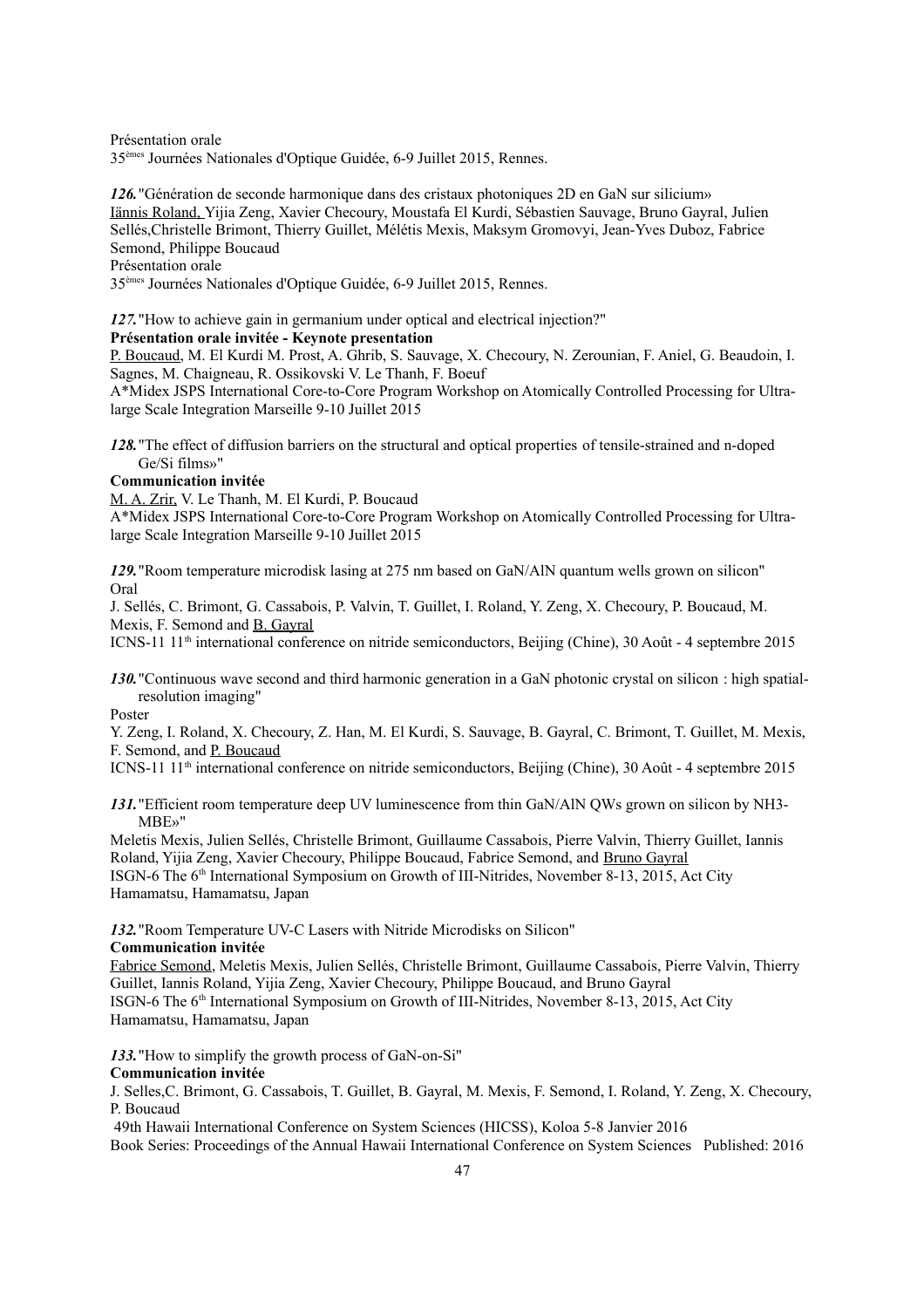Accession Number: WOS:000377358203024 ; ISBN:978-0-7695-5670-3 ; ISSN: 1060-3425

*134.*"Imagerie de modes de cristaux photoniques par génération de troisième harmonique" Poster

X. Checoury, Y. Zeng, I. Roland, Z. Han, G. Moille, M. El Kurdi, S. Sauvage, B. Gayral, C. Brimont, T. Guillet, F. Semond, P. Boucaud

Société française d'optique – Optique Bordeaux 2016,4-7 Juillet 2016

*135.*"Nitride nanophotonics from the deep ultra-violet to the near infrared: non-linear optics and microlasers" J. Sellés, Z. Lin, C. Brimont, G. Cassabois, B. Guizal, P. Valvin, B. Gayral, M. Mexis, F. Semond, I. Roland, Y. Zeng, X. Checoury, P. Boucaud and T. Guillet META 2016, Torremolinos-Malaga 25 to 28 July 2016.

*136.*"Nitride-on-Silicon microdisk lasers covering the blue to UV-C spectral range"

J. Sellés, V. Crepel, C. Brimont, B. Gayral, M. Mexis, B. Damilano, S. Rennesson, F. Semond, I. Roland, Y. Zeng, X. Checoury, P. Boucaud and T. Guillet

International Workshop on Nitride Semiconductors (IWN 2016), October 2-7, 2016, Orlando, Florida.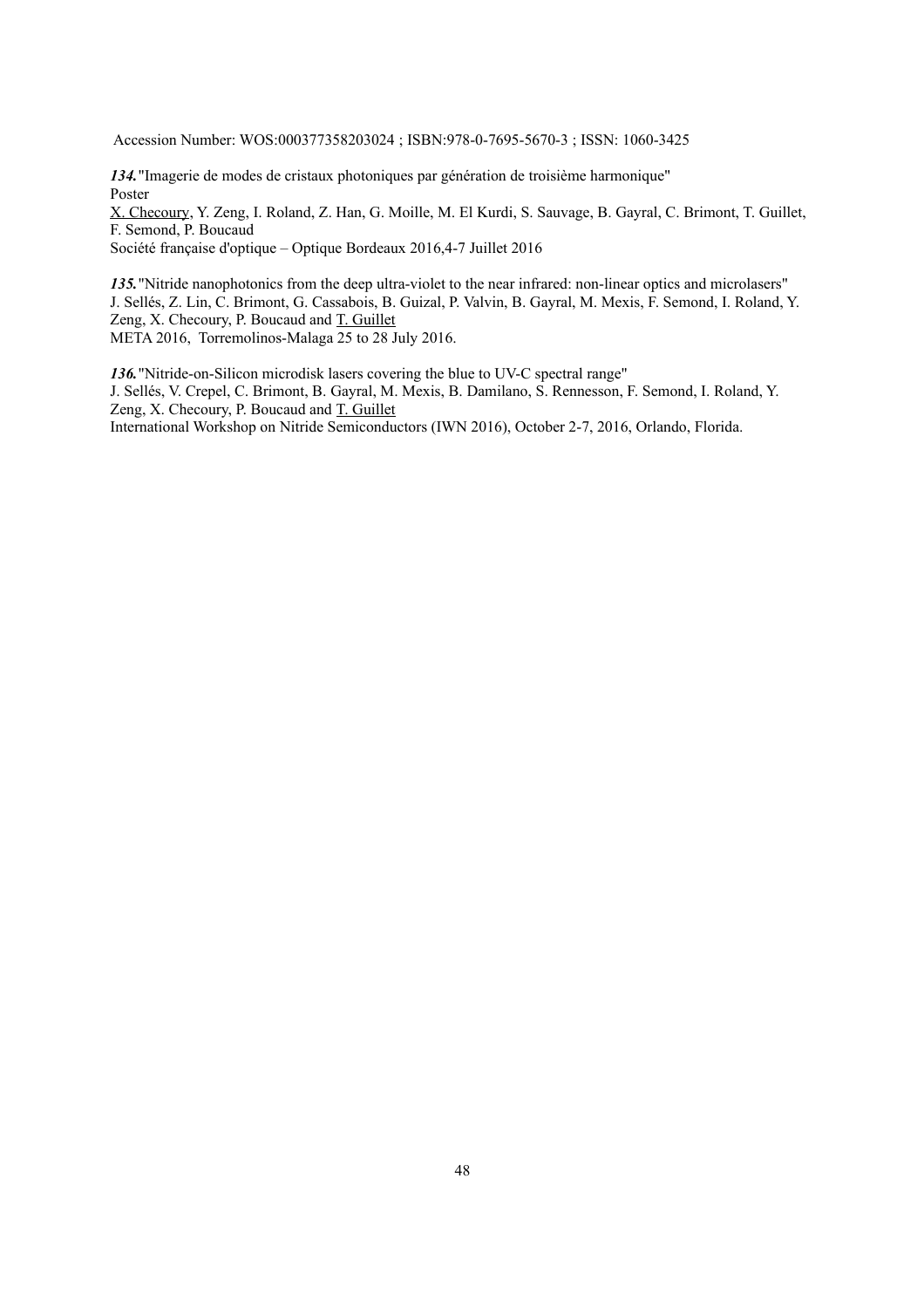### **ATELIERS**

**1.** "Intersubband transitions in  $Si_{1-x}Ge_x$  quantum wells"

L. Wu, Z. Moussa, P. Boucaud, J.-M. Lourtioz, P. Boucaud, F. H. Julien, I. Sagnes, Y. Campidelli, M. Seto, M. Helm

Journées d'études sur les hétérostructures de semiconducteurs IV-IV, Orsay, Oct.1995.

**2.** "L'alliage ternaire SiGeC : des certitudes et des interrogations"

D. Bouchier, P. Boucaud, V. Aubry-Fortuna, C. Guedj, G. Hincelin, F. H. Julien, V. LeThanh, J.-M. Lourtioz, M. Mamor, F. Meyer

Journées d'études sur les hétérostructures de semiconducteurs IV-IV, Orsay, Oct.1995.

**3.** "Propriétés infrarouges de puits quantiques Si-Ge-C/Si - résultats et perspectives" **Communication invitée**

P. Boucaud, J.-M. Lourtioz, F. H. julien, V. Le Than, D. Bouchier, I. Sagnes, Y. Campidelli, P. Warren Journées GDR GAP's, Toulouse 21-23 Mai 1997

**4.** "Boîtes quantiques et substrats relaxés Ge sur Si(001)"

#### **Communication invitée**

P. Boucaud, V. Le Thanh, D. Bouchier, J.-M. Lourtioz, I. Sagnes, C. Hernandez, Y. Campidelli, D. Bensahel 2<sup>ème</sup> Journées d'étude : hétérostructures de semiconducteurs IV-IV, Orsay 21-23 Janvier 1998.

**5.** "Boîtes quantiques semiconductrices : des nanostructures pour l'infrarouge" S. Sauvage, P. Boucaud, J. M. Gérard, V. Thierry-Mieg Colloque Alain Bouissy, 25-26 Mars 98, Université Paris-Sud

**6.** "Nanostructures à base de SiGe" **Communication invitée** P. Boucaud

Journées SiGe, CNET Meylan, 24 juin 98.

**7.** "Boîtes quantiques semi-conductrices InAs/GaAs : des nanostructures pour l'infrarouge" S. Sauvage, P. Boucaud, J.-M. Gérard, A. Lemaître, V. Thierry-Mieg, F. Glotin, R. Prazeres, J. M. Ortega IEF, colloque interne Octobre 1998

**8.** "Propriétés non linéaires infrarouges des boîtes quantiques InAs/GaAs"

#### **Communication invitée**

Sauvage S., Brunhes T., Boucaud P., Thierry-Mieg V., Lemaître A., Gérard J.-M., Glotin F., Prazeres R., Ortega J. M.

GdR Matériaux et Fonctions de l'optique non linéaire, Saint Martin Vésubie, 13-15 octobre 1999

**9.** "Ge/Si self-assembled quantum dots for midinfrared photodetection" P. Boucaud, T. Brunhes, S. Sauvage, N. Yam, V. Le Thanh, D. Bouchier, N. Rappaport et E. Finkman AFIRST meeting, Jerusalem 21-22 Fevrier 2000.

**10.** "Boîtes quantiques semi-conductrices couplées pour le traitement quantique de l'information" P. Boucaud

Colloque "Information quantique", IOTA, Orsay 29-30 Mai 2000.

**11.** "Nanostructures semi-conductrices pour l'information quantique" P. Boucaud IEF, colloque interne Octobre 2000

**12.** "Resonant frequency doubling in InAs/GaAs semiconductor self-assembled quantum dots" T. Brunhes, P. Boucaud, S. Sauvage, F. Glotin, R. Prazeres, J.-M. Ortega, J.-M. Gérard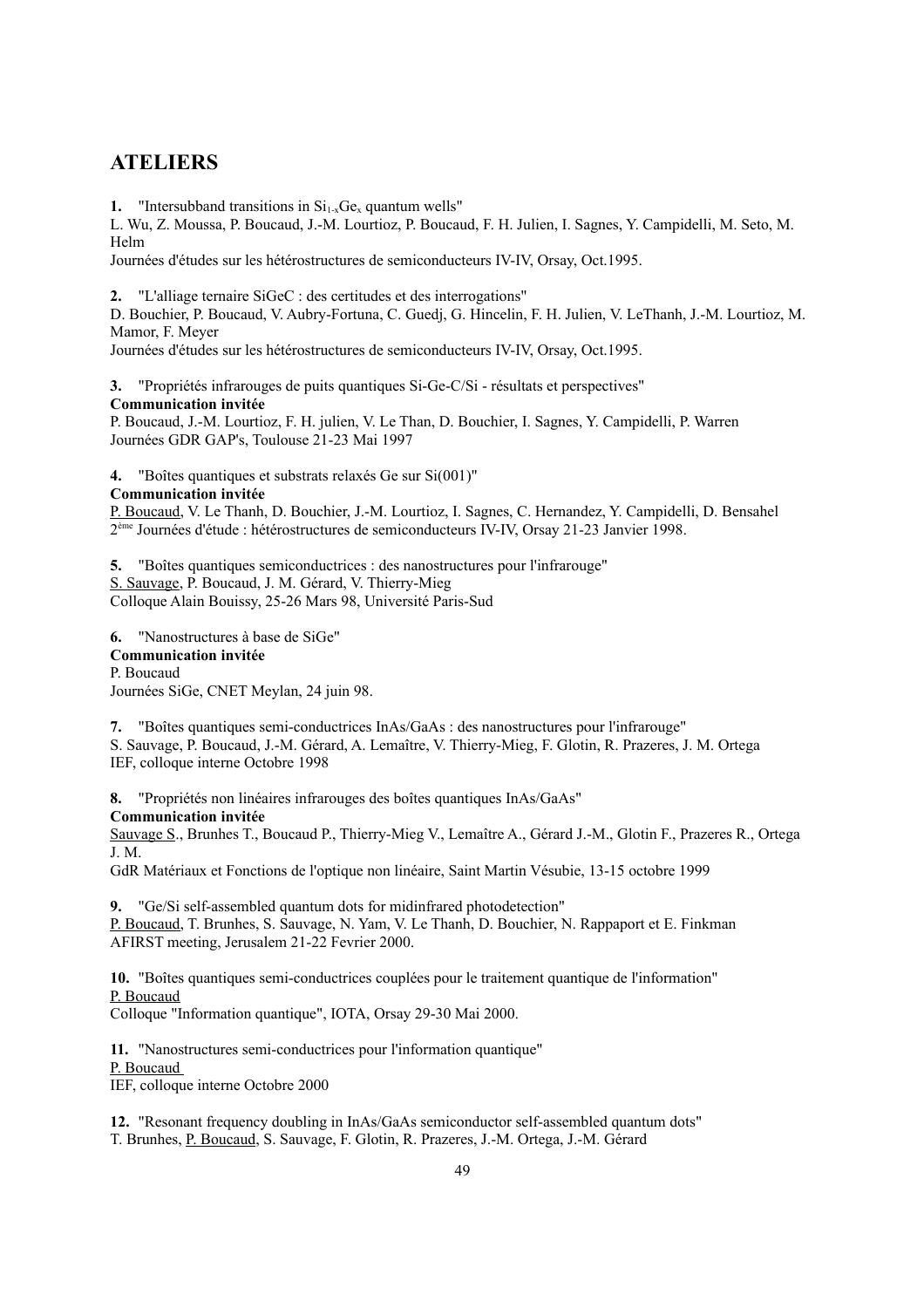Poster

LURE User's meeting 2001, 18-19 Janvier 2001.

**13.** "Ge/Si self-assembled quantum dots for midinfrared photodetection" P. Boucaud, T. Brunhes, S. Sauvage, N. Yam, V. Le Thanh, D. Bouchier, N. Rappaport et E. Finkman AFIRST meeting, Avignon 1-13 Mars 2001, Meeting fin de contrat.

**14.** Boîtes quantiques semi-conductrices pour l'information quantique" P. Boucaud, S. Sauvage, T. Brunhes, G. Fishman, F. Glotin, R. Prazeres, J.-M. Ortéga, J. M. Gérard, M. Sherwin Poster

GdR Information et communication quantique, Orsay Mai 2001.

**15.** "Semiconductor self-assembled quantum dots for optoelectronic devices" P. Boucaud, S. Sauvage Journée Université Paris XI - Université Chia-Tong (Taiwan), Orsay 28 Juin 2001.

**16.** Nanostructure studies : intersublevel transitions and optical non-linearities in InAs/GaAs self-assembled quantum dots"

P. Boucaud, S. Sauvage

CLIO meeting, Orsay, Octobre 2001.

**17.** "Non linear infrared properties of InAs/GaAs self-assembled quantum dots" S. Sauvage, P. Boucaud, T. Brunhes, F. Bras, G. Fishman, R. Prazeres, F. Glotin, J. M. Ortega, J.-M. Gérard, M. Broquier, C. Crépin, R.P.S.M. Lobo Atelier CLIO "Applications & Perspectives", 28 février 2002 Orsay (France)

**18.** "Boîtes quantiques Ge/Si pour télécommunications optiques"

#### **Communication invitée**

P. Boucaud, M. El kurdi, S. Sauvage, G. Fishman, V. Le Thanh, D. Bouchier, O. Kermarrec, Y. Campidelli, D. Bensahel, G. Saint-Girons, G. Patriarche, I. Sagnes Action spécifique STIC "Boîtes quantiques pour télécommunications optiques", Rennes 24 Mai 2002

**19.** "Structure électronique des boîtes quantiques semi-conductrices"

S. Sauvage , M. El kurdi, G. Fishman, P. Boucaud, F. Bras

#### **Communication invitée**

Action spécifique STIC "Boîtes quantiques pour télécommunications optiques", Rennes 24 Mai 2002

**20.** "Relaxation de polarons et déphasage de polarisations inter-sous-niveaux dans des boîtes quantiques autoassemblées InAs/GaAs self-assembled quantum dots"

#### **Communication invitée**

P. Boucaud, S. Sauvage, F. Bras, G. Fishman, R.P.S.M. Lobo, F. Glotin, R. Prazeres, J.-M. Ortéga, J.-M. Gérard GdR Information et Communication Quantique, journées Nanophysique et information quantique, Grenoble 6-7 Juin 2002.

**21.** "Boîtes quantiques pour télécommunications optiques" P. Boucaud, A. Le Corre Journée Actions Spécifiques STIC, Paris 17-18 juin 2002.

**22.** " Guide d'onde à cristaux photoniques Ge/Si de fort et faible contrast d'indice pour le contrôle de l'émission de boîte quantique de Ge aux longueurs d'onde des télécommunications optiques"

S. David, M. El kurdi, P. Boucaud, A. Chelnokov, V. Le Thanh, D. Bouchier et J.-M. Lourtioz GDR Ondes, Orsay, dec. 2002.

**23.** " Photodétection et électromodulation proche infrarouge avec des îlots auto-assemblés Ge/Si insérés dans des guides d'onde SiGe et silicium sur isolant "

M. El kurdi, P. Boucaud, S. Sauvage, G. Fishman, O. Kermarrec, Y. Campidelli, D. Bensahel, G. Saint-Girons, G. Patriarche, I. Sagnes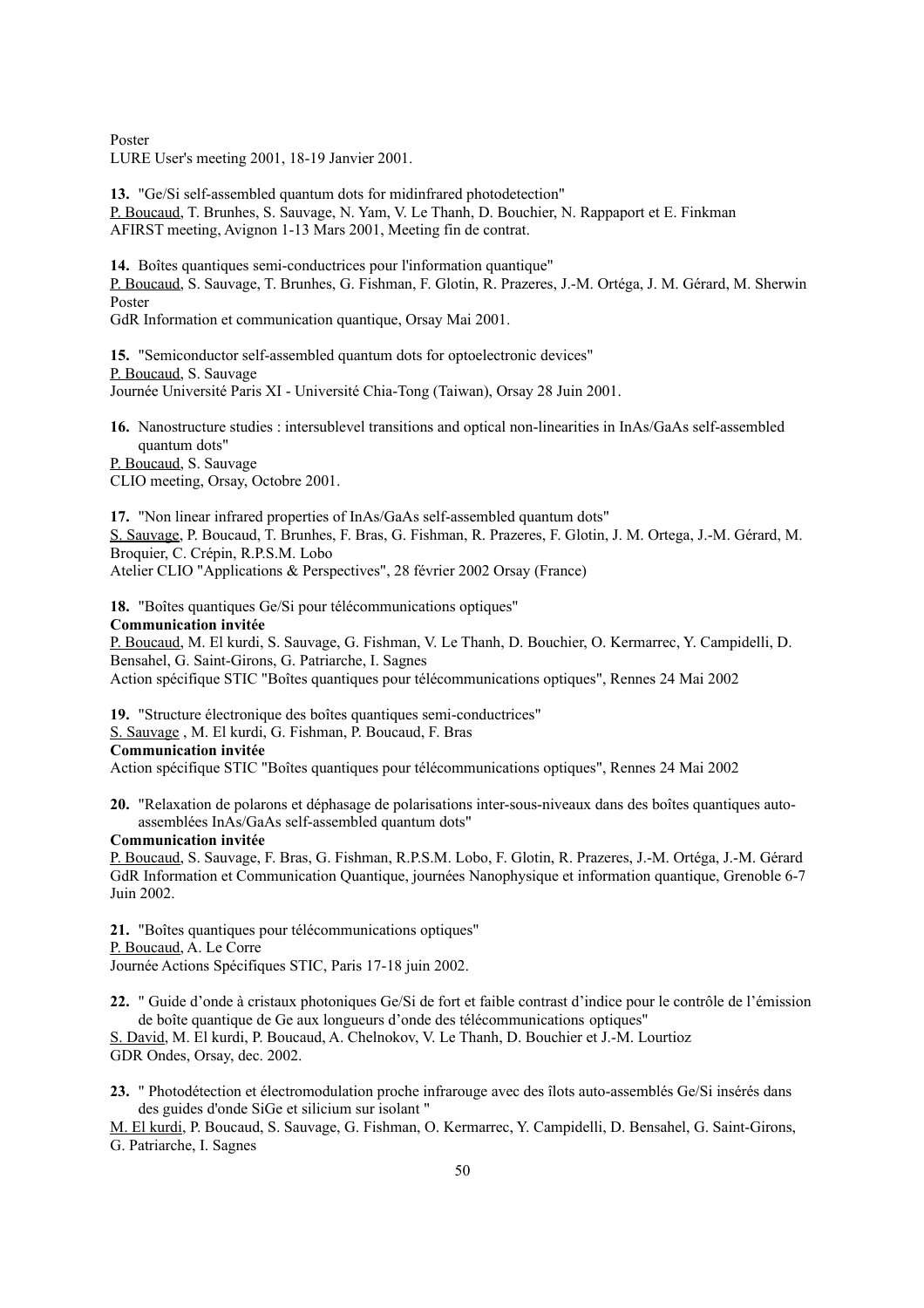Journées IV-IV – Grenoble 13-15 Janvier 2003

**24.** " Composants à cristaux photoniques silicium pour le contrôle de l'émission de boîtes quantiques de Ge dans le proche infrarouge.

S. David, M. El Kurdi, P. Boucaud, A. Tchelnokov, V. Le Thanh, D. Bouchier, J.-M. Lourtioz, O. Kermarrec, Y. Campidelli, D. Bensahel

Journées IV-IV – Grenoble 13-15 Janvier 2003

**25.** "Cohérence optique dans des boîtes quantiques auto-assemblées InAs/GaAs" P. Boucaud, S. Sauvage, F. Bras, G. Fishman Journée du programme pluriformation "Systèmes quantiques : contrôle cohérence et information" Orsay 24 Mai 2003.

**26.** "Exaltation de l'émission à 1.3-1.55 µm des îlots auto-assemblés de GeSi/Si insérés dans des cavités à cristaux photoniques"

M. El kurdi, S. David, C. Kammerer, X. Li, V. Le Thanh, S. Sauvage, D. Bouchier, J.-M. Lourtioz, P. Boucaud Journée Boîtes quantiques 2003, LPN Marcoussis 26 Juin 2003 Poster

**27.** "Photodetection et électromodulation proche infrarouge avec des îlots auto-assemblés Ge/Si insérés dans des guides d'onde SiGe et silicium sur isolant"

M. El kurdi, P. Boucaud, S. Sauvage, G. Fishman, O. Kermarrec, Y. Campidelli, D. Bensahel, G. Saint-Girons, G. Patriarche, I. Sagnes

Journée Boîtes quantiques 2003, LPN marcoussis 26 Juin 2003 Poster

**28.** "Dynamique des populations et des cohérences inter-sous-niveaux dans les boîtes quantiques autoassemblées InAs/GaAs pour l'information quantique"

F. Bras, S. Sauvage, P. Boucaud, G. Fishman,R. Lobo, F. Glotin, R. Prazeres, J. M. Ortéga, J.M. Gérard Journée Boîtes quantiques 2003, LPN marcoussis 26 Juin 2003 Poster

**29.** "Ilots quantiques Ge/Si et cristaux photoniques sur silicium" P. Boucaud, S. David, M. El kurdi, C. Kammerer,S. Sauvage, V. Le Thanh, D. Bouchier, J.-M. Lourtioz, O. Kermarrec, Y. Campidelli, D. Bensahel, G. Saint-Girons, I. Sagnes Journée RMNT 2003, Lille 3-4 Novembre 2003 Poster

**30.** "Eight band **k.p** analysis of polaron intersublevel transitions in InAs/GaAs quantum dots" S. Sauvage, G. Fishman, P. Boucaud Modeling of self-assembled semiconductor nanostructures Lyon, Ecole normale supérieure, 28-30 juin 2004 Poster

**31.** "Nanosources sur silicium à base de cristaux photoniques et îlots auto-assemblés Ge/Si : Propriétés optiques"

X. Li, P. Boucaud, X. Checoury, M. El kurdi, S. Sauvage, S. David, V. Le Thanh, D. Bouchier, J.-M. Lourtioz, O. Kermarrec, Y. Campidelli, D. Bensahel

Journée Programme pluriformation Bipepsic 20 septembre 2004 Oral

**32.** "Dynamique de polarons (T1,T2) deboîtes quantiques InAs/GaAs" P. Boucaud, S. Sauvage, F. Bras, C. Kammerer, G. Fishman, J. M. Ortéga, J.M. Gérard, G. Patriarche, A. Lemaître GdR Information et communication quantique, Orsay 1-3 décembre 2004 Oral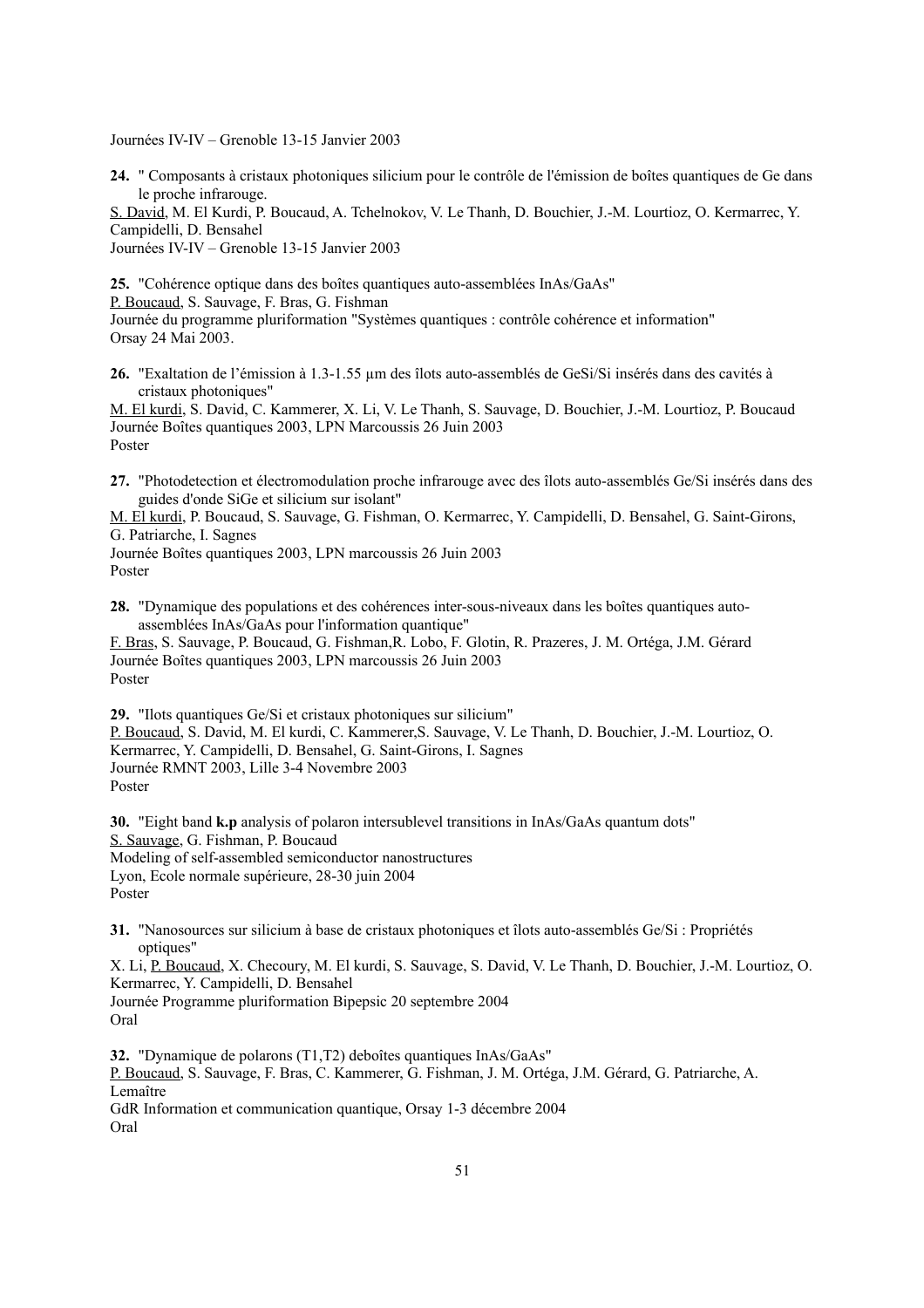**33.** Ge/Si self-assembled islands and two-dimensional photonic crystals" P. Boucaud, X. Li, X. Checoury, M. El kurdi, S. David, S. Sauvage, O. Kermarrec, Y. Campidelli, D. Bensahel Sandie Optics task force meeting, Berlin 13-14 janvier 2005 Oral

**34.** "Dynamique de polarons (T1,T2) de boîtes quantiques InAs/GaAs" S. Sauvage, P. Boucaud, F. Bras, C. Kammerer, G. Fishman, J. M. Ortéga, J.M. Gérard, G. Patriarche, A. Lemaître Sandie optics task force meeting, Berlin 13-14 janvier 2005 Oral

**35.** "Polaron spectroscopy and dynamics"

Sauvage S., Boucaud P., Bras F., Kammerer C., Fishman G., Ortéga J.-M., Gérard J.-M., Lemaître A., Patriarche G.

#### **Conférence invitée**

One Day Quantum Dot Meeting, du 5 avril 2005 au 5 avril 2005 (2005) Nottingham UK Oral

**36.** "Intersublevel absorption spectroscopy compared with 8 band k.p calculation and structural characterization of vertically electronically coupled InAs/GaAs quantum dots"

S. Sauvage, C. Kammerer, G. Fishman, P. Boucaud, G. Patriarche, A. Lemaître Sandie workshop, characterization and modeling of self-assembled nanostructures, Eindhoven university of Technology, 24-25 novembre 2005

Oral

**37.** "Decoherence of polaron intersublevel transitions in InAs/GaAs self-assembled quantum dots" Sauvage S., Boucaud P., Bras F., Kammerer C., Fishman G., J.-M. O., J.-M. G., Lemaître A., Patriarche G. SANDiE Optics Task Force Meetting, Institute for Solid State Physics, Technical University, Berlin, du 12 janvier 2006 au 13 janvier 2006

**38.** "Midinfrared polaron laser with InAs/GaAs self-assembled quantum dots"

S. Sauvage, P. Boucaud, F. Bras, G. Fishman, C. Kammerer, J.-M. Ortéga*,* J.-M. Gérard, A. Lemaître, G. Patriarche

Sandie International Workshop on Semiconductor quantum dot based devices and applications, Institut Curie, Paris, 16-17 Mars 2006

**39.** "Infrared properties of InAs/GaAs self-assembled quantum dots as studied with the free-electron laser CLIO"

Philippe Boucaud, Sébastien Sauvage, Guy Fishman, Jean-Michel Gérard, Aristide Lemaître, Jean-Michel Ortéga

#### **Communication orale invitée**

Indo-French workshop on free-electron lasers and their applications, Goa (Inde) 20-24 Mars 2006 Oral

**40.** "Contrôle du facteur de qualité de cristaux photoniques 2D en silicium avec un miroir de Bragg" X. Li, P. Boucaud, X. Checoury, S. David, M. El Kurdi, S. Sauvage, N. Yam, F. Fossard, D. Bouchier, J.-M. Fédéli, A. Salomon, V. Calvo, E. Hadji

Journée C'nano "Nanophotonique et information quantique", LPN 18 Mai 2006. Poster

**41.** " Intersublevel polaron transitions based on 3D 8 Band k.p envelope function theory " Sébastien Sauvage, Philippe Boucaud, Guy Fishman, G. Patriarche, Aristide Lemaître **Communication orale invitée**

SANDiE Workshop of Self-Assembled Nanostructure Simulation, University of Duisburg-Essen (Germany), du 04 octobre 2006 au 05 octobre 2006

Oral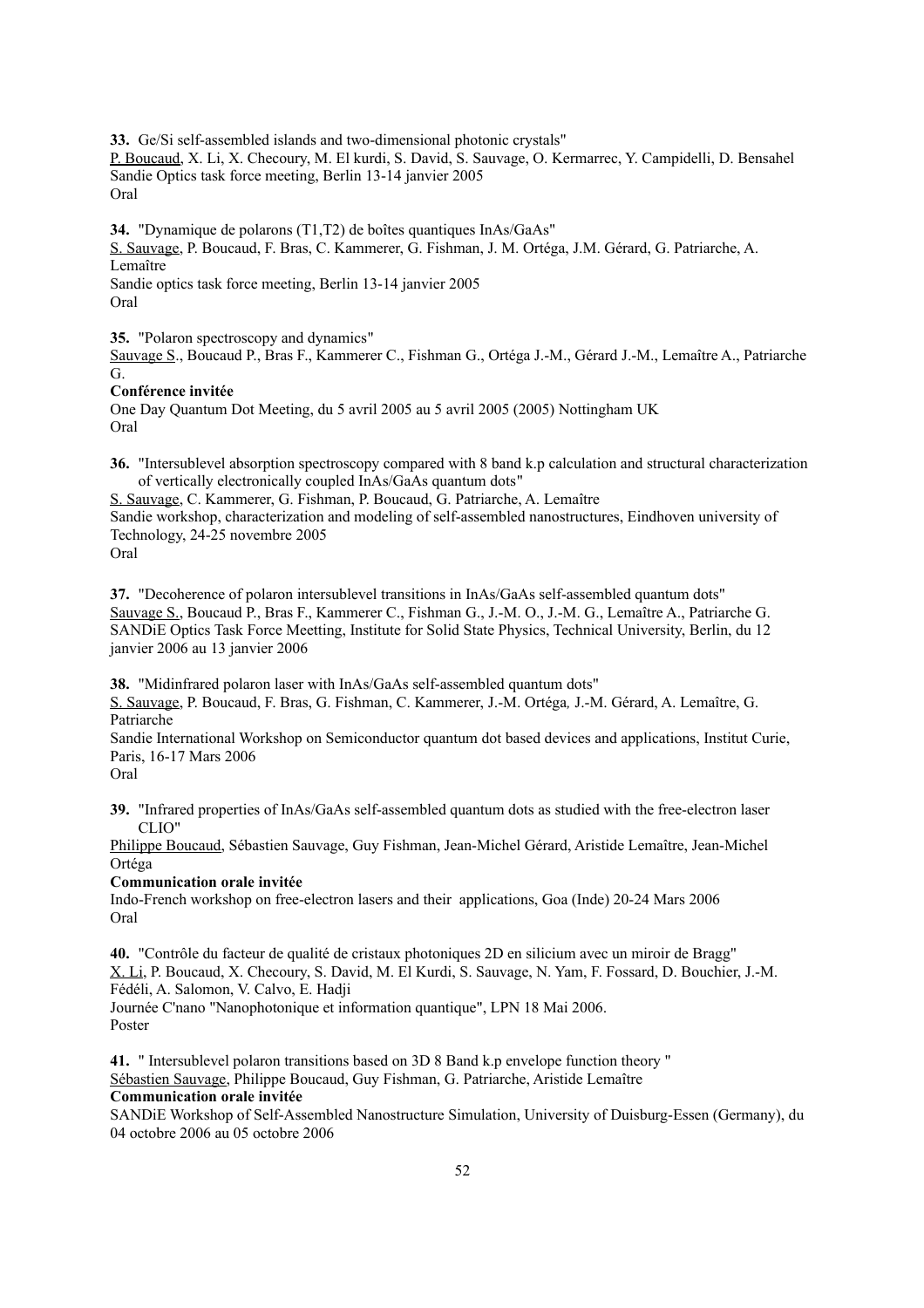**42.** "Quantum dot polaron in an optical cavity" Philippe Boucaud, Sébastien Sauvage, Julien Houel, Guy Fishman, Jean-Michel Gérard, Aristide Lemaître, Isabelle Sagnes Journées R3N, Besançon 6 – 8 Novembre 2006 Poster

**43.** "Nanosource à ingénierie de mode" P. Boucaud, X. Li, X. Checoury, S. David, M. El Kurdi, S.Sauvage, N. Yam, F. Fossard, D. Bouchier, J.-M. Fédéli, A. Salomon, V. Calvo, E. Hadji Journées R3N, Besançon 6 – 8 Novembre 2006 Poster

**44.** "Nanospectroscopy of a single quantum dot in the mid-infrared" Philippe Boucaud, Sébastien Sauvage, Julien Houel, A. Dazzi, R. Prazeres, F. Glotin, Jean-Michel Ortéga A. Miard, Aristide Lemaître,

#### **Communication invitée**

Third workshop on Infrared Optical Nanostructures, Bad Hofgastein (Autriche), 31 Janvier- 2 Février 2007 Oral

**45.** "Nanospectroscopy of a single quantum dot in the mid-infrared" Sébastien Sauvage, Philippe Boucaud, Julien Houel, A. Dazzi, R. Prazeres, F. Glotin, Jean-Michel Ortéga A. Miard, Aristide Lemaître Journée C'Nano 2007, Orsay 15 Février 2007 Poster

**46.** "Nanospectroscopy of a single quantum dot in the mid-infrared" Sébastien Sauvage, Philippe Boucaud, Julien Houel, A. Dazzi, R. Prazeres, F. Glotin, Jean-Michel Ortéga A. Miard, Aristide Lemaître Journée C'Nano – thématique NPIQ 2007, Orsay 3 Mai 2007 **Communication invitée** Oral

**47.** "Quantum dot polaron in an optical cavity" Philippe Boucaud, Sébastien Sauvage, Julien Houel, Guy Fishman, Jean-Michel Gérard, Aristide Lemaître, Isabelle Sagnes Journées R3N, Paris 25 – 27 Septembre 2007 Poster

**48.** "Absorption spectro-nanoscopy of single semiconductor quantum dots using an atomic force microscope in the mid-infrared"

Julien Houel, Sébastien Sauvage, Philippe Boucaud, A. Dazzi, R. Prazeres, F. Glotin, Jean-Michel Ortéga, A. Miard, Aristide Lemaître

Atelier international Sandie sur la caractérisation et la modélisation des boîtes quantiques de semi-conducteurs auto-assemblées, Paris 12-13 décembre 2007 Oral

**49.** " Nanospectroscopie d'absorption d'une boîte quantique unique"

#### **Présentation invitée**

Philippe Boucaud, Sébastien Sauvage, Julien Houel, A. Dazzi, R. Prazeres, F. Glotin, Jean-Michel Ortéga A. Miard, Aristide Lemaître Journée Optique Ultrarapide dans les NanoObjets (OUNO), Paris 25 Janvier 2008

Oral

**50.** "Absorption nanospectroscopy of a single quantum dot in the mid-infrared" **Présentation invitée**

Philippe Boucaud, Sébastien Sauvage, Julien Houel, A. Dazzi, R. Prazeres, F. Glotin, Jean-Michel Ortéga A. Miard, Aristide Lemaître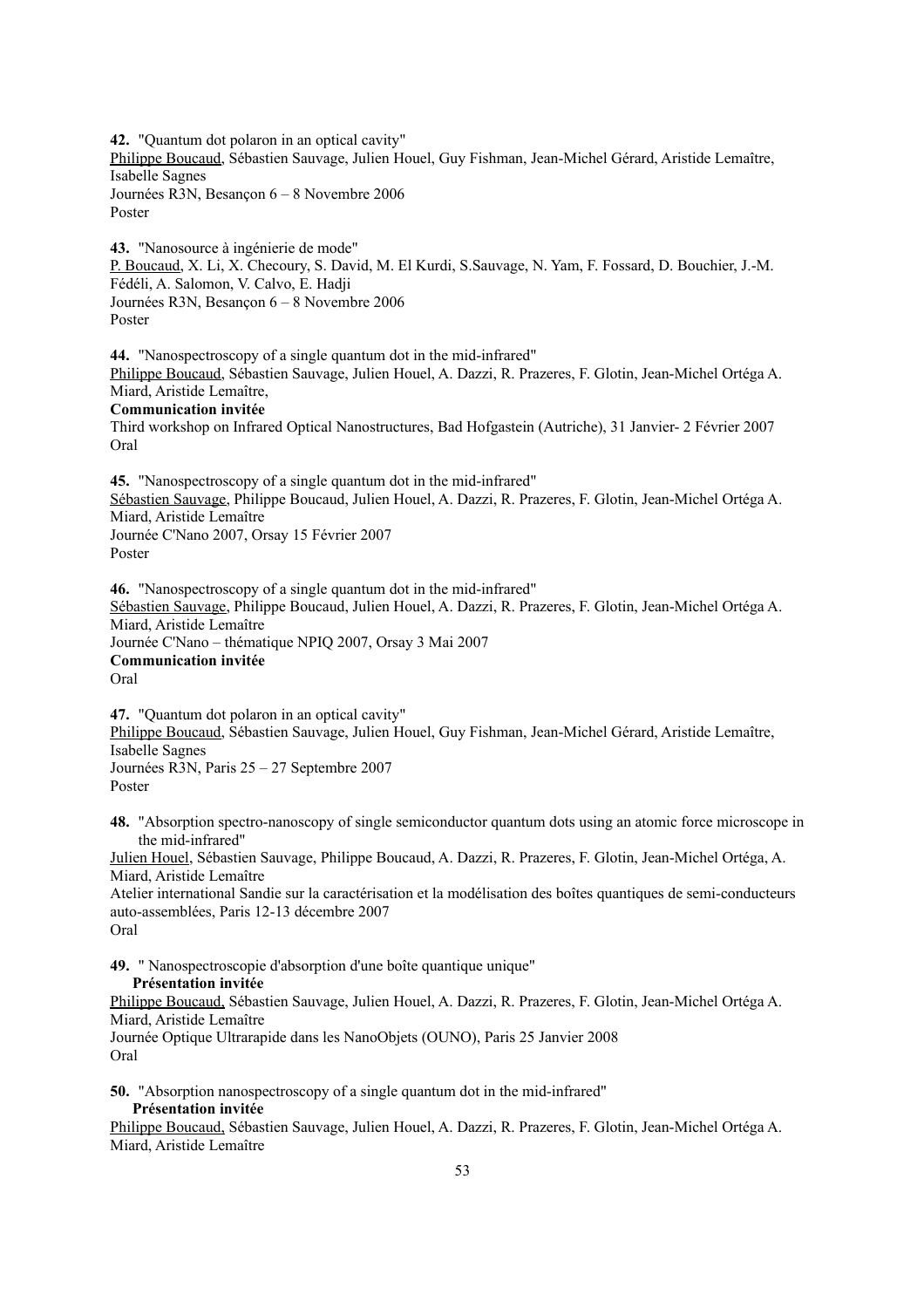2<sup>nd</sup> workshop on low dimensional structures : properties and applications, Aveiro Portugal, January 31 February 1 2008

Oral

**51.** "Absorption nanospectroscopy of a single quantum dot in the mid-infrared" Sébastien Sauvage, Julien Houel, Philippe Boucaud, A. Dazzi, R. Prazeres, F. Glotin, Jean-Michel Ortéga A. Miard, Aristide Lemaître Optics meeting, Berlin 4-5 february 2008 Oral

**52.** "Single quantum dot mid-infrared absorption spectronanoscopy" **Présentation invitée** Sébastien Sauvage, Julien Houel, Philippe Boucaud, A. Dazzi, R. Prazeres, F. Glotin, Jean-Michel Ortéga A. Miard, Aristide Lemaître First Sandie workshop on intersublevel studies in self-assembled semiconductor quantum dots , Paris 2-3 April 2008 Oral

**53.** "Intersublevel transitions in self-assembled quantum dots" Sébastien Sauvage, M. El Kurdi, G. Fishman, J. Houel, P. Boucaud Cecam workshop, Lyon 16-19 June 2008

**Présentation invitée**

Oral

**54.** "Semiconductor nanostructures and metamaterials"

P. Boucaud

#### **Présentation invitée**

Symposium optoélectronique franco-chinois , Wuhan, Chine 31 octobre-1er novembre 2008 Oral

**55.** "Silicon photonics and THz sources"

P. Boucaud

#### **Présentation invitée**

Symposium optoélectronique franco-chinois , Wuhan, Chine 31 octobre-1er novembre 2008 Oral

**56.** "Quantum dot polaron in an optical cavity" Philippe Boucaud, Sébastien Sauvage, Julien Houel, Guy Fishman, Jean-Michel Gérard, Aristide Lemaître, Isabelle Sagnes Journées R3N, Grenoble 20 – 22 Octobre 2008

Poster

**57.** "Nanospectroscopie d'absorption ultrafaible de boîtes quantiques uniques" Julien Houel, Philippe Boucaud, Sébastien Sauvage, A. Dazzi, R. Prazeres, F. Glotin, J.-M. Ortéga, A. Miard, Aristide Lemaître

#### **Présentation invitée**

Journées R3N, Grenoble 20 – 22 Octobre 2008 Oral

**58.** "Nanospectroscopie de boîtes quantiques uniques dans le moyen infrarouge" Sébastien Sauvage, Estelle Homeyer, Philippe Boucaud, A. Dazzi, R. Prazeres, J.-M. Ortéga, A. Miard, Aristide Lemaître

#### **Présentation orale invitée**

Forum 2009 Microscopies à sonde locale, 16-20 Mars 2009, Neufchâtel-Hardelot. Oral

**59.** "Nanospectroscopy of single quantum dot far-infrared absorption"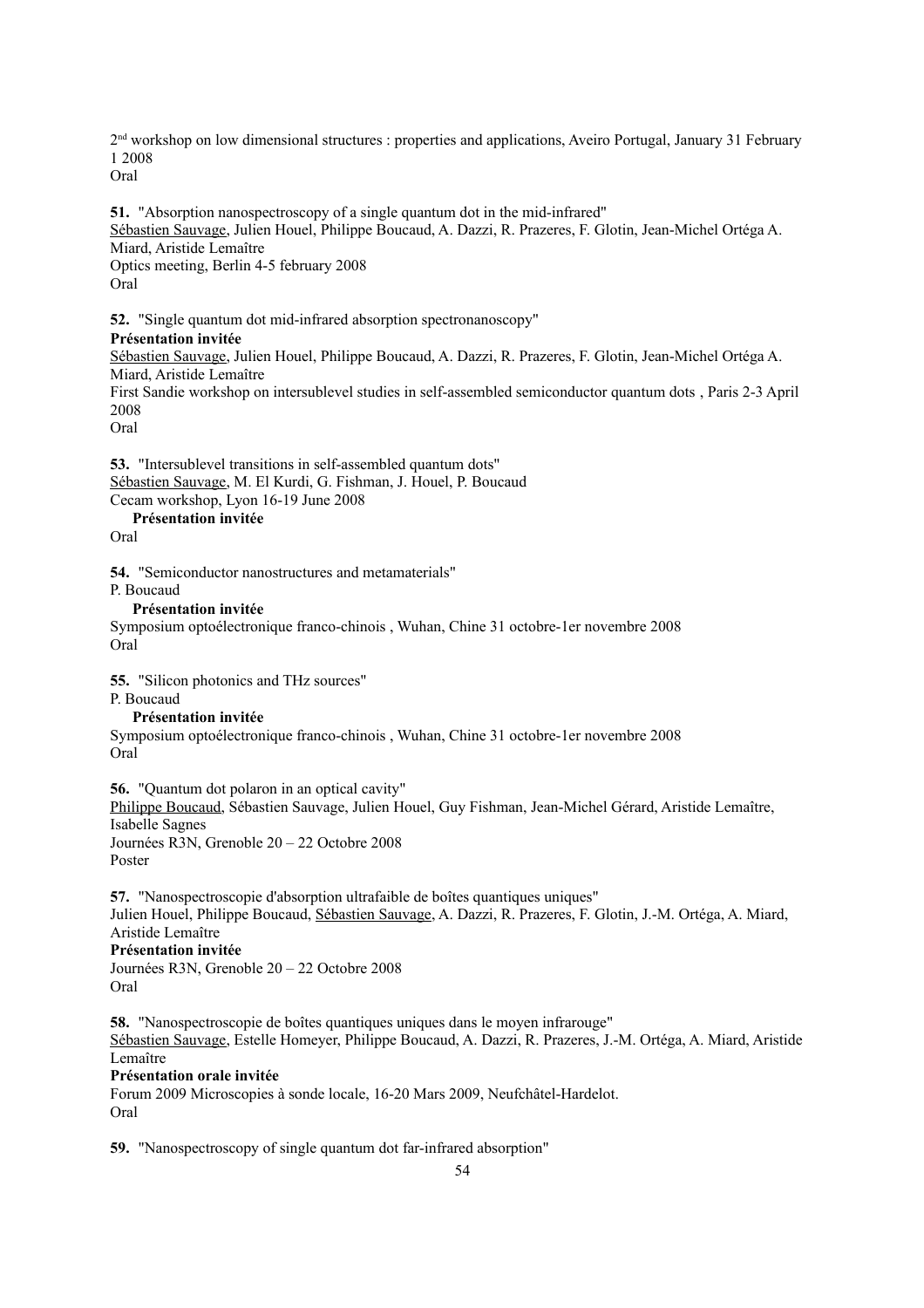Sébastien Sauvage, Julien Houel, Philippe Boucaud, A. Dazzi, R. Prazeres, F. Glotin, J.-M. Ortéga, A. Miard, Aristide Lemaître Journées nationales Boîtes quantiques, JBQ 2009, Grenoble 19 juin 2009 Oral

**60.** "GaN/Al(Ga)N quantum dots in free-standing nanocavities" S. Sergent, J. C. Moreno, E. Frayssinet, Y. Laaroussi, S. Chenot, J. Renard, D. Sam-Giao, B. Gayral, S. David, X. Checoury, P. Boucaud, M. Leroux, F. Semond Journées nationales Boîtes quantiques, JBQ 2009, Grenoble 19 juin 2009 Oral

**61.** "Nanospectroscopie d'absorption infrarouge de boîtes quantiques uniques" **Communication invitée**

S. Sauvage, P. Boucaud, J. Houel, E. Homeyer, F. Réveret, A. Driss, A. Dazzi, R. Prazeres, J.-M. Ortéga, A. Miard, Y. Halioua, F. Raineri, I. Sagnes, and A. Lemaître Journée "Propriétés opto-électroniques des colloïdes de type coeur-coquille », 22 juillet 2010. École Polytechnique, France

**62.** "Fabrication of AlN photonic crystals for UV photonics"

Poster

I. Roland, P. Boucaud, D. Néel, X. Checoury, F. Semond, B. Gayral, T. Guillet, C. Brimont Ganex Summer School 2013 Montpellier La Grande Motte, 23-28 Juin 2013

**63.** "Laser Raman bas bruit à cristaux photoniques silicium"

Oral

X. Checoury. N. Cazier, L.-D. Haret, P. Boucaud

5 ème Journées Nationales Nanosciences et Nanotechnologies (J3N) Marseille, 4-6 Novembre 2013

**64.** "Germanium : quelles contraintes pour une source intégrée"

#### **Communication invitée**

P. Boucaud, M. El Kurdi, A. Ghrib, M. de Kersauson, M. Prost, S. Sauvage, X. Checoury, N. Zerounian, F. Aniel, G. Beaudoin, O. Mauguin, L. Largeau, I. Sagnes, G. Ndong, M. Chaigneau, R. Ossikovski, L. Luong, V. Le Thanh

Journées nationales nanosciences et nanotechnologies (J3N), Lyon 12-14 novembre 2014

**65.** "Microdisques de Germanium à bande interdite quasi-directe avec réflecteurs de Bragg circulaires " A. Elbaz, M. El Kurdi, M. Prost, A. Ghrib, S. Sauvage, X. Checoury, G. Beaudoin, I. Sagnes, G. Picardi, R. Ossikovski, F. Boeuf et P. Boucaud

Poster

15<sup>èmes</sup> Journées Nano, Micro et Optoélectronique, Les Issambres 30 Mai-1<sup>er</sup> Juin 2016.

**66.** "Imaging of photonic crystal localized modes through third harmonic generation" Yijia Zeng, Iännis Roland, Xavier Checoury, Z. Han, M. El Kurdi, S. Sauvage, Philippe Boucaud, Fabrice Semond, Bruno Gayral, Christelle Brimont, Thierry Guillet Poster

15èmes Journées Nano, Micro et Optoélectronique, Les Issambres 30 Mai-1er Juin 2016.

**67.** "Microdisques couplés à des circuits photoniques en III-N sur Si pour la Génération de Seconde Harmonique"

I. Roland, Y. Zeng, X. Checoury, M. El Kurdi, S. Sauvage P. Boucaud, B. Gayral, C. Brimont, T. Guillet, M. Gromovyi, F. Semond, J.-Y. Duboz, M. de Micheli

Poster

15èmes Journées Nano, Micro et Optoélectronique, Les Issambres 30 Mai-1er Juin 2016.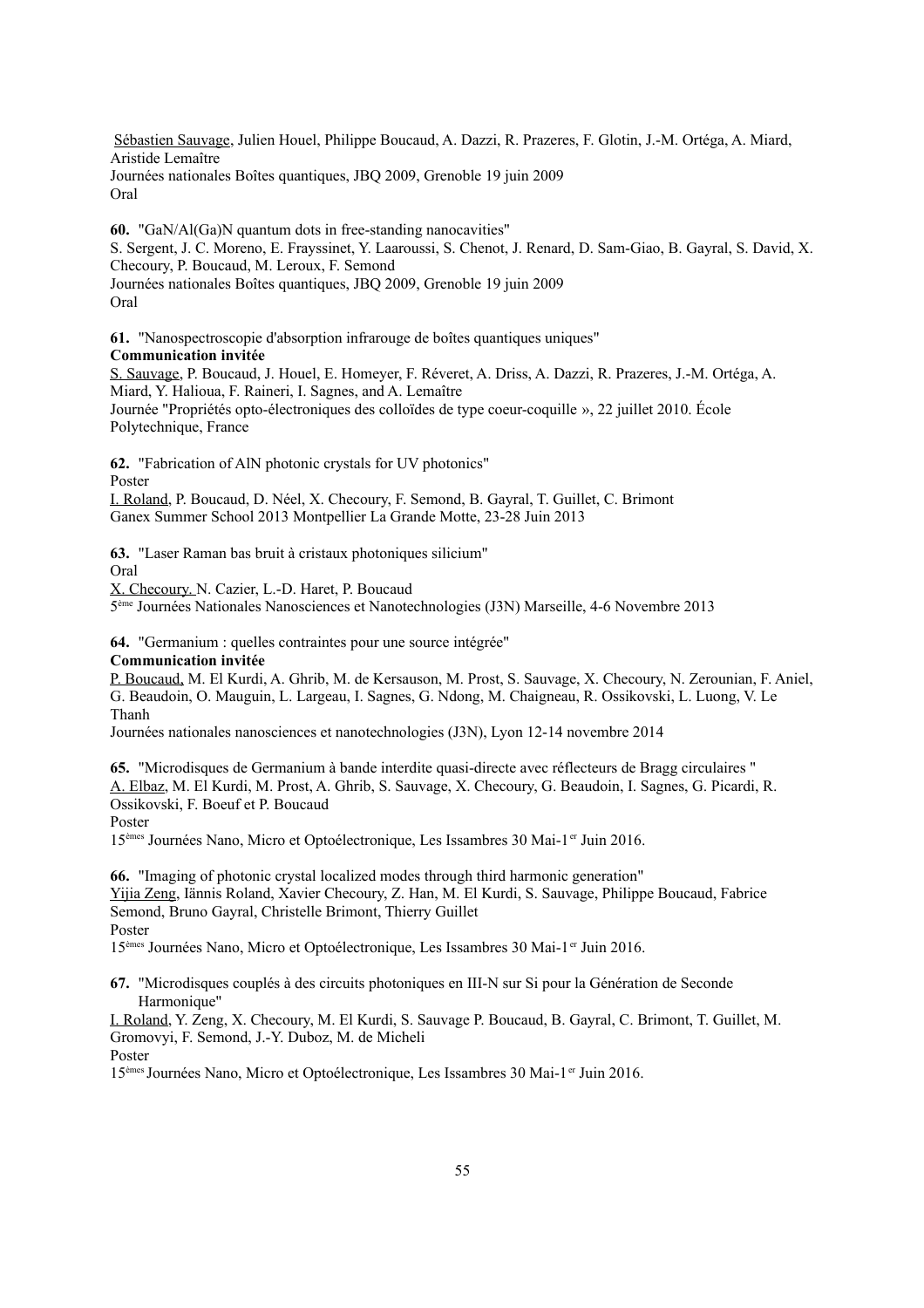### **SEMINAIRES**

**1.** "Intersubband transitions in group IV (Si-Ge-C) quantum heterostructures" P. Boucaud Bell labs (NJ-USA), 7 Octobre 1996.

**2.** "Absorption intrabande dans les boîtes quantiques auto-assemblées InAs/GaAs" P. Boucaud Groupement scientifique CNET-CNRS, Bagneux 20 mai 1998.

**3.** "Mid-Infrared Properties of Self-Assembled Quantum Dots" P. Boucaud QUEST UCSB (USA), 12 Fevrier 1999.

**4.** "Mid-Infrared optical nonlinearities in InAs/GaAs Self-Assembled Quantum Dots" P. Boucaud Stanford university (USA), 11 Avril 1999.

**5.** "THz-frequency intraband absorption in semiconductor quantum dots" P. Boucaud Université de Californie, Santa Barbara CA, 12 Janvier 2000.

**6.** "Nanostructures semi-conductrices pour le traitement quantique de l'information" P. Boucaud Institut d'Électronique Fondamentale, Orsay 6 Juin 2000.

**7.** "Transitions inter-sous-niveaux et non-linéarités optiques dans les boîtes quantiques InAs/GaAs" P. Boucaud LPMC,Toulouse 26 Avril 2001.

**8.** "Boîtes quantiques et information quantique" P. Boucaud Cours 2ème année - école doctorale "Ondes et Matières" Institut d'Optique, 11 Juin 2002.

**9.** "Dispositifs photoniques avec des boîtes quantiques auto-assemblées Ge/Si" P. Boucaud LPM INSA Lyon, 10 Avril 2003.

**10.** "Ilots de Ge/Si pour la photonique sur silicium" P. Boucaud DRFMC Grenoble, 27 janvier 2004.

**11.** " Nanosources sur silicium" P. Boucaud Ecole Nanophotonique sur silicium Dourdan 3-7 Juillet 2006

**12.** "Emission de lumière sur silicium" P. Boucaud séminaire OMNT Paris 21 novembre 2006

**13.** "Photonic crystals: recent advances in Raman emission and 1.55 μm photodetection" P. Boucaud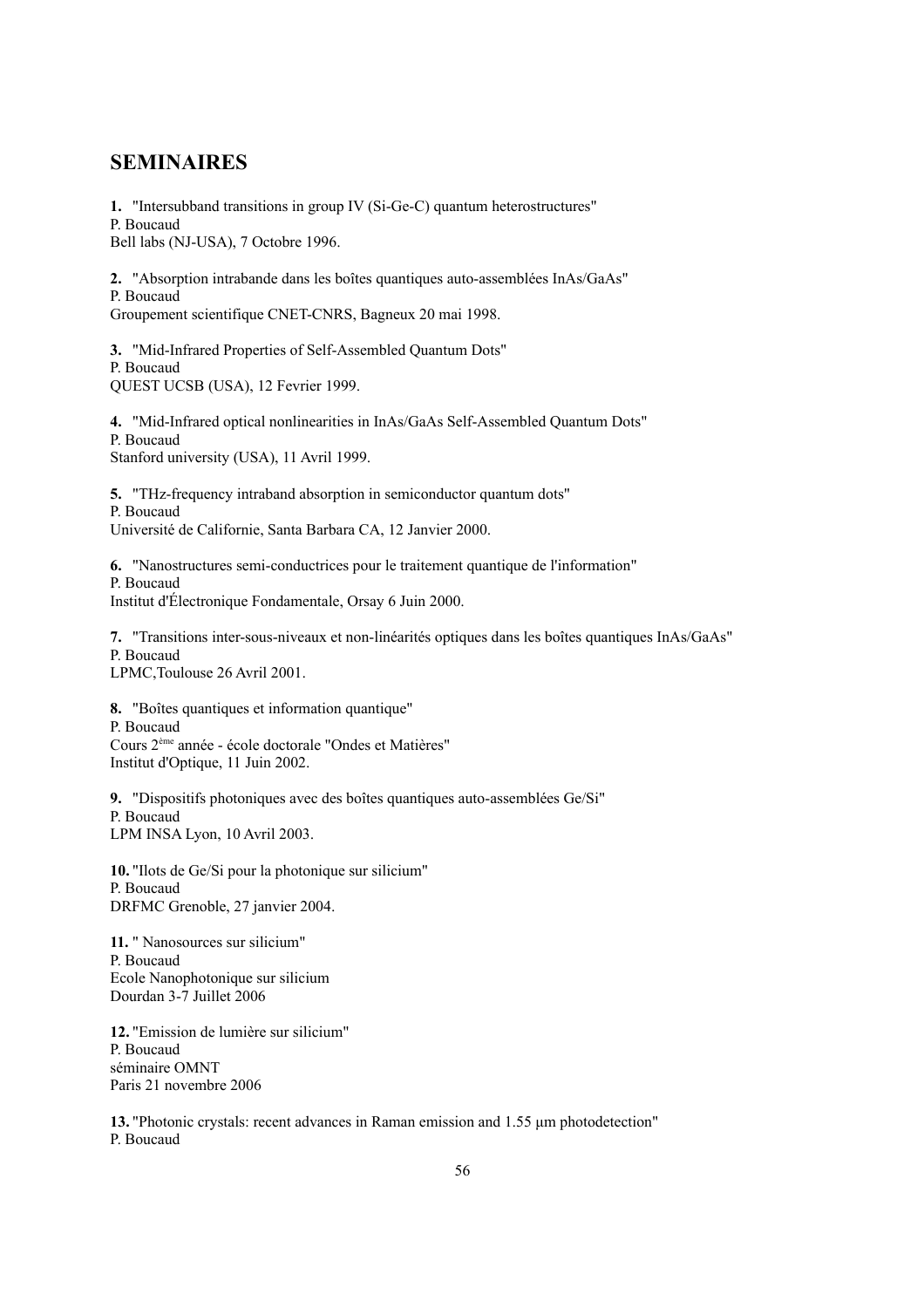séminaire université Technologique de Troyes Troyes 4 novembre 2011

**14.** "Strain engineering for optical gain in germanium" P. Boucaud Séminaire IHP Frankfurt/Oder 14 Janvier 2013

**15.** "Présentation du Centre de Nanosciences et de Nanotechnologies" P. Boucaud Rencontre C2N et ses voisins à Thales TRT Palaiseau 19 Juillet 2013

**16.** "Présentation du Centre de Nanosciences et de Nanotechnologies" P. Boucaud, I. Sagnes Horiba Jobin Yvon **Palaiseau 7 Novembre 2013**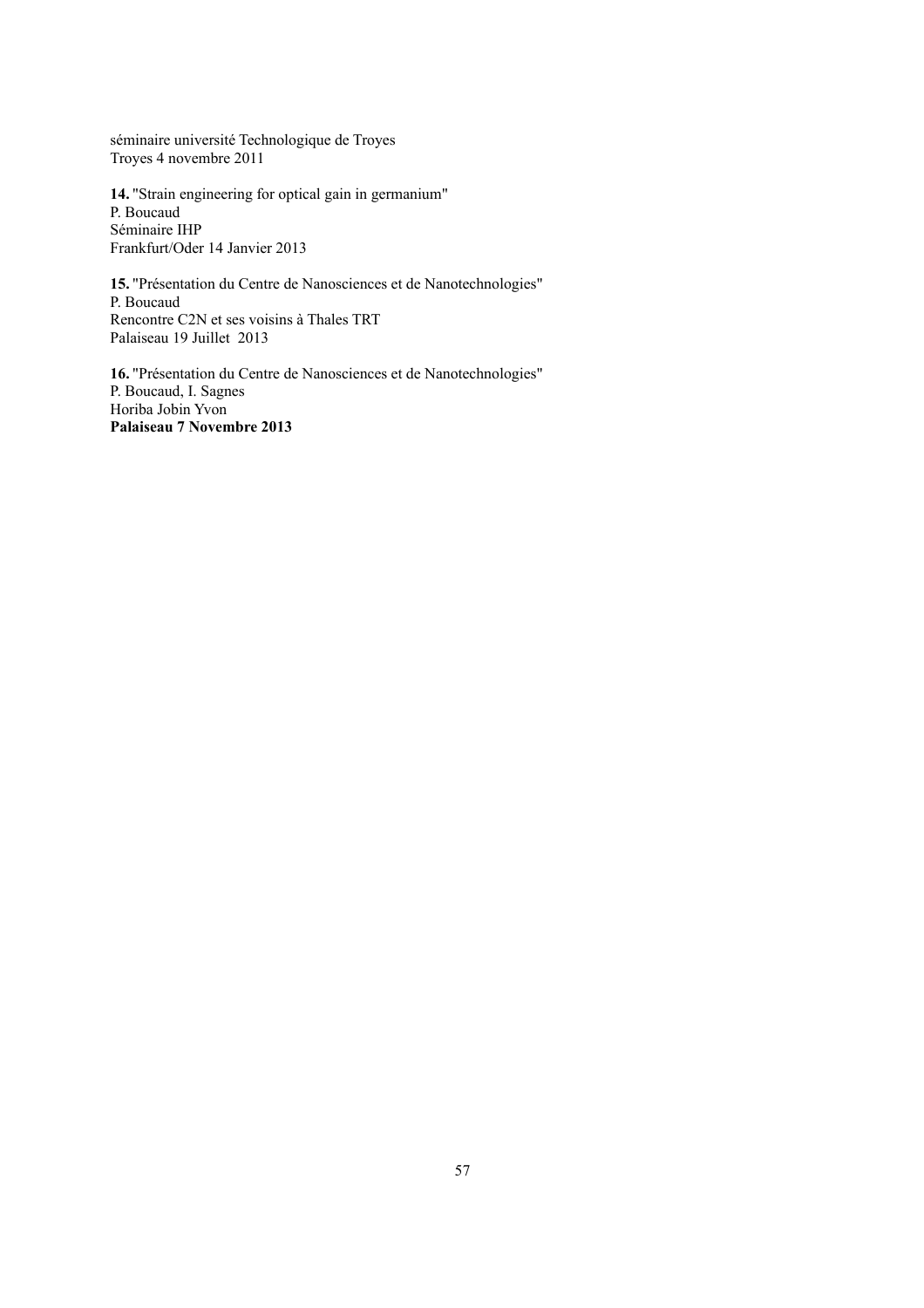### **CONTRIBUTION A DES OUVRAGES DE SYNTHESE**

*1.* "Optical intersubband absorption and emission in quantum structures"

F. H. Julien, P. Boucaud

NATO ASI " Optical spectroscopy of Low dimensional semiconductors ", Ankara Turkey Sept 1996, Ed. G. Abstreiter, vol. **344**, pp.41-61 Kluwer Academic Publisher.

*2.* "Hétérostructures IV-IV sur silicium : propriétés, élaboration et application des alliages épitaxiés et nanostructures"

V. Le Thanh, P. Boucaud, D. Bouchier,

Filière silicium et matériaux fonctionnels pour l'optoélectronique, Traité EGM électronique, génie électrique, micro-systèmes, série Optoélectronique, Hermès Science publications pp. 23-59 Lavoisier 2003 ISBN 2-7462-0642-0

*3.* "Influence des contraintes sur les propriétés électroniques et optiques des semi-conducteurs" F. Aniel, S. Richard, S. Sauvage, P. Boucaud, G. Fishman

Chapitre 14 ; pages 379 - 441

Contraintes mécaniques en micro, nano et optoélectronique – Série Electronique et Micro-électronique Hermès 2006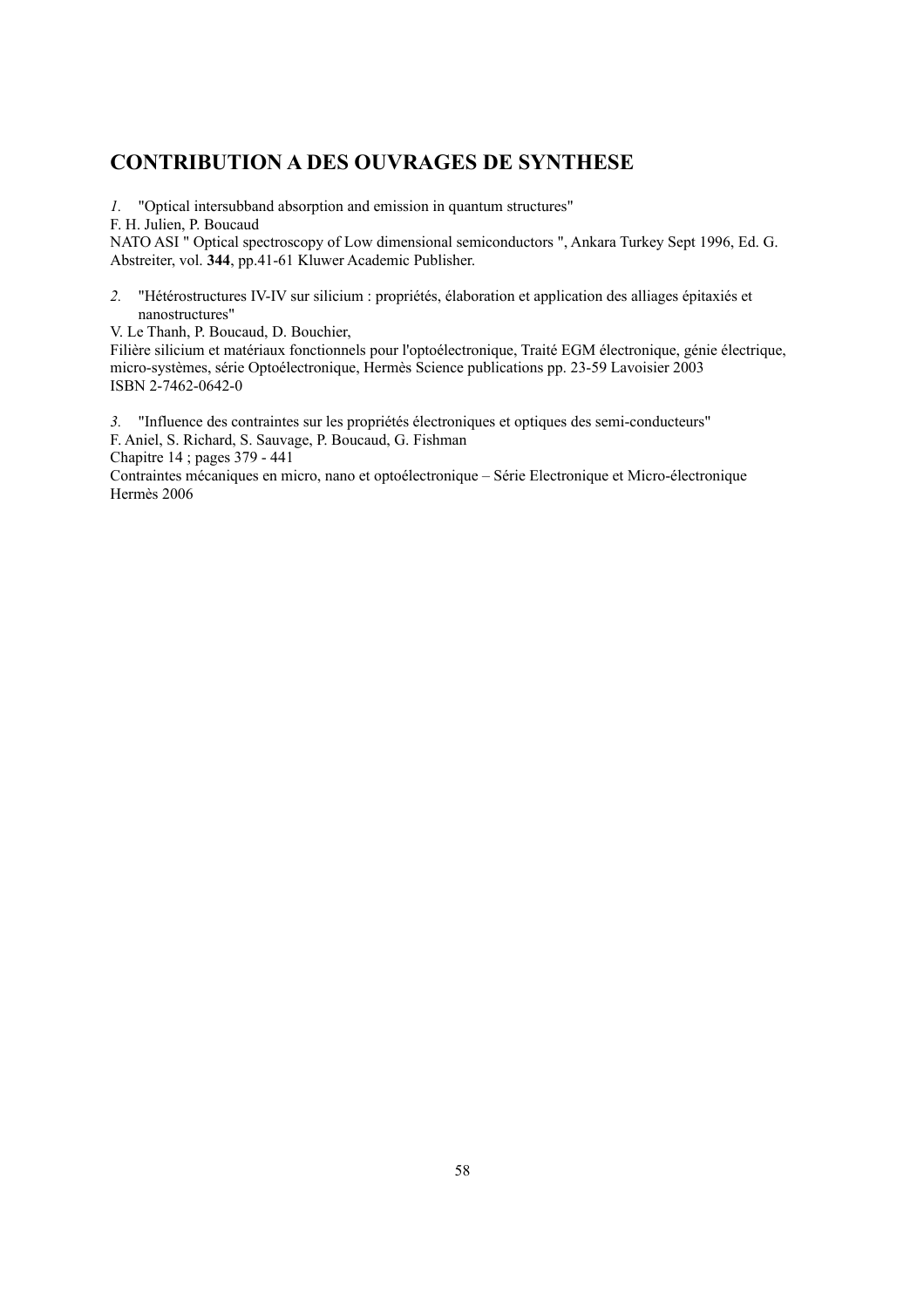### **DIFFUSION DE LA CONNAISSANCE**

*1.* "Transitions inter-sous-bandes dans les puits quantiques" F.H. Julien, P. Boucaud, J-M. Lourtioz, R. Planel Images de la physique 1994, Editions du CNRS, p. 105 (1994).

2. "Alliages semiconducteurs de la colonne IV, binaires et ternaires : de  $Si_{1x}Ge_{x}$  à  $Si_{1x}Ge_{x}C_{y}$ " D. Bouchier, P. Boucaud et S. Laval Images de la physique 1995-1996, Editions du CNRS, p 59 (1996).

*3.* "Les boîtes quantiques en germanium : des nanostructures pour des nouvelles fonctionnalités dans la filière technologique du silicium"

V. Le Thanh, V. Yam, P. Boucaud, D. Bouchier Revue Plein Sud de l'université Paris-Sud, Spécial recherche 2002, p. 132.

*4.* "Les boîtes quantiques semi-conductrices pour l'information quantique" P. Boucaud, S. Sauvage Revue Sup-optique Avenir 2002, p. 37.

*5.* "Microscopie moyen-infrarouge de nano-objets individuels" S. Sauvage, P. Boucaud, A. Dazzi, J.-M. Ortéga Images de la Physique 2008, 80, ISSN 0994-723 X, (2009).

*6.* "Piège de cristal"

X. Checoury, Z. Han, D. Néel, S. David, M. El Kurdi, P. Boucaud Revue Plein Sud special recherche, 2010/2011, pp. 118-123.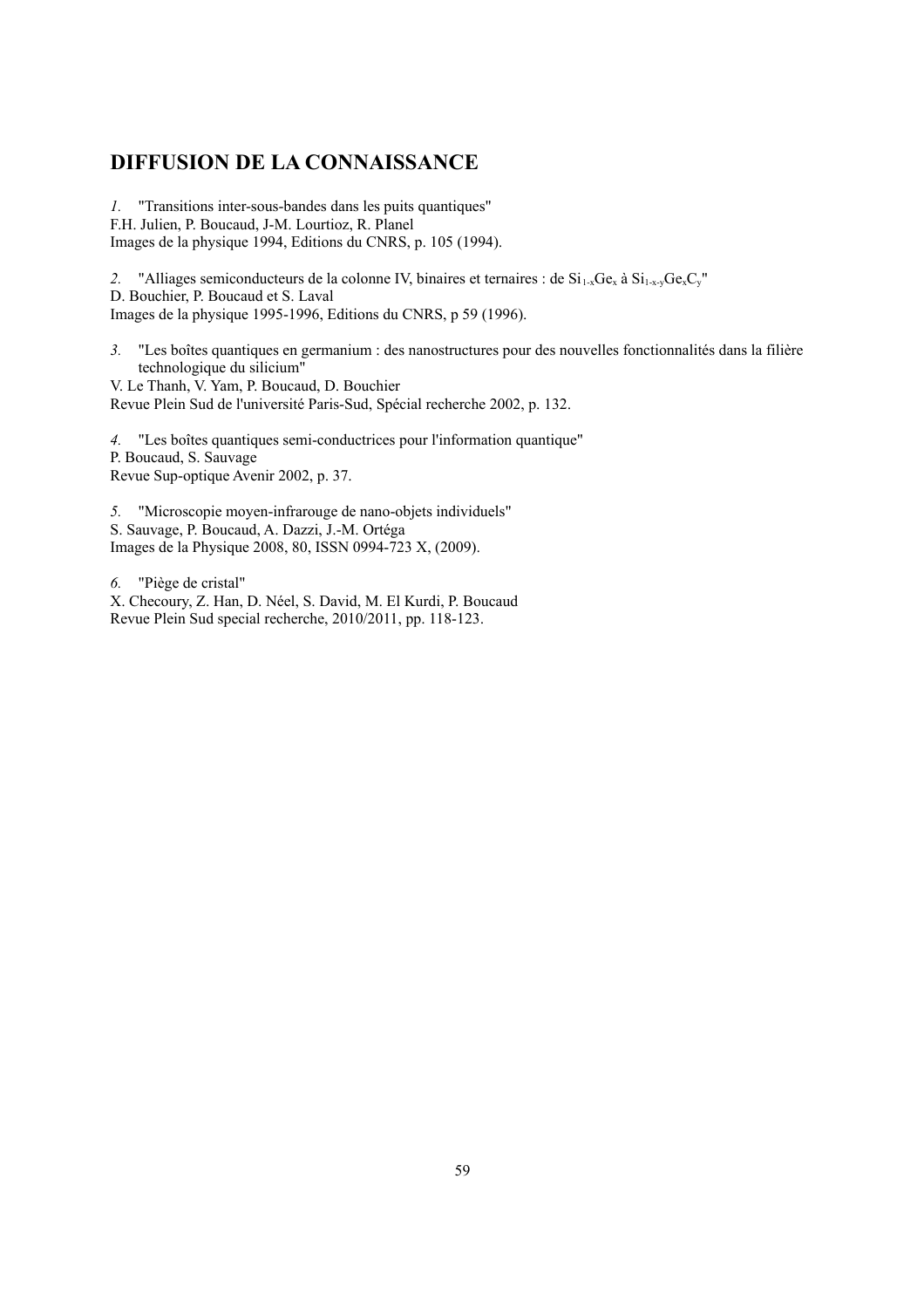### **RAPPORTS DE CONTRATS**

*1.* "Etude de faisabilité d'un émetteur infrarouge basé sur les transitions inter-sous-bandes des puits quantiques semiconducteurs"

F.H. Julien, P. Boucaud, J.-M. Lourtioz,

Rapport final de contrat Aérospatiale, n°42 E3 035553 03203A, Janv. 96

*2.* "Etude sur les caractérisations de matériaux et de dispositifs réalisés en technologie avancée silicium " P. Boucaud, J.-M. Lourtioz, F. H. Julien Rapport final marché IEF-France Telecom CNET-CNS n° 95 3B, Caractérisations d'hétérostructures SiGe/Si

Juillet 97.

*3.* "Etude de caractérisations de matériaux et dispositifs réalisés en technologie avancée silicium" P. Boucaud, S. Sauvage, J.-M. Lourtioz, Rapport final marché IEF-France Telecom CNET-CNS n° 98 1B044 Lot Optique, Novembre 98.

*4.* "Etude de caractérisations de matériaux et dispositifs réalisés en technologie avancée silicium" P. Boucaud, T. Brunhes, S. Sauvage, J.-M. Lourtioz, Rapport final marché IEF-France Telecom CNET-CNS n° 98 1B568 Lot Optique, Décembre 99.

*5.* "Étude de l'intérêt des nanostructures semi-conductrices pour la détection infrarouge" P. Boucaud, S. Sauvage, T. Brunhes, V. Thierry-Mieg, R. Planel, J.-M. Gérard Rapport final Convention DGA/DSP n° 97-34-062-00-470-75-65, Identification DSP 97-062 Janvier 2000

*6.* "Boîtes quantiques auto-assemblées Ge/Si pour photodétection infrarouge" P. Boucaud, T. Brunhes, S. Sauvage, N. Yam, V. Le Thanh, D. Bouchier, E. Finkman, N. Rappaport Rapport à 1 an : Collaboration franco-israélienne "Nanotechnologies", AFIRST, Janvier 2000

*7.* "Boîtes quantiques auto-assemblées Ge/Si pour photodétection infrarouge" P. Boucaud, T. Brunhes, S. Sauvage, N. Yam, V. Le Thanh, D. Bouchier, E. Finkman, N. Rappaport Rapport final : Collaboration franco-israélienne "Nanotechnologies", AFIRST, Février 2001

*8.* "Ilôts quantiques Ge/Si et bandes interdites photoniques dans des dispositifs intégrables en technologie silicium"

P. Boucaud, M. Elkurdi, S. Sauvage, S. David, A. Chelnokov, V. Le Thanh, D. Bouchier, O. Kermarrec, D. Bensahel, G. Faini Rapport à mi-parcours – programme RMNT IgeBip

Novembre 2001

*9.* "Cohérence optique dans les boîtes quantiques semi-conductrices" P. Boucaud, S. Sauvage Action Spécifique Programmée – Ministère de la Recherche Décembre 2001

10. "Rapport sur la photodétection utilisant les îlots auto-assemblés Ge/Si à  $1.3 - 1.55$   $\mu$ m " P. Boucaud, M. El kurdi, Programme Nano2008 (Minefi/STMicroelectronics) 30 Juin 2003

*11.* "Rapport sur le couplage des îlots auto-assemblés Ge/Si avec des cristaux photoniques sur silicium " P. Boucaud, S. David, M. El kurdi, Programme Nano2008 (Minefi/STMicroelectronics)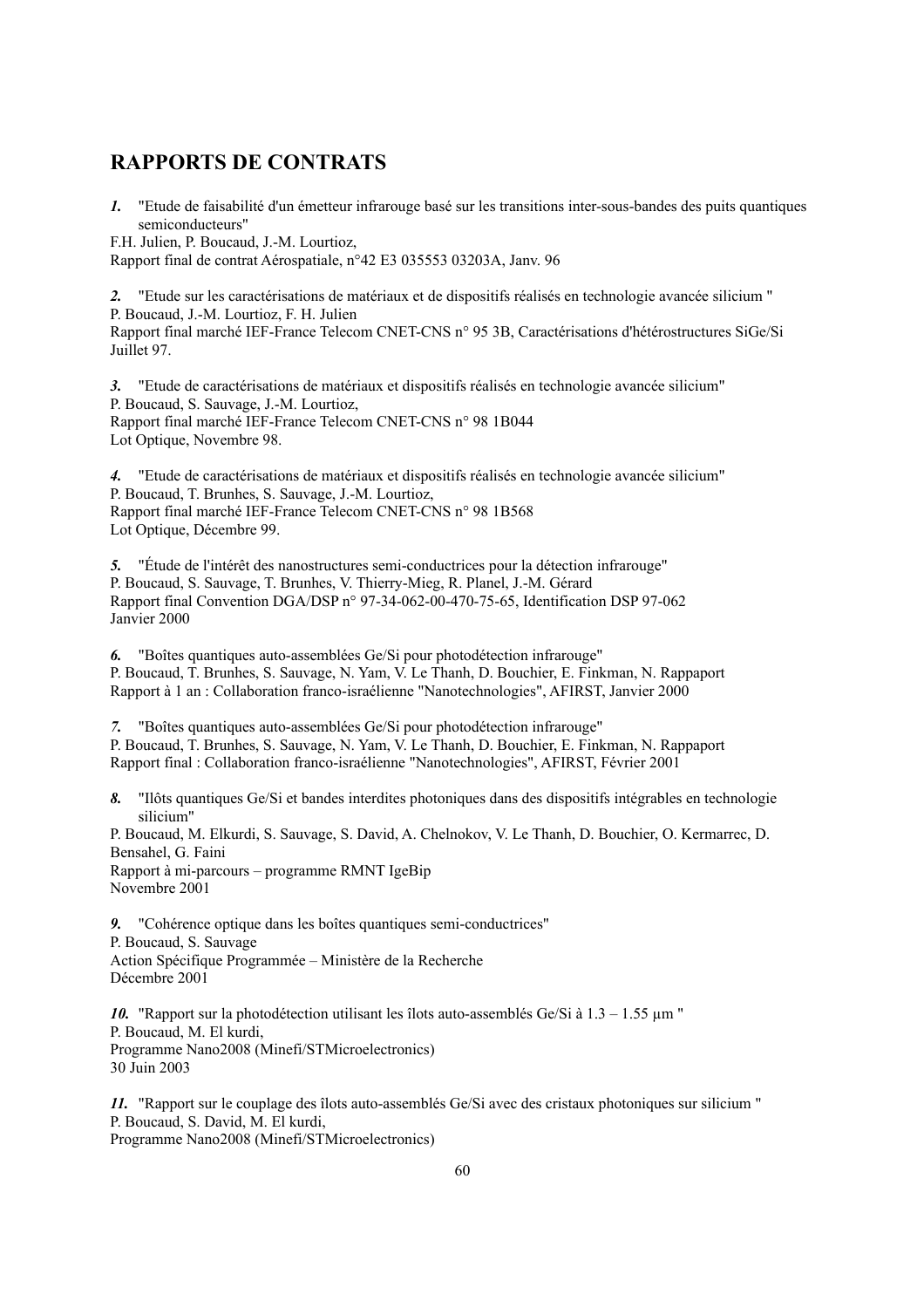31 décembre 2003

*12.* "Rapport final du projet RMNT Smartstrain" Partenaires du projet .+ P. Boucaud 04 Février 2004

*13.* "Rapport sur les structures à cristaux photoniques intégrant des îlots auto-assemblés Ge/Si " P. Boucaud, X. Li Programme Nano2008 (Minefi/STMicroelectronics) 30 Juin 2004

*14.* "Rapport final du projet RMNT IGeBip " P. Boucaud + Partenaires du projet Septembre 2004

*15.* "Rapport sur les diodes à îlots de Ge sur substrat silicium sur isolant " P. Boucaud, X. Li, X. Checoury Programme Nano2008 (Minefi/STMicroelectronics) Décembre 2004

*16.* "Nanophotonique sur silicium avec des îlots auto-assemblés Ge/Si : étude de cavités et guides à cristaux photoniques contenant des îlots Ge/Si "

P. Boucaud, X. Li, X. Checoury, M. El Kurdi, S. David Programme Nano2008 (Minefi/STMicroelectronics) Décembre 2005

*17.* "Cristaux photoniques pour la réalisation d'une source d'émission laser à longueur d'onde sélectionnable" Programme RNRT Cristel Partenaires du projet Mars 2006

*18.* "Etude de composants photoniques : modélisation de la structure électronique des îlots auto-assemblés Ge/Si et fabrication-caractérisation de composants photoniques sur GeOI"

P. Boucaud, M. El Kurdi, S. Sauvage, G. Fishman, S. David Rapport final Programme Nano2008-2006 (Minefi/STMicroelectronics) Décembre 2006 25 pages

*19.* "Fabrication de composants photoniques GeOI et de composants Ge sur membrane & Caractérisation optique des composants photoniques : rôle du gap direct et intérêt des composants photoniques pour l'émission stimulée."

P. Boucaud, M. El Kurdi, X. Checoury, T-P. Ngo Rapport final Programme Nano2008-2007 (Minefi/STMicroelectronics)

*20.* "Nanosources à ingénierie de modes" P. Boucaud, V. Calvo, C. Seassal, D. Cassagne, J. M. Fedeli, I. Sagnes Rapport final Programme AC Nanosciences Nalim, Avril 2008, 16 pages

*21.* "Germanium à bande interdite directe : structure de bande du germanium contraint" M. El Kurdi, G. Fishman, S. Sauvage, P. Boucaud Rapport 1S 2008, programme Nano2012-Minefi-STMicroelectronics, Décembre 2008, 18 pages

*22.* "Germanium à bande interdite directe : mesures optiques sur le germanium massif" M. El Kurdi, T. P. Ngo, P. Boucaud Rapport 2S 2008, programme Nano2012-Minefi-STMicroelectronics, Février 2009, 11 pages

*23.* " Quantum dot polarons in an optical cavity" P. Boucaud, S. Sauvage, A. Lemaitre, I. Sagnes, J.-M. Gérard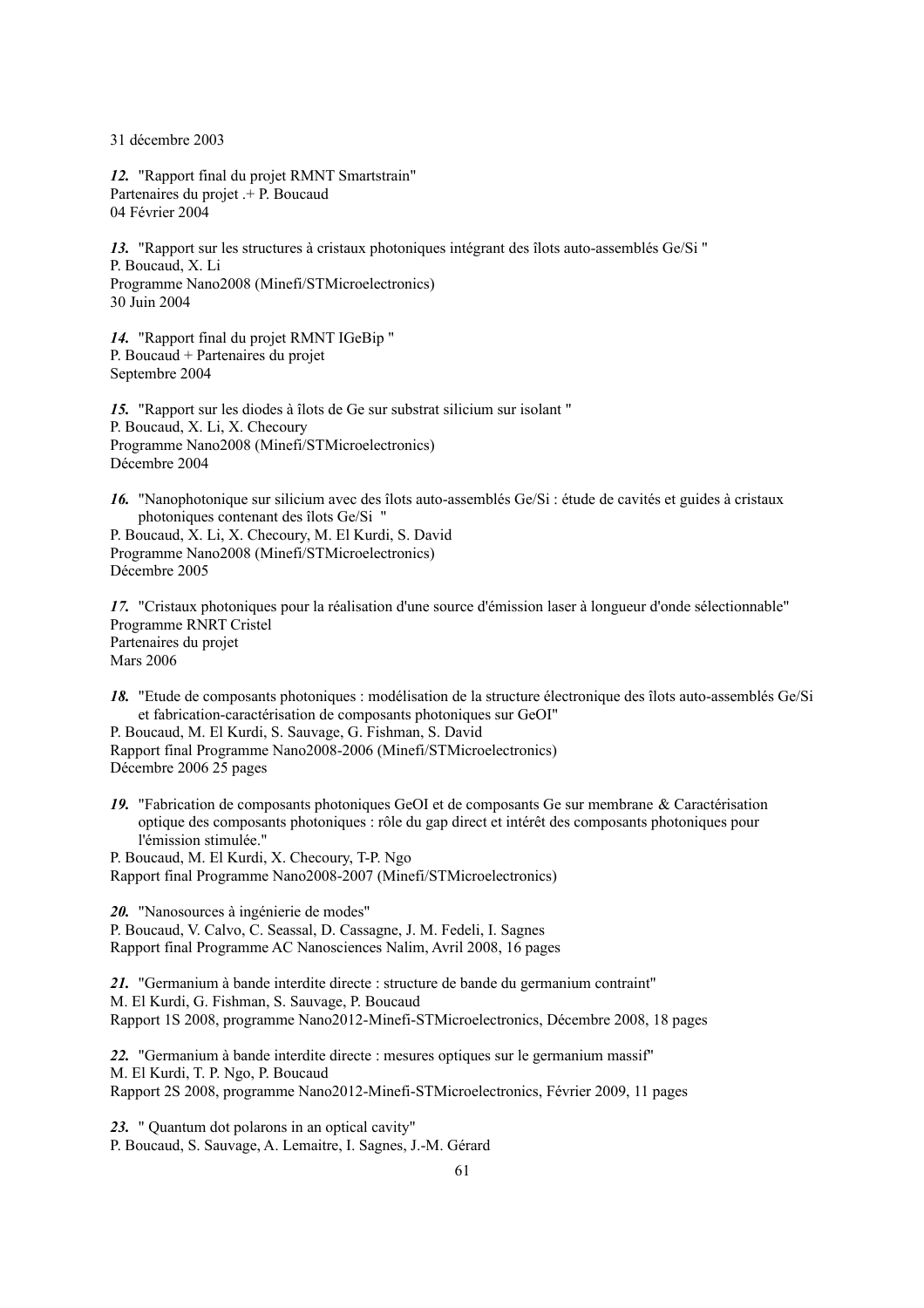Rapport de fin de contrat ANR PNano2005-Quoca Janvier 2009, 15 pages

*24.* "Germanium à bande interdite directe : calcul du gain optique" M. El Kurdi, S. Sauvage, G. Fishman, P. Boucaud Rapport 1S 2009, programme Nano2012-Minefi-STMicroelectronics, Aout 2009, 11 pages

*25.* "Germanium à bande interdite directe : études optiques du germanium contraint en tension" M. El Kurdi, S. Sauvage, G. Fishman, P. Boucaud Rapport 2S 2009, programme Nano2012-Minefi-STMicroelectronics, Janvier 2010, 16 pages

*26.* "Germanium dopé contraint en tension"

P. Boucaud, M. El Kurdi, M. de Kersauson, S. Sauvage, G. Fishman, Rapport 2010, programme de recherche et de développement coopératif Nano2012-Minefi-STMicroelectronics, Décembre 2010, 15 pages

*27.* "Germanium contraint à bande interdite directe" M. El Kurdi, P. Boucaud, M. de Kersauson, S. Sauvage, R. Jakomin, I. Sagnes Rapport final convention RTRA Triangle de la Physique 2008-047T, 03/02/2011, 19 pages.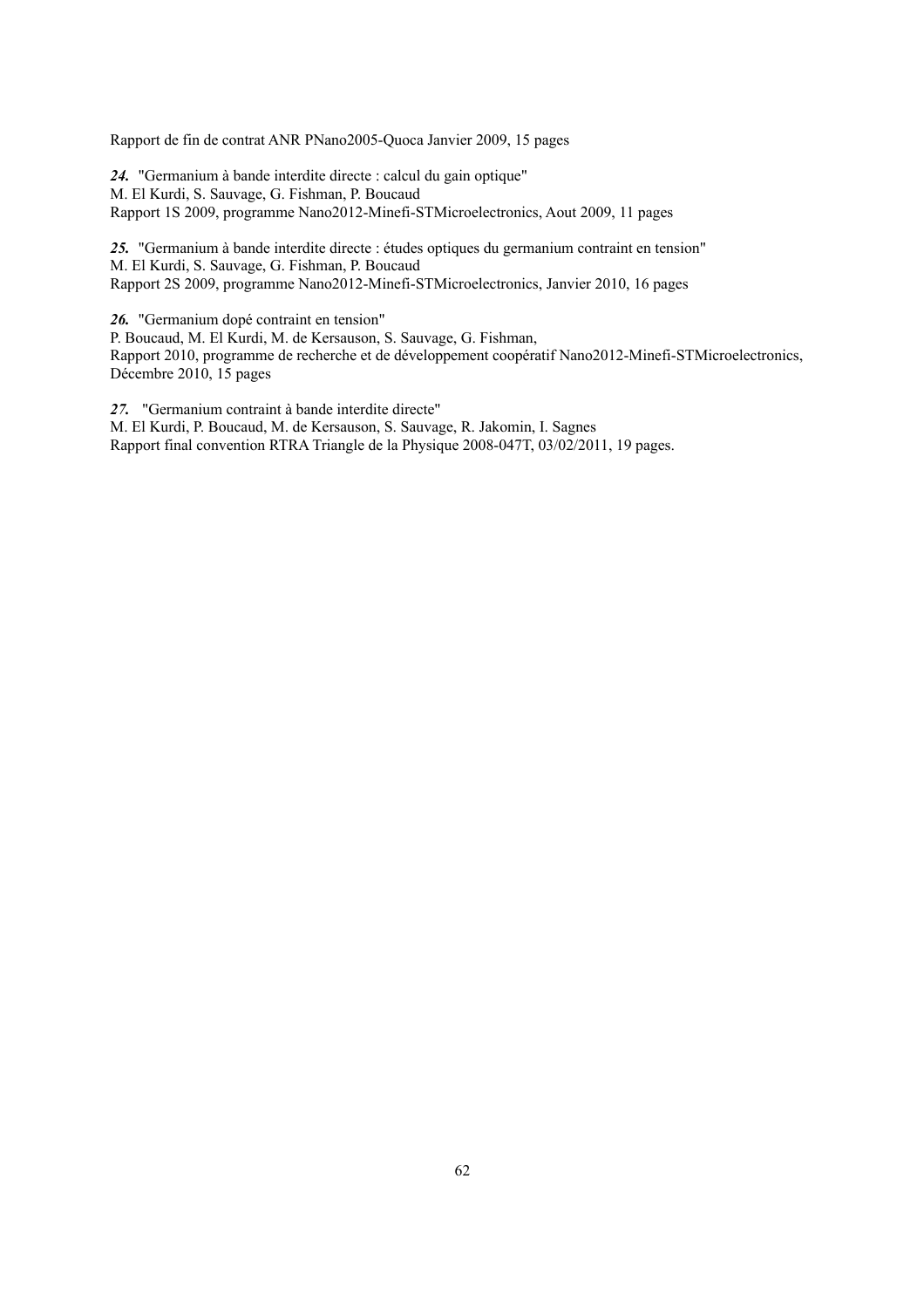### **BREVETS**

*1.* "Procédé de réalisation de cristaux photoniques en nitrure de semi-conducteurs de groupe III" S. David P. Boucaud, F. Semond Déposé le 19 janvier 2008 n° FR 2008/50335 Université Paris Sud et CNRS Publication : 30.07.2009 Pub n° WO/2009/092981 - International application n° : PCT/FR2009/050071

*2.* " GERMANIUM/SILICON LASER MADE IN CMOS TECHNOLOGY." Mathias Prost. Moustafa El Kurdi, Philippe Boucaud, Frédéric Boeuf. ST Ref : 14-GR3CO-0347WO01 Déposé le 6 Mars 2015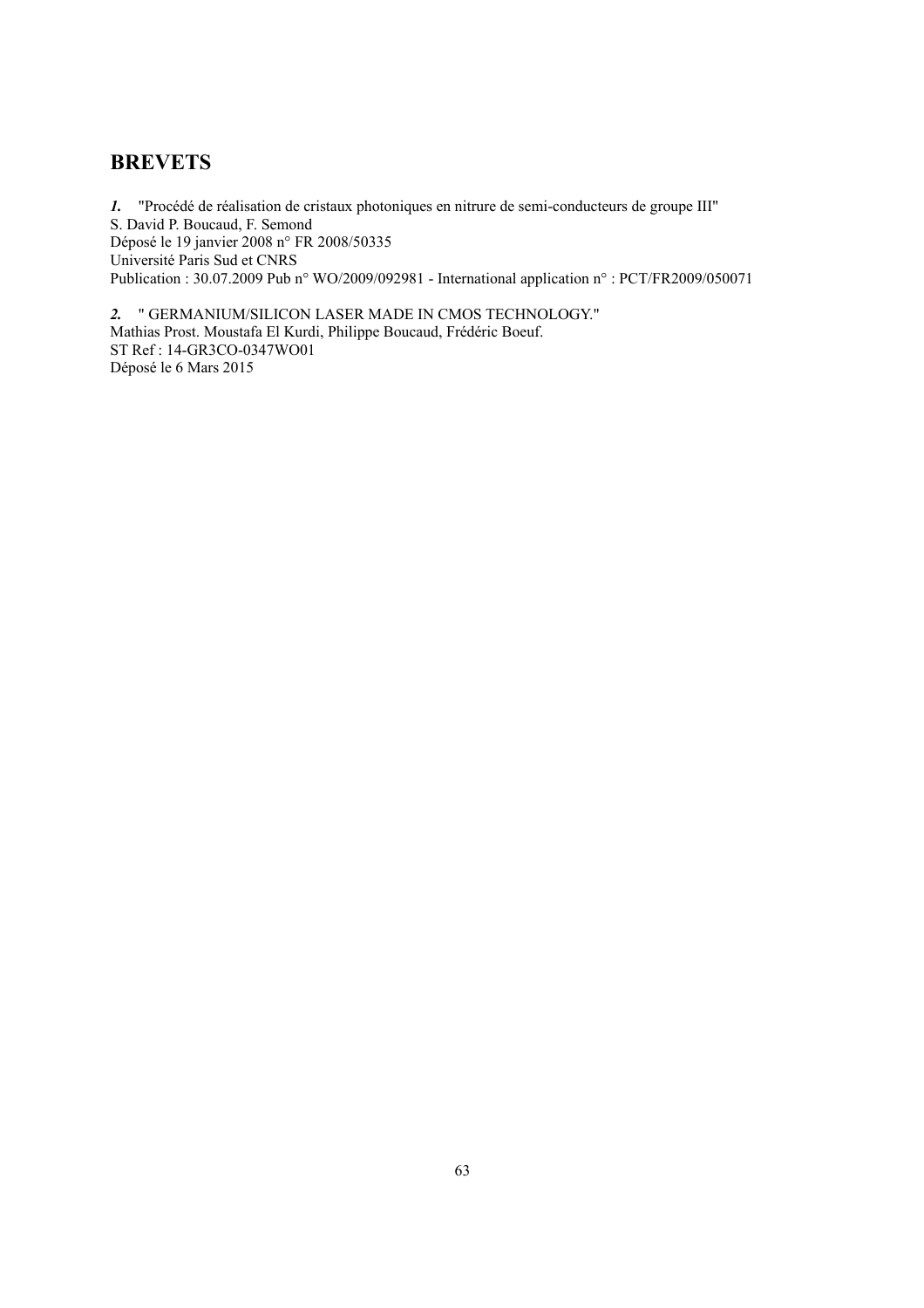### **JURYS DE THESE**

**1. Lan Wu** – 5 Juillet 1996 – Université Paris XI Transitions intersousbandes photo-induites dans les hétérostructures SiGe/Si épitaxiées sur silicium **Examinateur**

**2. Sébastien Sauvage** – 18 Mars 1999 - Université Paris Sud Propriétés infrarouges des boîtes quantiques semi-conductrices InAs/GaAs **Directeur de thèse**

**3. Thomas Brunhes**, juillet 2001 – université Paris XI**e** "Boîtes quantiques auto-assemblées : non linéarités optiques moyen infrarouge et dispositifs optoélectroniques"  **Directeur de thèse**

**4. Guillaume Saint-Girons**, avril 2002 – université Paris VI Épitaxie en phase vapeur aux organométalliques et caractérisations structurales et optiques de boîtes quantiques d'In(Ga)As pour l'émission autour de 1.3 µm sur substrat de GaAs **Rapporteur**

**5. Éric Le Ru**, novembre 2002 – École Polytechnique Optical properties of InAs quantum dots grown on GaAs substrates for long wavelength applications **Rapporteur**

**6. Olivier Kermarrec**, 27/03/2003, STMicroelectronics, U. Joseph Fourier

#### **Rapporteur**

**7. Patrice Miska** – Juillet 2003 – INSA Rennes Propriétés optiques des boîtes quantiques InAs/InP **Rapporteur**

**8. Moustapha El kurdi** Octobre 2003 – Université Paris Sud Dispositifs à îlots GeSi pour la microphotonique proche infrarouge sur silicium **Directeur de thèse**

**9. Nicolas Pauc** – Octobre 2004 – CEA DRFMC – Université Joseph Fourier Condensation d'excitons dans les nanostructures de silicium **Rapporteur**

**10. Yves Chriqui** – 16 Décembre 2004 Université Paris VI – Laboratoire Photonique et Nanostructures Intégration monolithique sur silicium d'émetteurs de lumière à base de GaAs par épitaxie en phase vapeur aux organométalliques sur pseudo-substrat de Ge/Si **rapporteur**

**11. Frédéric de Sèze** – 08 Juillet 2005 Université Paris XI – Laboratoire Aimé Cotton Vers l'enregistrement d'un signal quantique dans des ions de terre rare insérés en matrice cristalline **Membre du jury**

**12. Christophe Couteau** – 12 Décembre 2005 Université Paris XI – Laboratoire Spectrométrie physique Grenoble

Vers une source de photons uniques indiscernables produits par des boîtes quantiques II/VI **Membre du jury**

**13. Béatrice Dagens** – 14 Décembre 2005 Université Paris XI – Thèse d'habilitation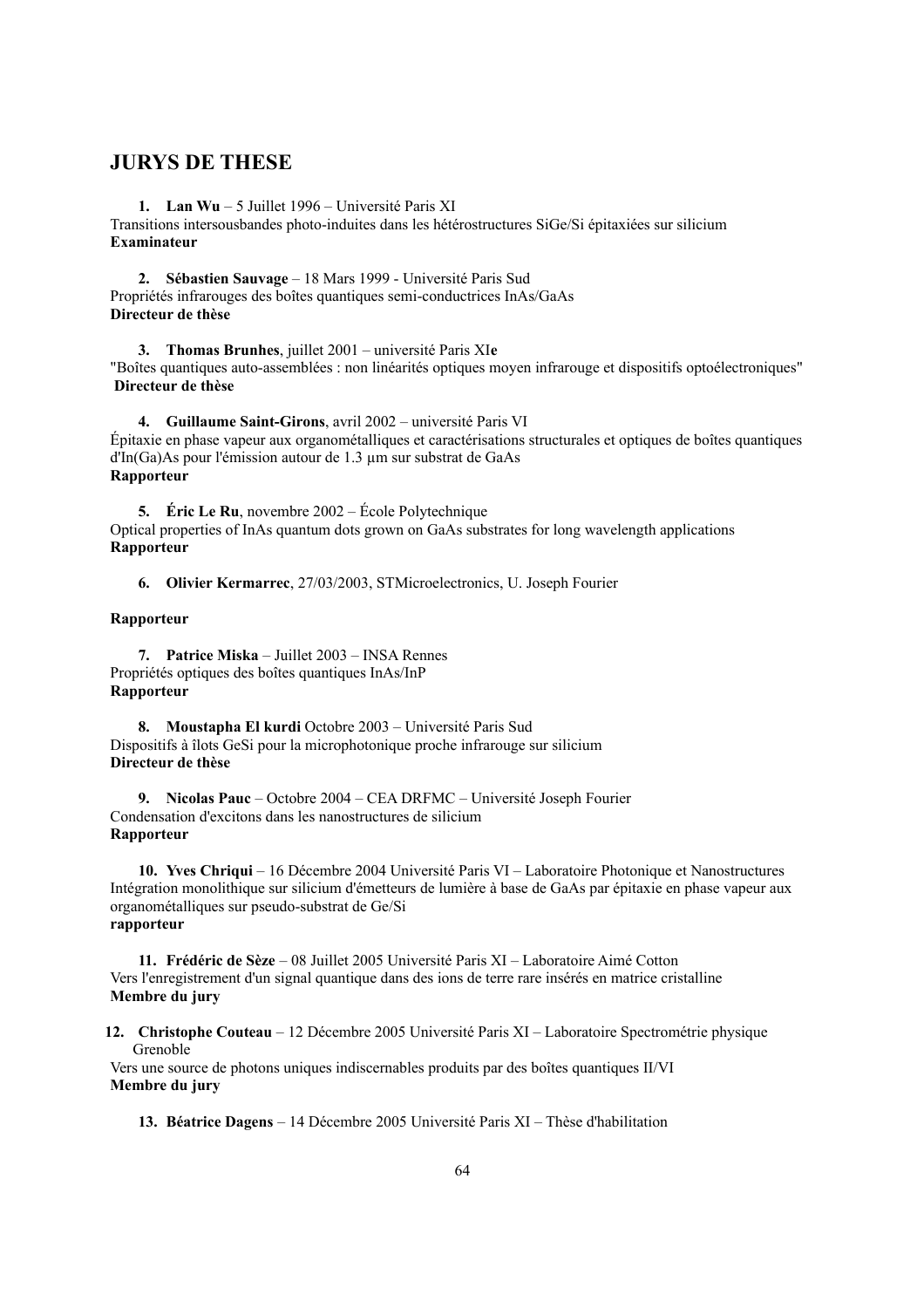Nouvelles fonctions optoélectroniques à base de laser et d'amplificateurs à semi-conducteurs : conception et caractérisation

### **Président du jury**

**14. Guillaume Pin** – 27 Février 2006 Université Aix-Marseille II– CEA-Leti Etude de procédés plasma basse énergie pour la préparation de surface de silicium et le dépôt chimique en phase vapeur d'hétérostructures Si/SiGe **Rapporteur**

**15. Frédéric Bras** – 29 Mars 2006 Université Paris VI - IEF Dynamique des polarons dans les boîtes quantiques InAs/GaAs **Directeur de thèse**

**16. Charles Cornet** – 27Juin 2006 Insa de Rennes Propriétés électroniques, optiques et dynamiques de boites quantiques auto-organisées et couplées sur substrat InP

#### **Rapporteur**

**17. Vanessa Preisler**–10 Juillet 2006 ENS- Paris VI Interaction porteur-phonons dans les boîtes quantiques InAs/GaAs : polarons électroniques et polarons excitoniques **Rapporteur**

**18. Emmanuelle Peter**– 02 Octobre 2006 Université Paris Sud Couplage fort exciton-photon pour une boîte quantique semi-conductrice en microdisque **Président du jury**

**19. Stéphane Laurent**– 08 Décembre 2006 Université Paris 6 Cavité à bande interdite photonique bidimensionelle et application à une source de photons uniques indiscernables **Rapporteur**

**20. Antoine Salomon**– 24 Janvier 2007 Université Joseph Fourier Grenoble Cristaux photoniques bidimensionnels en SOI et leur couplage avec un miroir de Bragg **Rapporteur**

**21. Xiang Li**– 9 Février 2007 Université Paris sud Composants à cristal photonique 2D et 2.5D contenant des boîtes quantiques GeSi sur silicium pour la nanophotonique proche infrarouge **Directeur de thèse**

**22. Emilie Aubry**– 2 Juillet 2007 Université Paris 6 Relaxation et décohérence de spins de porteurs localisés dans des nanostructures semi-conductrices 0D **Rapporteur**

**23. Guillaume Baffou**– 28 Septembre 2007 Université Paris Sud XI Luminescence induite par microscopie à effet tunnel et étude des propriétés électroniques, chimiques et optiques de la surface de carbure de silicium 6H-SiC(0001) 3x3 **Examinateur**

**24. Salim Boutami**– 22 Octobre 2007 Ecole centrale de Lyon Microcavités optiques à base de cristaux photoniques membranaires **Président du jury**

**25. Hélène Débregeas-Sillard**–19 Décembre2007 Université Paris Sud Lasers accordables en longueur d'onde intégrés sur matériaux semi-conducteurs. **Examinateur**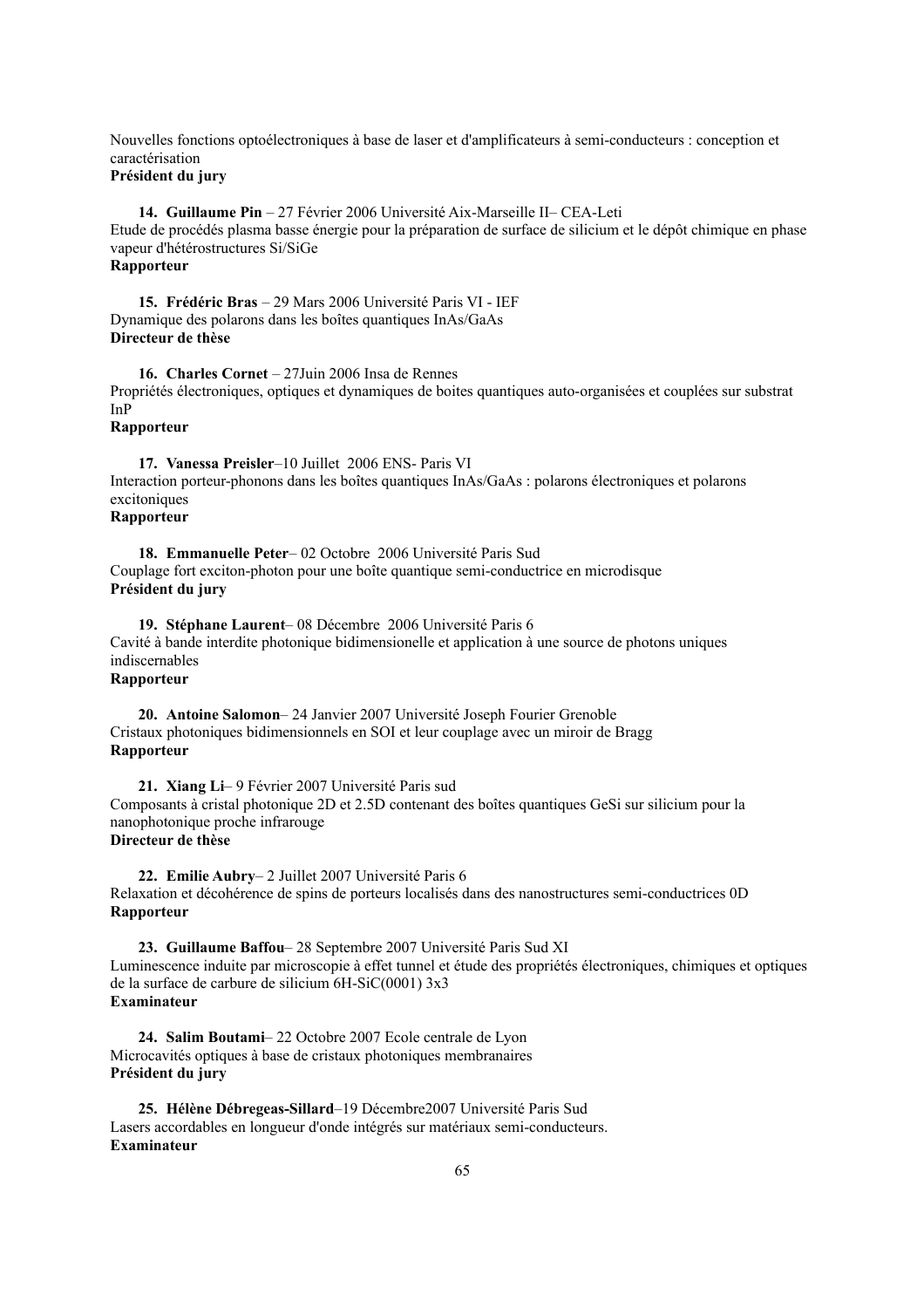**26. Jacobo esteban Munguia Cervantes**–19 Mars 2008 INSA Lyon Etude par spectroscopie optique des propriétés physiques des couches nanométriques de Si contraint **Rapporteur**

**27. Ghaya Baili**–20 Mai 2008 Université Paris Sud Contribution à la réduction du bruit d'intensité relatif des lasers à semi-conducteurs pour des applications aux radars

#### **Examinateur**

**28. Thomas Grange**–25 septembre 2008 Université Paris VI-ENS Relaxation et décohérence des polarons dans les boîtes quantiques de semi-conducteurs **Rapporteur**

**29. Rémy Braive**–24 Novembre 2008 Université Paris VII Contrôle de l'émission spontanée dans les cristaux photoniques **Rapporteur**

**30. Julien Houel**–13 Février 2009 Université Paris Sud 11 Polarons de boîtes quantiques InAs/GaAs : microscopie et spectroscopie d'absorption de boîtes quantiques uniques et d'ensembles **Directeur de thèse**

**31. Stefano Mazucco** – 16 Juin 2009 Université Paris-Sud 11 Mapping localized surface plasmons at the nanometer scale in complex-shaped sub-wavelength metallic nanoparticles **Président du jury**

**32. Thi-Phuong Ngo** – 18 Janvier 2010 Université Paris-Sud 11 Cristaux photoniques sur silicium avec des îlots quantiques Ge/Si et du germanium pur **Directeur de thèse**

**33. Sébastien Sauvage** – 31 Mars 2010 Université Paris-Sud 11 Transitions infrarouges d'électrons dans les boîtes quantiques de semi-conducteurs **Habilitation à diriger les recherches Examinateur**

**34. Alexandre Enderlin**– 29 Juin 2010 Université Paris 6 Contrôle cohérent des états électroniques d'une boîte quantique unique **Rapporteur**

**35. Pierre Renucci** – 1 Juillet 2010 INSA Toulouse Injection optique et électrique de spins dans des nanostructures semiconductrices **Habilitation à diriger les recherches Rapporteur**

**36. Julien Bouvier** – 07 Octobre 2010 – INSA lyon Etude des épitaxies sélectives des alliages SiGe(C) pour électrode de base des transistors bipolaires performants **Rapporteur**

**37. Zheng Han** – 25 Novembre 2010 – Université Paris-sud Vers le laser Raman à cristal photonique en filière silicium **Directeur de thèse**

**38. Christophe Testelin** – 06 Décembre 2010 – Université Paris 6 Dynamique de spin dans des nanostructures semiconductrices HDR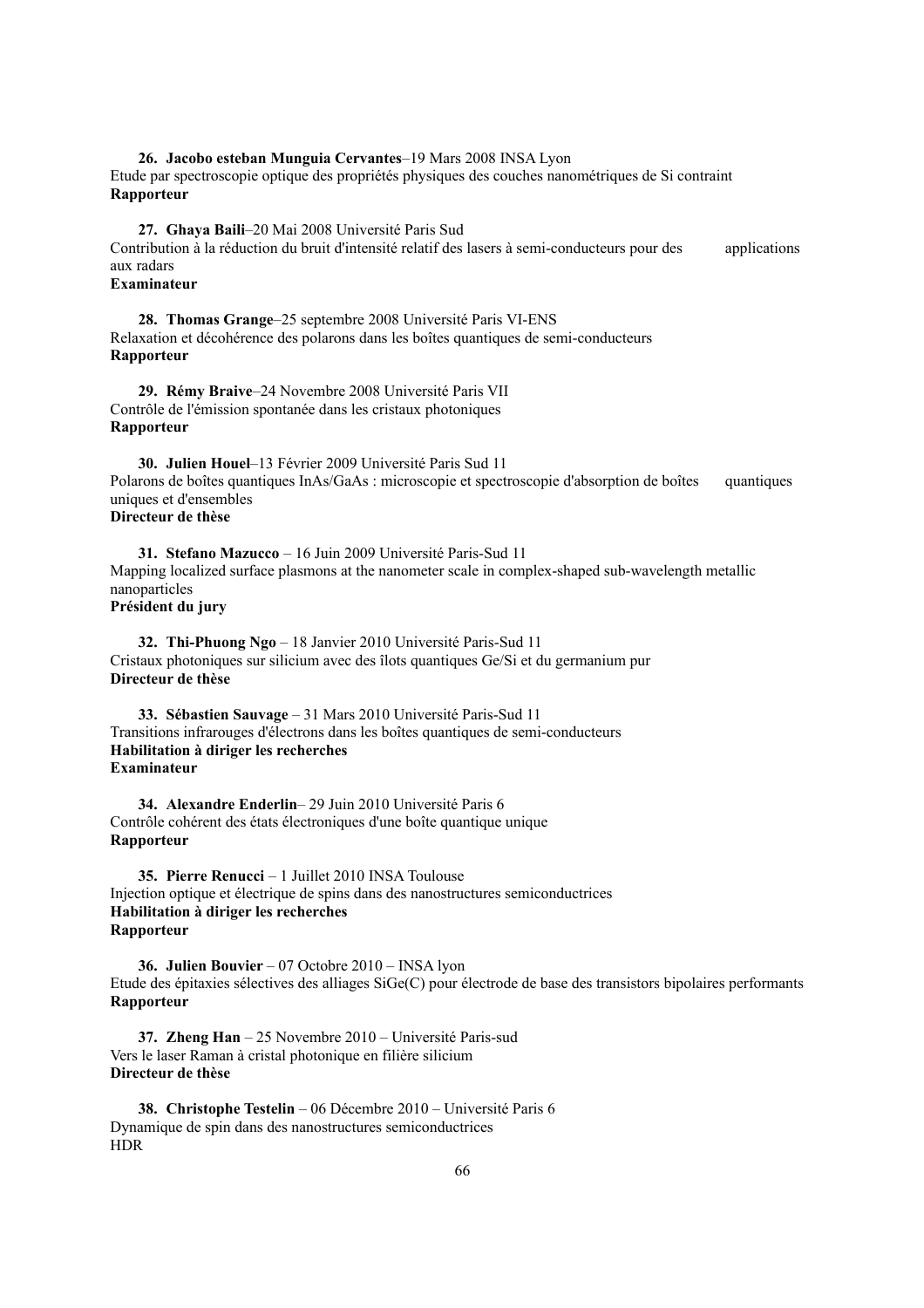#### **Examinateur**

**39. Pascal Desfonds** – 14 Décembre 2010 – Université Paris 6 Interaction hyperfine spin du trou – spin des noyaux dans les boites quantiques d'InAs/GaAs **Rapporteur**

**40. Felix Kroeger** – 21 Décembre 2010 – Université Paris 11 Stimulated Raman scattering in semiconductor nanostructures **Président**

**41. Yacine Halioua** – 28 Octobre 2011 – Université Paris Diderot (7) Study of hybrid III-V/Si photonic crystal lasers **Examinateur**

**42. Xavier Checoury** – 02 Décembre 2011 – Université Paris Sud 11 **HDR** Cristaux photoniques : nouvelles applications pour la détection et l'émission **Examinateur**

**43. Perrine Berger** – 20 Février 2012 – Université Paris Sud 11 Lumière lente et rapide dans les amplificateurs optiques à semi-conducteurs pour des applications en optique micro-onde et aux RADAR **Examinateur**

**44. David Elvira** – 17 Septembre 2012 – Université Paris Sud 11 Source à boîtes quantiques semiconductrices pour la nanophotonique et l'information quantique aux longueurs d'onde des télécommunications.

#### **Président du jury**

**45. Césaire Ndiaye** – 7 Novembre 2012 – Ecole centrale de Marseille Exaltation optique géante dans les filtres interférenties : modélisation, optimisation et réalisation **Rapporteur**

**46. Laurent Haret** – 19 Décembre 2012 – Université Paris Sud Détecteur en siliicum sur cristal photonique par absorption non linéaire à deux photons **Examinateur**

**47. Alfredo de Rossi** – 27 Mars 2013 – Université Paris Sud Nanophotonique non linéaire Habilitation à diriger les recherches **Examinateur**

**48. Malo de Kersauson** – 26 Juin 2013 – Université Paris Sud Vers un laser germanium dopé n et contraint en tension **Directeur de thèse**

**49. Christopher Baker** – 10 Octobre 2013 – Université Paris 7 On-chip nano-optomechanical whispering gallery resonators **Rapporteur**

**50. Nicolas Cazier** – 13 Décembre 2013 – Université Paris Sud Etude d'optique non-linéaire d'ordre trois dans les cavités à cristaux photoniques en silicium : auto-oscillations GHz dues aux porteurs libres et diffusion Raman stimulée **Examinateur**

**51. Thi Kim Phuong Luong** – 24 Janvier 2014 – Université Aix Marseille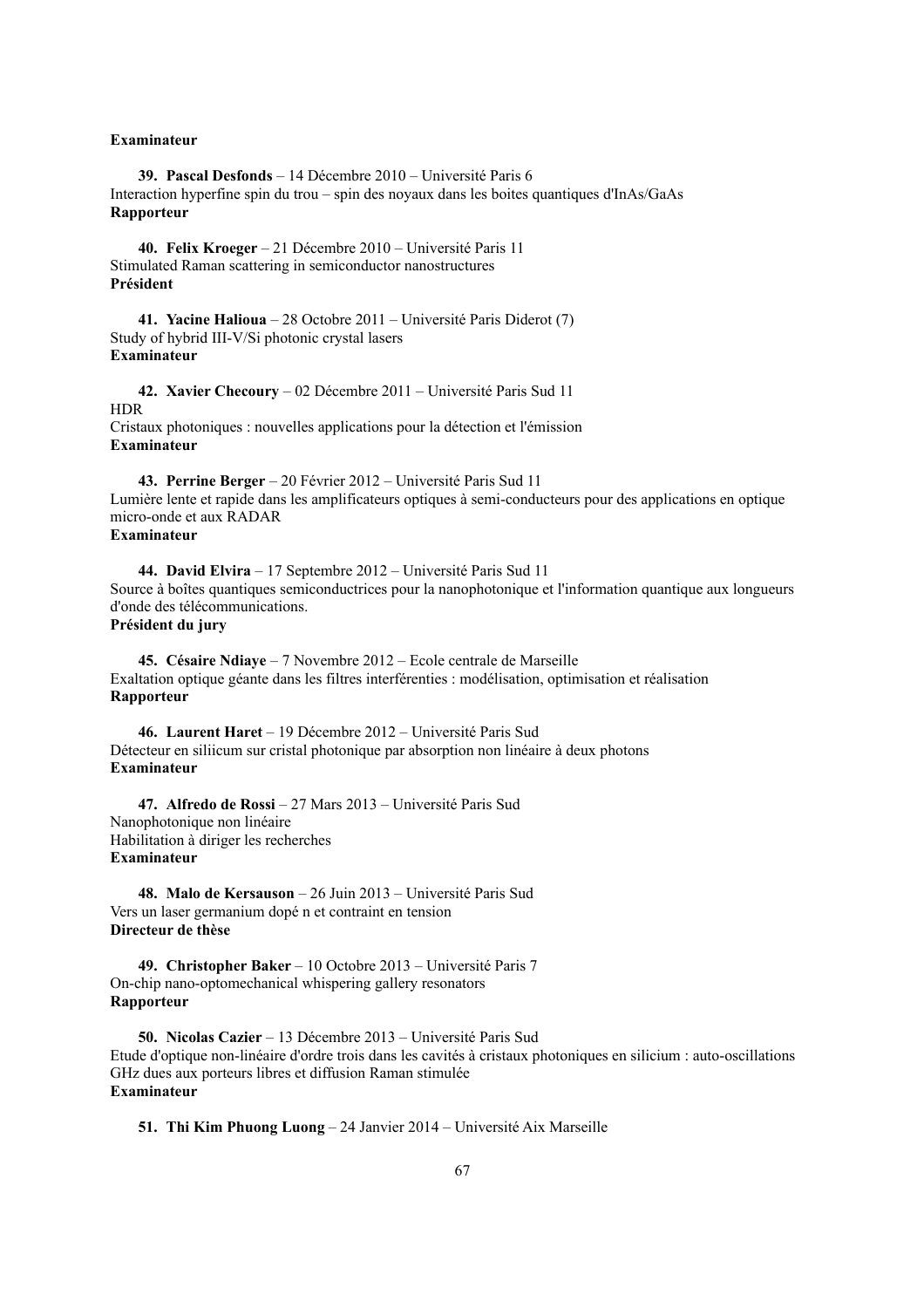Croissance épitaxiale de germanium contraint et fortement dopé de type n pour des applications en optoélectronique intégrée sur silicium **Président**

**52. Gennaro Picardi** – 22 Octobre 2014 – Université Paris Sud -HdR Nanoscale material characterization by combined Raman spectroscopy and scanning probe microscopes **Examinateur**

**53. Fabien Gaufillet** – 12 Novembre 2014 – Université Paris Sud Cristaux photoniques à gradient : dispositifs et applications **Président du jury**

**54. Abdelhamid Ghrib** – 8 décembre 2014 – Université Paris Sud Ingénierie de contrainte dans des cavités germanium : vers une application de laser intégré sur silicium **Examinateur**

**55. Mathias Prost** – 6 Mars 2015 – Université Paris Sud Injection électrique pour un laser en germanium contraint **Directeur de thèse**

**56. Sylvain Barbay** – 5 Juin 2015 – Université Paris Sud Nonlinear spatiotemporal dynamics in semiconductor microcavities - HdR **Président du jury**

**57. Foued Selmi** – 7 Septembre 2015 – Université Paris Sud Réponse excitable et propriétés neuromimétiques de micropiliers lasers à absorbant saturable **Président du jury**

**58. Kevin Guilloy** – 5 Juillet 2016 – Université Grenoble Alpes Germanium déformé pour l'émission de lumière **Rapporteur et président**

**59. Avishek Chowdury** – 26 Septembre 2016 – Université Paris-Saclay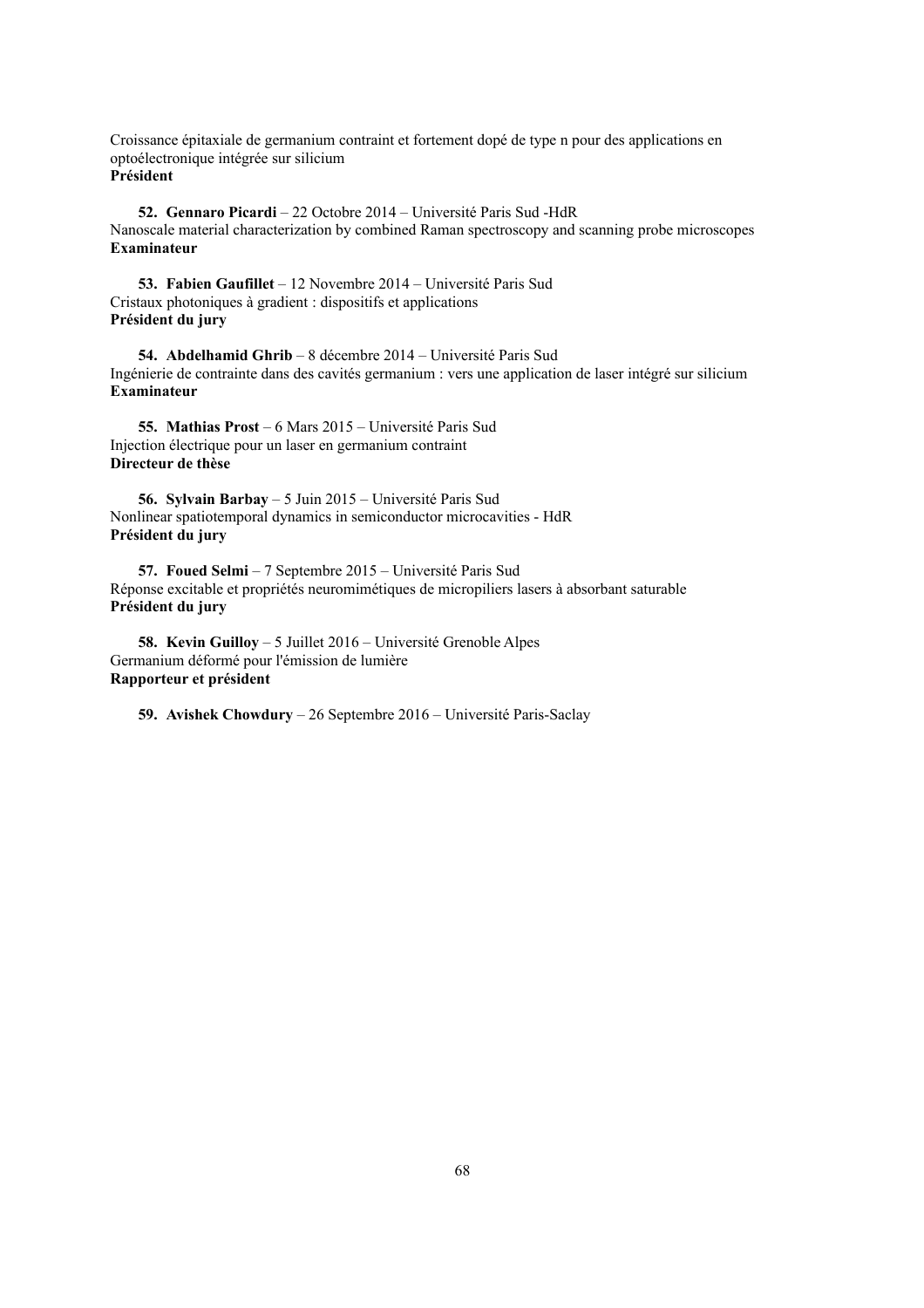### **Participations à des comités de programme de conférences**

#### 8 ème **Journées de la Matière Condensée** en Août 2002.

Organisation d'un mini-colloque intitulé "nanostructures et nanophysique silicium" Co-organisation avec Noël Magnéa

#### **EMRS 2002 Strasbourg**

symposium "Silicon-based optoelectronic : advances and future perspectives"

**2 nd international Group IV photonics** Anvers 21-23 Septembre 2005

#### **ISTDM 2006**

3rd international SiGe Technology and Device Meeting Princeton 14-16 Mai 2006

**Third international Conférence on Group IV photonics** Ottawa Septembre 2006

#### **JNMO 2008**

L'ile d'oléron, 6-9 Juin 2008

**JNMO 2010** Les Issambres, 28/09-01/10 2010

**JNMO 2013** Evian, 24-27 Mai 2013

#### **EMRS 2014 Fall meeting**

**Symposium : Alternative semiconductor integration in Si microelectronics**  Varsovie, 15-19 Septembre 2014

**JNMO 2016** Les Issambres, 30 Mai - 1<sup>er</sup> Juin 2016

#### **Nanop 2016 - Optics at the frontiers**

**Nanophotonics and micro-nano -optics** Paris, 7-9 décembre 2016

### **Organisation d'écoles**

#### **Ecole d'été sur le thème de l'information quantique**.

"Quantum Logic and Communication" Cargèse du 16 au 28 Août 2004. Organisateurs : Izo Abram, Philippe Grangier, Philippe Boucaud

#### **Ecole résidentielle C'Nano - co-organisateur**

Session 2010 Session 2011

### **Organisation de conférences**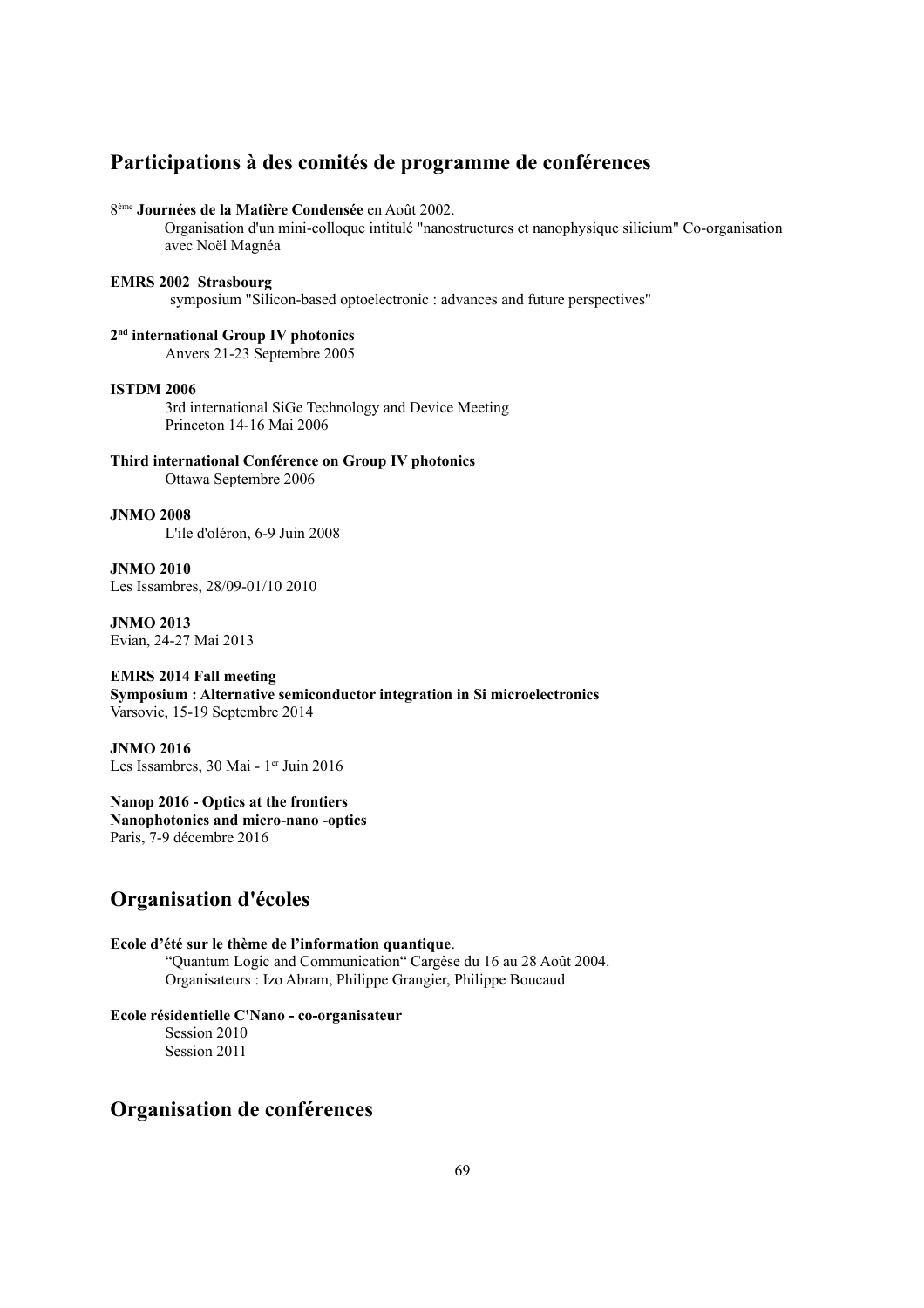#### **JNMO 2010**.

**Organisateurs** 

Philippe Boucaud, Sébastien Sauvage, Jean-Luc Pelouard, Ulf Gennser.

### **Organisation d'ateliers**

- **GdR** "Information et Communication Quantique" Journées du 17-18 Mai 2001 Orsay – co-organisation J. P. Poizat 6 - 7 Juin 2002 Grenoble. Information quantique et matière condensée co-organisation J. P. Poizat
- **Action spécifique STIC** "Boîtes quantiques pour les télécommunications optiques" 24 Mai 2002 – Rennes co-organisation avec A. Le Corre
- **Journée Boîtes quantiques (JBQ)**  LPN Juin 2003 Co-organisation avec A. Lemaître – 130 participants
- **Journée C'Nano Thématique NPIQ "Nanophotonique et information quantique"** Amphithéâtre Lehmann Bâtiment 200 Université Paris Sud 3 Mai 2007 – 60 participants
- **First Sandie workshop on intersublevel studies in self-assembled semiconductor quantum dots** Carré des Sciences, Ministère de la Recherche, Paris 2-3 Avril 2008 – 25 participants
- **Journée C'nano nanosciences et énergie** 23 Octobre 2012 Porte de Versailles Paris

#### **Journée Boîtes quantiques 2013** Université Pierre et Marie Curie Juin 2013

### **Comités de sélection**

Pr 28ème section, Université Paris 6, Institut des Nanosciences de Paris, 2009 Pr 63ème section, INSA Lyon, 2010 Pr 28-29 section, université Pierre et Marie Curie 2010 Pr 28ème section, université Pierre et Marie Curie 2011 Pr 63ème section, université Paris Sud 2011 Pr 63ème section, Institut d'Optique 2012 PR 28ème-30 section université Paris 6 2013 PR 28ème (n°4167) Université Paris 6 2013 PR 28ème université Paris 6 2013 MCF 63ème université Paris Sud 2013 Pr 63ème section Paris Sud 2015

### **Expertises et revues**

ANR PNANO 2009 Juin 2009 - comité de programme Revue projets Starting Grant investigator SIRG Irlande 2009 Revue projets Principal investigator Irlande 2010 ANR PNANO 2010 22-24 Novembre 2010 – Revue d'avancement et clôture de projets Pnano